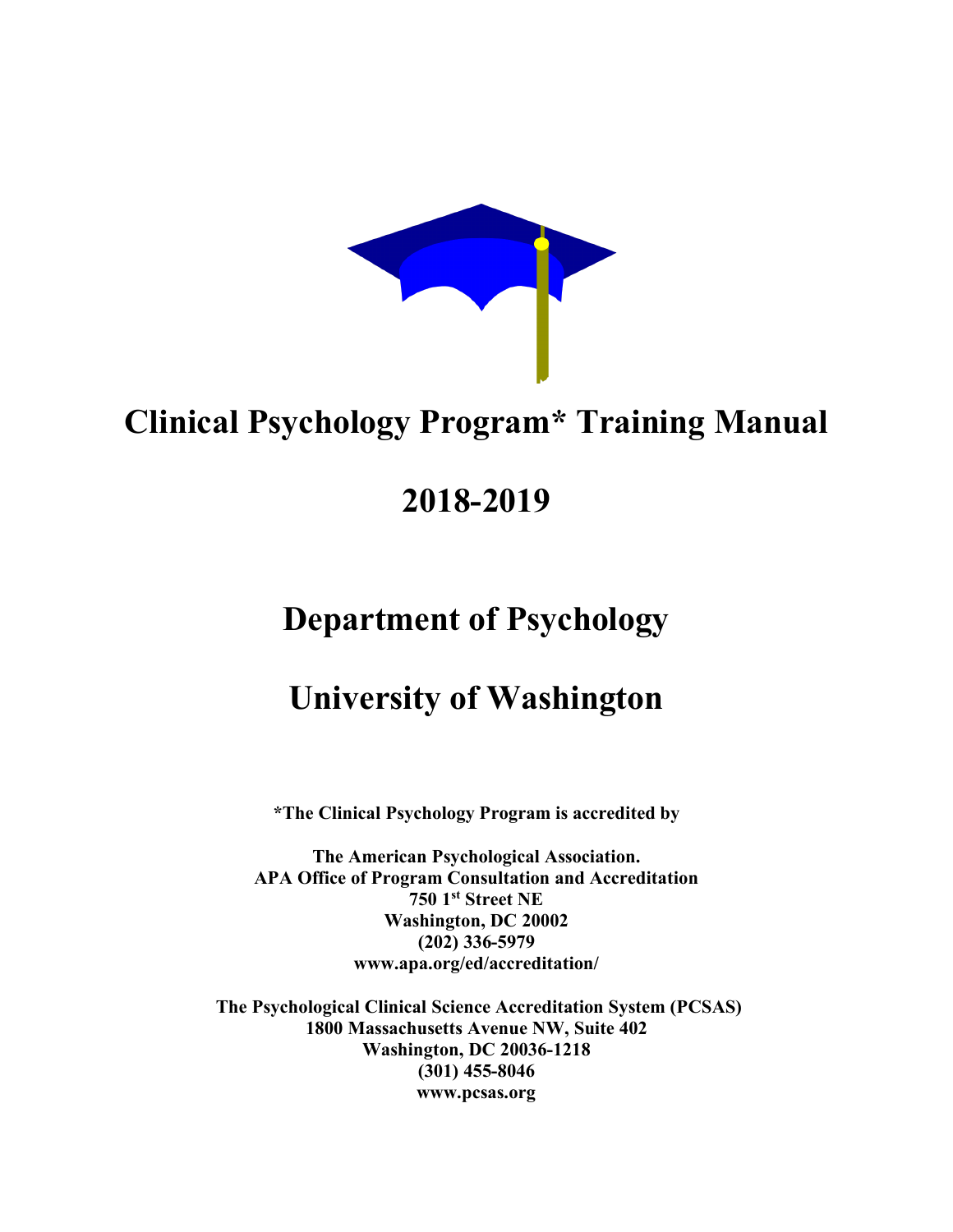#### TABLE OF CONTENTS

| I.  | <b>General Description and Training Model</b> | 4  |
|-----|-----------------------------------------------|----|
|     | A. Curriculum                                 | 4  |
|     | <b>B.</b> Clinical Training                   | 5  |
|     | C. Research Training                          | 6  |
|     | D. Teaching                                   | 6  |
|     | E. Competency Demonstration/ "Generals"       | 6  |
|     | F. Admission Procedures                       |    |
|     | G. Student Characteristics and Attrition      |    |
|     | H. Financial Support                          | 8  |
|     | I. Student Evaluation                         | 8  |
|     | J. Job Placements                             | 8  |
|     | K. Philosophy About Program Requirements      | 8  |
|     | L. Student Records                            | 9  |
|     | M. Getting Assistance                         | 9  |
| II. | <b>Program Faculty</b>                        | 10 |
|     | A. Ana Mari Cauce, Ph.D.                      | 10 |
|     | B. Shannon Dorsey, Ph.D.                      | 11 |
|     | C. Corey Fagan, Ph.D.                         | 12 |
|     | D. William H. George, Ph.D.                   | 13 |

| $P: \ldots$                    |    |
|--------------------------------|----|
| E. Jonathan Kanter, Ph.D.      | 15 |
| F. Lynn Fainsilber Katz, Ph.D. | 16 |
| G. Kevin M. King, Ph.D.        | 17 |
| H. Robert J. Kohlenberg, Ph.D. | 19 |
| I. Mary E. Larimer, Ph.D.      | 21 |
| J. Liliana J. Lengua, Ph.D.    | 22 |
| K. Marsha M. Linehan, Ph.D.    | 23 |
| L. Irwin Sarason, Ph.D.        | 25 |
| M. Jane M. Simoni, Ph.D.       | 26 |
| N. Ronald E. Smith, Ph.D.      | 28 |
| O. Wendy Stone, Ph.D.          | 29 |
|                                |    |

| P. Lori A. Zoellner, Ph.D. |  |
|----------------------------|--|
|                            |  |

| <b>Clinical Psychology Curriculum</b>         |    |
|-----------------------------------------------|----|
| <b>Typical Training Sequence (Appendix A)</b> | 36 |
| A. First Year                                 | 36 |

| B. Second Year            | 37 |
|---------------------------|----|
| C. Third Year             | 38 |
| D. Fourth Year and Beyond | 38 |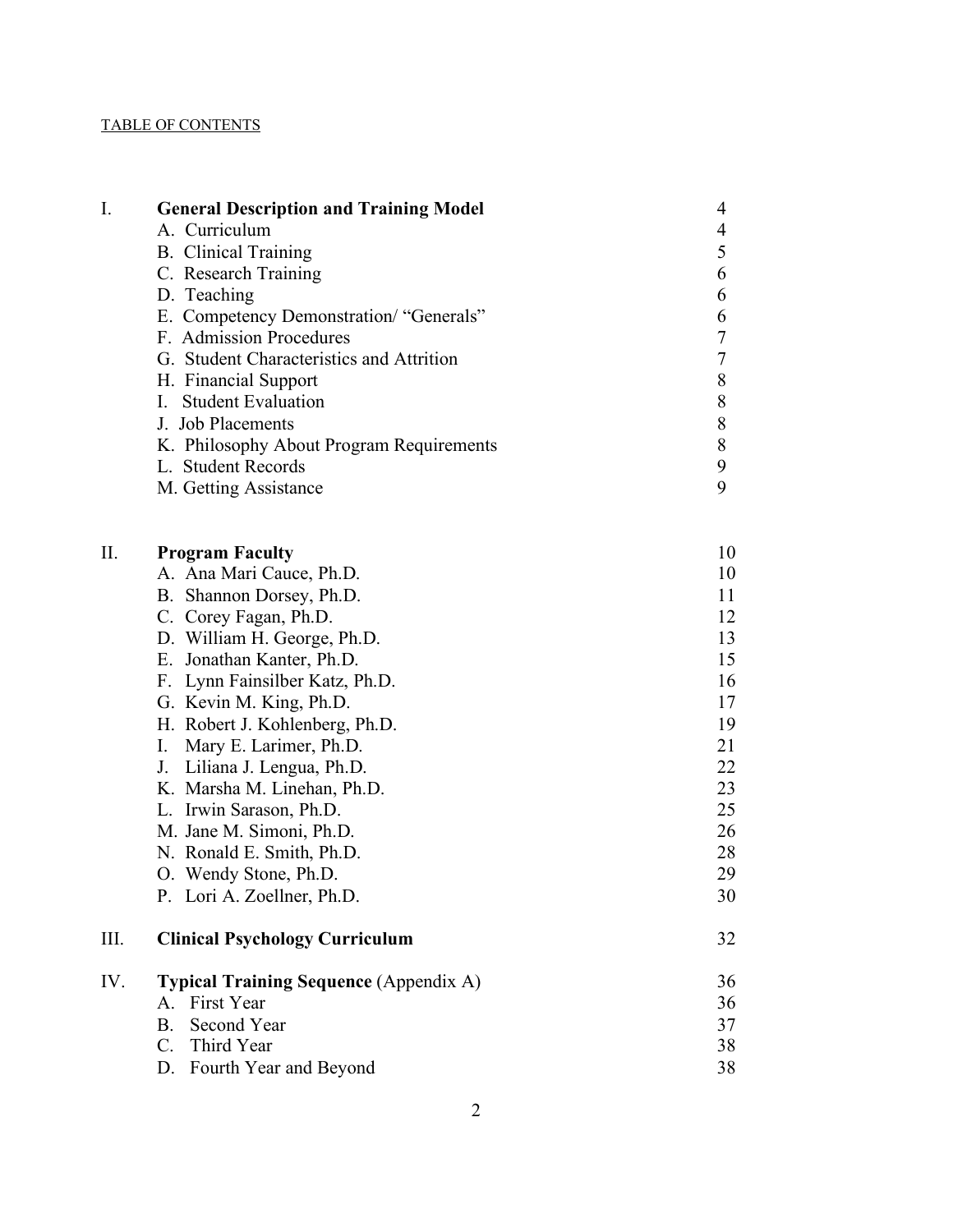|       | 1. Science-Informed Case Presentation (SICP)                                                                                    | 39 |
|-------|---------------------------------------------------------------------------------------------------------------------------------|----|
|       | 2. Doctoral Level Internship                                                                                                    | 41 |
|       | 3. Quick Listing of All Required Courses for Clinical Psychology                                                                | 42 |
|       | 4. APA-Required Discipline-Specific Knowledge Requirements                                                                      | 42 |
|       | 5. Practicum Requirements                                                                                                       | 43 |
|       | 6. Out-of-Area Requirements: Discipline-Specific Knowledge (DSK)<br>7. Domain-Specific Knowledge and Profession-Wide Competency | 43 |
|       | and Curricular Elements                                                                                                         | 44 |
|       | 8. Other Requirements                                                                                                           | 45 |
| V.    | <b>Second Year Project and NRSA Applications (Appendix B)</b>                                                                   | 46 |
|       | Second Year Project Proposal<br>A.                                                                                              | 46 |
|       | B. Evaluation of the Project                                                                                                    | 47 |
|       | C. Time Lines                                                                                                                   | 47 |
|       | D. Required Research Ethics Training for NRSA Research Grants                                                                   | 48 |
| VI.   | <b>Practicum Requirements (Appendix C)</b>                                                                                      | 50 |
| VII.  | <b>Competency Demonstration/ General Examination (Appendix D)</b>                                                               | 52 |
|       | A. Supervisory Committee                                                                                                        | 52 |
|       | <b>B.</b> General Examination                                                                                                   | 54 |
| VIII. | <b>Dissertation Proposals (Appendix E)</b>                                                                                      | 57 |
|       | A. Application for Internships                                                                                                  | 57 |
|       | B. Final Examination/Dissertation Defense                                                                                       | 58 |
| IX.   | <b>Excerpts From the Graduate/Faculty Manual (Appendix F)</b>                                                                   | 60 |
|       | A. Sexual Offenses                                                                                                              | 60 |
|       | <b>B.</b> Standards of Conduct                                                                                                  | 60 |
|       | C. Disciplinary Actions                                                                                                         | 60 |
|       | D. Disciplinary Sanctions                                                                                                       | 61 |
|       | E. Procedures for Review of Allegations of Academic                                                                             |    |
|       | and Scientific/Professional Misconduct                                                                                          | 62 |
|       | F. Student Academic Grievance Procedures                                                                                        | 63 |
| X.    | Financial Support, Tuition, and Fees (Appendix G)                                                                               | 64 |
|       | A. TA and RA Policy                                                                                                             | 64 |
|       | <b>B.</b> Tuition and Residency                                                                                                 | 67 |
|       | C. Summer Employment and Supplementary Income                                                                                   | 68 |
|       | D. Wagner Travel Grants                                                                                                         | 69 |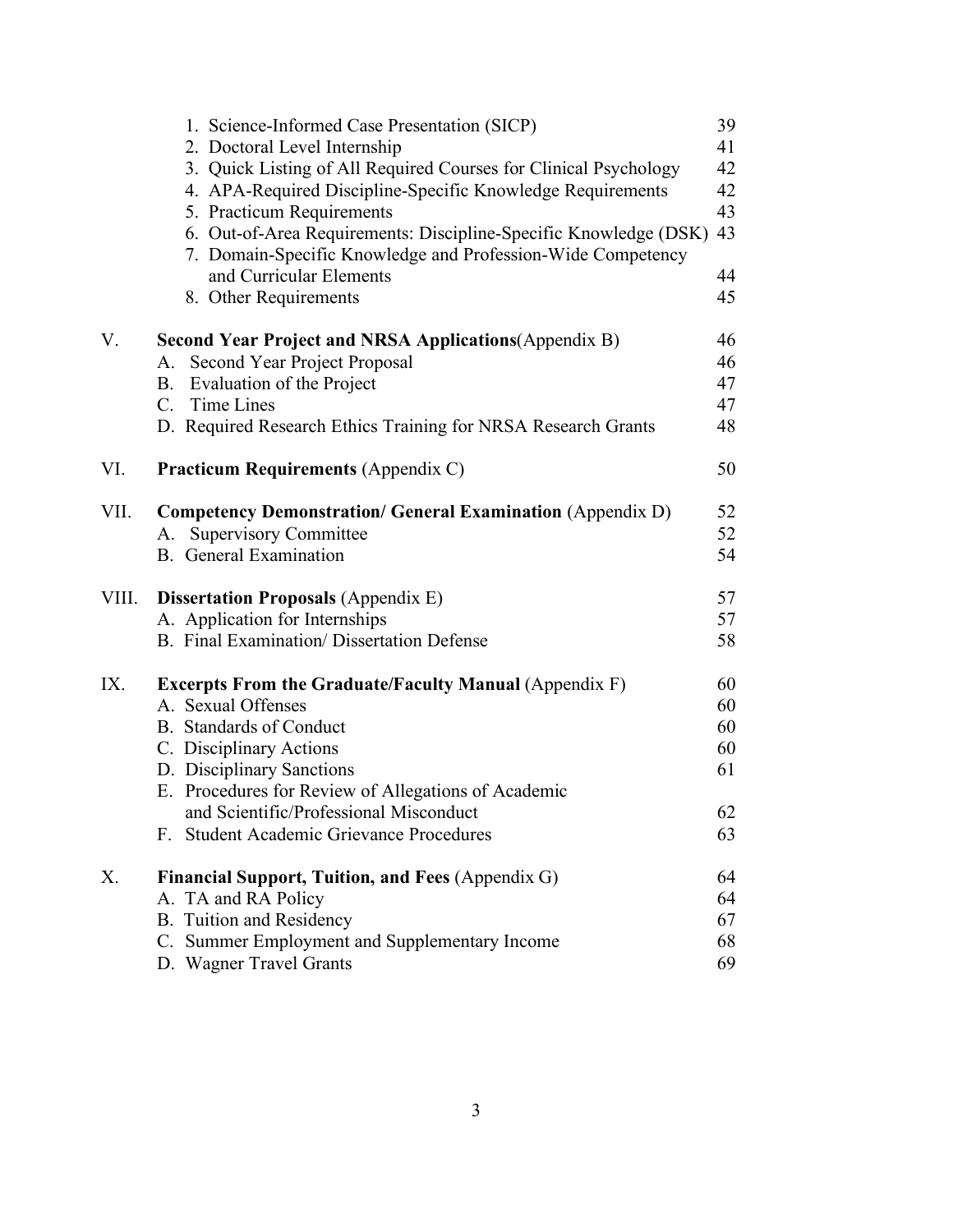#### **General Description and Training Model**

The Clinical Psychology Program at the University of Washington is a Ph.D. program designed to achieve an integration of academic, scientific, and professional training. This program is fully accredited by the American Psychological Association and is a founding member of the Academy for Clinical Science. The goal of the program is to develop competent and creative clinical scientists who are capable of functioning successfully in academic, research, clinical, and community settings. Within this multifaceted training framework, we seek to train students who are interested in research careers. Our training program is primarily an apprenticeship for a career that will encompass making significant contributions to scientific clinical psychology. This is not the right program for those planning to pursue non-research oriented careers as clinicians.

This training program places a strong emphasis on flexibility so that students can identify and work toward their own specialized clinical research goals while at the same time attaining the general knowledge and skill competencies required of clinical psychologists today. An effort is made to create a learning environment that capitalizes on students' inherent motivation to learn and develop, and one in which students and faculty work closely together in collegial relationships.

The Clinical Psychology Program values ethnic and cultural diversity and makes available training experiences with traditionally underserved populations, including ethnic minority groups, those with developmental disabilities, and children. The program has a specialty track in Child Clinical Psychology. This is a formal area of specialization and students must apply specifically for admission to this track.

In addition to the formal specialty track in Child Clinical, students with interests in evaluating process issues, outcome in psychotherapy, community interventions, prevention programs, close relationships and social support, affective and emotional development, developmental disabilities, neuropsychology, psychophysiology, brain-behavior relations and research on parenting and family influences will find that there are faculty members conducting research in these specialty areas.



The program emphasizes academic research, while also providing opportunities for applied clinical training. Thus, our curriculum includes supervised clinical training in psychological assessment and treatment within our own training clinic, clerkship and internship training in settings outside the Department of Psychology. Completion of the Ph.D. in Clinical Psychology is expected to take five to seven years, including a full-time one year doctoral level internship at an independent clinical training facility.

As an APA-accredited program, instruction is provided in scientific and professional ethics and standards, research design and methodology, statistics, psychological assessment and historical developments in psychology. Students typically take most of their required courses in clinical psychology during the first two years and complete their departmental and breadth (now referred to as Discipline-Specific Knowledge (DSK]) requirements by the third or fourth year. By meeting program requirements, students gain basic knowledge of biological, cognitive, affective, and social bases of behavior. Required courses in the clinical area include: Issues in Clinical Psychology, Research Methods in Clinical and Community Psychology; Behavior Disorders or Child Psychopathology, Systems of Psychotherapy, Clinical Personality Assessment, Supervision and Consultation, and Minority Mental Health. Elective courses in the Clinical Program include Behavioral Assessment, Single Subject Design, Cognitive Therapy for Depression, clinical practica in Dialectical Behavior Therapy, Functional Analytic Psychotherapy, and Treatment of Anxiety Disorders, and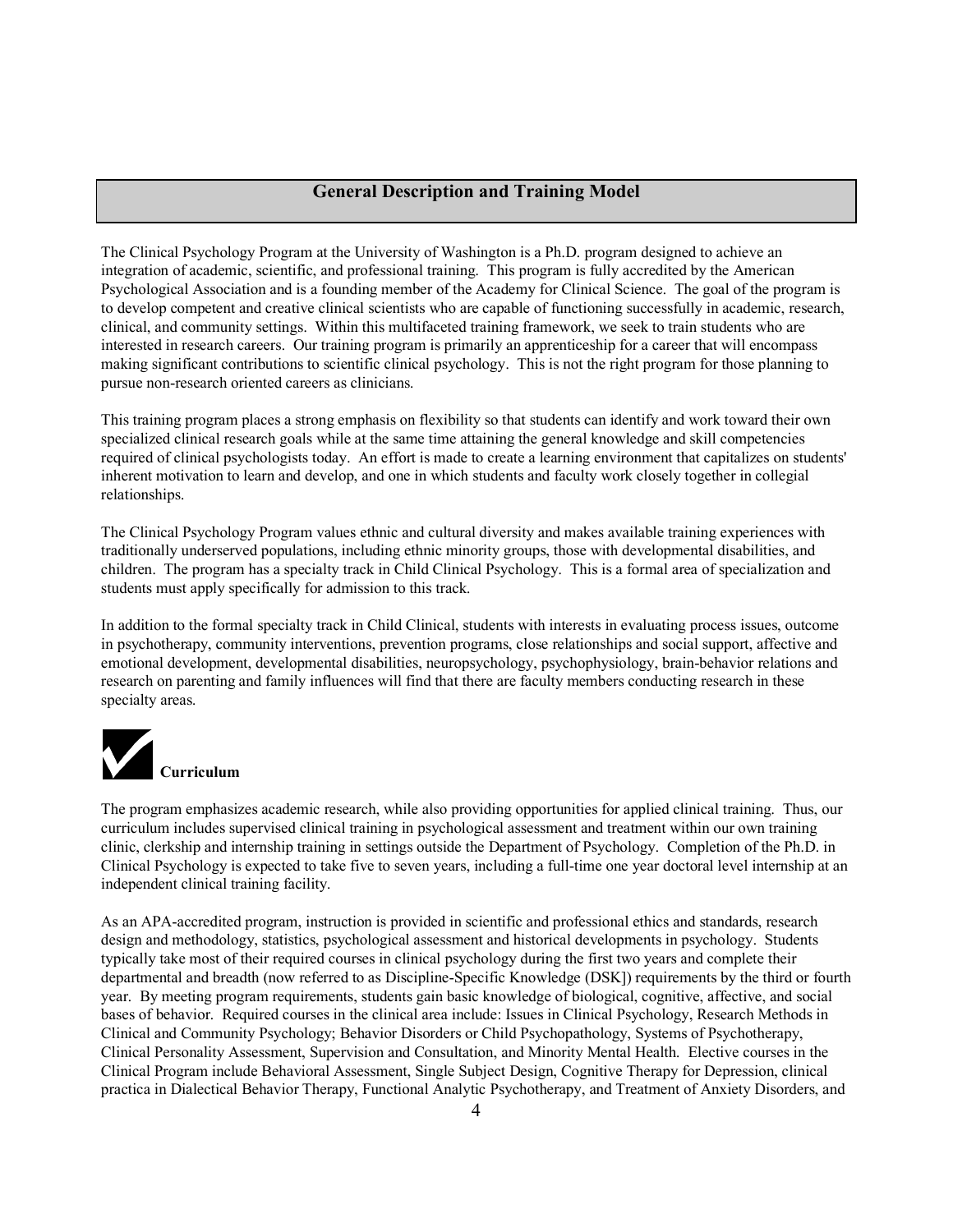courses in addictive behaviors assessment and treatment In addition, students specializing in Child Clinical Psychology take several courses relevant to this specialty, such as, intelligence assessment, child treatment, and advanced child assessment. Various additional assessment courses are available to all students as electives. A listing of all PSYCLN courses offered in the Clinical Psychology curriculum is found on Page 32, and Appendix A includes a listing of all required courses, and a typical student sequence of courses.

The clinical psychology curriculum is organized around five competency areas. These areas are: personality science, psychopathology, psychological assessment, psychotherapy and behavior change, and community-diversity studies. A wide array of course offerings, seminars, clinical practica, and research experiences are available for competency training in each area. Students are also encouraged to view the University as a rich resource that they can use to their benefit.

The Psychology Department itself is large and many classes offered by other areas, including cognitive, social, developmental, quantitative, and behavioral neuroscience, are relevant for student training. Other departments in the College of Arts and Sciences that may offer coursework of interest to clinical students include The College of Education, Neurobiology & Behavior, Sociology, Political Science, Anthropology, and American Ethnic Studies. In addition, within the University there is the School of Social Work, the School of Public Health, and a College of Build Environments in addition to the School of Medicine. We highly encourage students to take advantage of the many opportunities throughout the University of Washington community.



Didactic training related to clinical issues, assessment of clinical problems, psychopathology, and the principles of psychotherapy and behavior change begins in the first year. Students typically begin their work with clinic clients in their second year and continue to see clients throughout their course of studies. The second year Clinical Methods sequence provides supervised psychotherapy and assessment experiences in the Psychological Services & Training Center (Clinic), which is located on campus. While completing the second year placement at the Clinic, students receive at least one hour of supervision for each hour of case contact. Supervision is provided either by core clinical faculty or by affiliated faculty who are clinicians in the community. Our supervisors represent diverse therapeutic models and orientations, ranging from psychodynamic to cognitive-behavioral to family systems, with an emphasis on empirically-supported interventions.

Supervised clinical practica outside of the Department are available after the second year and provide additional breadth of training. Students can select practica in numerous Seattle-area settings including Children's Hospital and Medical Center, the Center on Human Development and Disability, the Pain Clinic, the Autism Center, and Rehabilitation Medicine, all of which are affiliated with the University of Washington School of Medicine. Two Veterans Administration Hospitals and various community mental health centers also offer training opportunities for students.

The Seattle area has many wonderful resources for clinical training. In addition, faculty members offer clinical training opportunities in conjunction with their research on areas such as cognitive-behavioral therapies for depression and anxiety, dialectical behavior therapy (DBT) for borderline personality disorder, functional analytic psychotherapy (FAP), social skills training approaches to working with conduct problem children, therapy for children with autism and developmental disabilities, and motivational interviewing and relapse prevention therapy for addictive behaviors. As with coursework, students have considerable flexibility in choosing clinical training experiences.

Clinical training culminates with the doctoral level internship, which is a required year of full-time intensive clinical training at a facility outside of the Psychology Department. Students must independently apply and compete for internship appointments. The internship is typically completed in the fifth or sixth year of study. Students in our program typically have been very successful in obtaining their top choices of internships. Recent students in our program have been offered internships at Stanford University Children's Hospital, Harvard Medical School, Brown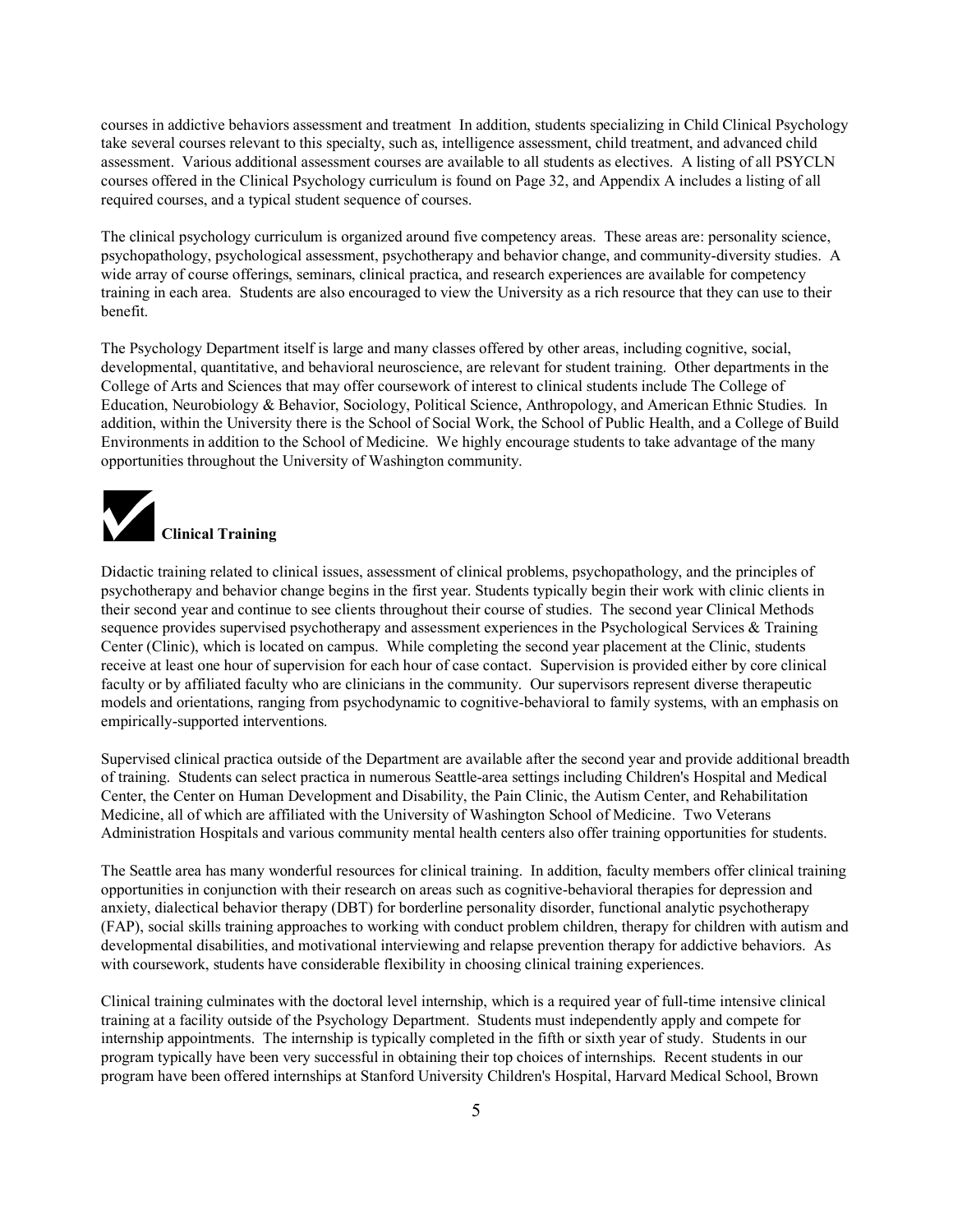University Medical Center, UCLA Medical Center, University of California at San Francisco Medical Hospital, the University of Washington Medical School, Denver Children's Hospital, Oregon Health Sciences University, and other leading medical and psychological training centers.



Students are assigned a research advisor and a co-advisor upon admission to the program. Students are expected to be involved in research throughout their years in the program. Research training begins in the first year with coursework in statistics and research design, and computer skills. Students collaborate with faculty on a variety of research projects and also engage in independent research. By the end of the first year, students have developed a formal research proposal for an initial study (typically, the Second Year Project).

All students are required to complete a Second Year Project, which is similar to a Master's thesis and must be submitted in written form according to APA-format. A formal presentation of the study is presented at the annual departmental Research Festival, held at the end of the academic year. Upon formation of an appropriate committee, the Second Year Project can be used to obtain a Master's Degree. However, it should be noted that the University of Washington Clinical Program does not grant a terminal Master's Degree. Obtaining the Master's is merely an optional step in the process of completing the doctoral program. (A full description of requirements for the Second Year Project is contained in Appendix B of this manual.)

Every year since 1974, the University of Washington has been the nation's top-ranked public university in terms of federal grant funding, garnering more than \$1.3 billion in grants and contracts in 2014. The clinical faculty is extremely productive both in terms of professional publications and in obtaining research grant funding, and the clinical program has consistently been ranked in the top five nationally. In 2003, the program received the Distinguished Program Award from the Association for the Advancement of Behavior Therapy (now the Association for Behavioral  $\&$ Cognitive Therapies) for the quality of its faculty and its longstanding history of producing exceptionally well-trained clinical scientists. Most faculty members hold a major federally funded research grant and several hold multiple grants. These research grants provide many students with financial support as Research Assistants while offering research experience. Students are also quite successful in having their research accepted for presentation at professional conferences and in publishing the results of their research. We highly encourage students to become involved in conference presentations and publishing their work as early as possible. The Wagner Fund, through a competitive application process, provides clinical students with some financial support for conference presentations. Research training culminates in the doctoral dissertation, which typically represents a line of research inquiry initiated by the student.



We strongly recommend that all students obtain some teaching experience during their years in the program. Teaching experience in undergraduate courses is available through departmental teaching assistantships. Clinical teaching and supervisory experience can also be obtained through teaching assistantships in clinical assessment, or at the clinic during one's advanced years in the program. Faculty members supervise the teaching experiences obtained by graduate students. Advanced students may also have the opportunity to teach daytime or evening classes.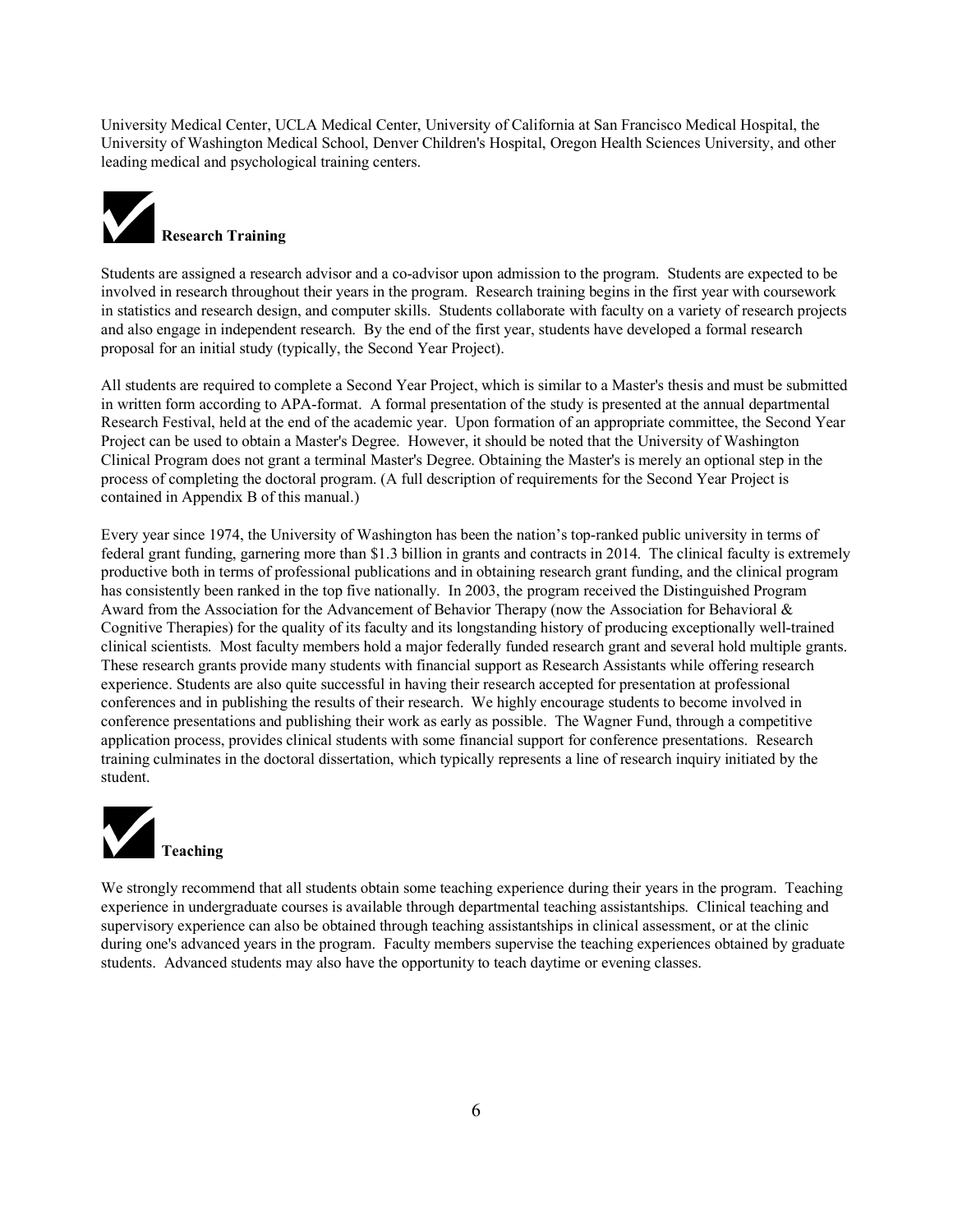# **Competency Demonstration/"Generals"\***

The General Examination is typically completed during the third or fourth year. In order to complete "Generals," which is required to formally become a Ph.D. candidate, students must demonstrate a satisfactory degree of competence in research and writing. Each student chooses a committee consisting of at least four faculty members (two must be in clinical and one, the Graduate School Representative, is chosen by the student and appointed by the Graduate School). The student works closely with this committee to select a topic and procedures for competency demonstration. Demonstration will be accomplished through producing a publication-quality empirical article, presenting a Psychological Bulletin type review paper, and presenting an approved dissertation proposal that includes a comprehensive literature review. Finally, students will defend their written papers or proposals orally to their committee. A full description of the requirements for the General Examination is included in Appendix D of this manual.



The Clinical Psychology Program and the specialty track in Child Clinical typically attract very highly qualified applicants. Several hundred applicants each year compete for the few spots in either the clinical program or the child track within the program, which have separate application procedures. As such, admission to the program is highly competitive and entering students have very strong credentials, excellent letters of recommendation and previous research experience. We value diversity in our program, and ethnic minority students and male as well as female students are strongly encouraged to apply.

Students must indicate at the time of application whether they are applying to the Clinical program or to the Child Clinical track within this program. Admissions procedures for the child track are separate from that for the rest of the program.

Although some attempt to match applicants with individual faculty member interests is made during this process, final admission decisions are made by the full faculty. As such, it is recommended that students review the list of faculty research interests since it has been our experience that students do best in the program if their interests are represented among the core faculty.

As part of the admission process, we do not encourage applicants to contact us with requests for interviews. Due to the large applicant pool and the time and energy involved in interviewing, phone and personal interviews are generally reserved for applicants who are being considered in the final pool from which offers of admission will be made.



 $\overline{a}$ 

The program is presently comprised of about 50 students. Students vary widely in their backgrounds, experiences, and characteristics with no one typical "profile" other than that of excellence. Approximately 80% of our currently enrolled students are female, and ages range from early 20's to mid-30's. Most often, entering students have taken at least one year off after obtaining their undergraduate degree to gain further research and/or clinical experience. The program has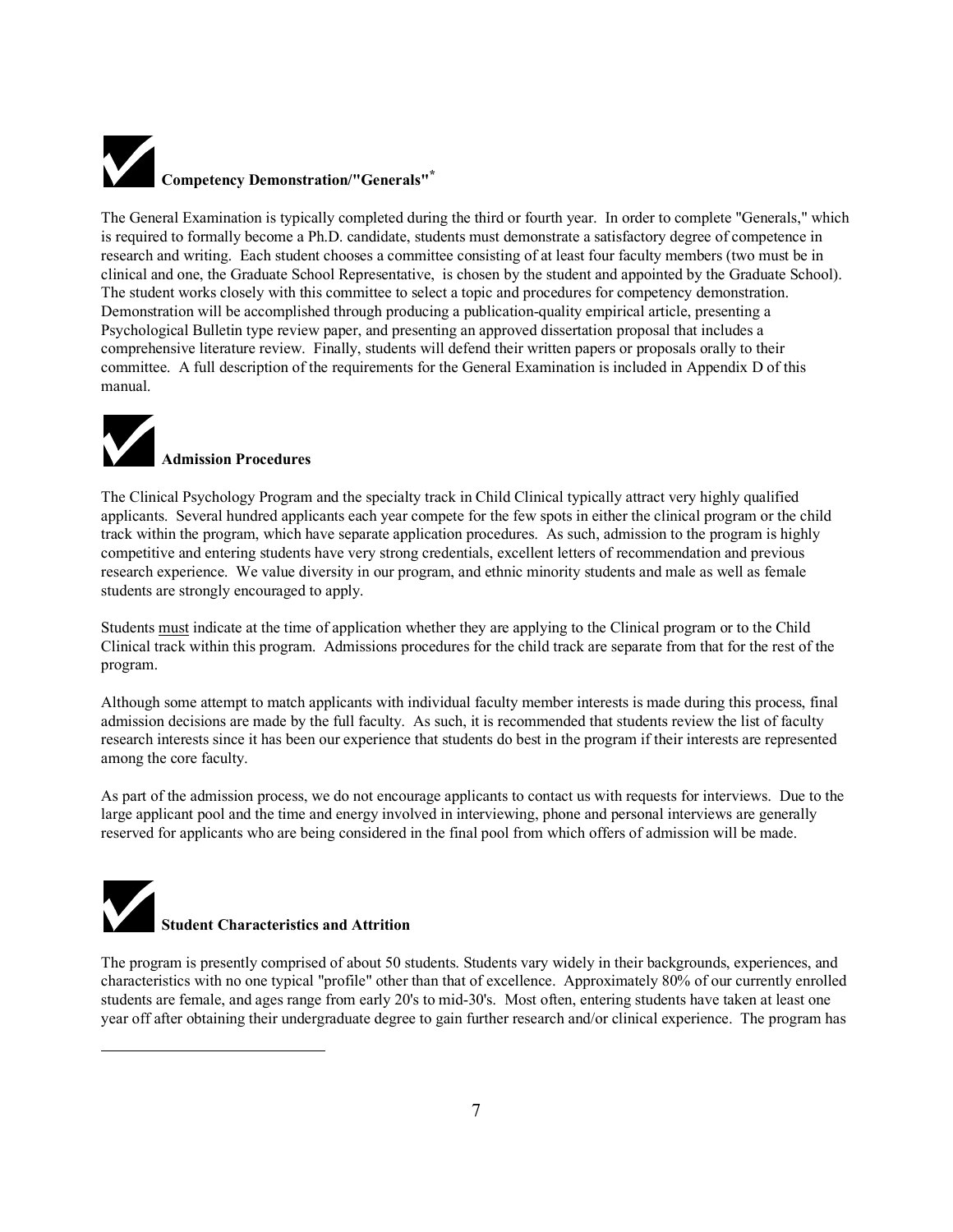traditionally had a strong commitment to the recruitment and training of ethnic minority students; approximately 25- 35% of our students are ethnic minority group members. Over the last five years, entering class sizes have ranged from 5 to 10, with about 45 percent of the class in the child clinical track.

We accept very few students from a large pool of qualified applicants. Once admitted, we fully expect that all students will complete the program, and we do everything possible to facilitate that process. Student morale is generally high and attrition from the program is quite low (less than 2 percent over the past decade).



Al students admitted to the program are guaranteed academic year financial support for their first four years in the program. Summer support is available through research appointments and a limited number of TA appointments. Though not contractually obligated to do so beyond that point, we have always been able to support students throughout their stay in the program. Support occurs through teaching and research assistants and through both internal (e.g., U.W. Royalty Research Awards) and competitive extramural grants (e.g., National Research Service Awards, National Science Foundation Graduate Fellowships) that students obtain.

More specific information on financial support is to be found in the Department's Graduate Program Manual. The most recent version of that section in the departmental manual is reproduced in Appendix G. As noted there, please see the Graduate Program Advisor (Jeanny Mai) for any updates that might occur during the academic year.



In addition to evaluations received in the form of grades for formal coursework, graduate student progress in the program is evaluated yearly by both the clinical program and the Department of Psychology. The evaluation for the first two years is especially thorough and students are provided with specific and detailed feedback from the clinical area. The evaluation is meant to let students know about accomplishments that we consider to be especially noteworthy, as well as to inform them of any potential problem areas in a timely fashion. In addition to formal feedback from the academic advisor, students also receive feedback from their clinical supervisors in conjunction with all practicum placements, either in our own clinic or at other approved settings. Students are also encouraged to maintain close contact with their advisors, mentors and advisory committee throughout their time in the program. We make every effort to let students know about potential problems by both formal and informal means. We are also committed to helping students work through difficulties that they may encounter in their coursework, clinical work, or research.



Graduates of our program generally have been very successful in obtaining employment in the area of their choice. Our students can be found in a wide array of settings including Departments of Psychology in major universities, medical centers, postdoctoral positions, and mental health centers. Among our recent graduates, two have recently been awarded prestigious FIRST grant awards from the National Institute of Mental Health and one has received a teaching award at her university.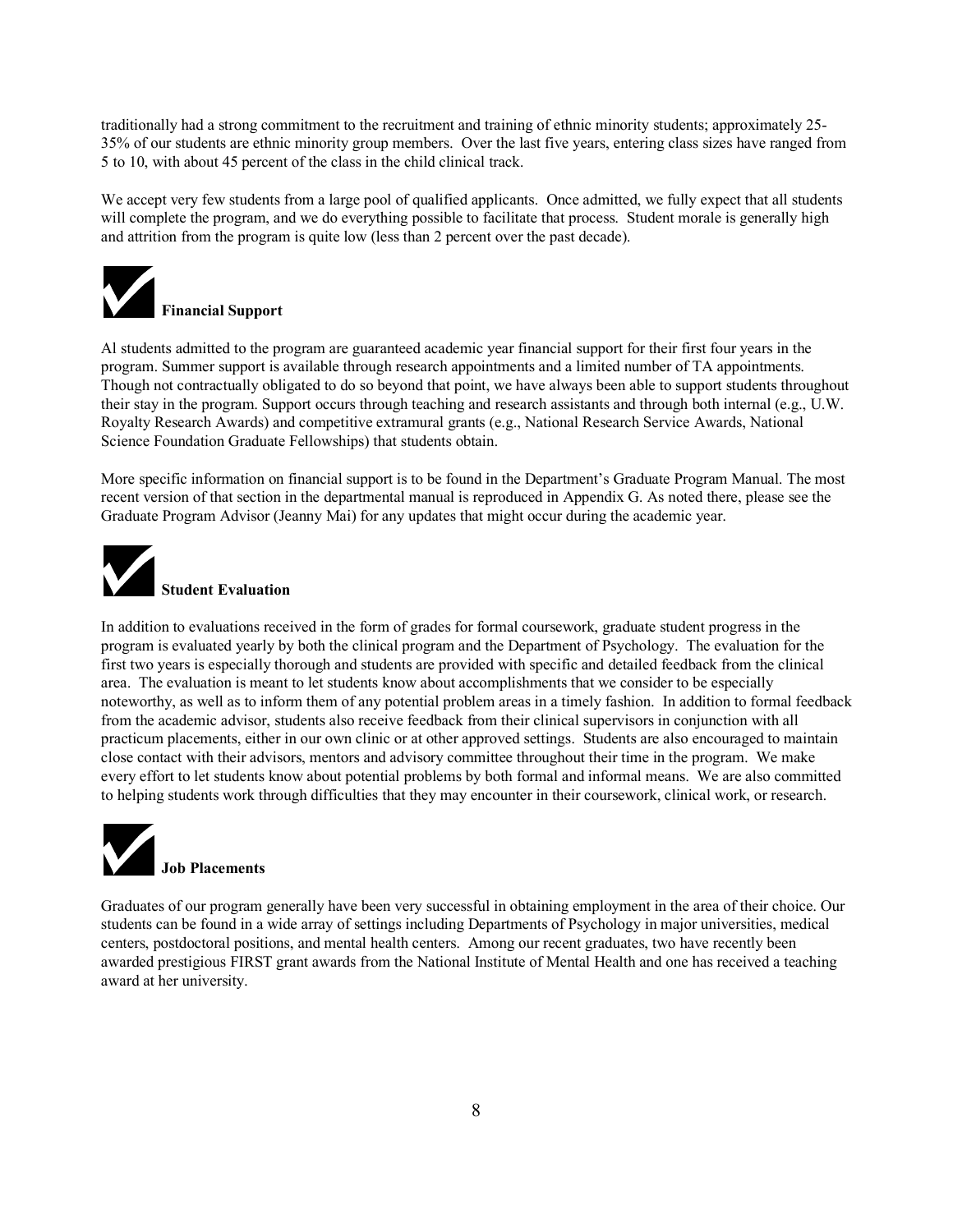# **Philosophy About Program Requirements**

Our commitment to a flexible program that is aimed at helping to maximize the ability of all students to pursue their own goals and interests is something that we value highly. This means that there is variability from student to student in the amount of coursework they take and the nature of Second Year Projects, Generals, and the dissertation. The guidelines that follow in the appendices set basic standards for the completion of these requirements; however, some latitude exists for the student to negotiate with his or her advisor or advisory committee as to the exact nature and scope of each undertaking.

The Department of Psychology's Graduate Program Manual and various other handouts are available to all students in helping them to develop an annual plan for meeting department-wide or university-wide requirements. Your mentor, other advisors, the clinical faculty, and the Director of Clinical Training are important sources of support and guidance, but ultimately we expect students to be in charge of developing their own program of studies that is tailored to their unique goals, yet meets the requirements of the program, the APA's Standards of Accreditation, the Department, and the University.

## **Student Records**

Your official graduate student file is kept in the office of the Department's Graduate Program Advisor (Jeanny Mai). It includes every official document including your application materials; graduate transcripts; Annual Plans and feedback letters from your advisor; communications (if any) from the Graduate Training Committee; a record of your financial support (TA's RAs, etc.); your progress in satisfying course requirements and program milestones to allow you to take generals and advance to doctoral candidacy; degrees obtained; eligibility for internship, hooding, and graduation. Jeanny can make this file accessible to you upon request. The Registrar's office retains your degree-relevant information and transcript indefinitely.

The Director of Clinical Training also maintains a program-oriented file containing relevant written and e-mail correspondence, Annual Plans, your first year proposal, your second year writeup, clinical supervisor ratings, letters of recommendation written on your behalf; APPI certification forms for internship, feedback from internship directors, and certification that your internship has been satisfactorily completed. These materials, kept in a locked file cabinet in the DCT's office, are helpful in writing letters of reference before and after graduation, certifying that you have completed program requirements and graduated, communicating with licensing boards, etc. We retain these files for 6 years after graduation in accordance with University policy. This file can be accessed by you upon request to the DCT.



The Department's Graduate Student Manual (http://www.psych.uw.edu/psych.php?p=561) contains detailed information on how to obtain assistance for a wide variety of needs, including technical and electronic support, computers and equipment, funding matters, residency requirements mentoring resources, summer support and departmental financial awards, and all departmental academic and graduation requirements. The Graduate Program Advisor, Jeanny Mai, can provide consultation, information, and assistance on a wide array of topics.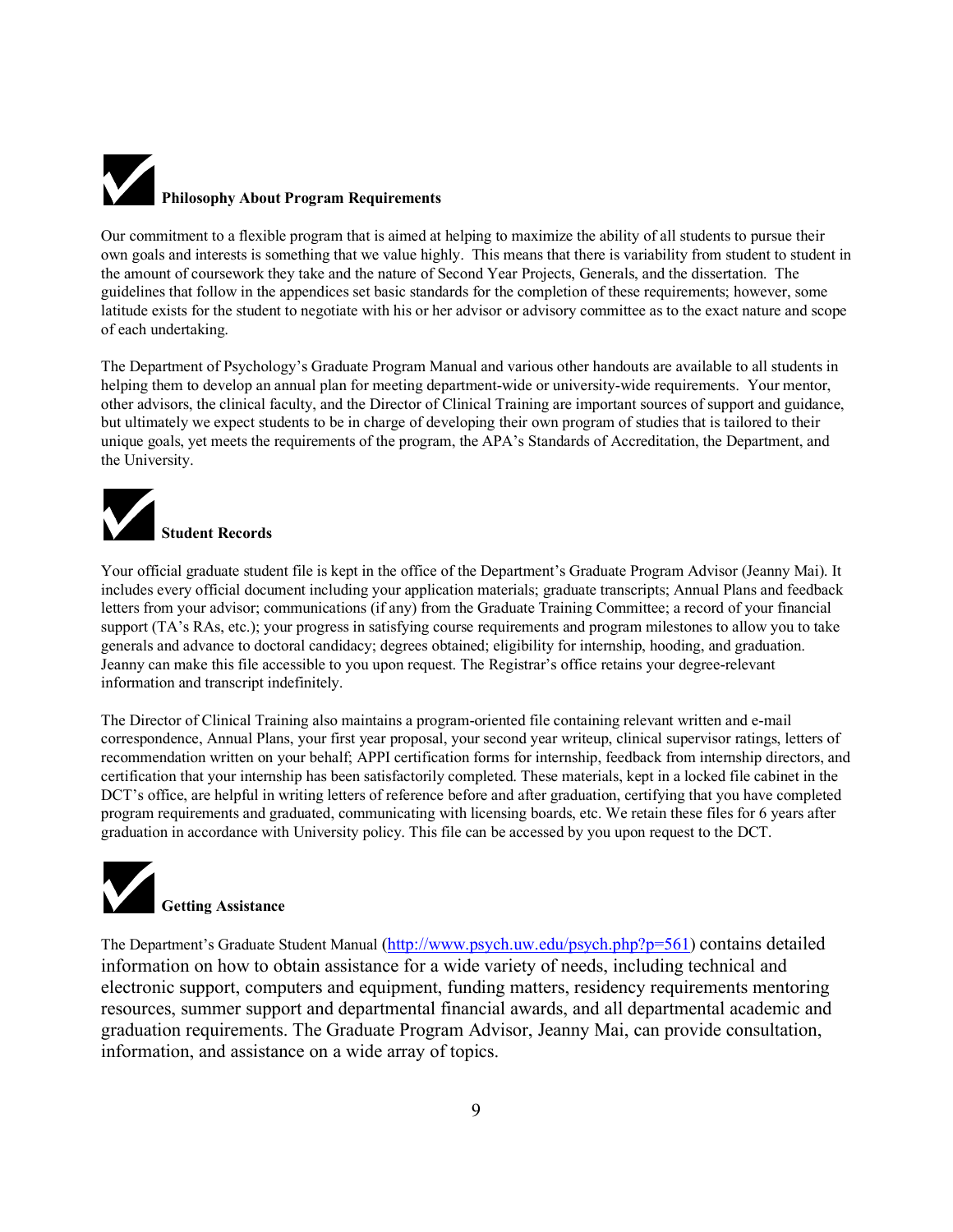Statistical consulting services are available by appointment from faculty members Kevin King and Bryan Flaherty and also through the Center for Social Science Computation and Research (CSSCR), located in Savery Hall.

Personal counseling is available to students at the University's Counseling Center and at Hall Health Center (both free for a limited number of sessions, after which your graduate student insurance provides coverage). Corey Fagan also maintains a list of licensed psychologists in the community who provide therapy for clinical graduate students at a reduced rate. Several of these professionals have also provided group therapy for students in the past. Your insurance also provides for mental health services. For coverage information, see https://hr.uw.edu/benefits/insurance/health/graduate-appointees/ .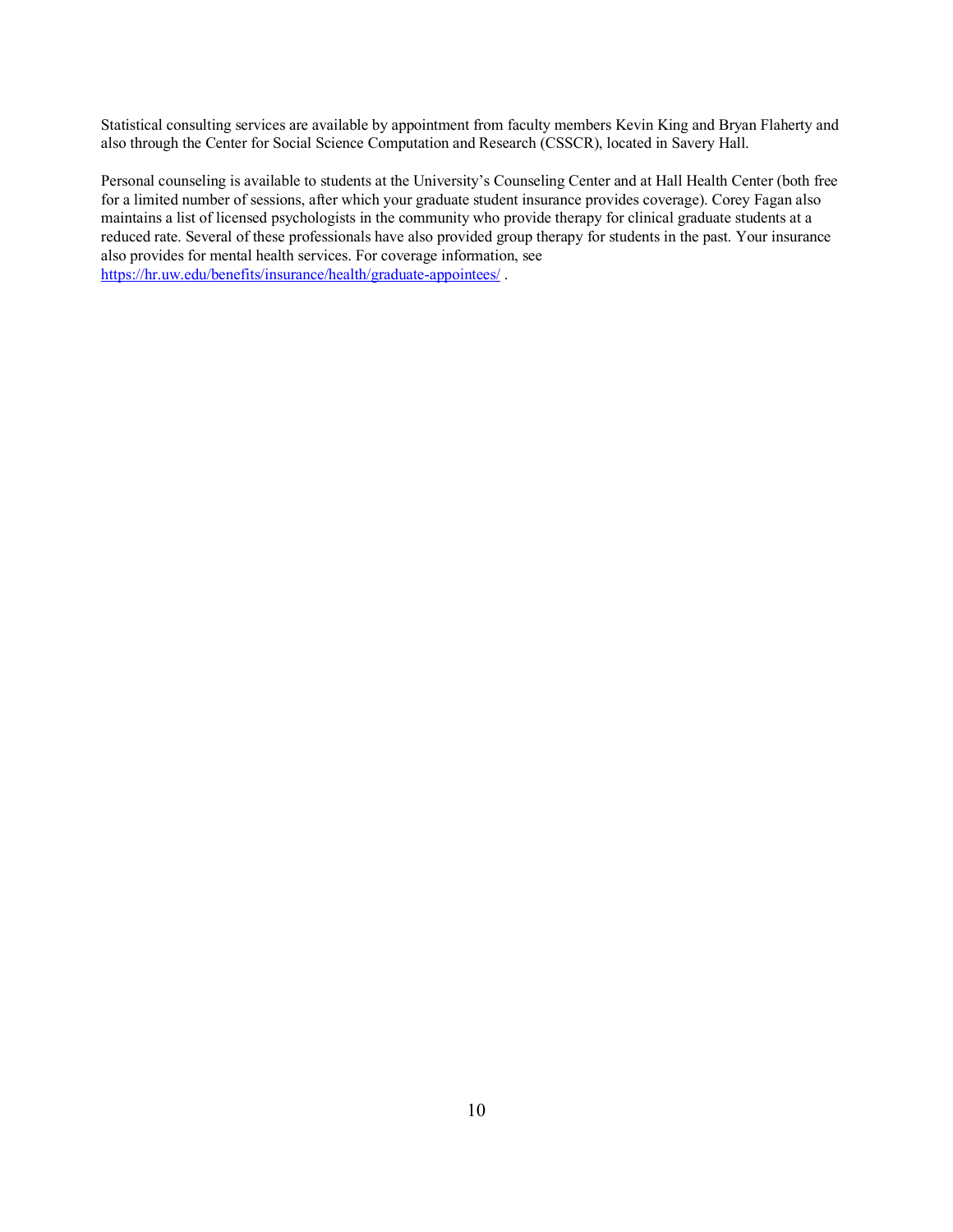#### **Program Faculty**

There are currently 17 faculty members in the Clinical Psychology Training Program. Ronald Smith is Director of the Clinical Psychology Training Program. Liliana Lengua is Head of the Child Clinical Track and Lori Zoellner is the Head of the Adult Clinical Track. Clinical students may have primary advisors outside of the clinical program; however, there must be representation from the core clinical faculty on the advisory committee of all clinical students.

A brief description of clinical faculty members and their current research interests follows, together with a list of representative publications.



I am a child clinical-community psychologist with a particular interest in adolescent development within ethnic minority and high-risk communities. My research program stresses the importance of ecological/contextual factors in development, including neighborhood features, social support networks, and cultural factors, as they affect families with adolescent children.

Together with faculty and student colleagues, I have most recently been conducting longitudinal research with Mexican American adolescents and their families in California, focusing on factors that lead to positive school, mental health, and competence outcomes. My approach to research draws heavily from community psychology principles and perspectives, which include an emphasis on competency, prevention, empowerment, and a respect for individual and cultural differences. In order to best meet the needs of children and families, I believe that we will need to develop more complex interactional models which take into account the ecological niches that individuals inhabit.

I am spending the bulk of my time in University administration and not presently taking new graduate students.

#### **Representative Publications**

- Cauce, A.M., **Domenech-Rodriguez, M., Paradise, M., Cochran, B., Shea, J.M**., Srebnik, D. & Baydar, N. (2002). Cultural and contextual influences in mental health help seeking: A focus on ethnic minority youth*. Journal of Consulting and Clinical Psychology, 70,* 44-55. Cauce. A.M., & **Costigan, C**. (2007). Changes in African-American Mother-Daughter
- relationships during adolescence: Conflict, autonomy, and warmth. In B.A.Leadbeater (Ed*). Urban Adolescent Girls: Risk and Resilience.*
- Cauce, A.M. (2007). Bringing community psychology home: The leadership, Community and values initiative. *American Journal of Community Psychology, 39,* 1-11.
- Cauce, A. M. (2008). Parenting, Culture, and Context: Reflections on Excavating Culture. *Applied Developmental Psychology, 12 (4),* 227-229.
- Cauce, A.M**., Cruz, R., Corona, M.** & Conger, R. (2010). Developmental pathways to substance use and abuse among Mexican-American Youth. Nebraska Symposium Series on Latinos in the U.S. University of Nebraska Press, Lincoln, NK
- Cauce, A.M. (2011). Is multicultural psychology a-scientific? Diverse methods for diversity research. Cultural Diversity and Ethnic Minority Psychology, 17, 228-233.
- Cauce, A.M., Cruz, R., Corona, M. & Conger, R. (2011). The face of the future: Risk and resilience in minority youth. In Gustavo Carlo, Lisa J Crockett, & Miguel Carranzana. *Health Disparities in Youth and Families*, University of Nebraska Press, Lincoln, NB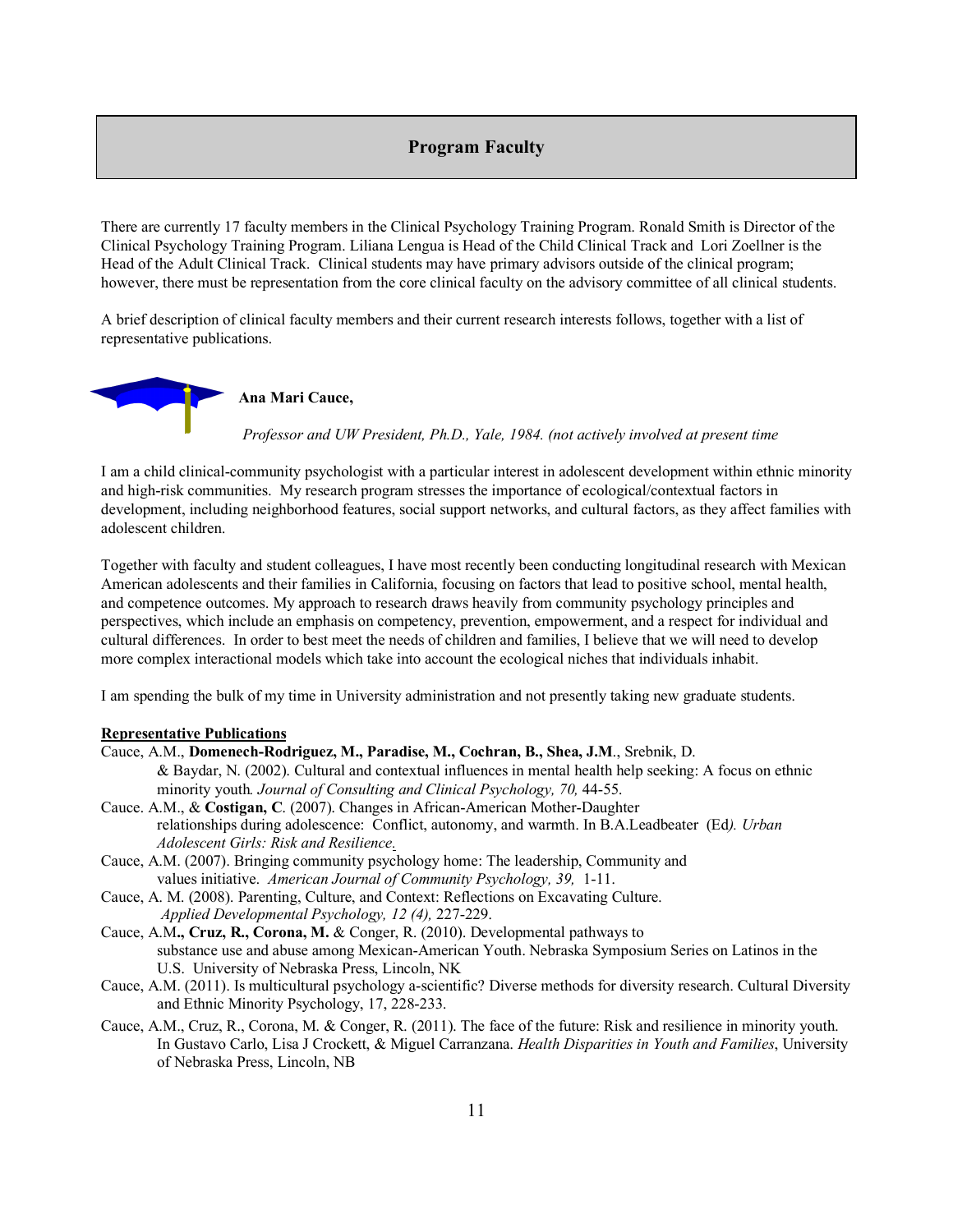- Cruz, R.A., King, K.M., Widaman, K.F., Leu, J., Cauce, A.M., & Conger, R.D. (2011). Cultural influences on positive father involvement in two-parent Mexican-origin families. *Journal of Family Psychology*, 25, 731-740.
- Cauce, A.M. & Gordon, E.W. (2012). Toward the measurement of human agency and the disposition to express it. In Gordon Commission on the Future of Assessment in Education. New Jersey: ETS Press.
- Corona, M., McCarty, C., Cauce, A.M., Robins, R.W., Widaman, K.F., & Conger, R.D. (2012). The relation between maternal and child depression in Mexican American families. Hispanic Journal of Behavioral Sciences, 34, 539-556.
- Conger, R.D., Song, H., Stockdale, G.D., Ferrer, E., Widaman, K.H., & Cauce, A.M. (in press). Resilience and vulnerability of Mexican origin youth and their families: A test of a culturally-informed model of family economic stress. *Adolescence and Beyond: Family Processes and Development.* New York: Oxford University Press
- Cruz, R.A. Gonzales, N.A., Corona, M., King, K. Cauce, A.M., Robins, R.W., Widaman, K.F., & Conger, R.D. (2014). Cultural dynamics and marital relationship quality in Mexican-origin families. *Journal of Family Psychology, 28*, 844-854.
- Cauce, A.M. (2015). My life in administration: From accident to career. In R. J. Sternberg, E. Davis, A.C. Mason, R.V. Smith, J.S. Vitter, & M. Wheatly (Eds.). *Academic leadership in higher education: From the top down and the bottom up*. Lanham, MD: Rowman-Littlefield.
- Cauce, A.M. & Friedman, D. (2015 in progress). Creating access with excellence. In J. Antony, A.M. Cauce, & D. Shalala (Eds). Challenges in academic leadership. NY: Routledge.
- Cruz, R.A.; King, K.M., Cauce, A.M., Conger, R.D., Robins, R. Cultural orientation trajectories and substance abuse: Findings from a longitudinal study of Mexican-origin youth (under review at *Child Development*).

Antony, J., Cauce, A.M., & Shalala, D. (Eds.) (2015 in progress). Challenges in Higher Education Leadership. NY, Routledge.



#### **Shannon Dorsey**

*External Practicum Coordinator, Associate Professor, PhD, University of Georgia, 2003*

My research is on evidence-based treatments (EBT) for children and adolescents, with a particular focus on dissemination and implementation of EBT domestically and internationally. I have often focused on Trauma-focused Cognitive Behavioral Therapy (TF-CBT), with hybrid research designs that include both effectiveness and implementation questions. Within these broad areas, I have studied EBT adaptation for unique populations (e.g., foster care) and training and supervision strategies to deliver TF-CBT and other EBT. I am currently conducting a study of supervision of TF-CBT in community mental health settings, which includes a descriptive study of common supervision practices and a randomized controlled trial (RCT) of "gold standard" supervision strategies. A second RCT, in Tanzania and Kenya, uses a task-shifting/task-sharing model in which lay counselors, with little to no prior mental health training, deliver group-based TF-CBT to children and adolescents who have experienced the death of one or both parents, under close supervision by TF-CBT experts. I am also interested testing EBT in other low and middle income countries (LMIC), with recently finished work in Southern Iraq, the Thai-Burmese border, Colombia, Zambia, and Ethiopia. In collaboration with a colleague at Johns Hopkins, I developed a common elements intervention for use by lay counselors in LMIC. The ultimate goal of my research is to improve mental health services for children, adolescents and their families.

My clinical orientation is cognitive behavioral, with a specialty in EBT for child trauma exposure (TF-CBT) and behavioral problems (Helping the NonCompliant Child, Parent-Child Interaction Therapy).

#### **Representative Publications** (Student/mentee authors starred)

Dorsey, S., Pullmann, M., Kerns, S., Jungbluth, N., \*Meza, R., Thompson, K., & Berliner, L. (2017). The juggling act of supervision in community mental health: Implications for supporting evidence-based treatment. *Administration and Policy in Mental Health and Mental Health Services Research,* 1-15.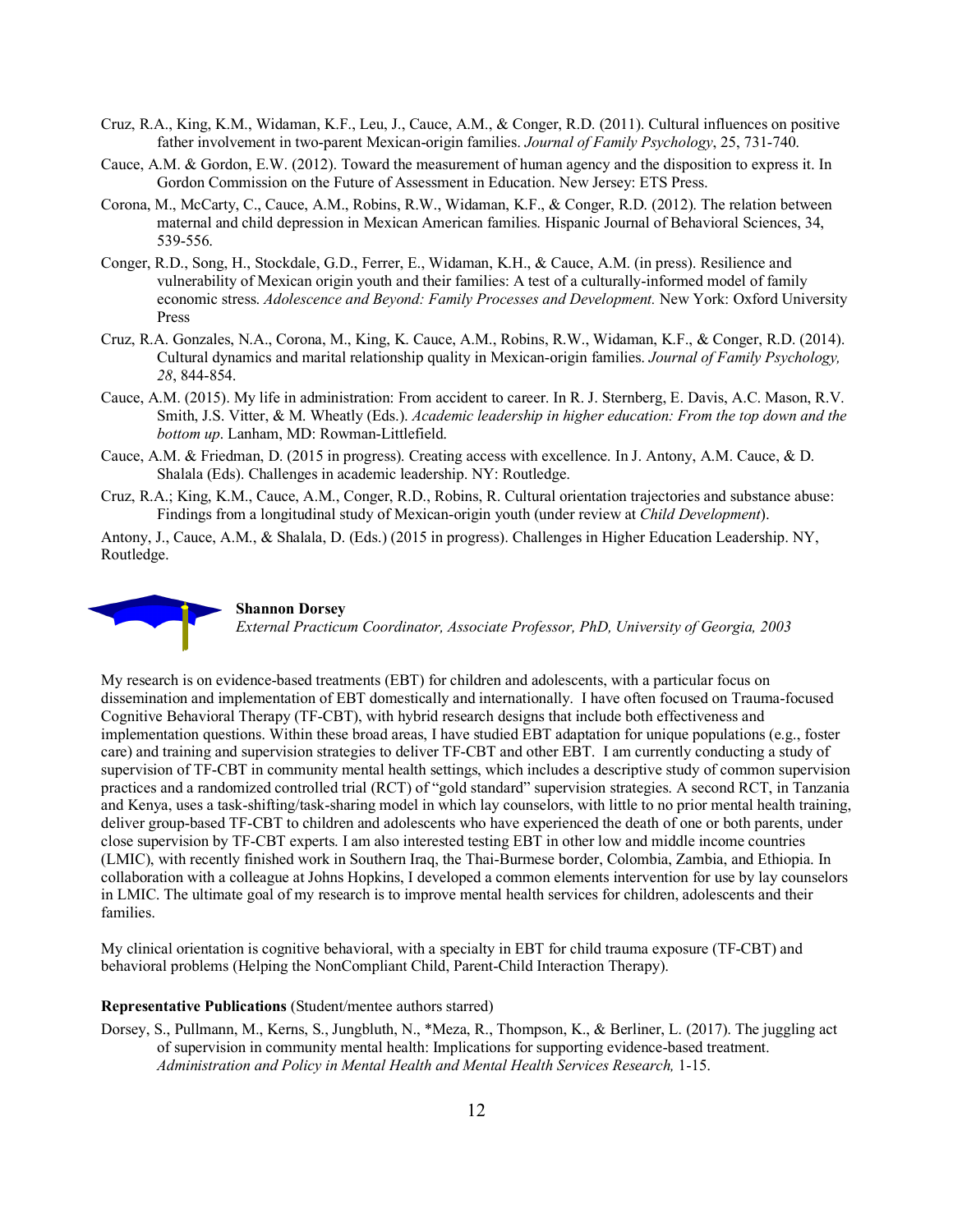- Dorsey, S., Lyon, A., Pullmann, M. D., Jungbluth, N., Berliner, L., & Beidas, R. (2017). Behavioral rehearsal for analogue fidelity: Feasibility in a state-funded children's mental health initiative. *Administration and Policy in Mental Health Services and Mental Health Services Research, 44*(3), 395-404.
- Deblinger, E., Pollio, E., & Dorsey, S. (2016). Applying trauma-focused cognitive-behavioral therapy in group format. *Child Maltreatment, 21*(1), 59-73.
- Murray, L. K., \*Skavenski, S., Kane, J. C., Mayeya, J., Dorsey, S., Cohen, J. A., . . . Bolton, P. A. (2015). Effectiveness of trauma-focused cognitive behavioral therapy among trauma-affected children in Lusaka, Zambia: A randomized controlled trial. *JAMA Pediatrics, 169(*8), 761-769.
- O'Donnell, K., Dorsey, S., \*Gong, W., Ostermann, J., Whetten, R., Cohen, J., Itemba, D., Manongi, R., & Whetten, K. (2014). Treating maladaptive grief and posttraumatic stress symptoms in orphaned children in Tanzania: Group-based trauma-focused cognitive–behavioral therapy. *Journal of Traumatic Stress, 27*(6).
- Dorsey, S., Berliner, L., Lyon, A. R., Pullmann, M., & Murray, L. K. (2016). A statewide common elements initiative for children's mental health. *Journal of Behavioral Health Services and Research, 43*(2), 246-261.
- Bolton, P., Lee, C., \*Haroz, E. E., Murray, L., Dorsey, S., Robinson, C., ... & Bass, J. (2014). A transdiagnostic community-based mental health treatment for comorbid disorders: Development and outcomes of a randomized controlled trial among Burmese refugees in Thailand. *PLoS Medicine, 11*(11), e1001757.
- Lyon, A. R., Dorsey, S., Pullman, M. \*Silbaugh-Cowdin, J. , & Berliner, L. (2014). Clinician use of standardized assessments following a common elements psychotherapy training and consultation program. *Administration and Policy in Mental Health.*
- Dorsey, S., \*Lucid, L., Murray, L.K., Bolton, P., Itemba, D., Manongi, R., & Whetten, K. (2015). A qualitative study of mental health problems among orphaned children and adolescents in Tanzania. *Journal of Nervous and Mental Disease, 203*(11), 864-870.
- Murray, L. K., Dorsey, S., \*Haroz, E.<sup>,</sup> Lee, C., Alsiary, M., Haydary, A., Weiss, W. M., & Bolton, P. (2014). A common elements treatment approach for adult mental health problems in low- and middle-income countries. *Cognitive and Behavioral Practice, 21*(2), 111-123*.*
- Dorsey, S., Kerns, S. E. U., Trupin, E. W., \*Conover, K. L., & Berliner, L. (2012). Child welfare social workers as service brokers for youth in foster care: Findings from project focus. *Child Maltreatment. Special Issue: Disseminating child maltreatment interventions: Research on implementing evidence-based programs, 17*, 22– 31.
- Dorsey, S., Pullmann, M., Berliner, L., Koschmann, E. F., McKay, M., & Deblinger, E. (2014). Engaging foster parents in treatment: A randomized trial of supplementing trauma-focused cognitive behavioral therapy with evidencebased engagement strategies. *Child Abuse and Neglect*.
- Murray, L.K., Dorsey, S., Bolton, P., Jordans, M., Rahman, A., Bass, J. & Verdeli, H. (2011). Building capacity in mental health in low-resource countries: An apprenticeship model for training local providers. *International Journal of Mental Health Systems, 5,* 1–12.



#### **Corey Fagan,**

*Director, Psychological Services and Training Center, Ph.D., University of Massachusetts, 1988*

I direct the Psychological Services and Training Center (the Clinic), which is the primary clinical training site for graduate students in the clinical psychology program. The mission of the Clinic is to train future clinical scientists and scientist/practitioners.

My responsibilities include managing a support staff of two full-time, and up to five part-time employees, two Clinic teaching assistants and approximately thirty to forty graduate student trainees. I oversee the selection and assignment of all prospective clients and the recruitment and assignment of clinical supervisors. As such, I am the primary liaison between the in-house faculty and the community-based supervisors. In conjunction with the DCT, I develop and enforce Clinic policies and procedures.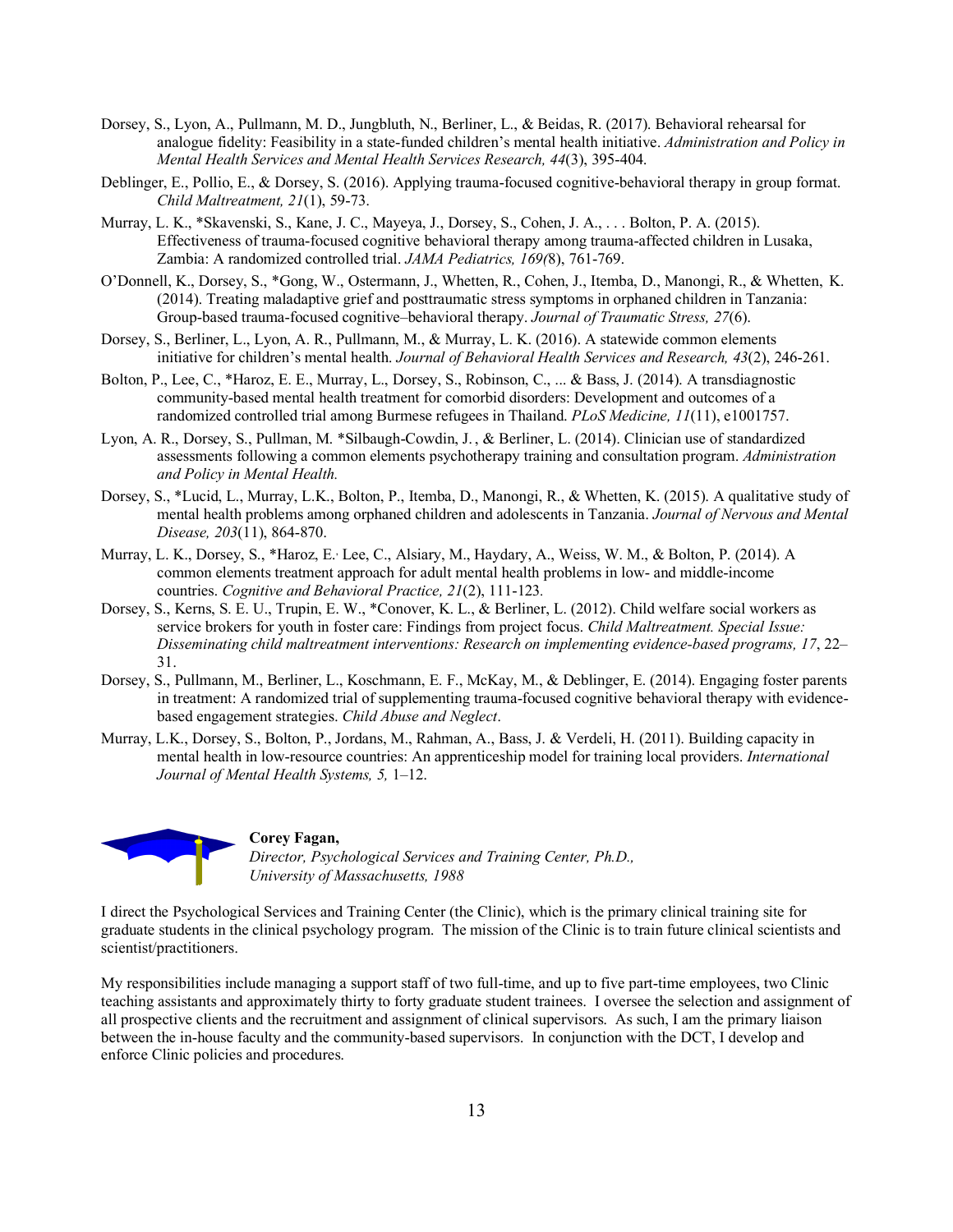Each year I teach the Clinical Methods sequence for second year students which consists of an Introduction to Clinical Interviewing and a Clinical Ethics course. I also organize the Clinical Colloquium in which I bring in outside speakers to address important clinical issues such as working with ethnically and culturally diverse populations. And I run the Clinic Practicum, providing both individual supervision and small group consultation to graduate students. Periodically, I also teach CBT for Depression and a class on Consultation and Supervisory Skills.

In concert with Jon Hauser, I oversee the development of OwlOutcomes, a software platform designed to allow clinicians to easily collect outcome data on client progress. I am also conducting research on the functionality and usability of the system, with the goal of using it as a tool to train clinicians in how to integrate science into practice.

#### **Representative Publication (bold indicates student or postdoc co-author)**

Smith, R. E., Fagan, C., Wilson, N. L., **Chen, J., Corona, Marissa, Nguyen, H., Racz, S.,** & Shoda, Y. (in press). Internet-based approaches to collaborative therapeutic assessment: New Opportunities for professional psychologists. *Professional Psychology: Research and Practice*.

#### **William H. George,**

*Acting Head, 2014-15, Adult Clinical Track; Professor, Ph.D., University of Washington, 1982*

Alcohol has been linked with various social problems, particularly violence, sexual assault, and HIV/AIDS related sexual risk taking. My primary research focuses on alcohol's role in such problems and emphasizes two theoretical approaches: Alcohol Expectancy Theory and Alcohol Myopia Theory. Alcohol expectancies are beliefs about the effects of alcohol that are acquired through personal and/or vicarious drinking experiences. Expectancies influence the initiation of drinking episodes; and they shape what one experiences and how one behaves after drinking. Alcohol myopia is a product of physiologically impaired cognitive functioning and results in a tendency to over-focus on cues that impel behavior and to under-focus on cues that inhibit behavior. Alcohol's involvement in acquaintance and date rape evokes additional formulations. Gender differences in socialization about sexuality prepare men and women to adopt adversarial roles in social interactions characterized by romantic/sexual overtones. The addition of alcohol to such interactions may fuel patterns of misperception and miscommunication that increase the likelihood of sexually coercive and/or aggressive behaviors. We have also begun to investigate the role of sexual victimization history (both child and adult sexual assault) in these behaviors as well as in sexual risk taking behaviors. Drawing on these ideas, my colleagues, my students, and I conduct experiments examining alcohol's effects on responses related to sexual assault and risk taking. These studies typically involve questionnaires assessing expectancies, background personality factors, and sexual victimization history; followed by administration of alcohol or control beverages and presentation of sexual and/or violent stimuli. I am also interested in cultural issues in psychology. This especially includes cultural factors pertinent to sexuality, sexual victimization/perpetration, substance use, clinical forensic services, and clinical practice. These interests manifest primarily in studies investigating racial and ethnic factors in sexual perception and behavior. Related emerging research activities focus on the role of cultural factors in Asian American alcohol use, perceptions of Asian American women, and sexual risk behaviors among African American women and men.

#### **Representative and Selected Recent Publications**

Andrasik, M.P., Woods, B., & George, W.H. (2011). The need for culturally competent Harm Reduction and Relapse Prevention interventions for African Americans. In G. A. Marlatt, M. E. Larimer, & K. Witkiewitz (Eds.), Harm Reduction 2nd Edition.

Barrett, K. H. & George, W. H. (Eds.) (2005). *Race, Culture, Psychology, and the Law*. Sage: Thousand Oaks, CA.

- Crowe, L. C., & George, W. H. (1989). Alcohol and human sexuality: Review and integration. *Psychological Bulletin, 105*, 374-386.
- Davis, K. C., George, W. H., Norris, J., Schacht, R., Stoner, S. A., Hendershot, C. S., & Kajumulo, K. (2009). The effects of alcohol and blood alcohol concentration limb on sexual risk intentions. *Journal of Studies on Alcohol and Drugs*, 70, 499-507.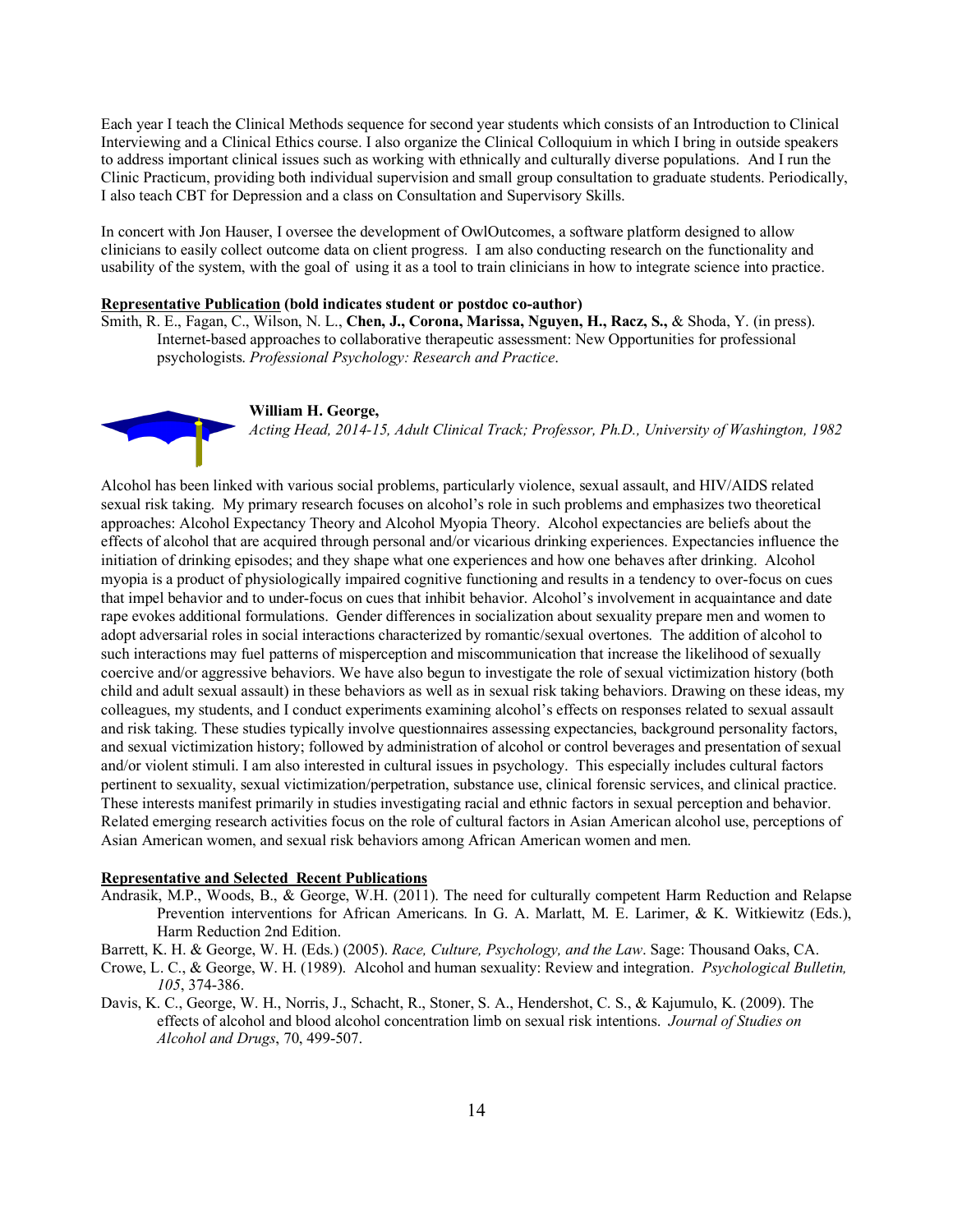- Davis, K.C., Hendershot, C.S, George, W.H., Norris, J., & Heiman, J.R., (2007). Alcohol's effects on sexual decision making: An integration of alcohol myopia and individual differences. *Journal of Studies on Alcohol & Drugs*, 68, 843-851.
- George, W. H., & Stoner, S. A. (2000). Understanding alcohol and sexual behavior. *Annual Review of Sex Research*, *11*, 125-157.
- George, W. H., Davis, K. C., Norris, J., Heiman, R. J., Schacht, R., Stoner, S. A., & Kajumulo, K. F. (2006). Alcohol and erectile response: The effects of high dosage in the context of demands to maximize sexual arousal. *Experimental & Clinical Psychopharmacology*, *14*, 461-470.
- George, W.H., & Martinez, L. (2002). Victim blaming in rape: effects of victim and perpetrator race, type of rape, and participant racism. *Psychology of Women Quarterly*, *26*, 110-119.
- George, W.H., Davis, K. C., Norris, J., Heiman, R. J., Schacht, R., Stoner, S. A., Hendershot, C. S., & Kajumulo, K. (2011). Women's Sexual Arousal: Effects of High Alcohol Dosages and Self-Control Instructions. *Hormones and Behavior*.
- George, W.H., Davis, K. C., Norris, J., Heiman, J. R., Stoner, S. A., Schacht, R., Hendershot, C. S., & Kajumulo, K. (2009). Indirect effects of acute alcohol intoxication on sexual risk-taking: The roles of subjective and physiological sexual arousal. *Archives of Sexual Behavior*, *38*, 498-513. PMID: 18431618
- George, W.H., Stoner, S. A., Davis, K. C., Lindgren, K. P., Norris, J. & Lopez, P.A. (2006). Postdrinking sexual perceptions and behaviors toward another person: Alcohol expectancy set and gender differences. *The Journal of Sex Research, 43*, 282-292.
- George, W.H., Stoner, S. A., Norris, J, Lopez, P.A, & Lehman, G.L. (2000). Alcohol expectancies and sexuality: A selffulfilling prophecy analysis of dyadic perceptions and behavior. *Journal of Studies on Alcohol*, *61*, 168-176.
- Gilmore, A. K., Schacht, R. L., George, W. H., Otto, J. M., Davis K. C., Heiman, J. R., Norris J., and Kajumulo K. F., (2010). Assessing women's sexual arousal in the context of sexual assault history and acute alcohol intoxication. *Journal of Sexual Medicine*, *7*, 2112-2119.
- Hendershot, C. S, Stoner, S. A., George, W. H., & Norris, J. (2007). Alcohol use, expectancies and sexual sensation seeking as correlates of HIV risk behavior in heterosexual young adults. Psychology of Addictive Behaviors, 21, 365-372.
- Hendershot, C. S, &. George, W. H., (2007). Alcohol and sexuality research in the AIDS era: Trends in publication activity, target populations and research design. *AIDS and Behavior, 11*, 227-237.
- Hendershot, C.S., Witkiewitz, K., George, W.H., & Marlatt, G.A. (in press). Relapse Prevention for Addictive Behaviors: Review and Update. *Substance Abuse Treatment, Prevention, and Policy*.
- Koo, K. H. Stephens, K. A. Lindgren, K. P. & George, W. H., (in press). Misogyny, acculturation, and ethnic identity: Relation to rape-supportive attitudes in Asian American college men. *Archives of Sexual Behavior*.
- Lindgren, K. P., Parkhill, M. R., George, W. H., Hendershot, C.S. (2008). Gender differences in perceptions of sexual intent: A qualitative review and integration. *Psychology of Women Quarterly, 32*, 423-439.
- Norris, J., George, W. H., Stoner, S. A., Masters, N. T., Zawacki, T., & Davis, K. C. (2006). Women's responses to sexual aggression: The effects of childhood trauma, alcohol, & prior relationship. *Experimental & Clinical Psychopharmacology, 14*, 402-11.
- Schacht, R. L., Stoner S. A., George W. H., & Norris J. (2010). Idiographically-determined versus standard absorption periods in alcohol administration studies. *Alcoholism: Clinical & Experimental Research, 34*, 925-927. PMID: 20331574
- Schacht, R.L., George, W.H., Davis, K.C., Heiman, J.R., Norris, J., Stoner, S.A., & Kajumulo, K.F. (2010). Sexual abuse history, alcohol intoxication, and women's sexual risk behavior. *Archives of Sexual Behavior, 39*, 898- 906.
- Schraufnagel, T. J. Davis, K. C. George, W. H. Norris, J. (2010). Childhood sexual abuse in males and subsequent risky sexual behavior: A potential alcohol use pathway. *Child Abuse & Neglect, 34*, 369-378.
- Stephens, K., & George, W. H. (2009). Rape Prevention with College Men: Evaluating Risk Status. *Journal of Interpersonal Violence, 24*, 996-1013.
- Stephens, K.A., & George, W. H. (2004). Effects of anti-rape video content on sexually coercive and non-coercive college men's attitudes and alcohol expectancies. *Journal of Applied Social Psychology, 34*, 402-416.
- Stoner, S. A., George, W. H., Norris, J., & Peters, L. M. (2006). Liquid courage: Alcohol fosters risky sexual decisionmaking in individuals with sexual fears. *AIDS and Behavior*. *11,* 217-226*.*
- Stoner, S. A., Norris, J., George, W. H., Davis, K. C., Masters, N. T., &. Hessler, D. M. (2007). Effects of alcohol intoxication and victimization history on women's sexual assault resistance intentions: The role of secondary cognitive appraisals. *Psychology of Women Quarterly, 31*, 344-356.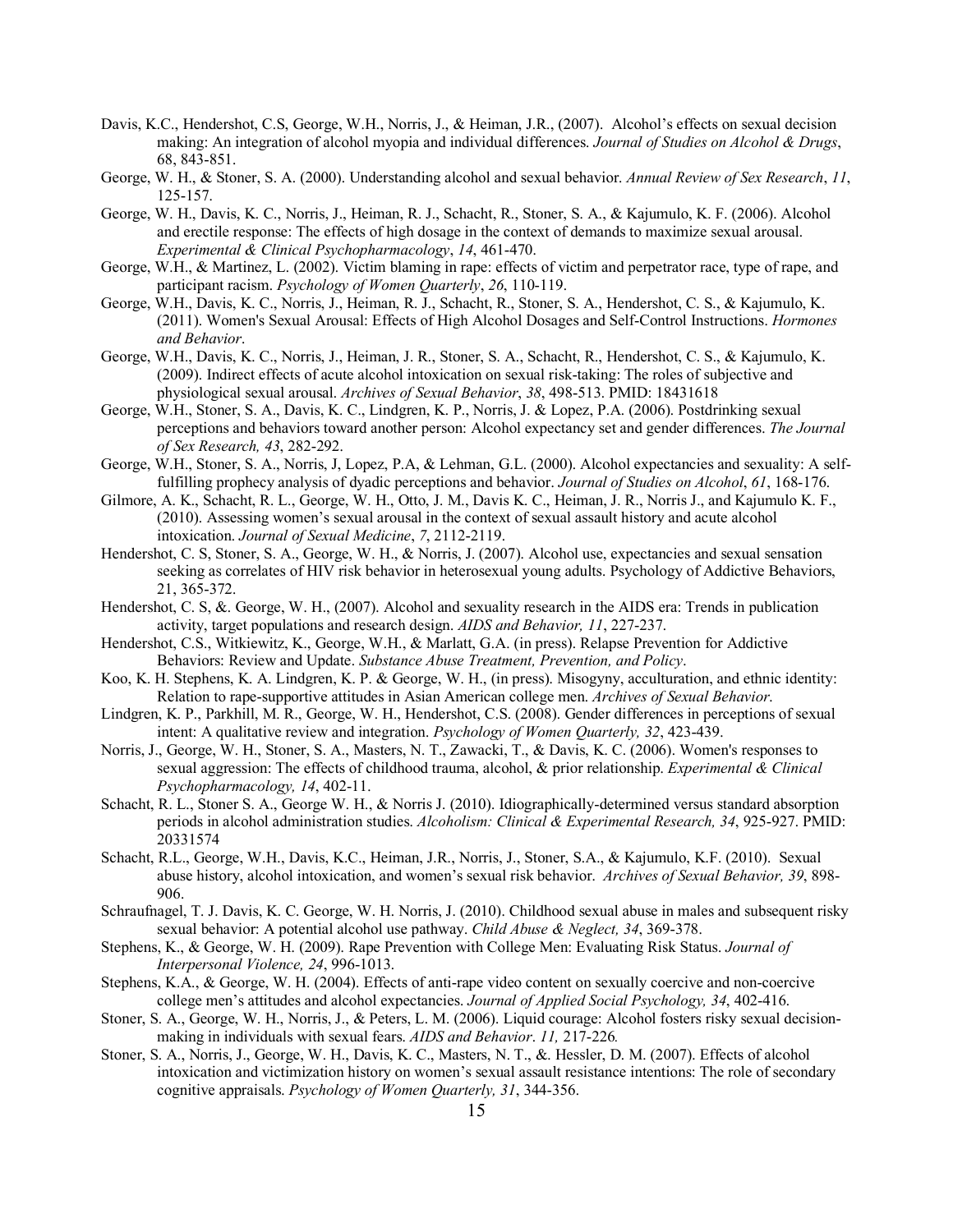Stoner, S. A., Norris, J., George, W. H., Morrison, D. M., Zawacki, T., Davis, K. C., & Hessler, D. M. (2008). Women's condom use assertiveness and sexual risk-taking: Effects of alcohol intoxication and adult victimization. *Addictive Behaviors, 33*, 1167-1176.

Wheeler, J. G., & George, W. H. (2005). Rape and Race: An Overview. In K. Barrett, K. H. & W. H. George (Eds.). *Race, Culture, Psychology, and the Law*. Sage: Thousand Oaks, CA.



My research lab is called the Center for the Science of Social Connection. We apply a contextual behavioral science (CBS) approach to understanding and maximizing human relationships, with applications in areas of public health significance, including racism and psychotherapy. Our racism research focuses on understanding microaggressions, aversive racism, and anti-racism workshops and diversity trainings through a CBS lens. We are empirically building and evaluating anti-racism workshop-style interventions for college campuses and medical professionals that emphasize mindfulness and acceptance strategies and maximizing the benefits of inter-racial contact. At the core of our work is Functional Analytic Psychotherapy (FAP), a functional contextual psychotherapy approach targeting human closeness and connection, hypothesized to be a trans-diagnostic dimension that mediates outcomes with respect to broad and significant domains of human functioning. Over the next several years, we will engage in research on FAP efficacy and effectiveness with respect to populations that may include depression, anxiety and personality disorders. We are also planning research on FAP training and dissemination, and mechanism and process, as well as research to validate multimodal measures of FAP outcomes and processes as necessary precursors to the above work.

My clinical orientation is functional contextual behavioral, with expertise in treatment of depression and great interest in working cross-culturally, with clients of color and other salient minority identities.

#### **Recent Publications (\*denotes student first author):**

- **Kanter, J. W.,** Williams, M. T., Kuczynski, A. M., Manbeck, K., Debreaux, M., & Rosen, D. (in press). A preliminary report on the relationship between microaggressions against Black people and racism among White college students. *Race and Social Problems.*
- Bosson, R., Williams, M. T., Schlaudt, V., Carrico, R., Pena, A., Kotey, S., Ramirez, J., & **Kanter, J.** (in press). Evaluating mental health in Cuban refugees: The role of the Refugee Health Screener-15. *Journal of Refugee & Global Health.*
- Maitland, D. W. M., **Kanter, J. W.**, Manbeck, K. M., & Kuczynski, A. M. (in press). Relationship-science informed clinically relevant behaviors in Functional Analytic Psychotherapy: The awareness, courage, and love model. *Journal of Contextual Behavioral Science.*
- \*Puspitasari, A. J., **Kanter, J. W**., Busch, A. M., Manos, R., Cahill, S., Martell, C., & Koerner, K. (in press). A randomized controlled trial of an online, modular, active learning training program for behavioral activation for depression. *Journal of Consulting and Clinical Psychology.*
- Folke, F., & **Kanter, J. W.** (in press). Exploring the relation between activities and emotional experience with a diary in a mental health inpatient setting. *International Journal of Mental Health Nursing.*
- Keng, S.-L., Waddington, E., Lin, B. X. T., Tan, M. S. Q., Henn-Haase, C., & **Kanter, J. W.** (in press). Effects of Functional Analytic Psychotherapy on therapist trainees in Singapore: A randomized controlled trial. *Clinical Psychology & Psychotherapy.* doi: 10.1002/cpp.2064
- Tsai, M., Gustafsson, T., **Kanter, J. W.,** Plummer Loudon, M., & Kohlenberg, R. J. (2017). Saying good goodbyes to your clients: A functional analytic psychotherapy (FAP) perspective. *Psychotherapy, 54,* 217-228. doi:10.1037/pst0000091
- \*Villas-Bôas, A., Meyer, S., **Kanter, J. W.** (2016). The effects of analyses of contingencies on clinically relevant behaviors and out-of-session changes in Functional Analytic Psychotherapy. *The Psychological Record, 66*(4), 599-609. doi: 10.1007/s40732-016-0195-y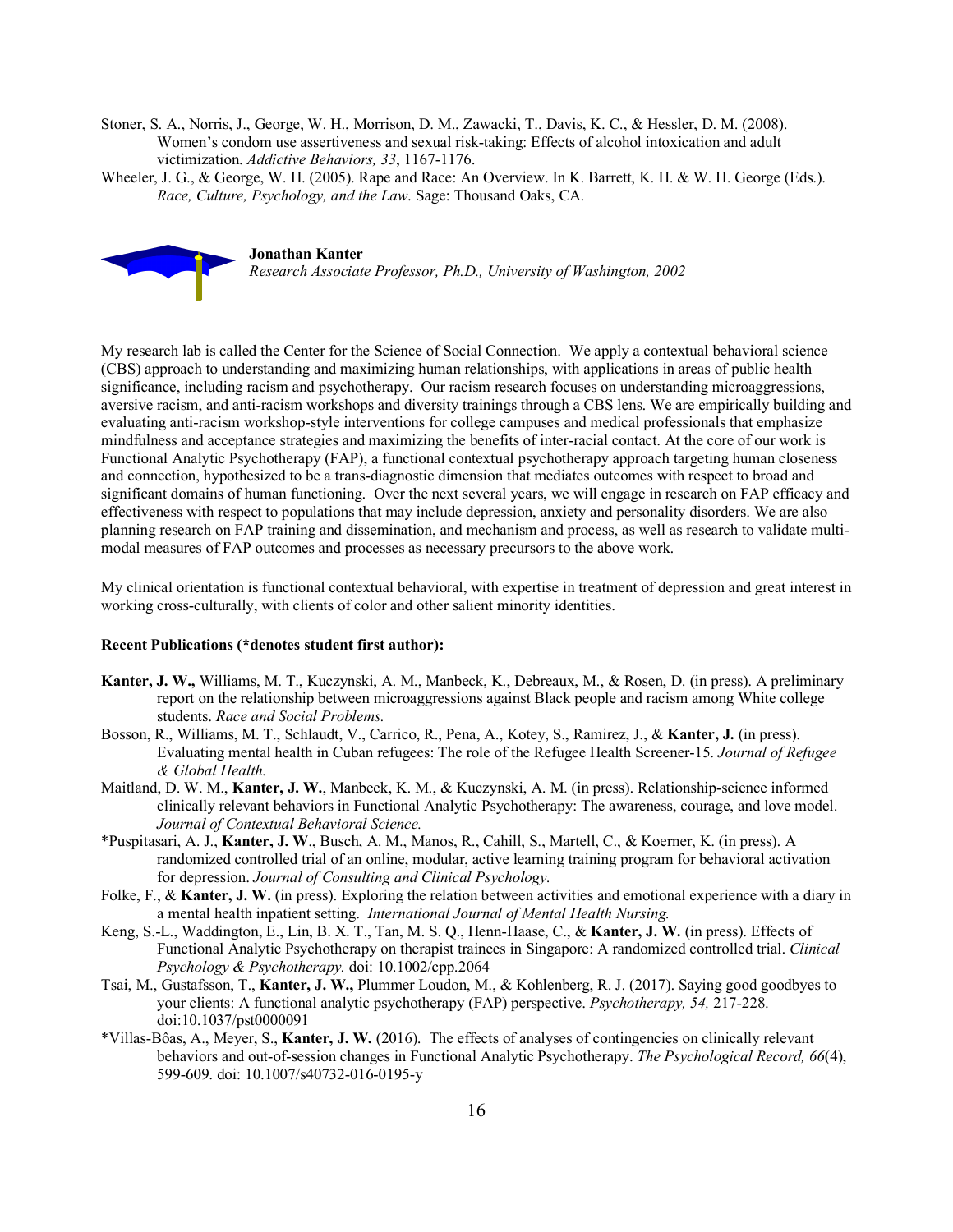- Maitland, W. M., **Kanter, J. W.**, Tsai, M., Kuczynski, A. M., Manbeck, K. M., & Kohlenberg, R. J. (2016). Preliminary findings on the effects of online Functional Analytic Psychotherapy training on therapist competency. *Psychological Record*. http://dx.doi.org/10.1007/s40732-016-0198-8.
- Folke, F., **Kanter, J. W.**, & Ekselius, L. (2016). Integrating behavioural activation into acute inpatient services. *Journal of Psychiatric Intensive Care.* doi: 10.20299/jpi.2016.016
- Tsai, M., Mandell, T., Maitland, D. M., **Kanter, J. W.**, & Kohlenberg, R. J. (2016). Reducing inadvertent clinical errors: Guidelines from Functional Analytic Psychotherapy. *Psychotherapy, 53,* 331-335*.*
- Mazzucchelli, T., Martell, C. M., & **Kanter, J. W.** (2016). A clinician's quick guide of evidence-based approaches: Behavioural Activation. *Clinical Psychologist, 20,* 54-55*.*
- \*Santos, M. M., Rae, J. R., Nagy, G. A., Manbeck, K. E., Dieguez Hurtado, G., West, P., Santiago-Rivera, A., & **Kanter, J. W.** (2016). A client-level session-by-session evaluation of Behavioral Activation's mechanism of action. *Journal of Behavior Therapy and Experimental Psychiatry, 54,* 93-100*.*
- **Kanter, J. W.** & Puspitasari, A. J. (2016). Dissemination and implementation of behavioural activation. *Lancet, 388,*  843-844*.*
- \*Haworth, K., **Kanter, J. W.**, Tsai, M., Kuczynski, A. M., Rae, J. R., & Kohlenberg, R. J. (2015). Reinforcement matters: A preliminary, laboratory-based component-process analysis of Functional Analytic Psychotherapy's model of social connection. *Journal of Contextual Behavioral Science, 4,* 281-291.



#### **Lynn Fainsilber Katz,**

*Research Professor, Ph.D., University of Illinois at Urbana-Champaign, 1991*

#### **Lynn Fainsilber Katz,**

*Research Professor, Ph.D., University of Illinois at Urbana-Champaign, 1991*

My primary research interests are in examining familial factors related to risk and resilience in children's socioemotional development. I am particularly interested in children's ability to regulate emotion in face of adverse environments and life events, and how parenting both supports the development of child emotion regulation abilities and buffers children from negative developmental outcomes. My research integrates theorizing on biological processes (autonomic nervous system and neuroendocrine functioning) and social processes to develop theoretical models of family relationships.

One major focus of my current efforts is in understanding adjustment and coping in families with children who have been newly diagnosed with cancer. We will be assessing families over the course of their first year of cancer treatment to identify when families are at greatest risk for psychological distress. The quality of family relationships will be examined in multiple family subsystems, including the inter-adult, parent-child and sibling relationships. Our focus is on the stresses families experience, changes in family relationships over the course of treatment, and both risk and protective factors that are associated with adjustment outcomes in children and caregivers.

Another adverse life event currently being investigated is the effects of intimate partner violence on children. We have taken our basic research findings on child adjustment in face of intimate partner violence and developed a parenting intervention for female survivors. We have found that when parents are aware of and coaching children's emotions even within the context of family violence, children show better adjustment than when parents are unaware and do not coach children's emotions. We have completed the intervention in partnership with domestic violence agencies in the greater Puget Sound area, and are currently analyzing results.

We are also expanding our intervention work to other at-risk populations. We are now developing a parenting intervention that combined parent training with emotion coaching to help young children with oppositional defiant disorder and low prosocial emotions. This is a new direction my work is taking in collaboration with mental health agencies in the King County area.

My approach to research emphasizes the importance of specificity in understanding those processes that lead to risk for psychopathology. I believe that only by understanding the specific interpersonal and intrapersonal processes most detrimental to children's development that successful intervention programs can be developed to address those risk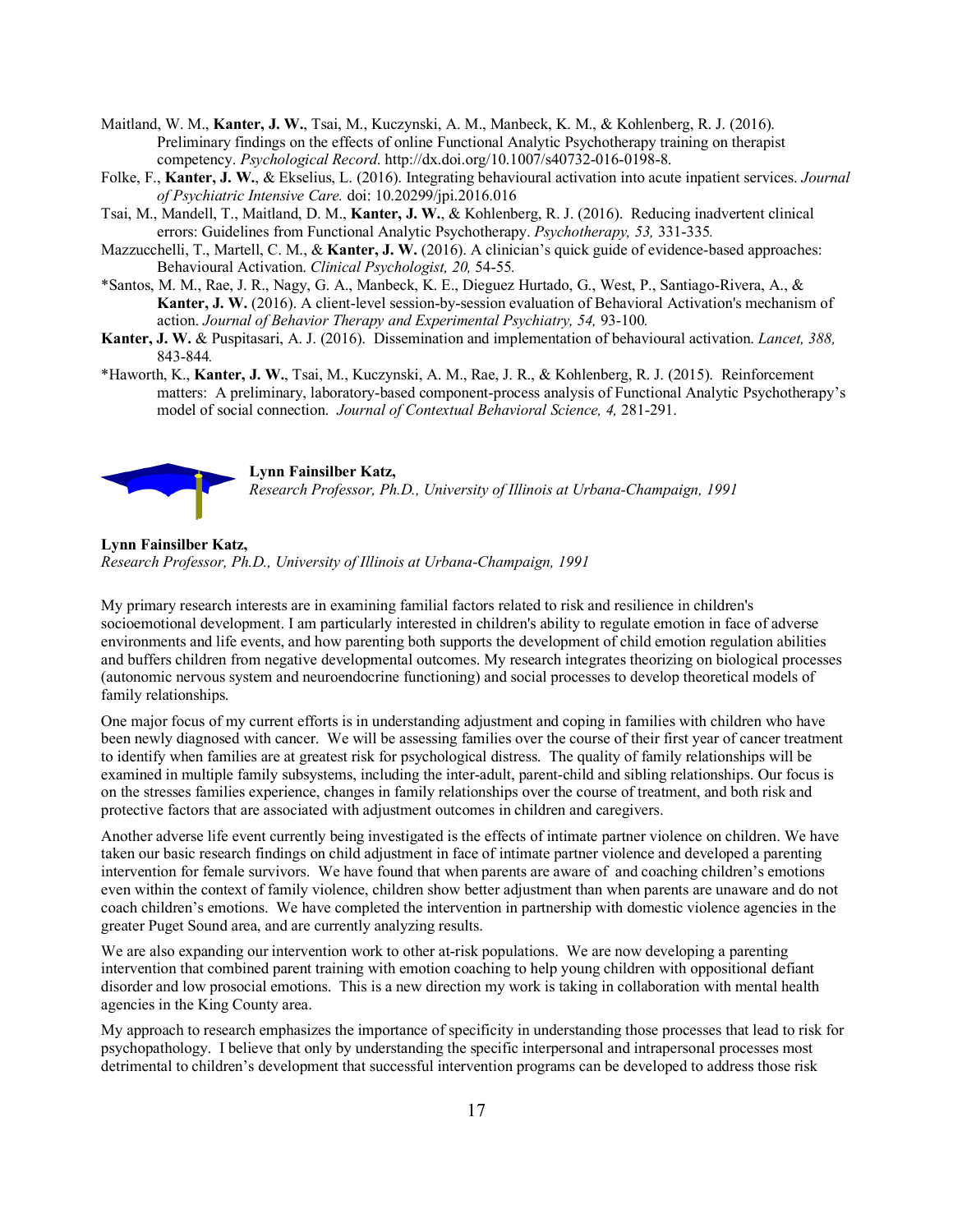factors. I am also committed to understanding family strength as well as weakness, and in identifying protective mechanisms that buffer children from negative outcomes.

#### **Representative Publications**

- Katz, L.F., Shortt, J.W., Allen, N., Davis, B., Hunter, E., Leve, C., & Sheeber, L. (2014). Parental emotion socialization in clinically depressed adolescents: Accepting, dampening and enhancing positive affect. *Journal of Abnormal Child Psychology, 42(2),* 205-215*.*
- Maliken, A., & Katz, L.F. (2013). Exploring the impact of parental psychopathology and emotion regulation on evidence-based parenting interventions: A transdiagnostic approach to improving treatment effectiveness. *Clinical Child and Family Psychology Review, 16,* 173-186. DOI 10.1007/S10567-013-0132-4.
- Maliken, A., & Katz, L.F. (2013). Fathers' Emotional Awareness and Children's Empathy and Externalizing Problems: The Role of Intimate Partner Violence. *Journal of Interpersonal Violence*, *28*, 718-734.
- Katz, L.F., Maliken, A., & Stettler, N. (2012). Parental Meta-Emotion Philosophy: A Review of Research and Theoretical Framework. *Child Development Perspectives,* 6, 417-422*.*
- Sheeber, L., Kuppens, P., Shortt, J.W., Katz, L.F., Davis, B., & Allen, N. (2012). Depression is associated with adolescent's dysphoric behavior during interactions with parents. *Emotion*, *12*, 913-918.
- Katz, L.F., & Rigterink, T. (2012). Domestic violence and emotion socialization. In Dennis, T., Buss, K., & Hastings, P. (Eds.) Physiological Measures of Emotion from a Developmental Perspective: State of the Science. *Monograph for the Society of Research in Child Development, 77(2),* 52-60*.*
- Katz, L.F., Leary, A., Breiger, D., & Friedman, D. (2011). Pediatric cancer and the quality of children's dyadic peer interaction. *Journal of Pediatric Psychology*. *36,* 237-247.
- Hunter, E., Katz, L.F., Leve, C., Davis, B., Shortt, J.W., Allen, N.B., & Sheeber, L. (2011). How do I feel about feelings? Emotion socialization in families of depressed and healthy adolescents. *Journal of Youth and Adolescence, 40,* 428-441.
- Rigterink, T., & Katz, L.F. (2010). Domestic violence and longitudinal associations with children's physiological regulation abilities. *Journal of Interpersonal Violence, 25,* 1669-1683.
- Katz, L.F., Hunter, E., & Klowden, A. (2008). Intimate partner violence and children's reactions to peer provocation: The moderating role of emotion coaching. *Journal of Family Psychology*, *22*, 614-621.
- Yap, M., Allen, N., Leve, C., & Katz, L.F. (2008). Maternal meta-emotion philosophy and socialization of adolescent affect: The moderating role of adolescent temperament. *Journal of Family Psychology*, *22*, 688- 700.
- Katz, L.F., Hessler, D.H., & Annest, A. (2007). Domestic violence, child emotional competence, and child adjustment. *Social Development. 16*, 513-538.
- Katz, L.F., Hunter, E.C.. (2007). Maternal meta-emotion philosophy and adolescent depressive symptomatology. *Social Development. 16,* 343-360.
- Katz, L.F., & Windecker-Nelson, B. (2006). Domestic violence, emotion coaching and child adjustment. *Journal of Family Psychology, 20*, 56-67.
- Gottman, J.M., Katz, L.F., & Hooven, C. (1996). Parental meta-emotion structure and the emotional life of families: Theoretical models and preliminary analyses. *Journal of Family Psychology, 10*, 243-268.



#### **Kevin M. King,**

*Associate Professor, Ph.D., Arizona State University, 2007*

The focus of research in my lab is on the developmental psychopathology of substance use in adolescence and young adulthood. Although nearly all adolescents experiment with alcohol use, and nearly half of them experiment with some kind of illegal drug (usually marijuana), most adolescents do not develop into adults with a substance use disorder. Thus the goals of our work are to elucidate both who is most at risk for the development of substance use disorders and to understand how that risk unfolds across development.

We have been attempting to understand how the cognitive and emotional aspects of self-regulation develop across adolescence, how that development is associated with risky behaviors, including substance use, how context shapes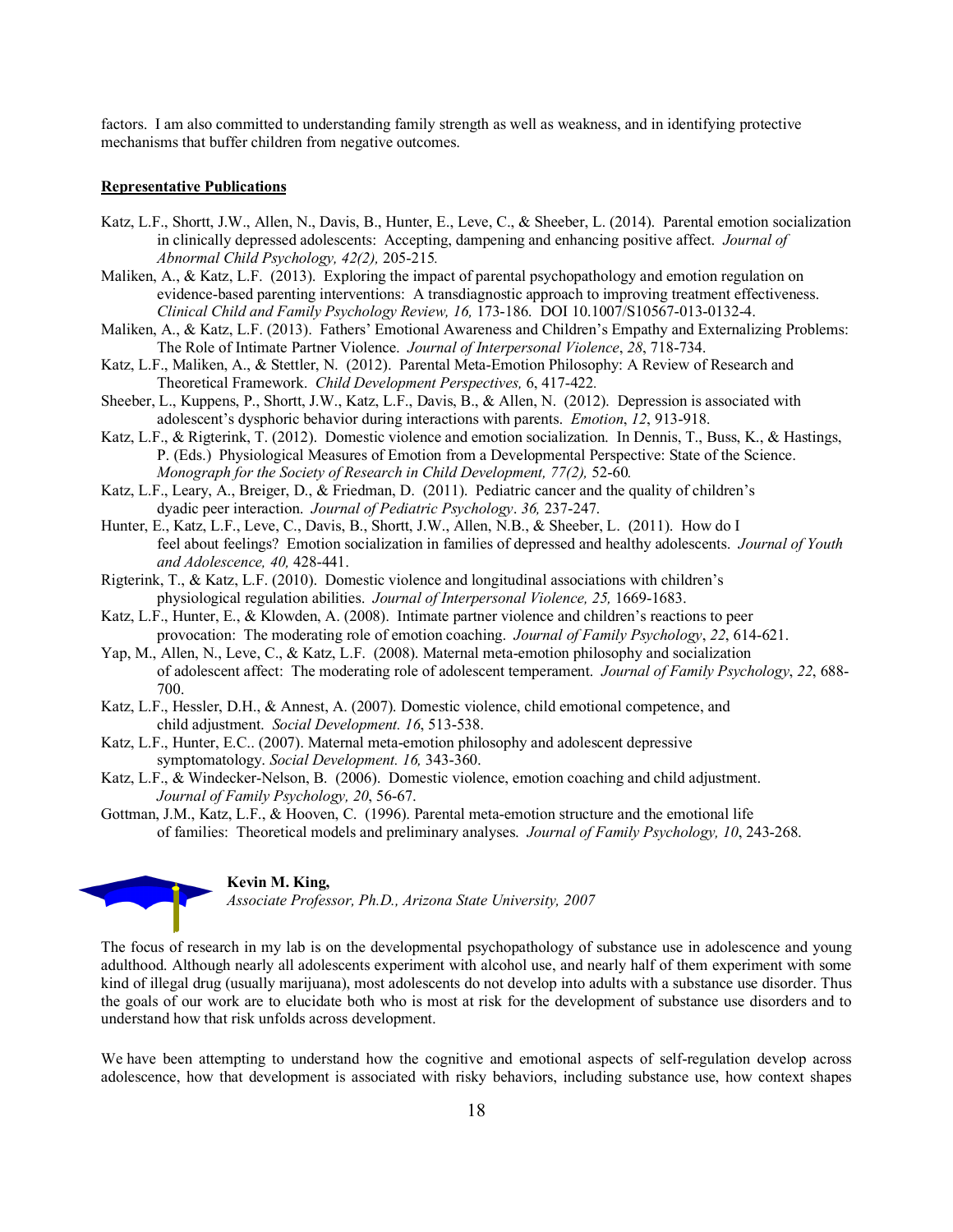their development, and how these forms of self-regulation may either enhance or buffer the effects of other risk factors on problematic alcohol and drug use.

Our research explores and utilizes advanced statistical methods to study development and change over time, including latent growth curve modeling, structural equation modeling, hierarchical linear modeling, IRT and measurement models, and advanced tests and forms of mediational processes. Broadly, we are interested in improving the dissemination and implementation of quantitative methods in psychological science.

#### **Representative Publications (***italics* **indicates student or postdoc co-author)**

- *Kim, D.S., McCabe, C.J., Yamasaki, B.L., Louie, K.A.*, & King, K.M. (*accepted*). Detecting random responders with infrequency scales using an error balancing threshold. *Behavioral Research Methods.*
- **King, K.M.**, Pedersen, S.L., *Louie, K.*, Pelham, W.E., Jr., Molina, B.S.G. (*accepted*)*.* Between and within person associations between negative life events and alcohol outcomes in adolescents with ADHD. *Psychology of Addictive Behaviors.*
- **King, K.M.,** McLaughlin, K.A., Silk, J. & Monahan, K.C. (*accepted).* Peers' effects on self-regulation in adolescence depend on the nature and quality of the peer interaction. *Development and Psychopathology.*
- **King, K.M.,** Luk, J.W., Witkiewitz, K., Racz, S.J., McMahon, R.J., Wu, J. and the Conduct Problems Prevention Research Group. (*in press*). Externalizing behavior across childhood as reported by parents and teachers: A partial measurement invariance model. *Assessment. https://doi.org/10.1177/1073191116660381*
- *McCabe, C.; Louie, K.A.* & **King, K.M.** (2015). Premeditation moderates the relation between sensation seeking and risky substance use among young adults. *Psychology of Addictive Behaviors, 29,* 753- 765*.*
- Monahan, K.C.; **King, K.M.;** Shulman, E.P.; Cauffman; & Chassin, L. (2015*).* The effects of violence exposure on the development of impulse control and future orientation across adolescence and early adulthood: Time specific and generalized effects in a sample of juvenile offenders, *Development and Psychopathology, 1 – 18.*
- **King, K.M.,** Patock-Peckham, J.A., Dager, A.D., *Thimm, K*. & Gates, J.R. (2014). On the mismeasurement of impulsivity: Trait, behavioral, and neural models in alcohol research among adolescents and young adults. *Current Addiction Reports, 1,* 19-32.
- *Emery, R.L.*, **King, K.M.,** Levine, M.D. (2014)*.* The moderating role of negative urgency on the associations between affect, dietary restraint, and calorie intake: An experimental study. *Personality and Individual Differences, 59,* 38-43.
- **King, K.M**., Lengua, L.J., & Monahan, K. (2013). Individual Differences in the Development of Self-Regulation During Pre-adolescence: Connections to Context and Adjustment. *Journal of Abnormal Child Psychology*, 41, 57-69.
- *Logan, D.E., Henry, T.R., Vaughn, M., Luk, J.W.* & **King, K.M.** (2012). Rose-colored beer goggles: The relation between experiencing alcohol consequences and perceived likelihood and valence. *Psychology of Addictive Behaviors, 26,* 311-317.
- **King, K.M.,** Fleming, C.P., Monahan, K. & Catalano, R. (2011). Changes in self control and attention problems during middle school predict alcohol and marijuana use during high school. *Psychology of Addictive Behaviors, 25,* 69-79.
- **King, K.M.,** Molina, B.S.G., & Chassin, L. (2009). Prospective relations between growth in drinking and stressful life events across adolescence. *Journal of Abnormal Psychology,* 118, 610-622.
- **King, K.M.,** & Chassin, L. (2008). Adolescent stressors, psychopathology and young adult substance dependence: A prospective study. *Journal of Studies on Alcohol and Drugs, 69,* 629-638.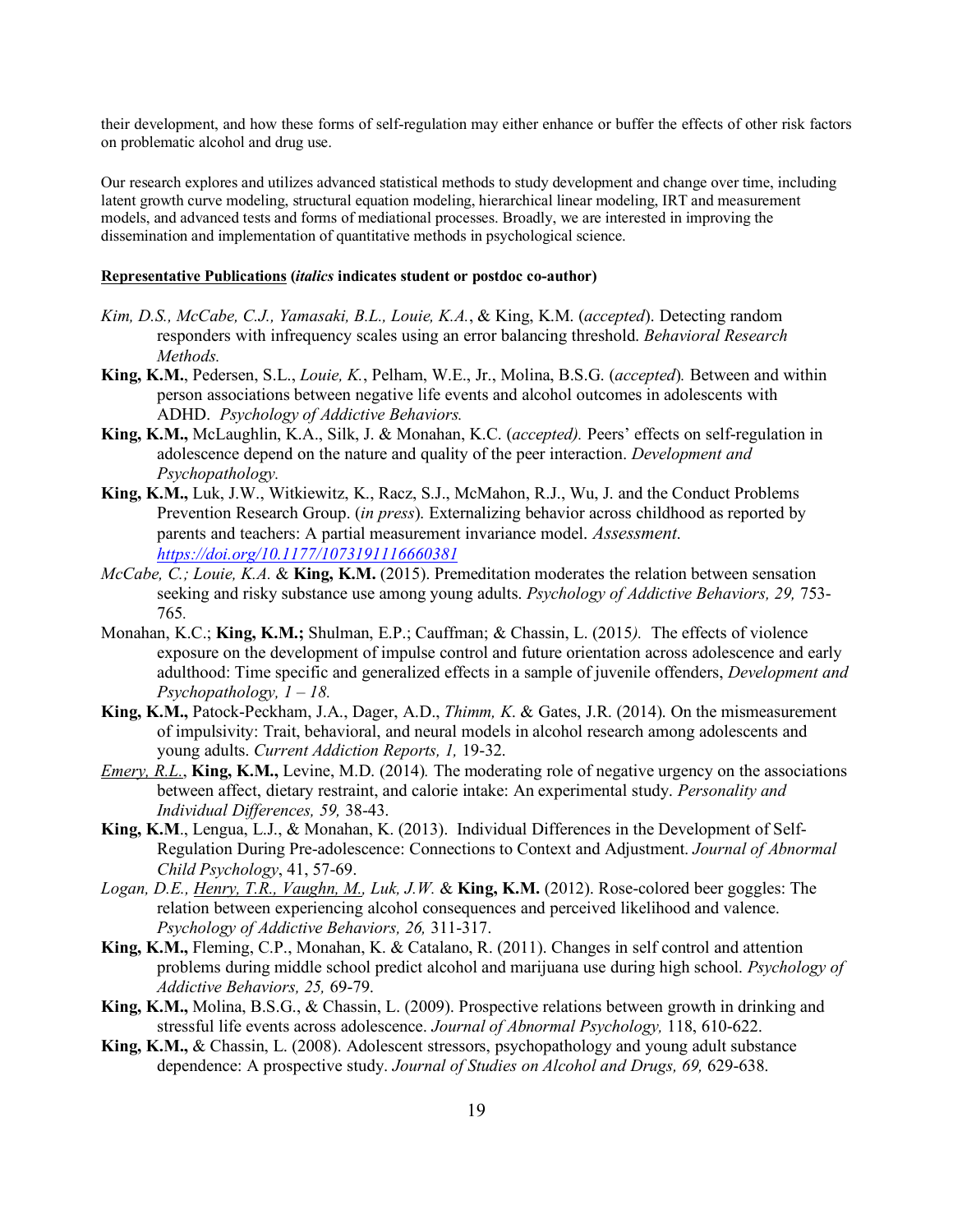

My focus is on the development and application of functional analytic psychotherapy (FAP). With its roots in thirdwave contextual behavioral science, FAP focuses on the therapeutic relationship as a primary vehicle for client healing and transformation. FAP fosters an empathic, compassionate client-therapist relationship as central to improving treatment outcomes and daily life interpersonal functioning. In addition to improving mental health, interpersonal functioning is also related to physical health outcomes. Accordingly, we are currently investigating methods to implement these findings to improve global health outcomes. An overview of FAP is provded below:

- Holman, G., Kanter, J. W., Tsai, M., Kohlenberg, R. J. (2017). Functional analytic psychotherapy made simple: A practical guide to therapeutic relationships. Oakland, CA, US, New Harbinger Publications.
- Tsai, M., Kohlenberg, R. J., Kanter, J. W., Holman, G. I., & Loudon, M. P. (2012). Functional analytic psychotherapy: Distinctive features. New York, NY US: Routledge/Taylor & Francis Group.
- Kanter, J., Tsai, M., & Kohlenberg, R.J. (Eds.) (2010). FAP in practice. New York: Springer.
- Tsai, M., Kohlenberg, R. J., Kanter, J. W., Kohlenberg, B., Follette, W. C., & Callaghan, G. M. (2009). A guide to functional analytic psychotherapy: Awareness, courage, love, and behaviorism. New York, NY US: Springer Science + Business Media.
- Kohlenberg, R. J. & Tsai, M. (1991). Functional Analytic Psychotherapy: A guide for creating intense and curative therapeutic relationships. New York: Plenum.

#### **Representative Publications and Presentations**

- Lopes, J., Olaz, F., Tsai, M. & Kohlenberg R.J. (2017). Dissemination of a Functional Analytic Psychotherapy (FAP)- Informed Intervention for Loneliness: Results from an Open Trial. Poster presented at Association for Contextual Behavioral Science World Conference, Seville, Spain.
- Tsai, M., Fleming, A., Cruz, R., Hitch, J., & Kohlenberg, R. J. (2015). Functional analytic psychotherapy: Using awareness, courage, love, and behaviorism to promote change. In N. C. Thoma & D. Mckay (Eds.), Working with emotion in cognitive – behavioral therapy: Techniques for clinical practice (pp. 381-398). New York: The Guilford Press.
- Kohlenberg, R. J., Tsai, M., Kuczynski, A. M., Rae, J. R., Lagbas, E., Lo, J., & Kanter, J. W. (2015) A Brief, interpersonally oriented mindfulness intervention Incorporating functional analytic psychotherapy's model of awareness, courage and love. Journal of Contextual Behavioral Science(0). doi: http://dx.doi.org/10.1016/j.jcbs.2015.03.003
- Nelson, K. M., Yang, J. P., Maliken, A. C., Tsai, M., & Kohlenberg, R. J. (2014). Introduction to using structured evocative activities in functional analytic psychotherapy. Cognitive and Behavioral Practice. doi: 10.1016/j.cbpra.2013.12.009
- Tsai, M., Callaghan, G. M., & Kohlenberg, R. J. (2013). The use of awareness, courage, therapeutic love, and behavioral interpretation in functional analytic psychotherapy. Psychotherapy, 50(3), 366-370. doi: 10.1037/a0031942
- Holman, G., Kohlenberg, R. J., Tsai, M., Haworth, K., Jacobson, E., & Liu, S. (2012). Functional Analytic Psychotherapy is a framework for implementing evidence-based practices: The example of integrated smoking cessation and depression treatment. International Journal of Behavioral Consultation and Therapy, 7(2-3), 58- 62.
- Bowen, S., Haworth, K., Grow, J., Tsai, M., & Kohlenberg, R. (2012). Interpersonal mindfulness informed by Functional Analytic Psychotherapy: Findings from a pilot randomized trial. International Journal of Behavioral Consultation and Therapy, 7(2-3), 9-15.
- Holman, G., Kohlenberg, R. J., & Tsai, M. (2012). Development and preliminary evaluation of a FAP protocol: Brief relationship enhancement. International Journal of Behavioral Consultation and Therapy, 7(2-3), 52-57.
- Holman, G., Kohlenberg, R. J., Tsai, M., Haworth, K., Jacobson, E., & Liu, S. (2012). Functional Analytic Psychotherapy is a framework for implementing evidence-based practices: The example of integrated smoking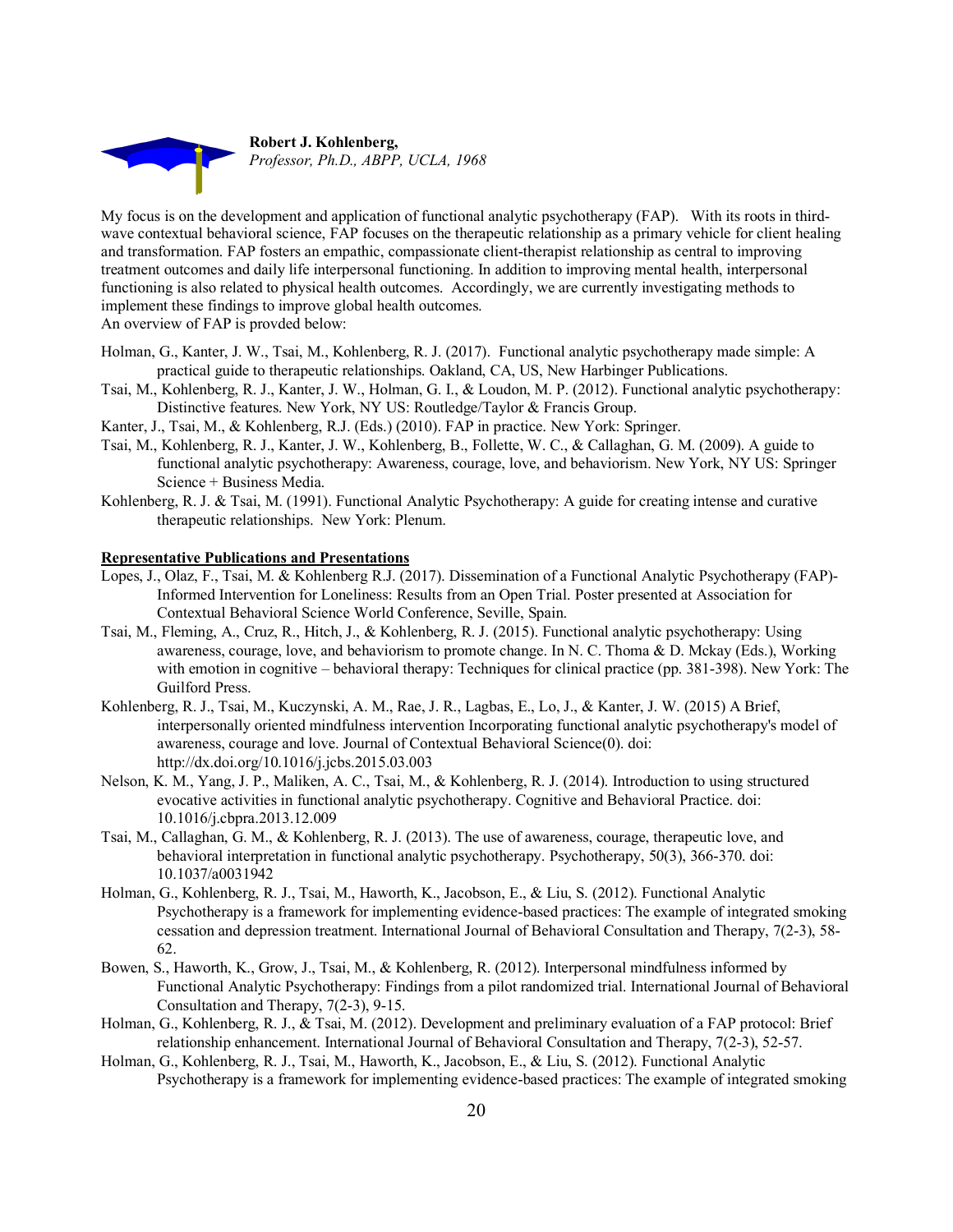cessation and depression treatment. International Journal of Behavioral Consultation and Therapy, 7(2-3), 58- 62.

- Terry, C. M., & Kohlenberg, R. J. (2012). Therapists' attitudes about and preferences to use Relationship Focused Interventions: New tools to measure a critical component of Functional Analytic Psychotherapy (FAP). International Journal of Behavioral Consultation and Therapy, 7(2-3), 138-146.
- Valero-Aguayo, L., Ferro-Garcia, R., Kohlenberg, R. T., & Tsai, M. (2011). Therapeutic change processes in functional analytic psychotherapy. Clínica y Salud, 22(3), 209-221. doi: 10.5093/cl2011v22n3a2
- Kohlenberg, R. J., Kanter, J. W., Tsai, M., & Weeks, C. E. (2010). FAP and cognitive behavior therapy. In J. W. Kanter, M. Tsai & R. J. Kohlenberg (Eds.), *The practice of functional analytic psychotherapy.* (pp. 11-30). New York, NY US: Springer Science + Business Media.
- Kohlenberg, R. J., Tsai, M., & Kanter, J. (2010). La psicoterapia analiticco finzionale (FAP). In F. Bulli & G. Melli (Eds.),, Mindfulness and acceptance in psicoterapia (pp 125-150). Firenze, Italy: Eclipsi di Ipsico.
- Tsai, M., Kohlenberg, R. J.,& Kanter, (2010) A functional analytic psychotherapy (FAP) approach to therapeutic alliance. In Muran, C. & Barber, J. (Eds) Therapeutic alliance: An evidence-based approach to practice New York: Guilford.
- Tsai, M., Plummer, M., Kanter, J., Newring, R., & Kohlenberg, R. (2010) Therapist Grief and Functional Analytic Psychotherapy: Strategic Self-Disclosure of Personal Loss. Journal of Contemporary Psychotherapy, 40(1), 1- 10.
- Dobson, K. S., Dimidjian, S., Kohlenberg, R. J., Rizvi, S. L., Dunner, D. L., Jacobson, N. S., et al. (2008). Randomized trial of behavioral activation, cognitive therapy, and antidepressant medication in the prevention of relapse and recurrence in major depression. Journal of Consulting and Clinical Psychology, 76(3), 468-477.
- Holman, G. & Kohlenberg, R. J. (2008) Biologism is behavior. Behavior and Social Issues, 16, 214-220.
- Kohlenberg, R. J., & Vandenberghe, L. (2007). Treatment resistant OCD, inflated responsibility, and the therapeutic relationship: Two case examples. Psychology and Psychotherapy-Theory Research and Practice, 80, 455–465.
- Dimidjian, S., Hollon, S. D., Dobson, K. S., Schmaling, K. B., Kohlenberg, R. J., Addis, M. E., et al. (2006). Randomized trial of behavioral activation, cognitive therapy, and antidepressant medication in the acute treatment of adults with major depression. Journal of Consulting and Clinical Psychology, 74(4), 658-670.
- Vandenberghe, L., Coppede, A.M., & Kohlenberg, R.J. (2006). Client's Curiosity about the Therapist's Private Life: Hindrance or Therapeutic Aid? The Behavior Therapist. 29, 41-46.
- Kohlenberg, B. S., Tsai, M., & Kohlenberg, R. J. (2006). Healing interpersonal trauma with the intimacy of the therapeutic relationship. In Follette, V. & Ruzek, J. (eds.) Cognitive-Behavioral Therapies for Trauma, Second Edition. New York: Guilford.
- Bolling, M. Y., Terry, Christeine, and Kohlenberg, R. J. (2006). Behavioral Theories. In Vol. 1 of M. Hersen & J. C. Thomas (Eds.), Comprehensive Handbook of Personality and Psychopathology, Vol. 1 Personality and Everyday Functioning (pp 142-157). . NY: Wiley.
- Whiteside, U.S., Kohlenberg, R. J., Tsai, M. (2005). Functional Analytic Psychotherapy. In Hersen, M. & Rosqvist, J. (eds.) Encyclopedia of behavior modification and cognitive behavior therapy (Volume I: Adult Clinical Applications). Newbury Park, CA: Sage Publications.
- Kanter, J. W., Schildcrout, J. S., & Kohlenberg, R. J. (2005). In-vivo processes in cognitive therapy for depression: Frequency and benefits. Psychotherapy Research, 15(4), 366-373.
- Kohlenberg, R. J., Tsai, M., Ferro García, R., Aguayo, L. V., Fernández Parra, and Virués-Ortega, J. (2005) Psicoterapia analítico-funcional y terapia de aceptación y compromiso: teoría,aplicaciones y continuidad con el análisis del comportamiento. International Journal of Clinical and Health Psychology, 5, 2, 37-67.
- Kohlenberg, R. J. (2004). AABT, human misery and transference: A response to Arnold Lazarus. The Behavior Therapist. 26, 7.
- Kohlenberg, R. J., Kanter, J. W., Bolling, M., Wexner, R., Parker, C., Tsai, M. (2004). Functional Analytic Psychotherapy, cognitive therapy, and acceptance. In S. C. Hayes, V. M. Follette, & M. Linehan (Eds.) The new behavior therapies: Expanding the cognitive behavioral tradition. New York: Guilford Press.
- Kohlenberg, R. J. (2003). AABT: On the precipice of becoming dysfunctional. The Behavior Therapist, 26, 284-286,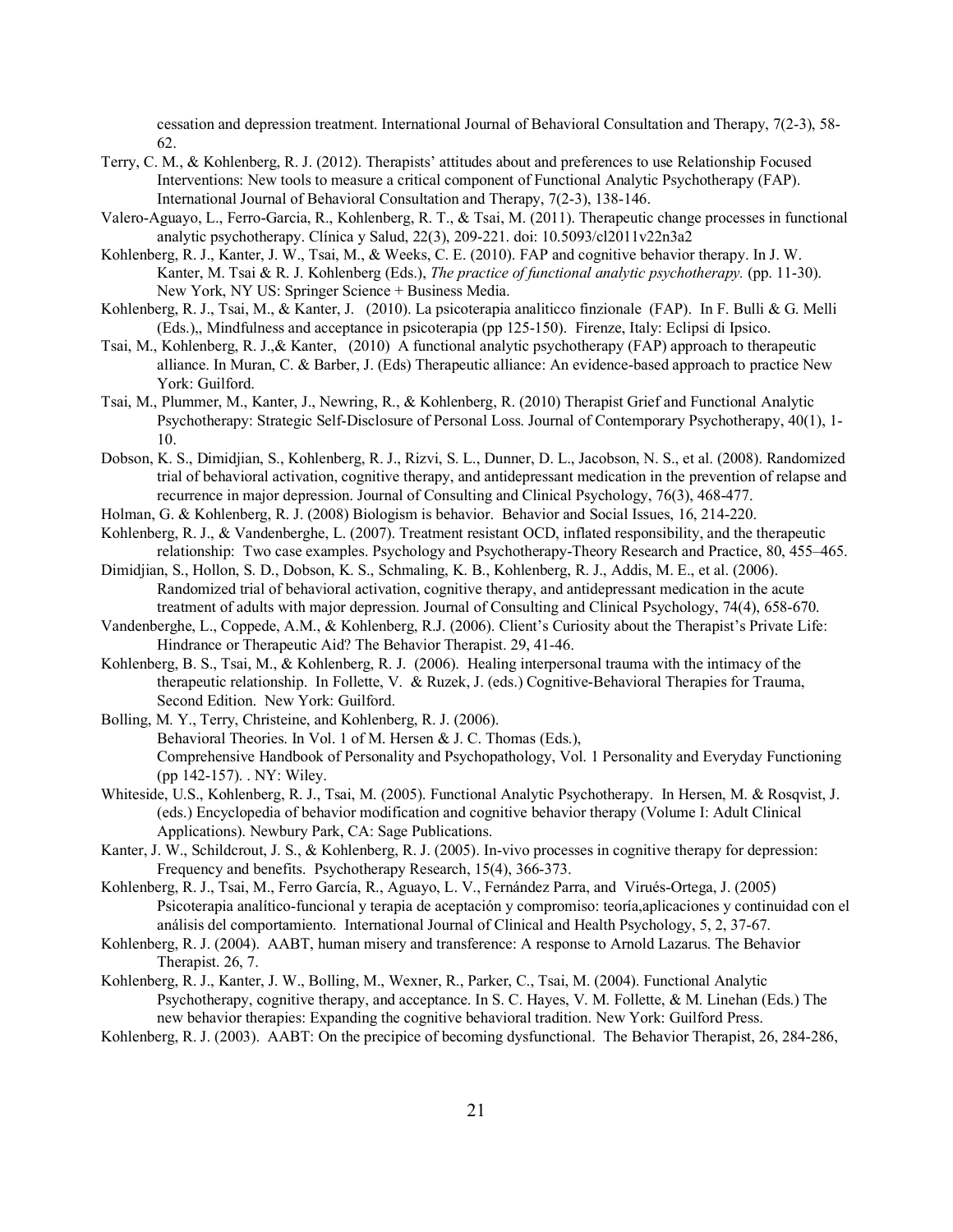- Kanter, J. W., Kohlenberg, R. J., & Loftus, E. F. (2002). Demand characteristics, treatment rationales, and cognitive therapy for depression. Prevention & Treatment, 5, Article 41. Available at http://journals.apa.org/prevention/volume5/pre0050041c.html
- Kohlenberg, R. J., Bolling, M, Kanter, J., & Parker, C., (2002) Clinical behavior analysis: Where it went wrong, how it was made good again, and why its future is so bright. Behavior Analyst Today, 3, 246-251.
- Kohlenberg, R. J., Kanter, J., Bolling, M., Parker, C., &. Tsai, M., (2002) Enhancing cognitive therapy for depression with Functional Analytic Psychotherapy: Treatment guidelines and empirical findings. Cognitive and Behavioral Practice, 9, 213-229.
- Kohlenberg, R. J. & Tsai, M. (2002). Functional Analytic Psychotherapy. In Zimmar, G. (ed.) Encyclopedia of psychotherapy. New York: Academic Press.
- Kanter, J., Parker, C., & Kohlenberg, R. J. (2001) Finding the self: A behavioral measure and its clinical implications. Psychotherapy: Theory, Research and Practice, 38, 198-211.
- Bolling, M., Parker, C., Kanter, J., Kohlenberg, R. J., & Tsai, M., (2000) The client-therapist interaction: The core of a behavioral approach. European Psychotherapie,1, 21-29
- Kohlenberg, R. J. & Tsai, M. (2000). Some radical behavioral help for Katrina. Cognitive and Behavioral Practice, 7, 486-489.
- Bolling, M., Kohlenberg, R. J., & Parker, C. (1999) Behavior analysis and depression . In Dougher, M. (ed.) Clinical behavior: Analytic approaches to treatment. Reno: Context Press.
- Kohlenberg, R. J. & Tsai, M. (1998). Healing interpersonal trauma with the intimacy of the therapeutic relationship. In Abueg, F. R., Follette, V., & Ruzek, J. (eds.) Trauma in context: A cognitive behavioral approach. New York: Guilford.
- Kohlenberg, B. S., Yeater, E.A., & Kohlenberg, R. J. (1998). Functional Analytic Psychotherapy: A behavioral approach to intensive treatment. In Safran, J. & Muran, C. (eds.) The therapeutic alliance in brief psychotherapy. Washington, D.C.: American Psychological Association.
- Parker, C., Bolling, M., & Kohlenberg, R. J. (1998) The operant approach to personality. In Hersen, M (ed.) Advanced personality theory. New York: Plenum.
- Koerner, K., Kohlenberg, R. J., & Parker, C. (1996). Diagnosis of personality disorder: A radical behavioral alternative. Journal of Consulting and Clinical Psychology, 64, 1169-76.



#### **Mary E. Larimer,**

*Professor, Ph.D., University of Washington, 1992*

I received my doctorate from this program in 1992, and have been a member of the faculty since 1995. My primary focus for both research and clinical practice is the prevention of alcohol problems among adolescents and young adults, although I also conduct research on prevention of problem gambling and disordered eating. I currently have multiple grants funded by NIAAA and NIDA to conduct longitudinal prevention efficacy trials with both college-attending and non-college young adults. As Director of the Center for the Study of Health and Risk Behaviors and an Associate Director of the Addictive Behaviors Research Center on campus, I am also involved in several other studies of alcohol and drug prevention and treatment, involving diverse and often underserved populations.

#### **Representative Publications (bold indicates student or postdoc co-author)**

- Larimer, M.E., Lee, C.M., Kilmer, J.R., Fabiano, P., Stark, C., **Geisner, I.M., Mallett, K.A**., **Lostutter, T.W**., Cronce, J.M., Feeney, M., & Neighbors, C. (2007). Personalized mailed feedback for drinking prevention: One year outcomes from a randomized clinical trial. *Journal of Consulting and Clinical Psychology*, *75*, 285-293.
- **Whiteside, U**., Chen, E., Neighbors, C., **Hunter, D**., Lo, T., & Larimer, M.E. (2007). Difficulties regulating emotions: Do binge eaters have fewer strategies to modulate and tolerate negative affect? *Eating Behaviors, 8,* 162-169.
- Neighbors, C., **Lostutter, T. W**., **Whiteside, U**., **Fossos, N**., Walker, D. D., & Larimer, M. E. (2007). Injunctive norms and problem gambling among college students. *Journal of Gambling Studies, 23,* 259-273.
- **Geisner, I. M**., Neighbors, C., Lee, C. M., & Larimer, M. E. (2007). Personal alcohol feedback as an adjunct to a brief depression treatment: changes in norms reduce drinking and related consequences. *Addictive Behaviors*, *32*, 2776-2787.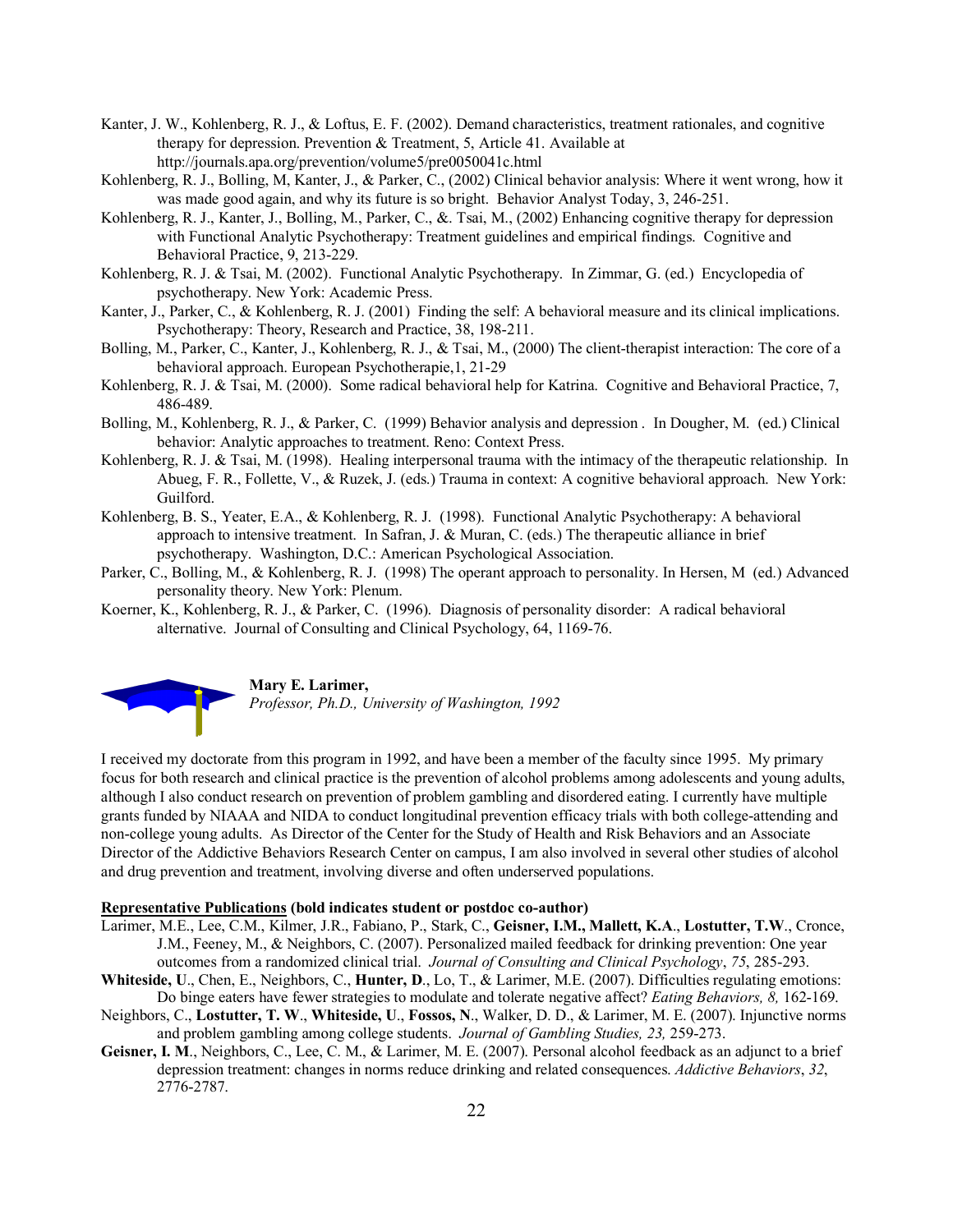- **Osilla, K.C**., Lonczak, H.S., Mail, P.D., Larimer, M.E., & Marlatt, G.A. (2008). Regular tobacco use among American Indian and Alaska native adolescents: An examination of protective mechanisms. *Journal of Ethnicity in Substance Abuse, 6 (3 & 4)*, 143-153.
- Dejong, W., Larimer, M.E., Wood, M.D., Hartman, R. (2009). NIAAA's rapid response to college drinking problems initiative: reinforcing the use of evidence-based approaches in college alcohol prevention. *Journal of Studies on Alcohol and Drugs, Sup 16*, 5-7.
- **Dillworth, T.M.**, Kaysen, D., **Montoya, H.D.**, Larimer, M.E. (2009). Identification with mainstream culture and Preference for alternative alcohol treatment approaches in a community sample. *Behavior Therapy, 40*(1), pp. 72-81.
- **Grossbard, J.R**., Lee, C.M., Neighbors, C., & Larimer, M.E. (2009). Body image concerns and contingent selfesteem in male and female college students. *Sex Roles, 60*, 198.
- **Hendershot, C.S., Collins, S.E.**, George, W.H., Wall, T.L., McCarthy, D.M., Liang, T., & Larimer M.E. (2009). Associations of ALDH2 and ADH1B genotypes with alcohol-related phenotypes in Asian young adults. Alcoholism: Clinical and Experimental Research, 33, 839-847.
- Larimer, M. E., Kaysen, D., Lee, C. M., Kilmer, J. R., Lewis, M.A., **Dillworth, T**., **Montoya, H.** & Neighbors, C. (2009). Evaluating levels of specificity in normative referents in relation to personal drinking behavior. *Journal of Studies on Alcohol and Drugs,* Sup 16, 115-121.
- Larimer, M.E., Malone, D.K**.,** Garner, M.D., Atkins, D., **Burlingham, B.**, Lonczak, H.S., Tanzer, K., Ginzler, J., Clifasefi, S.L., Hobson, W.G., & Marlatt, G.A. (2009). Health care and public service utilization and costs before and after provision of housing for chronically homeless persons with severe alcohol problems. *Journal of the American Medical Association, 301,* 1349-1357.
- Turrisi, R., Larimer, M.E., Mallett, K.A., Kilmer, J.R., **Ray, A.E., Mastroleo, N.R., Geisner, I.M., Grossbard, J., Tollison, S., Lostutter, T.W., & Montoya, H.** (2009). A randomized clinical trial evaluating a combined alcohol intervention for high-risk college students. *Journal of Studies on Alcohol and Drugs, 70,* 555-567.
- **Whiteside, U., Cronce, J.M., Pedersen, E.R.**, & Larimer, M.E. (2010). Brief motivational feedback for college students and adolescents: A harm reduction approach. *Journal of Clinical Psychology, 66*, 150-163.



**Liliana J. Lengua** *Professor, Ph.D., Arizona State University, 1994*

My research uses a bioecological framework to understand the development of children's emotional, social and behavioral adjustment during early and middle childhood. I study the complex relations among individual, interpersonal, and contextual factors in development. I am particularly interested in individual differences in children's responses to disadvantage and stress with the goal of identifying children who are at heightened risk for developing problems, as well as children who are resilient in the face of risk. Thus, my research examines individual factors, such as temperament, appraisals and coping, as well as parenting and family risk factors as potential mediators and moderators of the effects of disadvantage and adversity on children's adjustment. In addition, I have been studying children's individual differences in response to parenting by examining temperament as it interacts and transacts with parenting to predict children's adjustment. My goal is to enhance our understanding of the etiology of adjustment problems and positive adjustment, both for basic knowledge about development and to inform interventions aimed at preventing adjustment problems and promoting positive adjustment.

My clinical orientation combines a cognitive-behavioral and family systems approach in conceptualizing cases and intervening with children and families. I am also interested in community and prevention interventions, such as selfregulation and coping enhancement programs for children.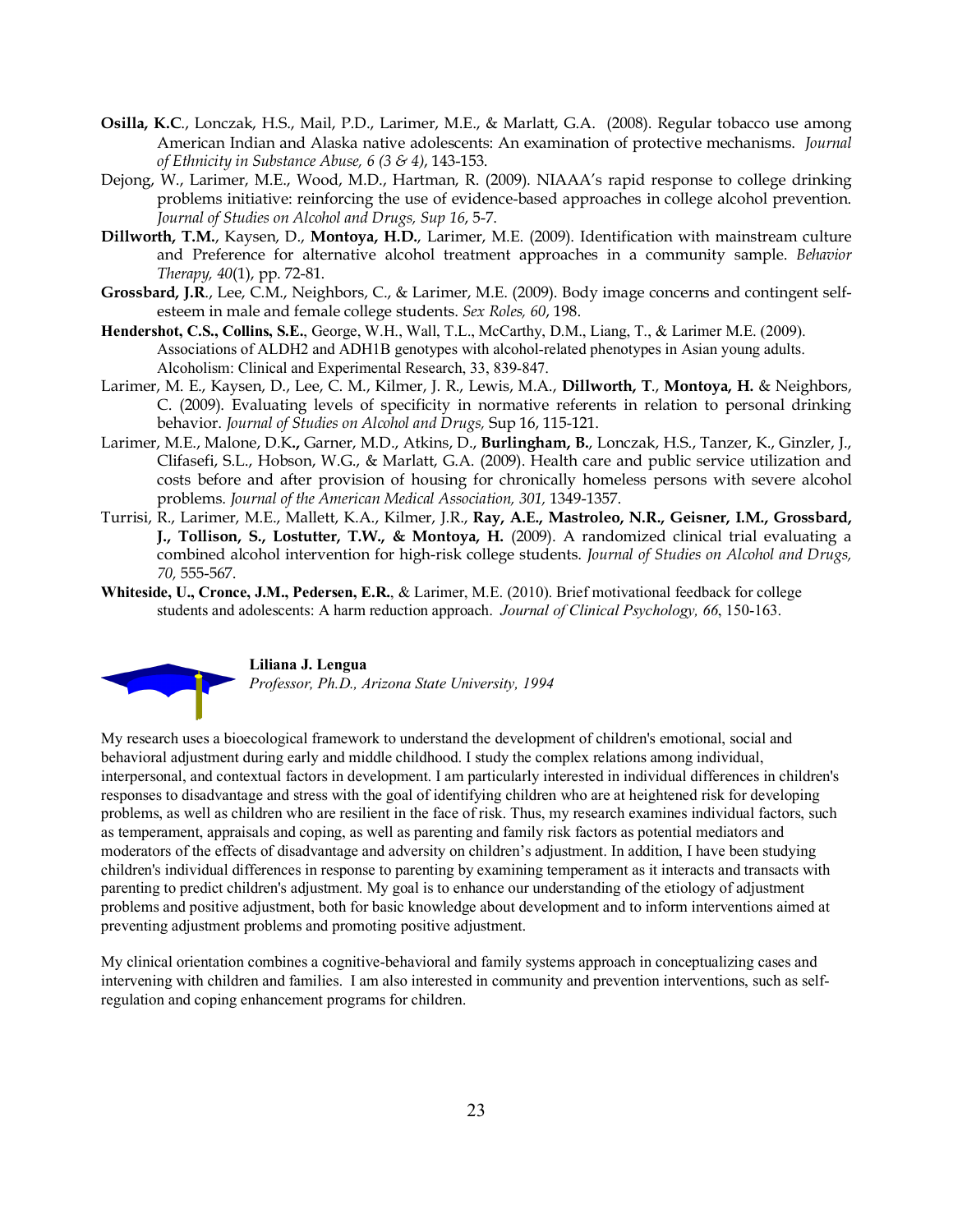#### **Representative Publications (***Italics indicates student or postdoc co-author***)**

- *Ruberry, E. J.*, **Lengua, L. J.**, *Crocker, L. H.,* Bruce, J., *Upshaw, M. B.,* & Sommerville, J. A. (2017). Income, neural executive processes and preschool children's executive control. *Developmental Psychopathology.***DOI:** 10.1017/S095457941600002X
- *Klein, M.,* **Lengua, L. J.,** *Thompson, S., Kiff, C., Ruberry, E., Moran, L., Zalewski, M. (*2016*).* Bidirectional Relations Between Temperament and Parenting Predicting Preschool-age Children's Adjustment *Journal of Clinical Child and Adolescent Psychology.* PMID:27399174
- *Moran, L.,* **Lengua, L. J.**, Zalewski*, M., Ruberry, E., Klein, M., Thompson, S., Kiff, C*. (2016). Variable- and Person-Centered Approaches to Examining Temperament Vulnerability and Resilience to the Effects of Contextual Risk. *Journal of Research in Personality.* **DOI:** 10.1016/j.jrp.2016.03.003
- **Lengua, L. J***., Kiff, C. Moran, L. R., Zalewski, M., Thompson, S. F., &* Cortes, R. *& Ruberry, E.* (2014). Parenting Mediates the Effects of Income and Cumulative Risk on the Development of Effortful Control*. Social Development.*
- **Lengua, L. J.** *Zalewski, M.,* Fisher, P., *Moran, L.* (*2013*). Does HPA-axis Dysregulation Account for the Effects of Income on Effortful Control and Adjustment in Preschool Children? *Infant and Child Development, 22, 439- 458.* DOI: 10.1002/icd.1805, NIHMS599969
- **Lengua, L. J.**, & Wachs, T. D. (2012). Temperament and Risk: Resilient and Vulnerable Responses to Adversity. In M. Zentner & R. Shiner (Eds.), *The Handbook of Temperament.* Guilford Press. pp. 519-540
- *Kiff, C.,* **Lengua, L. J.**, *& Zalewski, M. (2011).* Nature and nurturing: Parenting in the context of children's temperament. *Journal of Clinica Child and Family Review, 14,* 251-301.
- *Zalewski, M*., **Lengua, L. J**., *Long, A. C., Trancik, A., & Bazinet. A*. (2011). Associations of Coping and Appraisal Styles with Emotion Regulation During Pre-adolescence. *Journal of Experimental Child Psychology, 110,* 141- 158. DOI: 10.1016/j.jecp.2011.03.001, PMID# 21507423
- **Lengua, L. J.** (2008) Anxiousness, frustration, and effortful control as moderators of the relation between parenting and adjustment problems in middle-childhood. *Social Development, 17*.
- **Lengua, L. J.,** *Bush, N., Long, A. C., Trancik, A. M., & Kovacs, E. A.* (2008). Effortful Control as a Moderator of the Relation between Contextual Risk and Growth in Adjustment Problems. *Development & Psychopathology, 20*, 509-528*.*
- **Lengua, L. J**., *Honorado, E., & Bush, N.* (2007*).* Cumulative Risk and Parenting as Predictors of Effortful Control and Social Competence in Preschool Children. *Journal of Applied Developmental Psychology, 28*, 40-55.
- **Lengua, L. J.** (2006). Growth in Temperament and Parenting as Predictors of Adjustment During Children's Transition to Adolescence. *Developmental Psychology, 42*, 819-832.
- **Lengua, L. J.,** & *Kovacs, E. A.* (2005). Bidirectional Associations between Temperament and Parenting, and the Prediction of Adjustment Problems in Middle Childhood. *Journal of Applied Developmental Psychology, 26*, 21-38.
- **Lengua, L. J.** (2003). Associations among emotionality, self-regulation, adjustment problems and positive adjustment in middle childhood. *Journal of Applied Developmental Psychology, 24*, 595-618.
- Lengua, L. J. (2002). The contribution of emotionality and self-regulation to the understanding of children's response to multiple risk. *Child Development, 73*, 144-161.
- **Lengua, L. J.,** & *Long, A. C*. (2002). The role of emotionality and self-regulation in the appraisal-coping process: Tests of direct and moderating effects. *Journal of Applied Developmental Psychology, 23*, 471-493.



I am the Director of the Behavioral Research and Therapy Clinics which specializes in the understanding and treatment of high risk for suicide difficult to treat individuals with multi-diagnostic disorders. I am the developer of Dialectical Behavior Therapy (DBT) and am the primary professor of the Treatment Development Clinic (TDC) that trains graduate clinical students in the treatment of high risk for suicide difficult to treat individuals. The TDC currently provides DBT treatment for adolescents and their parents and for adults.

My research lab also conducts an annual strategic planning meeting for individuals currently engaged in DBT research studies aimed at addressing current research needs.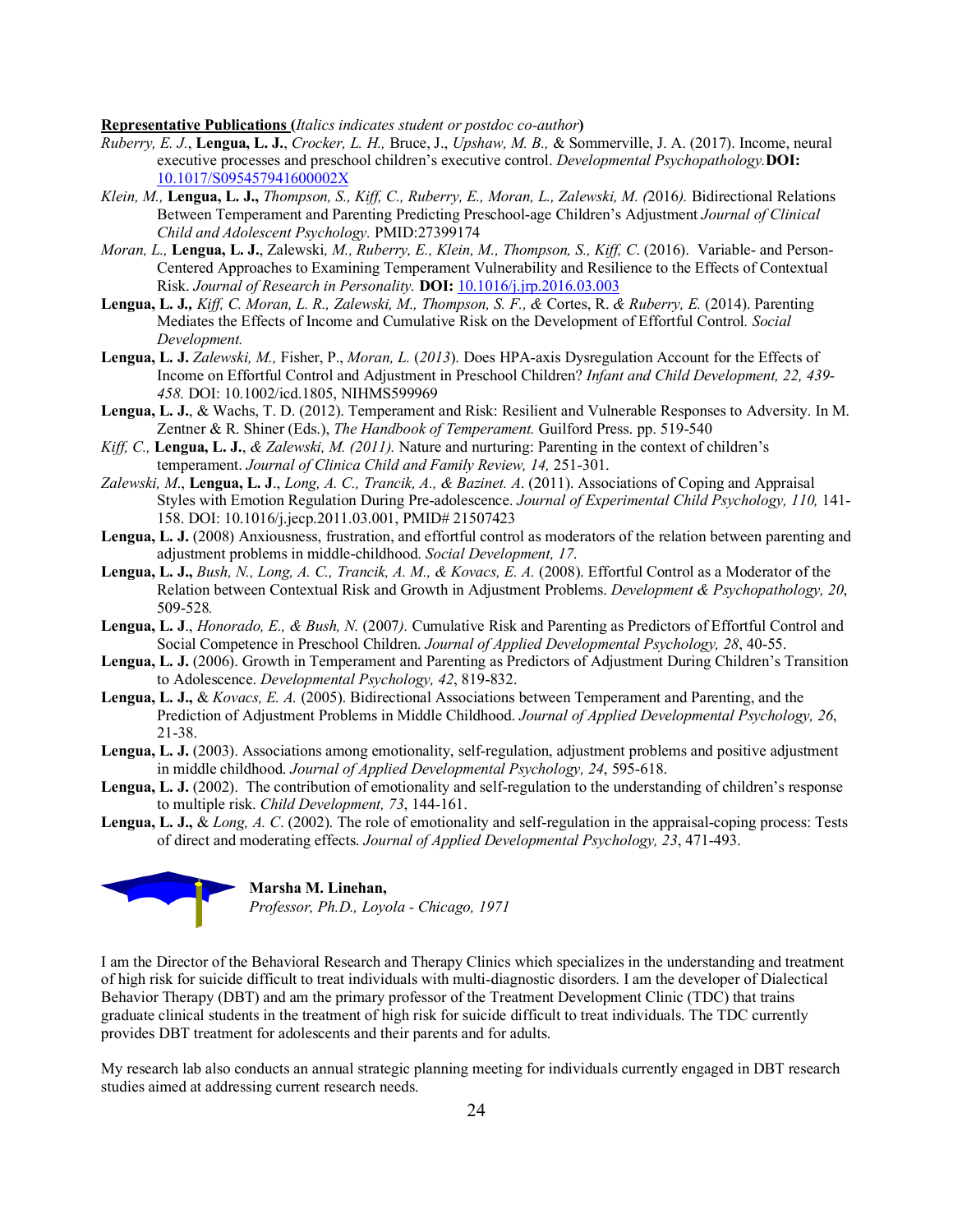Our experimental training group is focused on providing DBT training to those who need training and to simultaneously evaluating how to improve such training. We are looking forward also to obtaining funding and carrying out our plans to develop a completely computerized version of DBT.

My clinical interests, naturally, overlap considerably with my research interests. I am particularly interested in developing models to train therapists and to evaluate factors interfering with effective treatment of "difficult" patients by otherwise competent therapist.

#### **Representative Publications (bold indicates student or postdoc co-author)**

Linehan, M.M. (1993). *Cognitive behavioral treatment of borderline personality disorder*. New York, Guildford Press. Linehan, M.M. (1993). *Skills training manual for treating borderline personality disorder*. New York, Guildford Press. Linehan, M. M., Armstrong, H. E., Suarez, A., Allmon, D., & **Heard, H. L**. (1991). Behavioral treatment of

- chronically parasuicidal borderline patients. *Archives of General Psychiatry, 48*, 1060-1065.
- Linehan, M. M., **Heard, H. L.,** & Armstrong, H. E. (1993). Naturalistic follow-up of a behavioral treatment of chronically parasuicidal borderline patients. *Archives of General Psychiatry, 50*, 971-974.
- Linehan, M. M. & **Heard, H. L**. (1993). Impact of treatment accessibility on clinical course of parasuicidal patients: In reply to R.E. Hoffman. [Letter to the editor]. *Archives of General Psychiatry, 50*, 157-158.
- Linehan, M. M., **Tutek, D. A., Heard, H. L.** & Armstrong, H. E. (1994). Interpersonal outcome of cognitive behavioral treatment for chronically suicidal borderline patients. *American Journal of Psychiatry, 151*, 1771- 1776.
- Linehan, M.M., **Schmidt, H., Dimeff, L.A**., **Craft, J.C., Kanter, J**., Comtois, K.A. (1999). Dialectical behavior therapy for patients with borderline personality disorder and drug-dependence*. The American Journal on Addictions*, 8, 279-292.
- Linehan, M.M., Dimeff, L.A., **Reynolds, S.K**., Comtois, K.A., **Shaw-Welch, S**., Heagerty, P., Kivlahan, D.R. (2002). Dialectical behavior therapy versus comprehensive validation plus 12-step for the treatment of opioid dependent women meeting criteria for borderline personality disorder. *Drug and Alcohol Dependence, 67*, 13- 26.
- Linehan, M.M., Comtois, K.A., Murray, A.M., **Brown, M.Z**., Gallop, R.J., **Heard, H.L**., **Korslund, K.E., Tutek, D.A., Reynolds, S.K**., **Lindenboim, N**. (2006). Two-Year Randomized Trial + Follow-up of Dialectical Behavior Therapy vs. Therapy by Experts for Suicidal Behaviors and Borderline Personality Disorder. *Archives of General Psychiatry,* 63(7): 757-766.
- Linehan, M.M., Comtois, K.A., **Brown, M., Heard, H.L**., **Wagner, A**. (2006). Suicide Attempt Self-Injury Interview (SASII): Development, Reliability, And Validity of A Scale To Assess Suicide Attempts And Intentional Self-Injury. *Psychological Assessment.* 18 (3), 303-312.
- Linehan, M.M., McDavid, J., **Brown, M.Z., Sayrs, J.H.R**., Gallop, R.J. (2008). Olanzapine plus dialectical behavior therapy for women with high irritability who meet criteria for borderline personality disorder: A double blind, placebo-controlled pilot study. *Journal of Clinical Psychiatry,* 69: 999-1005.
- Harned, M. S., **Jackson, S. C**., Comtois, K. A., & Linehan, M. M. (2010). Dialectical behavior therapy as a precursor to PTSD treatment for suicidal and/or self-injuring women with borderline personality disorder. *Journal of Traumatic Stress*, 23 (4) 421-429.
- Harned, M. S., Rizvi, S. L., & Linehan, M. M. (2010). The impact of co-occurring posttraumatic stress disorder on suicidal women with borderline personality disorder. *American Journal of Psychiatry*, 167, 1210-1217.
- Harned, M. S., Pantalone, D. W., **Ward-Ciesielski, E. F**., Lynch, T. R., & Linehan, M. M. (2011). The prevalence and correlates of sexual risk behaviors and sexually transmitted infections in borderline personality disorder outpatients. *Journal of Nervous and Mental Disease, 199,* 832-838.
- **Neacsiu, A., D., Ward-Ciesielski**, **E.F**., Linehan, M.M. (2012) Emerging Approaches to Counseling Intervention: Dialectical Behavior Therapy. *The Counseling Psychologist.* 0011000011421023.
- Bedics, J. D., Atkins, D. C., Comtois, K. A., & Linehan, M. M. (2012). Treatment differences in the therapeutic relationship and introject during a 2-year randomized controlled trial of dialectical behavior therapy versus nonbehavioral psychotherapy experts for borderline personality disorder. *Journal of Consulting and Clinical Psychology,* 80, (1) 66-77.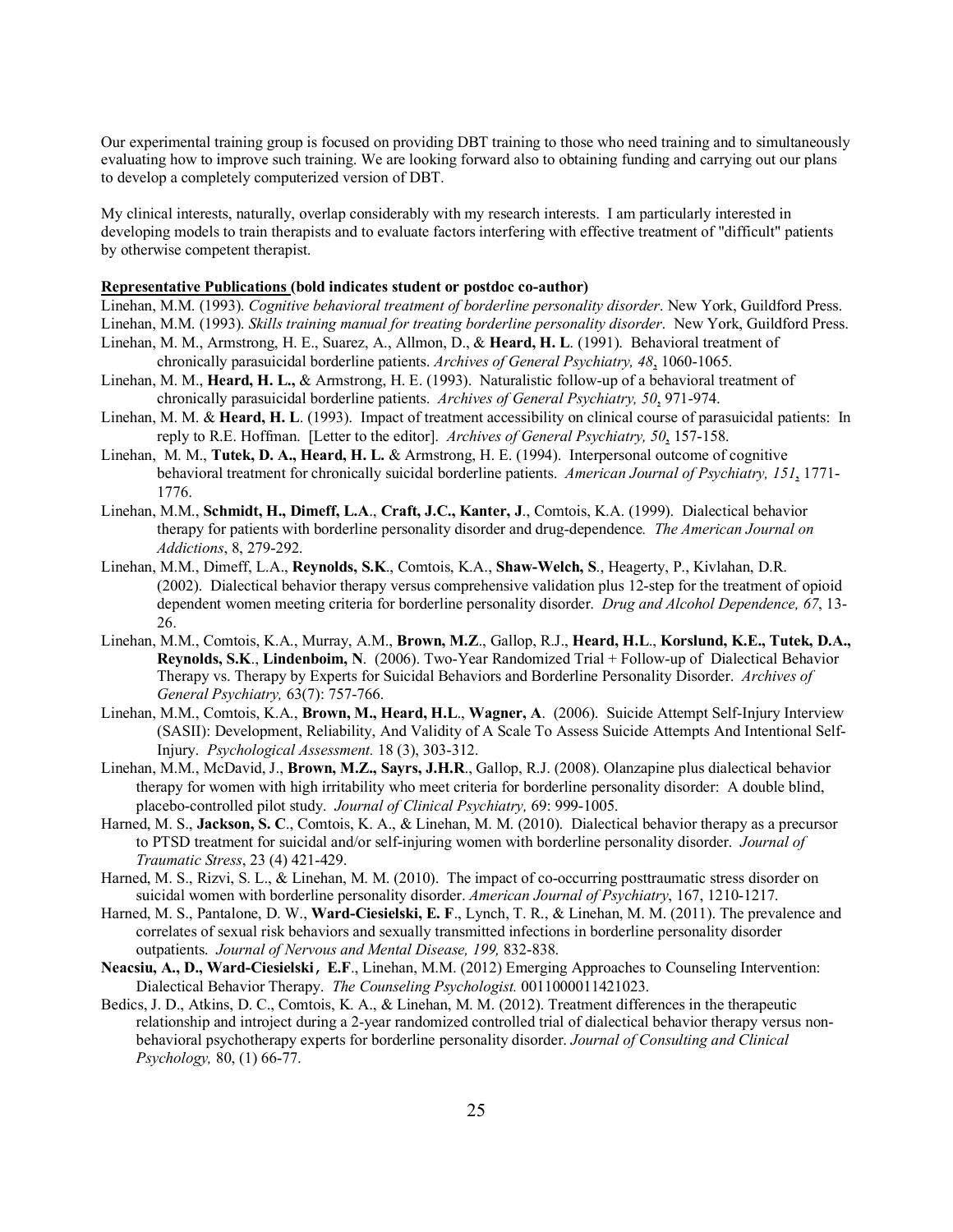- Bedics, J. D., Atkins, D. C., Comtois, K. A., & Linehan, M. M. (2012). Weekly ratings of the therapeutic relationship and introject during the course of dialectical behavior therapy for the treatment of borderline personality disorder. *Psychotherapy: Theory, Research, Practice, Training*. 29 (2), 231-240.
- Harned, M. S., Korslund, K. E., Foa, E. B., & Linehan, M. M. (2012). Treating PTSD in suicidal and self-injuring women with borderline personality disorder: Development and preliminary evaluation of a dialectical behavior therapy prolonged exposure protocol. *Behaviour Research and Therapy,* 50(6)*,* 381-386.
- Harned, M. S., Korslund, K. E., & Linehan, M. M. (2014). A pilot randomized controlled trial of Dialectical Behavior Therapy with and without the Dialectical Behavior Therapy Prolonged Exposure protocol for suicidal and selfinjuring women with borderline personality disorder and PTSD. *Behaviour Research and Therapy, 55,* 7-1
- Bedics, J. D., Atkins, D. C., Harned, M. S., & Linehan, M. M. (2015). The therapeutic alliance as a predictor of outcome in dialectical behavior therapy versus nonbehavioral psychotherapy by experts for borderline personality disorder. *Psychotherapy.* Mar; 52(1):67-77.
- Linehan, M. M., Korslund, K. E., Harned, M. S., Gallop, R. J., Lungu, A., Neacsiu, A. D., McDavid, J., Comtois, K. A., & Murray-Gregory, A. M. (2015). Dialectical Behavior Therapy for high suicide risk in borderline personality disorder: A component analysis. *JAMA Psychiatry.* doi:10.1001/jamapsychiatry.2014.3039.
- Beckstead, D.J.; Lambert, M.J., DuBose, A.P., & Linehan M. (2015). Dialectical behavior therapy with American Indian/Alaska Native adolescents diagnosed with substance use disorders: Combining and evidence based treatment with cultural, traditional and spiritual beliefs. *Addictive Behaviors.* 51: 84-87.
- Ward-Ciesielski, E.F., Jones, C.B., Wielgus, M.D., Wilks, C.R., Linehan, M.M. (2016) Single-session dialectical behavior therapy skills training versus relaxation training for non-treatment-engaged suicidal adults: a randomized controlled trial *BMC Psychology* 4:13 DOI 10.1186/s40359-016-0117-4
- Harned, M.S., Lungu, A., Wilks, C.R., Linehan, M.M. (2017) Evaluating a multimedia tool for suicide risk assessment and management: The Linehan Suicide Safety Net. *Journal of Clinical Psychology,* 73( 3), 308–318.
- Ward-Ciesielski, E.F, Tidik, J.A., Edwards, A.J., Linehan, M. M. (2017) Comparing Brief Interventions for Suicidal Individuals Not Engaged in Treatment: A Randomized Clinical Trial. *Journal of Affective Disorders.* 222: 153- 161



**Irwin Sarason**, *Professor Emeritus, Ph.D., Indiana University, 1955*

Over the years, I have been interested in the question: where does maladaptation come from? I see it as coming from a joint interaction of vulnerabilities (historical, physiological) and the experiences to which individuals are exposed.

My current work is especially concerned with one environmental resource, social support, and the nature of social relationships among people who have close ties to each other (for example, child and parent). Another of my interests is prevention, not just of mental disorder but physical disorder as well.

A long-term interest concerns the effects of anxiety on behavior. Our research has shown that anxiety has a very debilitating effect on performance and on personal happiness. One of the major vehicles through which anxiety exerts its unwanted effects is cognitive interference. Anxious people are often highly preoccupied and by virtue of that fact are unable to attend to important reality factors in their lives. While anxiety can be a positive force in the lives of people (for example, by serving as a motivator for behavior change) we are usually most aware of anxiety's negative effects and the need for the development of treatments to facilitate better coping skills so as to reduce anxiety.

#### **Representative Publications**

Spielberger, C.D. & Sarason, I.G. (Eds.) (2005*). Stress and emotions: Anxiety, anger, and curiosity*. NY: Routledge Rascle, N., Bruchon-Schweitzer, M., & Sarason, I.G. (2005). Short form of Sarason's Social Support Questionnaire: French adaptation and validation. *Psychological Reports, 97*, 195-202.

Kim, D.-Y., Sarason, B., & Sarason, I. G. (2006). Implicit social cognition and culture: Explicit and implicit psychological acculturation, and distress of Korean-American young adults. *Journal of Social and Clinical Psychology, 25,* 1-32.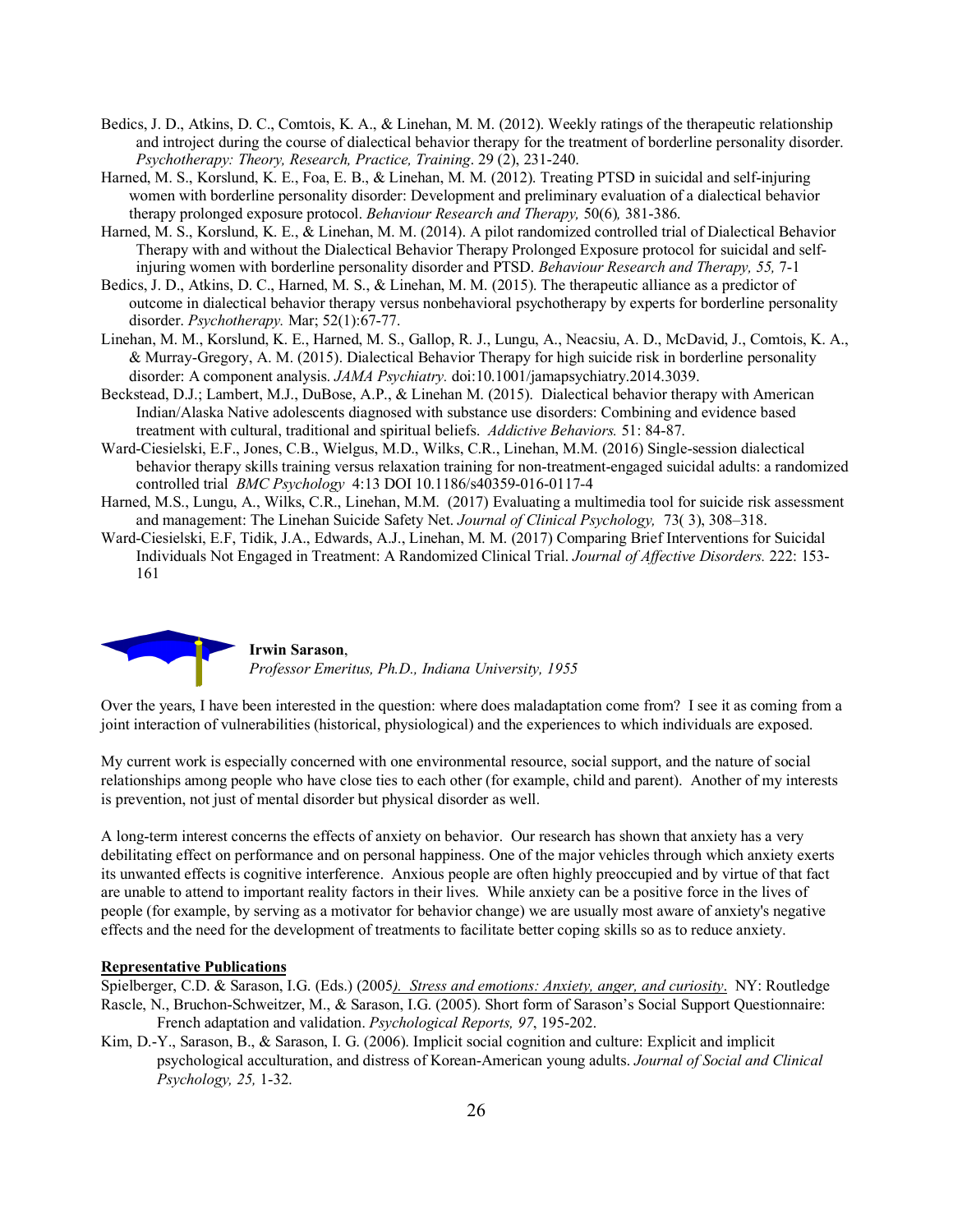Sarason, B. R., & Sarason, I. G. (2006). Close relationships and social support: Implications for the measurement of social support. In A.L. Vangelisti & D. Perlman (Eds.), *The Cambridge handbook of personal relationships* (pp. 429-443). NY: Cambridge University Press.



My research interests lie primarily within the realm of stress and coping in clinical and clinical health psychology. I study trauma, chronic illness, and other stressful life events and am particularly interested in whether individuals from historically oppressed or stigmatized groups experience unique stressors or exhibit culturally specific coping processes. Much of my research, therefore, targets ethnic/racial minorities, women, GLBT populations, and persons living with HIV/AIDS. Moreover, I am interested in developing culturally appropriate health promotion and disease prevention interventions targeting these groups.

My current research includes work on HIV medication adherence. I just finished a large project to evaluate the effectiveness of peer support and two-way pager messaging to enhance antiretroviral medication adherence among a population of HIV+ clinic patients in Seattle. In a second project on antiretroviral adherence, we conducted qualitative work as well as a survey and pilot RCT in Beijing, China. We are now working on the U.S.-Mexico border in treating depression as a way to improve quality of life and HIV medication adherence. Finally, we are exploring options for further work in the area of HIV medication adherence as well as HIV prevention in China. I also work closely with the UW Indigenous Wellness Research Institute (IWRI.org) and have collaborated on health research in Native American communities for two decades. Other projects include formal mentoring programs and addressing mental health in a global context.

I provide supervision in the department's clinic, employing an interpersonal process orientation to time-limited therapy. Courses I teach have included Abnormal Psychology, Minority Mental Health, and a research seminar on risky behaviors, all of which highlight a multicultural perspective.

#### **Representative Publications**

- Simoni, J. M., Smith, L., Lehavot, K., & Walters, K. L.. (in press). Sexual orientation and lesbian and bisexual women's health. In C. J. Patterson & A. R. D'Augelli (Eds.), Handbook of psychology and sexual orientation.
- Simoni, J. M., Franks, J., Lehavot, K., & Yard, S. A. (in press). Peer interventions to promote health: Conceptual Considerations. Journal of Orthopsychiatry.
- Rao, D., Chen, W-T., Pearson, C., Simoni, J. M., Fredriksen-Goldsen, K., Nelson, K., Zhao, H., & Zhang, F. (in press). Social support mediates the relationship between HIV stigma and depression/quality of life among people living with HIV in Beijing, China. International Journal of STD and AIDS.
- Simoni, J. M., Evans-Campbell, T., Andrasik, M. P., Lehavot, K., Valencia-Garcia, D., & Walters, K. L. (2010). HIV/AIDS among women of color and sexual minority women (pp. 335-366). In H. Landrine & N. F. Russo (Eds.), Handbook of diversity in feminist psychology. NY: Springer.
- Simoni, J. M., Amico, K. R., Smith, L., & Nelson, K. (2010). Antiretroviral adherence interventions: Translating research findings to the real world clinic*.* Current HIV/AIDS Reports, 7*.*
- Simoni, J. M., Huh, D., Frick, P. A., Pearson, C. R., Andrasik, M. P., Dunbar, P. J., & Hooton, T. (2009). A randomized controlled trial of peer support and pager messaging to promote antiretroviral therapy adherence and clinical outcomes. Journal of Acquired Immune Deficiency Syndromes, 52, 465-473.
- Lehavot, K., Walters, K. L., & Simoni, J. M. (2009). Abuse, mastery, and health among lesbian, bisexual, and two-spirit American Indian and Alaska Native women. Cultural Diversity and Ethnic Minority Psychology, 15, 275-284.



**Ronald E. Smith,** *Professor and Director of Clinical Training, Ph.D., Southern Illinois University, 1968*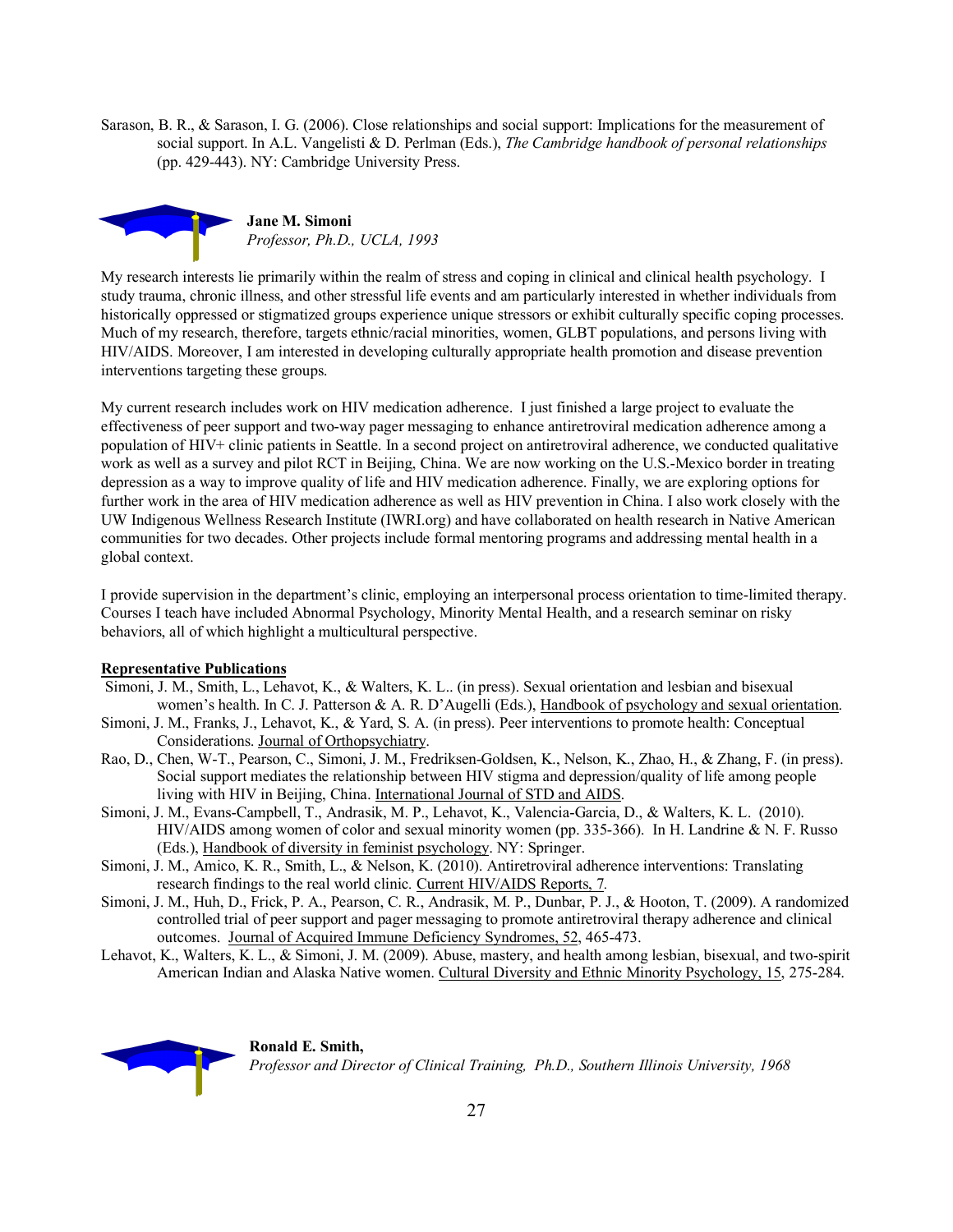My major interests are in the areas of stress and coping, personality assessment, and performance enhancement. Recently, Yuichi Shoda of the Social-Personality area, Peter Vitaliano from Psychiatry and Behavioral Sciences, and I have formed a collabotrative stress and coping group, together with our students. Vitaliano studies stress and coping in Alzheimer's caregivers, and Shoda studies stress and coping using the Cognitive-Affective Processing System metamodel developed with his mentor, Walter Mischel. We have been doing studies of stress and coping using daily diary methods to study the effects of different patterns of coping on psychological and physical well-being and have developed and evaluated a manualized cognitive-affective stress management program and an associates daily stress and coping diary. We are employing single-subject methods to study idiographic patterns in individual participants and clients. One possible extension is collaborative work with Jonathan Bricker, who studies smoking cessation.

#### **Representative Publications (bold indicates student or postdoc co-author)**

- Smith, R. E., & **Schwebel, F. J.** (in press). Sensation Seeking Scale. In V. Ziegler-Hill & T. K. Shackelford (Eds.), *Encyclopedia of personality and individual differences.* New York: Springer.
- Smith, R. E., & Shoda, Y. (in press). The Cognitive-Affective Processing System: Understanding person-situation influences on anxiety, mental toughness, and self-regulation in sport. Invited article, *Indian Journal of Psychology.*
- **O'Rourke, D. J**., Smith, R. E., Punt, S., Coppel, D. B., & Breiger, D. (2017). Psychosocial correlates of young athletes' self-reported concussion symptoms during the course of recovery. *Sport, Exercise, and Sport Psychology, 6*, 262-276.
- **Chen, J. A., Feary, E.**, & Smith, R. E. (2017). "That which is measured improves": A theoretical and empirical review of self-monitoring in self-management and adaptive behavior change. *Journal of Behavior Therapy and Mental Health, 2 (1).* Published online DOI: 10:14302/issn.2474-9273.jbtm-16-1180.
- Smith, R. E., & Ascough, J. C. (2016). *Promoting emotional resilience: Cognitive-Affective Stress Management Training.* New York: Guilford Press*.*
- **Christensen, D. S**., & Smith, R. E. (2016). Psychological coping skills as predictors of collegiate golf performance: Social desirability as a suppressor variable. *Sport, Exercise, and Performance Psychology, 5,* 67-80.
- **Chen, J. A**., Gilmore, A. K., Wilson, N. L., Smith, R. E., Quinn, K., Peterson, A. P., Fearey, E., & Shoda, Y. (2016). Enhancing stress management coping skills using induced affect and collaborative daily assessment. *Cognitive and Behavioral Practice. Published online, May 8, 2016.*
- Smith, R. E., & Shoda, Y. (in press). The Cognitive-Affective Processing System: Understanding person, anxiety, mental toughness, and self-regulation in sport. Invited article, *Indian Journal of Psychology*.
- Shoda, Y., **Wilson, N. L**., **Chen, J., Gilmore, A. K**., & Smith, R. E. (2013). Cognitive-Affective Processing System analysis of intra-individual dynamics in collaborative therapeutic assessment: Translating basic theory and research into clinical applications. *Journal of Personality*, 81, 554-568.
- **Jacobs, R. S**., Smith, R. E., Fiedler, F. E., & **Link, T. G**. (2013). Using stress management training to enhance leader performance and the utilization of intellectual abilities during stressful military training: An application of cognitive resource theory. In J. D. VanVactor (Ed.), *Perspectives on leadership*. New York: Nova Science Publishers.
- **O'Rourke, D. J**., Smith, R. E., Smoll, F. L., & **Cumming, S. P.** (2012). Parent-initiated motivational climate, selfesteem, and autonomous motivation in young athletes: Testing propositions from achievement goal and selfdetermination theories. *Child Development Research,* Article ID 393914, doi:10.1155/2012/393914
- Smith, R. E., Fagan, C., **Wilson, N. L., Chen, J., Corona, M., Nguyen, H., Racz, S**., & Shoda, Y. (2011). Internetbased approaches to collaborative therapeutic assessment: New opportunities for professional psychologists. *Professional Psychology: Research and Practice, 42,* 494-504.
- **O'Rourke, D. J**., Smith, R. E., Smoll, F. L., & Cumming, S. P. (2011). Trait anxiety as a function of parental pressure and motivational climate: Is parental pressure always harmful? *Journal of Applied Sport Psychology,23,* 398- 412*.*
- Smith, R. E., & Smoll, F. L. (2011). Cognitive-behavioral coach training: A translational approach to theory, research, and intervention. In J. K. Luiselli & D. D. Reed (Eds.), *Behavioral sport psychology: Evidence-based approaches to performance enhancement*. New York: Springer.
- Smith, R. E., Smoll, F. L., & **O'Rourke, M. J**. (2011). Anxiety management. In T. Morris & P. Terry (Eds.)*, Sport and exercise psychology: The cutting edge.* Morgantown, WV: Fitness Information Technology*.*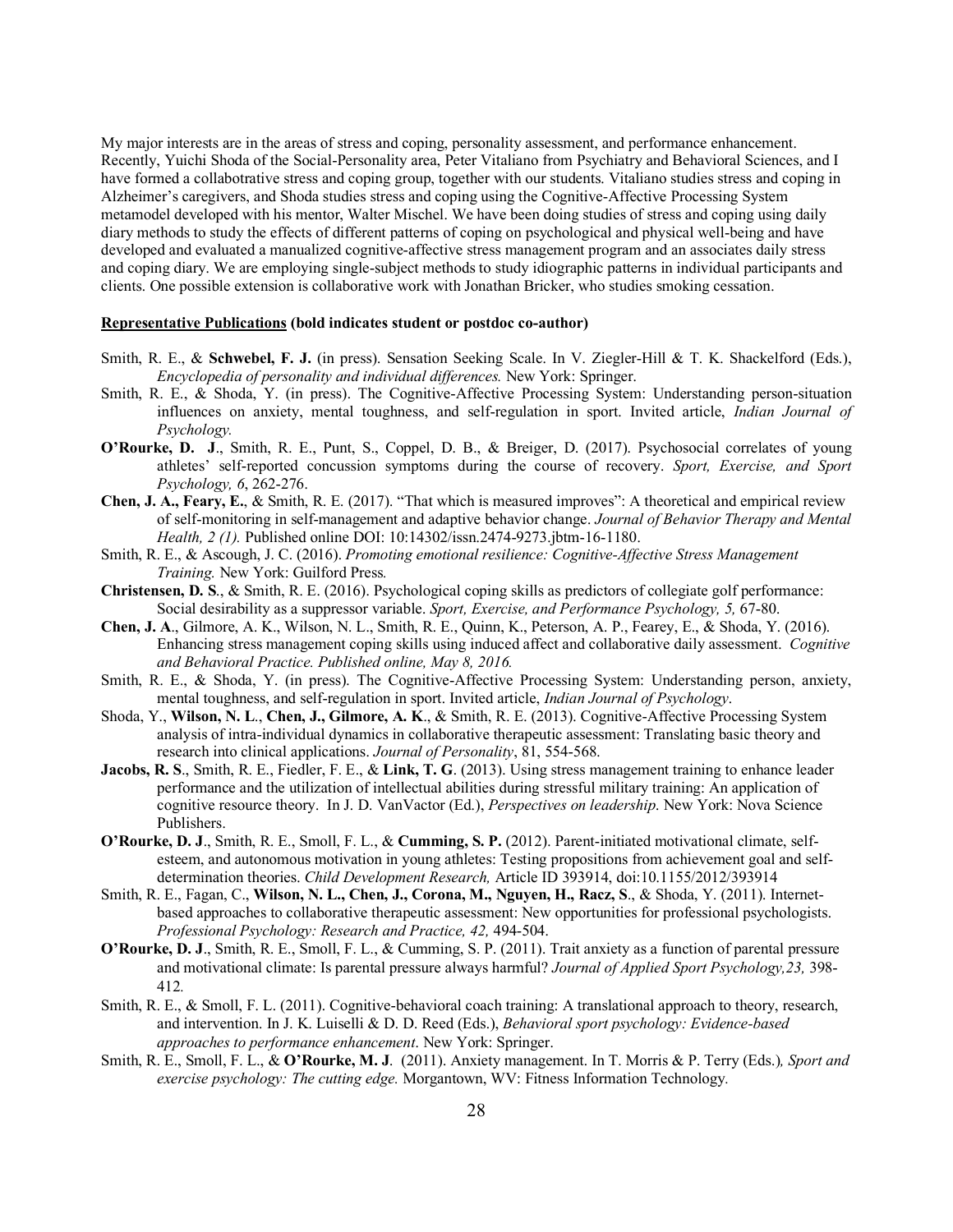- Smith, R. E., & Shoda, Y. (2009). Personality as a cognitive-affective processing system. In P. Corr & G. Matthews (Eds.), *The Cambridge handbook of personality*. Cambridge, England: Cambridge University Press.
- Smith, R. E., Shoda, Y., **Cumming, S. P**., & Smoll, F. L. (2009). Behavioral signatures at the ballpark: Intraindividual consistency of adults' situation-behavior patterns and their interpersonal consequences. *Journal of Research in Personality, 43,* 187-195*.*
- **Ptacek, J. T**., Smith, R. E., **Raffety, B**, & **Lindgren, K. P**. (2008). Coherence and transituational generality in coping: The unity and the diversity. *Anxiety, Stress & Coping, 21,* 155-172.
- Smith, R. E., Smoll, F. L., & **Cumming, S**. P. (2007). Effects of a motivational climate intervention for coaches on young athletes' sport performance anxiety. *Journal of Sport & Exercise Psychology, 29*, 38-58.
- Cervone, D., Shadel, W. G., Smith, R. E., & Fiori, M. (2006). Self-regulation: Reminders and suggestions from personality science. *Applied Psychology: An International Review, 55 ,*333-385.
- **Yi, J. P**., Smith, R. E., & Vitaliano, P. P. (2005). Stress-resilience, illness, and coping: A person-focused investigation of female athletes. *Journal of Behavioral Medicine 28, 257-265..*
- Shoda, Y., & Smith, R. E. (2004). Conceptualizing personality as a cognitive-affective processing system: A framework for models of maladaptive behavior patterns and change. *Behavior Therapy, 35,* 147-165.
- **Weitlauf,** J., Smith, R. E., & Cervone, D. (2000). Generalization effects of coping skills training: Influence of selfdefense training on women's efficacy beliefs, assertiveness, and aggression. *Journal of Applied Psychology, 85,* 625-633*.*
- Smith, R. E., **Ptacek, J.** T., & **Patterson, E**. (2000). Moderator effects of cognitive and somatic trait anxiety on the relation between life stress and physical injuries. *Anxiety, Stress, and Coping, 13,* 269-288.
- Smith, R. E. (1999). Generalization effects of coping skills training. *Journal of Sport and Exercise Psychology, 21,* 189-204.
- Smith, R. E., **Leffingwell, T. R**., & **Ptacek, J. T**. (1999). Can people remember how they coped? Factors associated with discordance between same-day and retrospective reports. *Journal of Personality and Social Psychology, 76,* 1050-1061.



**Wendy Stone** *Child Clinical Track; Professor, Ph.D., University of Miami, 1981*

My general area of research interest is early identification and early intervention for children with autism spectrum disorders (ASD). A specific focus of my work has been the characterization of early-emerging social-communicative and neurocognitive features of autism, with the goals of pinpointing the core deficits, as well as implementing targeted interventions to prevent or attenuate symptom development. Toward this end, my lab has been studying the early development of infant siblings of children with autism (who are at elevated risk for ASD) to identify developmental pathways and risk/protective factors that contribute to the tremendous variability in their social, learning, and behavioral outcomes.

A more recent research theme in my lab involves translating the science of early ASD detection and intervention into community practice settings. We are working with primary care health providers and early intervention/early learning providers to increase their knowledge of the early signs of ASD and promote their use of evidence-based screening and intervention for children wth ASD or suspected ASD. This line of research is examining the effectiveness of a preventive health care delivery model for expediting access to ASD-specialized intervention for toddlers as soon as ASD is suspected. We are conducting this research in the Seattle area as well as across the state.

#### **Representative Publications** (**bold font denotes students, post-docs, or other mentees**)

- Stone, W.L., **Coonrod, E.E., Turner, L.M., & Pozdol, S.L.** (2004). Psychometric properties of the STAT for early autism screening. *Journal of Autism and Developmental Disorders, 34,* 691-701.
- Yoder, P., & Stone, W.L. (2006). Randomized comparison of two communication interventions for preschoolers with autism spectrum disorders. *Journal of Clinical and Consulting Psychology, 74*, 426-435.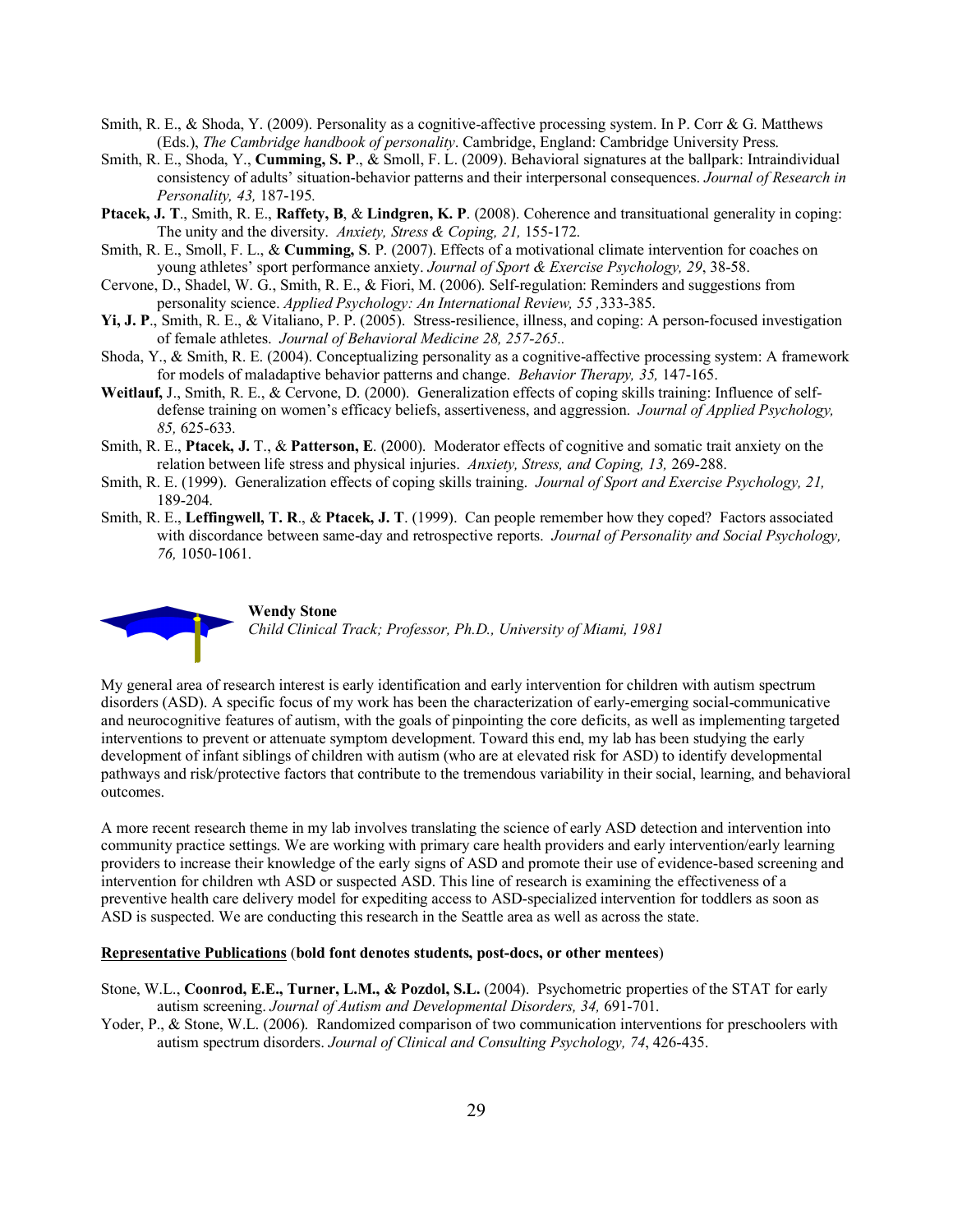- **McDuffie, A., Turner, L.M**., Stone, W.L., Yoder P.J., Wolery, M., & **Ulman, T.** (2007). Developmental correlates of different types of motor imitation in young children with autism spectrum disorders. *Journal of Autism and Developmental Disorders, 37,* 401-412.
- Stone, W.L., **McMahon, C.R.,** Yoder, P.J., & Walden, T.A. (2007). Early social-communicative and cognitive development of younger siblings of children with autism spectrum disorders. *Archives of Pediatrics and Adolescent Medicine, 161,* 384-390.
- **Turner, L.M.,** & Stone, W.L. (2007). Variability in outcome for children with an ASD diagnosis at age 2. *Journal of Child Psychology and Psychiatry, 48,* 793-802.
- Yoder, P.J., Stone, W.L., Walden, T.A., & **Malesa, E.E.** (2009). Predicting social impairment in younger siblings of children with autism spectrum disorder. *Journal of Autism and Developmental Disorders, 39,* 1381-1391.
- Carter, A.S., Messinger, D.S**.,** Stone, W.L., Celimli, S., **Nahmias, A.S.,** Yoder, P. (2011). A randomized trial of More Than Words in toddlers with early autism symptoms. *Journal of Child Psychology and Psychiatry, 52,* 741- 752.
- **Damiano, C., Nahmias, A., Hogan-Brown, A.L.,** & Stone, W.L. (2013). What do repetitive and stereotyped movements mean for infant siblings of children with ASD? *Journal of Autism and Developmental Disorders, 43,* 1326-1335.
- **Malesa, E., Foss-Feig, J.,** Warren, Z., Yoder, P., Walden, T., & Stone, W.L. (2013). Predicting age 5 language and social outcomes for later-born siblings of children with autism spectrum disorders. *Autism, 17,* 558-570.
- **Nichols, C.M., Ibanez, L.I., Foss-Feig, J.H.,** & Stone, W.L. (2014). Social smiling and its components in high-risk infant siblings with and without later ASD symptomatology. *Journal of Autism and Developmental Disorders, 44*, 894-902.
- Ozonoff, S., Young, G.S., Landa, R.J., Brian, J., Bryson, S., Charman, T., Chawarska, K., Macari, S.L., Messinger, D., Stone, W.L., Zwaigenbaum, & Iosif, A. (2015). Diagnostic stability in young children at risk for autism spectrum disorder: A Baby Siblings Research Consortium study. *Journal of Child Psychology and Psychiatry, 56,* 988-998.
- Zwaigenbaum, L., Bauman, M.L., Stone, W.L., Yirmiya, N., …Wetherby, A. (2015). Early identification of autism spectrum disorder: Recommendations for practice and research. *Pediatrics, 136, Supp 1,* S10-40.
- **Harker, C.M**., Ibanez, L.V., Nguyen, T.P., Messinger, D.S., & Stone, W.L. (2016). The effect of parenting style on social smiling in infants at high and low risk for ASD. *Journal of Autism and Developmental Disorders, 46,* 2399-2407.
- **Edmunds, S.R.,** Ibanez, L.V., Warren, Z., Messinger, D.S., & Stone, W.L. (2017). Longitudinal prediction of language emergence in infants at high and low risk for ASD. *Development and Psychopathology, 29,* 319-329.
- **Karp, E.A.,** Ibanez, L.V., Warren, Z., E., & Stone, W.L. (2017). Brief report: What drives parental concerns about their 18-month-olds at familial risk for autism specrum disorder? *Journal of Autism and Developmental Disorders, 47,* 1535-1541.
- Newschaffer, C.J., Schriver, E., Berrigan, L., Landa, R., Stone, W.L., Bishop, S., Burkom, D., Golden, A., Ibanez, L., Kuo, A., Lakes, K.D., Messinger, D.S., Paterson, S., & Warren, Z.E. (2017). Development and validation of a streamlined autism case confirmation approach for use in epidemiological risk factor research. *Autism Research, 10,* 485-501.

#### **Lori A. Zoellner**

*Head, Adult Clinical Track; Professor, Ph.D., UCLA, 1997*

Not everyone experiences a traumatic event such as a car accident, sexual assault, combat, or natural disaster in the same way. Although some may recovery with time, others may experience symptoms months and even years after the traumatic event. Indeed, individuals with posttraumatic stress disorder (PTSD) often report involuntary retrieval of horrific memories, including intrusive thoughts, flashbacks, and nightmares. This clinical presentation strongly suggests that memory abnormalities underlie many symptoms. Indeed, many researchers believe that disrupted retrieval processes may reduce optimal recall of the traumatic event and may mediate posttrauma adjustment. By understanding these cognitive processes, we hope to learn about mechanisms underlying both therapeutic and natural recovery. My research is characterized by applying experimental paradigms to elucidate these phenomena in the laboratory.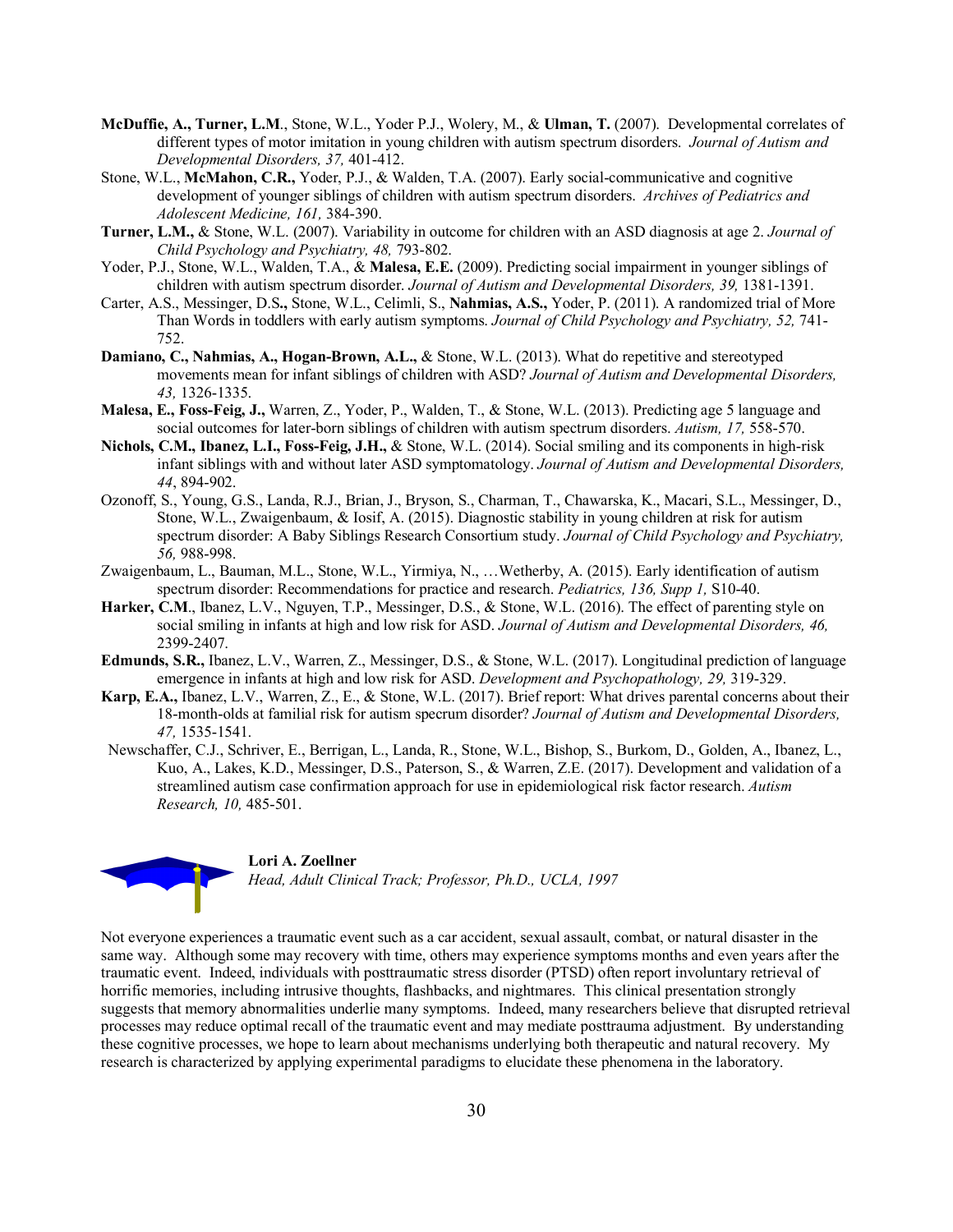By better understanding the mechanisms underlying psychopathology, we may be able to prevent the development of chronic pathology and enhance the efficacy of our treatments. A closely related interest of mine is in the area of treatment outcome research, in PTSD and across the anxiety disorders. Theoretically, I am a cognitive-behavioral psychologist, treating individuals with PTSD, obsessive-compulsive disorder, panic disorder, and social phobia. I am committed to training students in assessment of the anxiety disorders and in empirically supported treatments for the anxiety disorders.

My teaching interests include information processing models of psychopathology, clinical research methods, behavior disorders, and cognitive behavioral treatment for the anxiety disorders.

#### **Representative Publications (bold indicates student or postdoc co-author)**

- **Echiverri, A., Jaeger, J., Chen, J., Moore, S.,** & Zoellner, L. A. (in press). Dwelling in the past: The role of rumination in the treatment of posttraumatic stress disorder. *Cognitive and Behavioral Practice.*
- **Keller, S.M.,** Zoellner, L.A., & Feeny, N.C. (in press). Understanding factors associated with early therapeutic alliance in PTSD treatment: adherence, childhood sexual abuse history, and social support. *Journal of Consulting and Clinical Psychology.*
- **Stines Doane, L.,** Feeny, N.C., & Zoellner, L. A. (2010). Sudden gains in exposure therapy for PTSD. *Behaviour Research and Therapy, 48,* 555-560.
- **Eftekhari, A.,** Zoellner, L. A., & **Vigil, S.** (2009). Patterns of emotion regulation and psychopathology. *Anxiety, Stress, and Coping: An International Journal, 22,* 571-586.
- Feeny, N. C., Zoellner, L. A., Mavissakalian, M.R., & Roy-Byrne, P.P. (2009). What would you choose? Sertraline or prolonged exposure in community and PTSD treatment seeking women. *Depression and Anxiety, 28,* 724-731.
- Feeny, N.C., Zoellner, L. A., & **Kahana, S.** (2009). Providing a treatment rationale for PTSD: Does what we say matter? *Behaviour Research and Therapy, 47,* 752-760.
- Zoellner, L. A., Abramowitz, J. S., **Moore, S. A., & Slagle, D. M** (2009). Flooding. In W. O'Donohue & J. Fisher (Eds). *General Principles and Empirically Supported Techniques of Cognitive Behavior Therapy.* New York: John Wiley & Sons, Inc.
- Zoellner, L.A., **Eftekhari, A., & Bedard, M.** (2009). Psychological models of posttraumatic stress disorder and acute stress disorder. In M. Antony & M. Stein (Eds.), *Oxford Handbook of Anxiety and Anxiety Disorders (p. 250- 261).* New York, NY: Oxford Press.
- **Angelo, F. N., Miller, H. E.,** Zoellner, L. A., & Feeny, N. C. (2008). "I need to talk about it": A qualitative analysis of trauma-exposed women's reasons for treatment choice, *Behavior Therapy, 39,* 13-21.
- **Bedard, M. A.** & Zoellner, L. A. (2008). The utility of the criteria A1 and A2 stressors in the diagnosis of PTSD. *Behaviour Research and Therapy, 46,* 1062-1069*.*
- **Moore, S. A.,** Zoellner, L. A., & **Mollenhout, N.** (2008). Are expressive suppression and cognitive reappraisal associated with stress-related symptoms? *Behaviour Research and Therapy, 46,* 993-1000*.*
- **Pruitt, L. A.,** & Zoellner, L. A. (2008). The impact of social support: An analogue investigation of the aftermath of trauma exposure. *Journal of Anxiety Disorders,* 22, 253-262.
- Zoellner, L. A. (2008). Translational challenges with tonic immobility. *Clinical Psychology: Science and Practice, 15,*  93-101.
- **Moore, S. A.** & Zoellner, L. A. (2007). Overgeneral Autobiographical Memory and Traumatic Events: An Evaluative Review. *Psychological Bulletin,* Vol 133(3), 419-437.
- Zoellner, L. A., Sacks, M. B., & Foa, E. B. (2007). Dissociation and serenity induction. *Journal of Behavior Therapy and Experimental Psychiatry, 38,* 252-262.

Foa, E., Zoellner, L.A., & Feeny, N.C. (2006). An evaluation of three brief programs for facilitating recovery after assault. *Journal of Traumatic Stress, 19,* 29-43.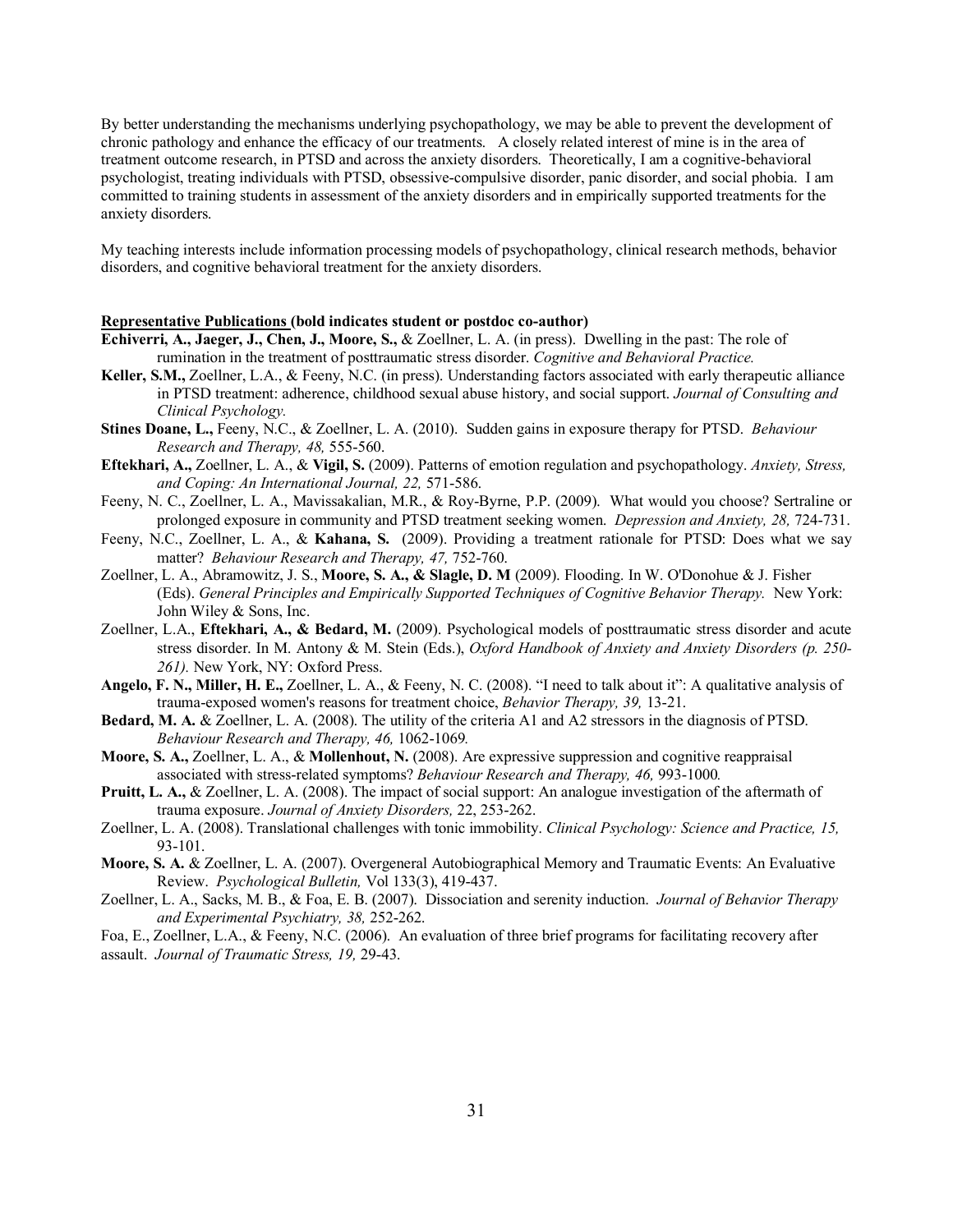#### **Clinical Psychology Curriculum**

For credits and course descriptions see http://www.washington.edu/students/crscat/psycln.html

| <b>PSYCLN Number</b>                                                         | Course Title                                                                                                                                                                                                                                                                                       |  |
|------------------------------------------------------------------------------|----------------------------------------------------------------------------------------------------------------------------------------------------------------------------------------------------------------------------------------------------------------------------------------------------|--|
| <b>OVERVIEW</b>                                                              |                                                                                                                                                                                                                                                                                                    |  |
| 501<br>502                                                                   | Issues in Clinical Psychology<br>Child Clinical Psychology (not currently taught)                                                                                                                                                                                                                  |  |
| <b>RESEARCH</b><br>510<br>511<br>513                                         | Clinical and Community Psychology Research Methods<br>Single Subject Design and Research<br>Research Strategies (multiple lab-seminar sections)                                                                                                                                                    |  |
| <b>ASSESSMENT</b><br>520<br>521<br>522<br>523<br>524<br>525                  | <b>Psychological Assessment</b><br>Assessment of Intelligence (concurrent with PSYCLN 525)<br>Psychological Assessment of Children (with PSYCLN 525)<br>Approaches to Psychological Assessment<br><b>Clinical Personality Assessment</b><br>Practicum in Psychological Assessment                  |  |
| <b>PSYCHOPATHOLOGY</b><br>530<br>531<br>532                                  | <b>Behavior Disorders</b><br>Developmental Psychopathology<br><b>Anxiety Disorders</b>                                                                                                                                                                                                             |  |
| <b>PSYCHOTHERAPY</b><br>540<br>541<br>542<br>543<br>544<br>545<br>546<br>547 | Systems of Psychotherapy<br>Approaches to Child Treatment<br><b>Behavior Change</b><br>Cognitive Behavioral Therapy for Depression<br>Behavioral Methods: Clinical Interventions<br>Dialectical Behavior Therapy<br><b>DBT Skills Group Training</b><br>Methods in Suicide and Crisis Intervention |  |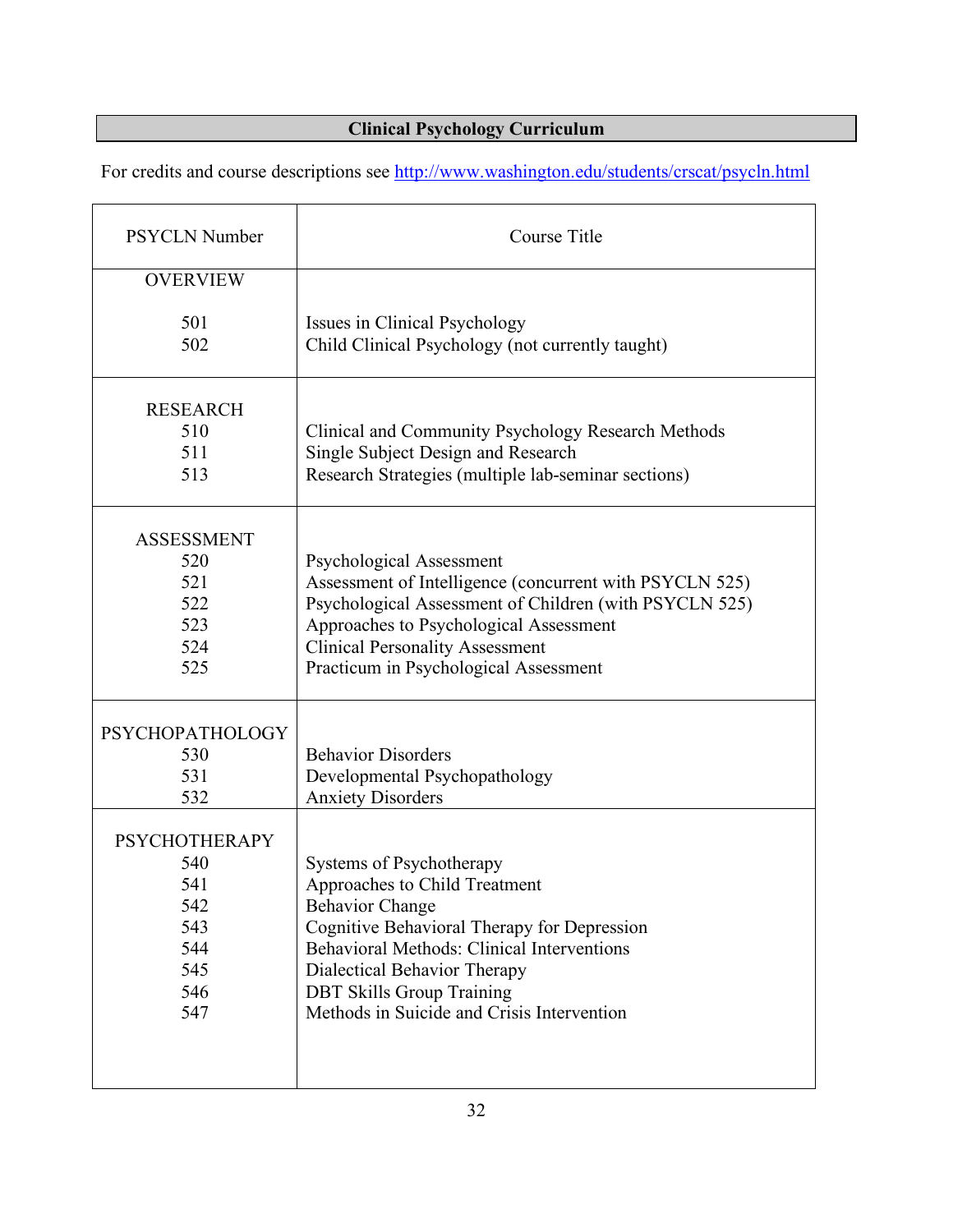| <b>DIVERSITY</b><br>560<br>561<br>562                                    | Minority Mental Health<br><b>Community Psychology</b><br><b>Cross Cultural Competency</b>                                                                                                                                                                                                               |  |
|--------------------------------------------------------------------------|---------------------------------------------------------------------------------------------------------------------------------------------------------------------------------------------------------------------------------------------------------------------------------------------------------|--|
| <b>FOCUS COURSES</b><br>570<br>571<br>572<br>573                         | Advances in Clinical Psychology<br>Advances in Child Clinical Psychology<br>Seminar in Clinical Psychology<br>Seminar in Child Clinical Psychology                                                                                                                                                      |  |
| <b>DISCIPLINE SPECIFIC</b><br><b>COURSES</b><br>574<br>575<br>576<br>577 | Independent Study in Affective Science<br>Independent Study in Behavioral Neuroscience<br>Independent Study in Cognitive Science<br>Independent Study in Lifespan Development                                                                                                                           |  |
| <b>CLINICAL PRACTICA</b>                                                 |                                                                                                                                                                                                                                                                                                         |  |
| 580<br>581<br>582<br>583<br>525<br>585                                   | Clinical Practicum and Colloquium<br>Clinical Methods: Interviewing<br><b>Clinical Methods: Ethics</b><br><b>Clinical Supervision</b><br>Practicum in Psychological Assessment (accompanies 521, 522)<br>Field Work-Clinical (external practica)                                                        |  |
| 586<br>587<br>588<br>589<br>590<br>591                                   | Dialectical Behavior Therapy/High Risk, Severe Disorders Clinic<br>Functional Analytic Psychotherapy Practicum<br><b>Anxiety Disorders Practicum</b><br>Learn Clinic Practicum<br>Parent-Child practicum<br><b>Consultation and Supervision Practicum</b><br>(Others to be added as they are developed) |  |
| 596                                                                      | Advanced Clinical Practicum (new or one-time offering)                                                                                                                                                                                                                                                  |  |
| PSYCH 598                                                                | Directed readings                                                                                                                                                                                                                                                                                       |  |
| PSYCH 599                                                                | Directed Psychological Research                                                                                                                                                                                                                                                                         |  |
| PSYCH <sub>600</sub>                                                     | Independent Study, Research                                                                                                                                                                                                                                                                             |  |
| PSYCH <sub>700</sub>                                                     | <b>Masters Thesis</b>                                                                                                                                                                                                                                                                                   |  |
| PSYCH <sub>800</sub>                                                     | <b>Doctoral Dissertation</b>                                                                                                                                                                                                                                                                            |  |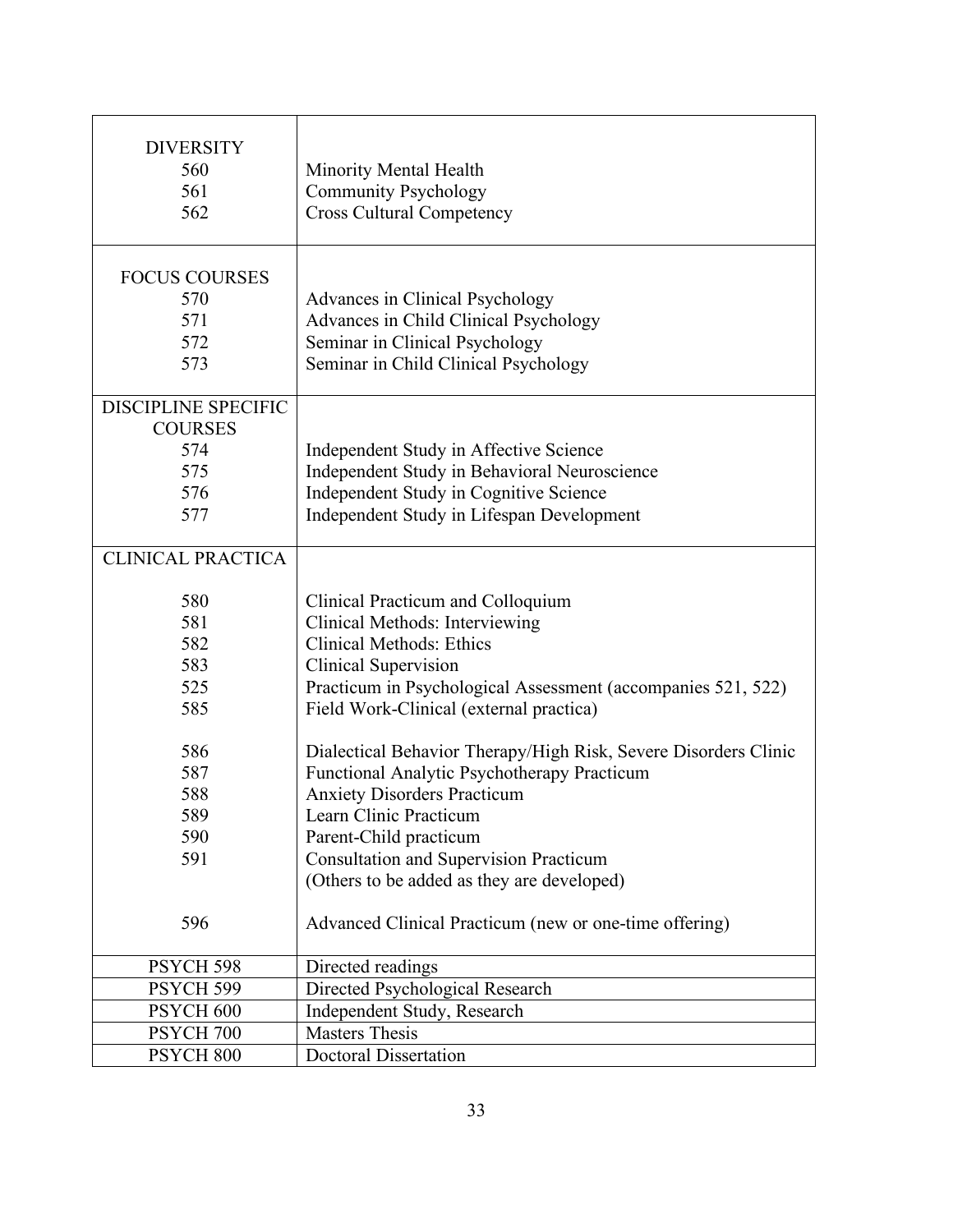### **Appendices**

- **A. Typical Training Sequence**
- **B. Second Year Project and NRSA Applications**
- **C. Practicum Requirements**
- **D. Competency Demonstration/ General Examination**
- **E. Dissertation Proposals**
- **F. Excerpts From the Graduate/Faculty Manual**
- **G. Financial Support, Tuition, and Fees**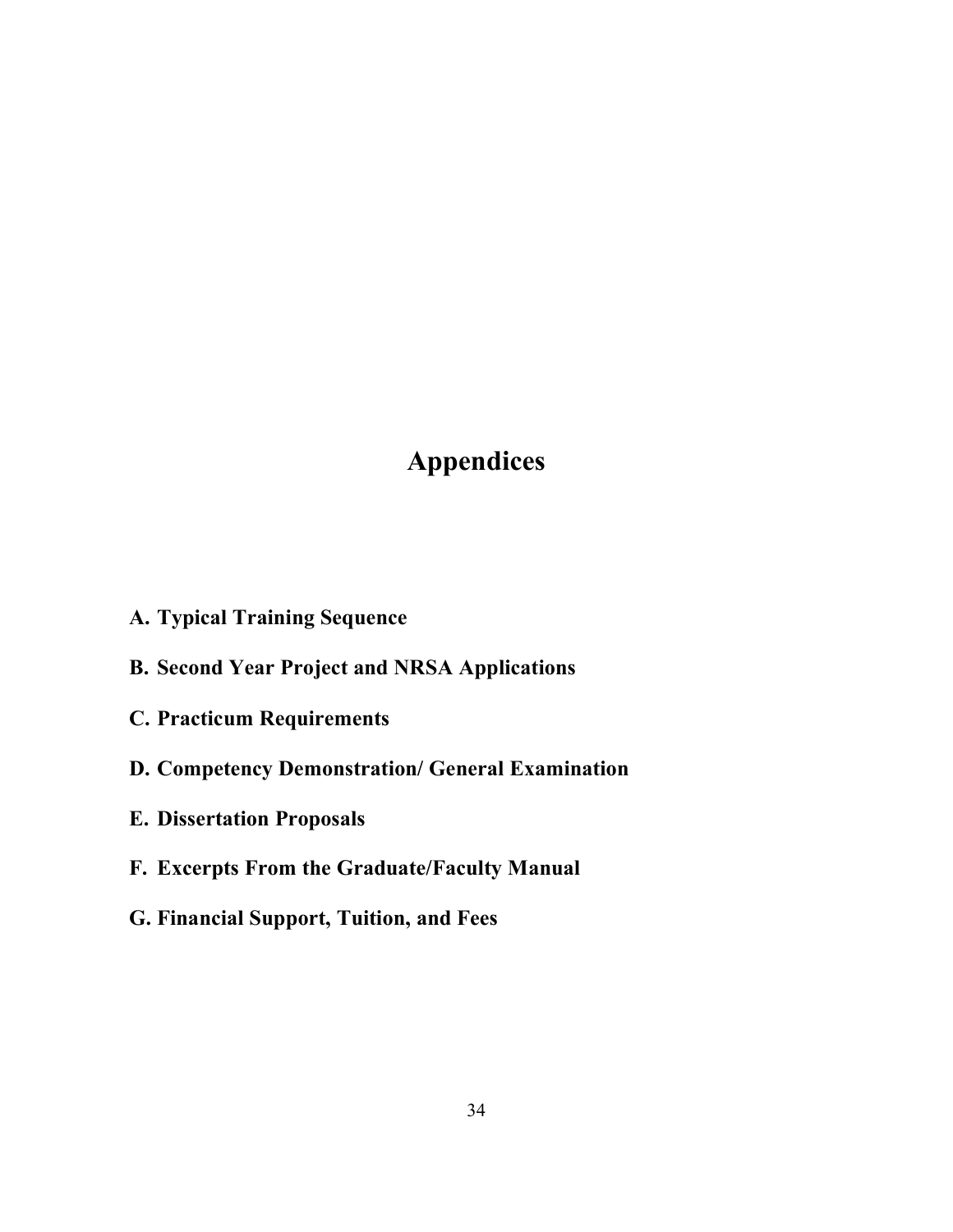#### **APPENDIX A**

#### **Typical Training Sequence**

Our program requires a minimum of three academic years of full-time in-residence study, followed by a one-year fulltime doctoral level internship (or, in rare cases, a two year half-time internship). The typical student spends at least 5 years in residence prior to the internship.

The typical sequence of courses and major requirements for each year are described below. This is meant to provide an overview and guideline. There are some individual variations from this sequence. Students are expected to work closely with their faculty advisors and mentors to plan the sequence of training experiences that is most consistent with their interests and goals. All students and their advisors develop a formal Annual Plan to facilitate this process.

#### **Orientation**

Prior to the first week of class, the Department of Psychology provides a week long orientation. All students are required to register and attend. This orientation will provide students with a general overview of university and departmental policies and expectations and an introduction to the clinical program.



The first year is intended to introduce students to the major issues in clinical research, as well as providing them with a foundation for understanding psychopathology and basic approaches to working with clinical problems. Students also take the first year statistics sequence, which provides them with the basic skills necessary for conceptualizing and carrying out data analysis.

All students are required to take at least two assessment courses (and, preferably, courses in cognitive, personality, and behavioral assessment), and Child Clinical students are required to take the intelligence assessment course *in their first year*. In the description below, we use the colloquial term "Adult" (A) to denote the General Clinical track.

In addition to completing the basic coursework described below, in order to progress through the program at a normal rate, it is essential for students to build a relationship with their advisor and mentor and begin to delineate their research interests as early as possible. Students are assigned a research advisor as well as a secondary co-advisor upon admission to the program. Although students are free to switch advisors at any point, early in the first year or the third year are those times in which changes of advisor are apt to be least disruptive to their progress. Students who have been most successful in the program often credit it to establishing and maintaining a good relationship with their advisor. Students may also choose to broaden their research interests and skills by working in the lab of their co-advisor, or with other clinical or non-clinical faculty.

#### **First Year Curriculum**

#### **AUTUMN QUARTER**

| $PSYCH 500A$ (1) |     | Orientation                                                                       | (A & C) |
|------------------|-----|-----------------------------------------------------------------------------------|---------|
| PSYCH 500B       | (1) | Proseminar                                                                        | (A & C) |
| PSYCH 550A       | (I) | Psychology Dept Colloquium                                                        | (A & C) |
| PSYCH 524        | (4) | Intro. to Statistics and Data Analysis                                            | (A & C) |
| PSYCH 522        | (2) | Laboratory in Statistical Computation I (required for those taking 524) $(A & C)$ |         |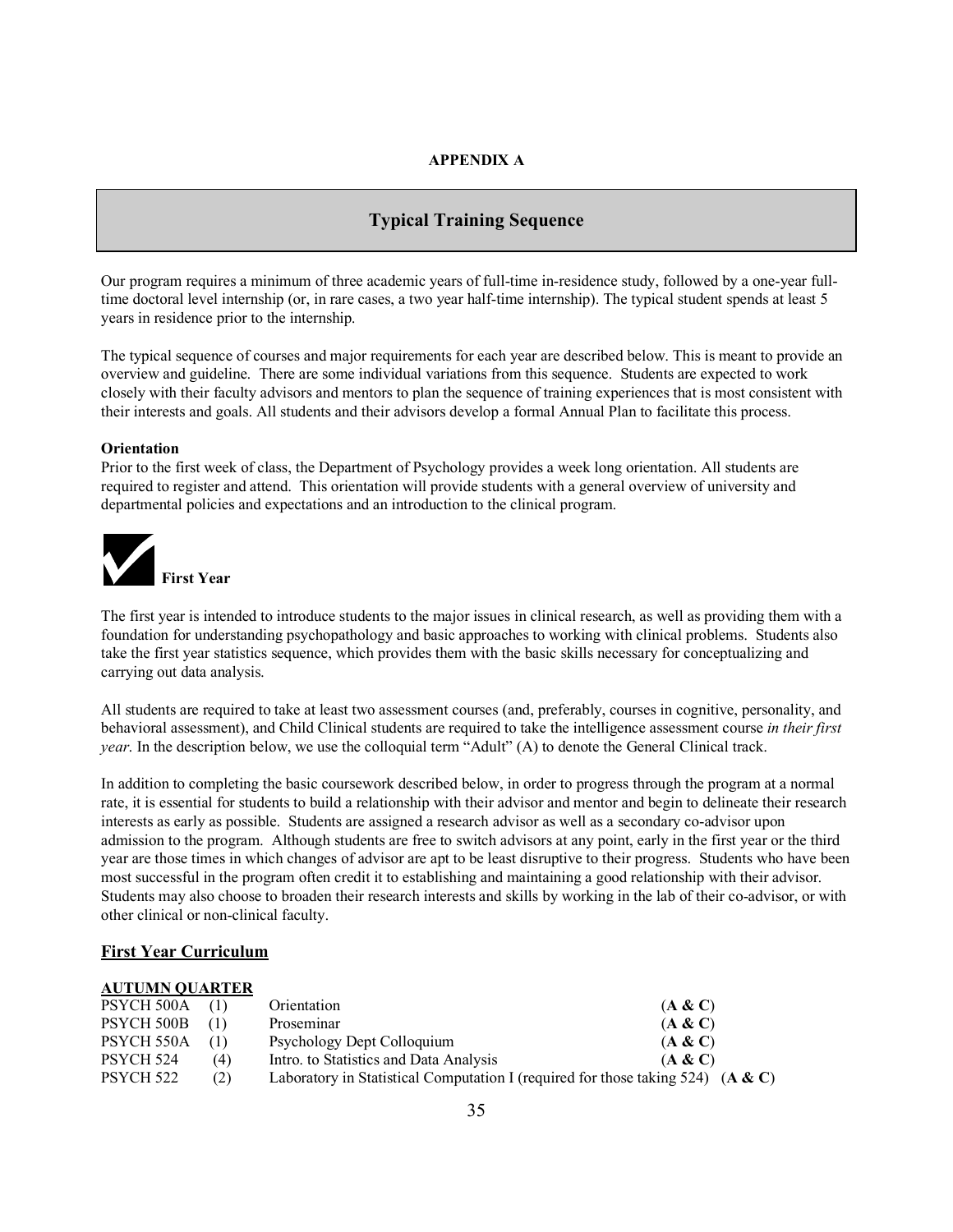| PSYCLN 501 | (1) | Issues in Clinical Psychology                         | (A & C) |
|------------|-----|-------------------------------------------------------|---------|
| PSYCLN 510 | (4) | Research Methods in Clinical and Community Psychology | (A & C) |
| PSYCLN 540 | (3) | Core Concepts in Systems of Psychotherapy             | (A & C) |
| PSYCLN 573 | (1) | Seminar in Child Clinical Psychology                  | (C)     |

| <b>WINTER QUARTER</b> |  |
|-----------------------|--|
| ------------          |  |

| <b>PSYCH 500B</b> | (1) | Proseminar                               | (A & C)                         |
|-------------------|-----|------------------------------------------|---------------------------------|
| PSYCH 550A        | (1) | Psychology Dept Colloquium               | (A & C)                         |
| PSYCH 525         | (4) | Linear Models and Data Analysis          | (A & C)                         |
| PSYCH 523         | (2) | Laboratory in Statistical Computation II | (required for those taking 525) |
| PSYCLN 501        | (1) | Issues in Clinical Psychology            | (A & C)                         |
| PSYCLN 530        | (5) | Core Concepts in Behavior Disorders      | (A)                             |
| PSYCLN 531        | (5) | Developmental Psychopathology            | $(C, \boxtimes)$                |
| PSYCLN 573        | (1) | Seminar in Child Clinical Psychology     | $(\mathbf{C})$                  |

#### **SPRING QUARTER**

| PSYCH 500B |     | Proseminar                                               | (A & C)       |
|------------|-----|----------------------------------------------------------|---------------|
| PSYCH 550A | (1) | Psychology Dept Colloquium                               | (A & C)       |
| PSYCLN 523 | (4) | Approaches to Child Treatment                            | $(C, \nabla)$ |
| PSYCLN 521 | (5) |                                                          |               |
| PSYCLN 525 | (2) | Practicum in Psych Assessment   (Accompanies PSYCLN 521) |               |
| PSYCLN 542 | (5) | <b>Behavior Change</b>                                   | (A)           |
| PSYCLN 573 | (1) | Seminar in Child Clinical Psychology                     | (C)           |
|            |     |                                                          |               |

(**A)** This course is **required** for students in the clinical program who are not in the Child track.

These students must also take an optional course in assessment prior to Generals.

(**C**) This course is **required** for students in the Child track only.

R Adult students are required to take **one** of the following courses at some point in their program: PSYCLN 531 (Developmental Psychopathology), or PSYCLN 523 (Approaches to Psychological Assessment)

**or** PSYCH 515 (Core Concepts in Personality and Social Development).

#### **Additional Major Requirement** (**A & C**)

*Hard copy proposal for the Second Year Project signed by advisor is due to DCT by June 1st during Spring Quarter.*



Coursework in the second year emphasizes the clinical component of the training program. This is also the year in which students typically begin to see clients through the program's Psychological Services and Training Center.

Although clients with psychotic disorders and severe suicidal risk are generally screened out from the Clinic, clients at the Clinic represent a very broad range of disorders and functioning levels. Typical cases seen at the Clinic include families in distress, couples experiencing marital discord, children with conduct problems, and adults or children who are depressed. Students receive one hour of face-to-face clinical supervision for every hour of therapy. Clinical supervisors are drawn from the pool of core faculty within the clinical program or faculty affiliated with the clinical program who have primary appointments outside the Department of Psychology or who maintain private practices in the community. Details about clinic policies and procedures are available in the Clinic Handbook, which is made available to all students in their second year by the Clinic Director.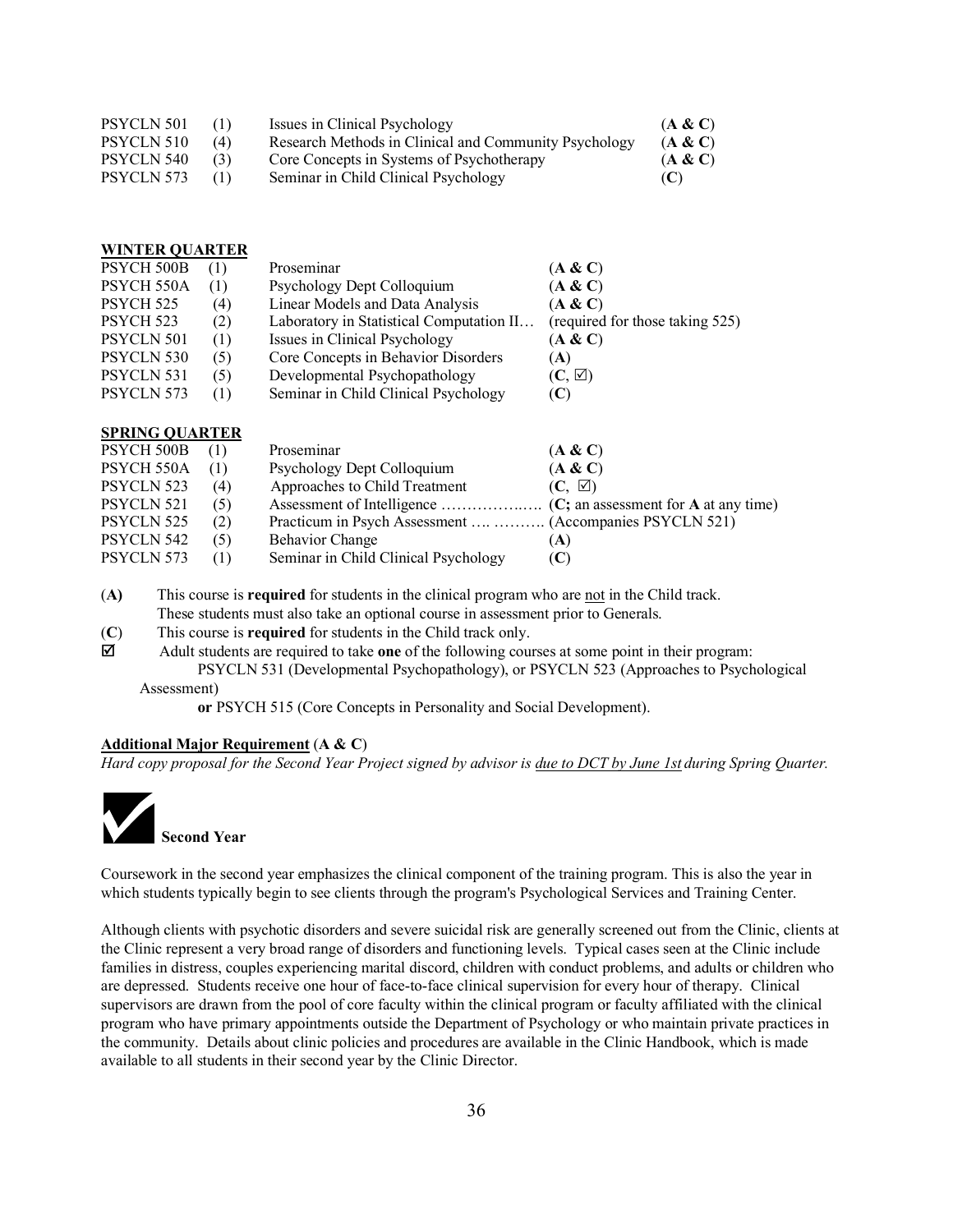In addition to their involvement in a sequence of clinically oriented coursework, students should work on completing their out-of-area requirements. Students in the Child Clinical track are required to take PSYCLN 522, Psychological Assessment of Children during their second or third year. Other students are required to take a course in Personality some time prior to Generals. As part of the out-of-area requirements, prior to Generals, all students are expected to take a course in physiological/biological psychology, cognitive psychology, and social psychology in order to meet APA requirements. (Please see Page 40 for details on out-of-area (Discipline Specific Knowledge [DSK] requirements.) All students in the clinical program are expected to take a course in community psychology or minority mental health (PSYCLN 560, 561, or 562) prior to Generals. Students typically take this course in their second or third year.

#### **Additional Major Requirement**

At the end of the second year, all students are expected to complete a Second Year Project, which is presented at a Research Festival, held by the Department of Psychology on the Wednesday after Memorial Day weekend. This is a day long program that is much like a professional convention. In addition, students must submit a written version of their Second Year Project in APA format (that is, submission-ready) by the end of the first week of classes in the third year. This is based on whatever work is completed by that time, and it is understood that a future, actually submitted, paper may be more fully developed. A full description of the Second Year Project is included in Appendix B.



Students in their third year typically complete any additional coursework required for their concentration in clinical, such as taking the course in community psychology or minority mental health. By the third year, students are beginning to tailor their curriculum to meet their own interests and needs. It is typical for students to be concentrating on work in their out-of-area requirements, as well as taking elective clinical courses or seminars. Some students will elect to submit their Second Year Projects as a Master's thesis and all are encouraged to submit their projects, or portions of their projects, to a scientific journal for publication. In addition, students continue to develop their clinical skills either through a continuation of their practica at the clinic, completion of a practica outside of the clinic (see Appendix C), or through participation in other advanced practica offered by the clinical faculty. As such, students in their third year typically work closely with their advisor and supervisory committee in selecting coursework and practica. Close work with the supervisory committee, which is chaired by the advisor, is also necessary in development of the dissertation proposal.

Students generally select their supervisory committee when they begin to concentrate on work for their Generals. The completion of Generals by the end of the third year, or as soon thereafter as possible, is highly recommended for those students planning to complete their degree in a five-year sequence. S**tudents are required to have completed their Generals and to have a written dissertation proposal approved by their committee prior to application for internship, which typically begins by October 1st.**



Students beyond the third year typically finish up required coursework, as well as taking elective courses and dissertation credits. Students typically complete their Generals in the fourth year and defend their dissertation proposal either in the fourth year or early in the fifth year. Students who have not defended their dissertation proposal early in the fifth year will not be able to complete the program within a six-year framework.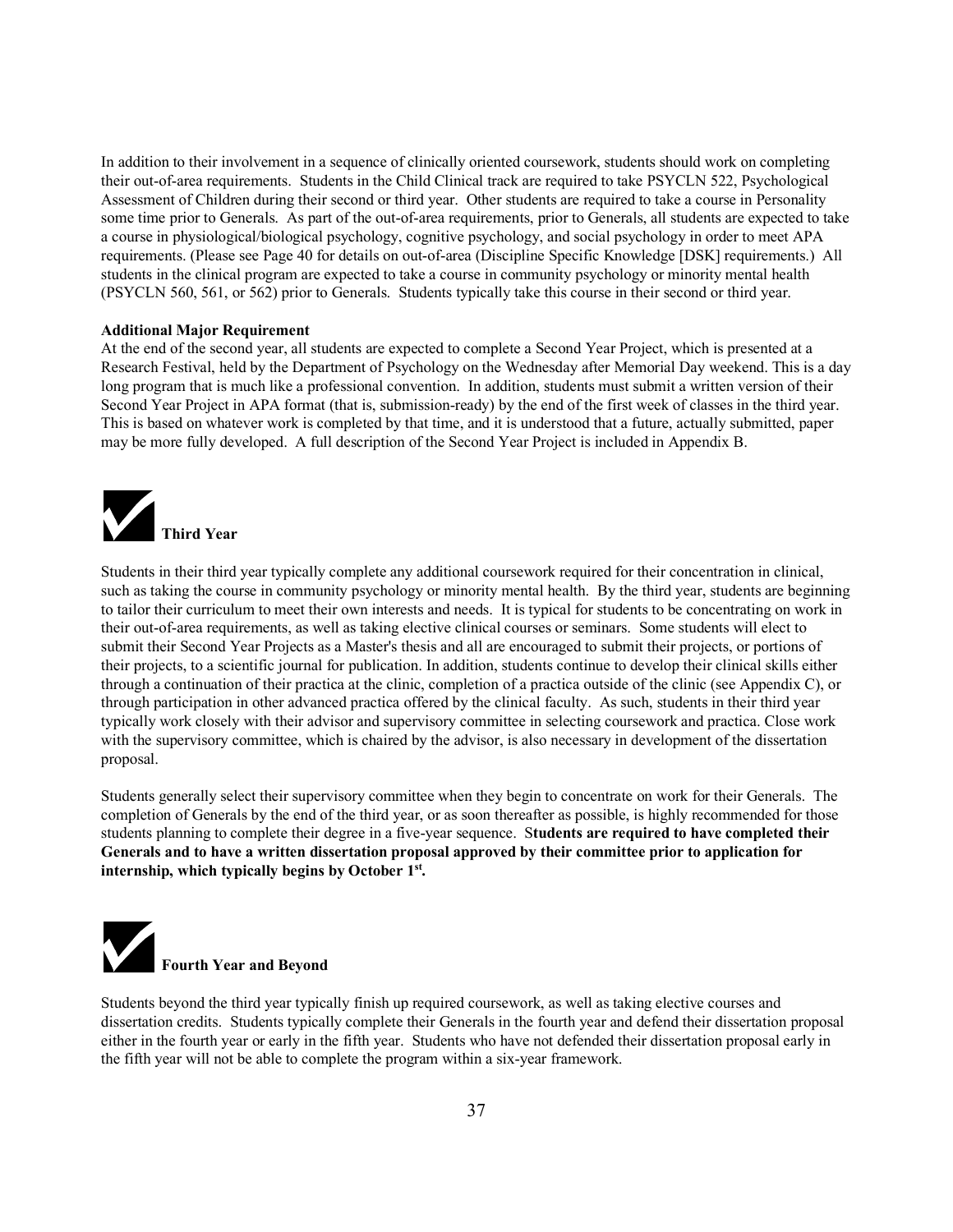#### *Fourth Year Science- Informed Clinical Case Presentation*

A science-informed clinical case presentation (SICP) is required during Spring quarter of the fourth year. The SICP is always scheduled on the second Friday of Spring quarter. In the same way that the Research Festival allows students to demonstrate their emerging competence in the research domain, the SICP allows students to demonstrate foundational competencies in the clinical domain (e.g., case conceptualization, assessment, diagnosis, and intervention). Consistent with the scientist-practitioner focus of our program, students are expected to demonstrate that they have integrated scientific principles into their clinical work. The purpose of the SICP is three-fold: (1) to help students develop and demonstrate competencies as scientist-practitioners; (2) to help students build the case presentation skills that they may need for internship interviews or academic job talks; and (3) to integrate students' research and clinical training.

Clinical faculty, clinical students, and supervisors of the cases presented are all invited to attend. All Clinic clients sign consent forms that permit discussions of their cases and viewing of their videotapes for training purposes, such as these presentations. Nonetheless, in order to protect client confidentiality as much as possible, students are asked to remove personal identifiers. If you wish to present a case involving a non-Clinic client, you will need to obtain written permission from the client, and a copy must be placed in the client's chart at the other setting.

Presentations last 20 minutes, with 10 minutes for questions and discussion. An informal reception after the presentations allows additional time for more personalized discussion of cases with faculty and other attendees. SCIP thus provides an opportunity not only for faculty to assess student competencies in the clinical domain, but also for faculty to provide support, input and modeling for students in the seamless integration of science and practice.

"Science-informed" is broadly defined and relates as much to the process that leads to the formal presentation as it does to the final product. We would like you to think about your clinical interventions in much the same way as you would in planning an experiment. Good research is informed by psychological theory and by previous research findings, and what you do clinically should be similarly informed. To carry the parallels farther, the clinical intervention is like the independent variable in a psychological experiment and the target behaviors are like dependent variables. Both need to be operationally defined in terms of specific procedures and measurable outcomes. The underlying case conceptualization should specify functional relations between external and internal antecedents, mediating factors, and the client's adaptive and dysfunctional behaviors. These functional relations may be based on theoretical understandings of a particular disorder as well as on clinical data you have collected concerning the client. Your intervention will be directed at increasing the client's adaptive behaviors and strengths, reducing maladaptive target behaviors, or both. Whatever the intervention focus, it is important to find a way to measure the changes that occur, either in terms of standardized instruments (such as those administered routinely to our Clinic clients) or by means of measures you introduce or develop that are tailored to the particular client's target behaviors. Ideally, you would have measures administered before, during, and after treatment.

This process of case conceptualization, treatment planning, and choice of outcome measures will be facilitated by discussions with your supervisor. In addition, it is essential that your primary advisor be involved from the very beginning and throughout the process, including assisting you in your choice of the case to present. Beyond this, your presentation should be prepared in consultation with at least one member of the clinical faculty (who may be your advisor) chosen on the basis of expertise in evaluating and/or treating the type of client with whom you are working or some aspect of scientifically informed practice (e.g., single-subject designs). Consulting with in-house clinical faculty is a part of the requirement, and clinical faculty expect to be contacted for this just as they expect to be consulted on your research projects. Please remember that while we anticipate that the in-house faculty will provide invaluable consultation, ultimately it is your clinical supervisor who holds the responsibility for your case and who must approve any proposed interventions, outcome measures, etc. To the extent that there may be differences of opinion, consider that a valuable part of the learning process regarding the integration of science and practice.

The case study you present is of your choosing, in consultation with your advisor, and this exercise is intended to foster scientist-practitioner thinking in relation to your cases from your earliest experiences in the Clinic or other settings. It is *not* required that the treatment involve a specific empirically supported *manualized* treatment, or that the case be one with a successful outcome. Sometimes, less successful cases are the most informative in terms of clinical insights and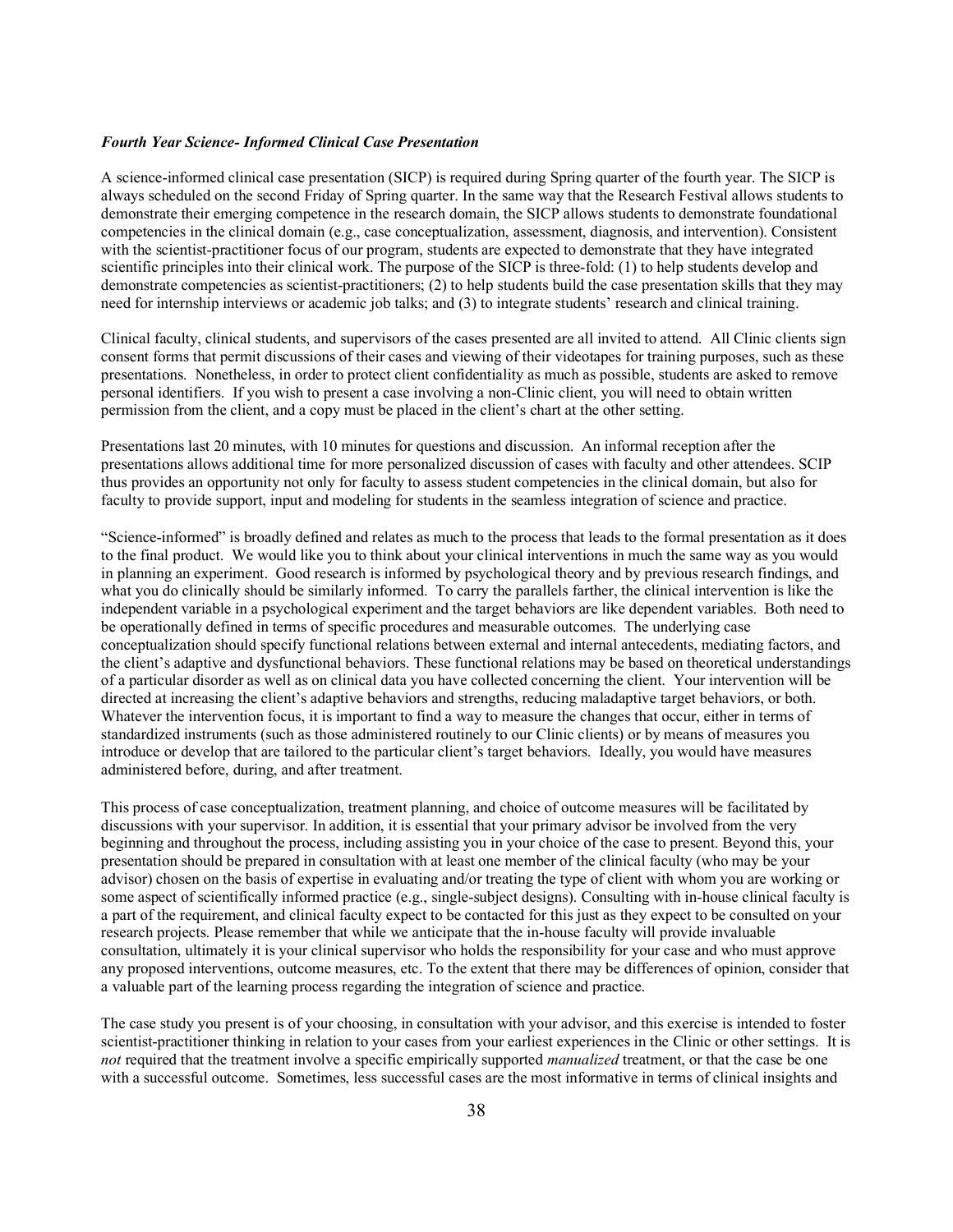treatment development. However, it is expected that you will utilize empirically supported *principles* of change. The faculty's major interest is in how the scientific literature informed your conceptualization of the case, your choice of interventions and outcome measures, and your understanding of your client's progress or lack thereof. Finally, as in the case of an experiment, you should discuss threats to internal validity (i.e., causal relations between treatment and outcome) that might have affected the outcome, as well as issues of external validity (generalization to similar cases) and the theoretical and practical conclusions you can draw from the case. The following checklist may be useful as a guide to preparing your SICP:

#### **Prior to the Presentation**:

 $\checkmark$  Consult with both your advisor and your clinical supervisor about the SICP. Consult with additional in-house faculty as needed.

#### **During the SICP:**

- $\checkmark$  Client Description: Include only demographic information that is relevant to the presentation. Attend to confidentiality and use HIPAA's guidelines for de-identifying personal data (e.g., use pseudonyms, give general rather than specific information about education, occupation, etc.)
- ü **Contextual Factors**: Describe individual, developmental, family, cultural, ethnic and other differences and cite any literature relevant to how these factors might impact internal and external validity.
- $\checkmark$  **Ethical and Legal Issues**: Convey an understanding of relevant ethics and laws (e.g., reporting of child abuse).
- $\checkmark$  Assessment: Describe the ways in which science informed your assessment of your client's presenting problems and strengths, history of presenting problems, your diagnostic formulation, etc. (e.g., did you use structured diagnostic interviews, reliable and valid baseline assessment measures, etc.?).
- $\checkmark$  **Case Conceptualization**: Cogently depict your case conceptualization. A graphic representation is usually helpful. Cite theoretical and empirical literature relevant to the case conceptualization.
- ü **Treatment Plan, Treatment Rationale and Intervention**: Let the audience know not only *how* you intervened with your client but also *why* you intervened as you did. Cite theoretical and empirical literature relevant to your treatment plan and interventions.
- ü **Outcome assessment**: Inform the audience of how you tracked your client's therapy progress and process and how that data informed your treatment. Discuss the outcome of your interventions and how you understand the progress or lack of progress. Consider internal and external validity concerns. Discuss mediators and moderators of change, if relevant.
- $\checkmark$  Self-reflection: Discuss what you learned from this case; what challenges or obstacles did you overcome? How has this case impacted your development? What, if anything, would you do differently, and why.

After the successful completion of this requirement, you will have had specific practice in how to integrate science into clinical practice, and you should have some confidence in your ability to do so on a regular basis. You should also feel prepared to give a similar talk on internship or on a job interview. And, you should feel that both your research faculty and your clinical supervisors (to the extent that they are different people) are supportive and involved in your development as a clinical scientist.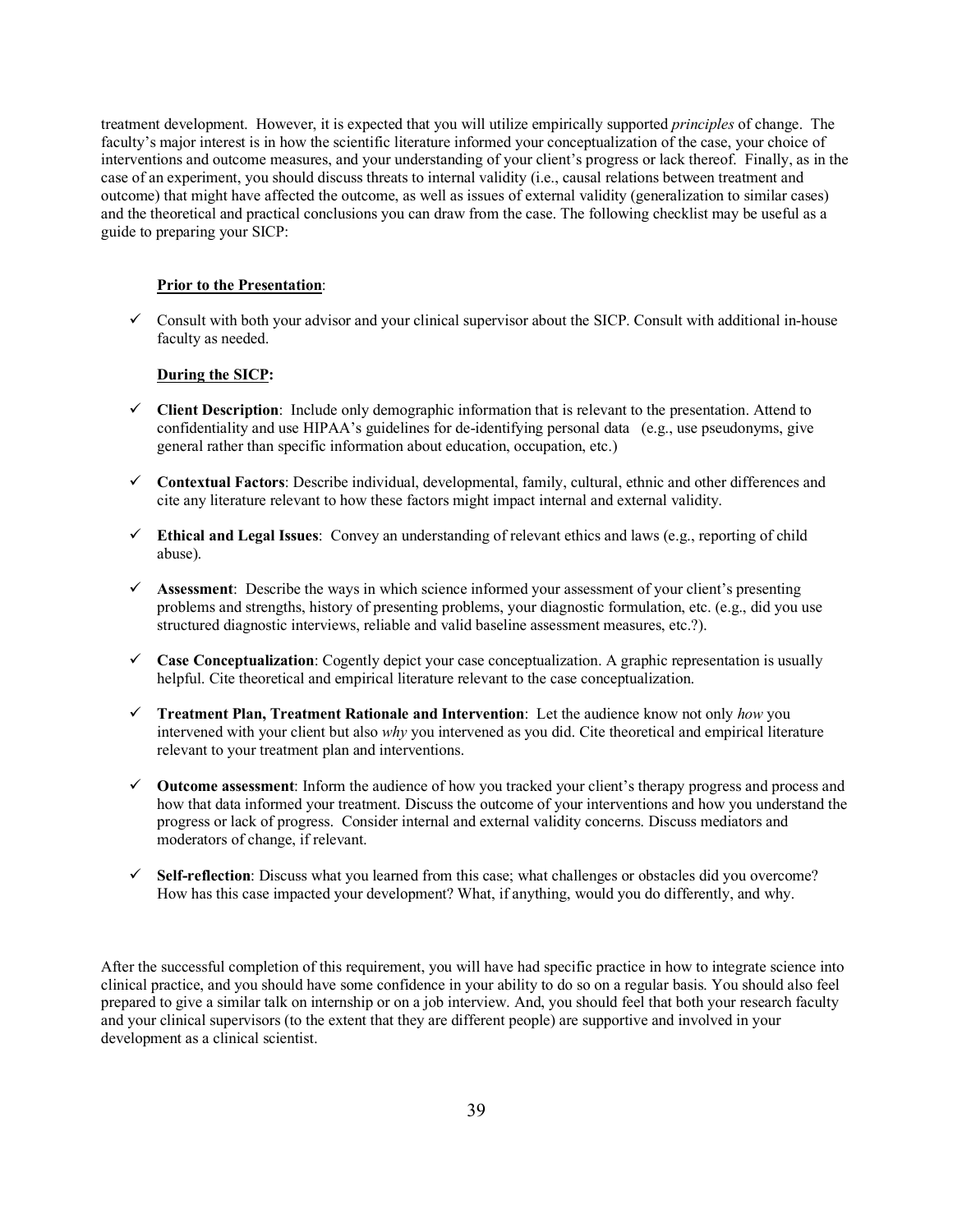#### *Doctoral Level Internship*

Early in the fourth or fifth year, students typically apply for internships if all requirements have been completed, including required courses, Generals, and an approved dissertation proposal. Students must complete a one-year APAaccredited APPIC doctoral level internship before the Ph.D will be conferred**.** During the internship application process, the Director of Clinical Training is required to certify that applicants are in good standing. If students are on WARN or PROBATION status, they should clear this up before asking for a letter of recommendation, for there is a specific question on the DCT Certification Form about probation. In addition, any student who has repeatedly been on Warn or Probation status will have that noted in their letter.

The fourth year and beyond can be the most creative and rewarding portion of the graduate student years. Students in these years have acquired basic and often, advanced clinical skills, feel confident in their ability to work with clients, and are pursuing independent research ideas that will culminate in the dissertation. Students may also have the opportunity to teach courses in the department with mentorship from core clinical faculty. By the end of the dissertation and internship we expect students to be able to function autonomously and competently as both clinicians and researchers.

Students on NRSAs that extend into the internship year are required by departmental and NIH policy to either terminate the award or to request a leave of absence prior to the beginning of the internship.

#### *Spring Hooding and Commencement Ceremonies, Graduation, Post-docs, and Jobs*

Students who are on internship often wish to participate in our spring hooding ceremony and the June Commencement Exercise. Although, according to both APA and University regulations, you cannot formally receive your degree before the internship is completed and the dissertation is turned in to the Graduate School, you can participate in these spring activities if you obtain a letter or e-mail from your internship director stating that you will successfully complete your internship on (date). It is necessary to turn in the paperwork by the end of spring quarter in order to participate in hooding and commencement activities. At commencement, you will receive an empty diploma cover, and the diploma itself will be conferred at the end of the quarter in which you complete all requirements. Thus, if your internship ends after the last day of Summer quarter, the degree will be formally conferred at the end of Fall quarter, but you can still do Spring hooding. Please note that because the internship is an integral part of the degree, clinical students are not allowed to participate in hooding or Commencement prior to beginning their internship even if they have already defended their dissertation.

A related issue occurs when a job or postdoctoral appointment requires that the degree be completed. In such instances, the letter from the internship director, plus one from the UW Director of Clinical Training stating that you will finish all degree requirements by the closing date of the internship, has been sufficient to start jobs and postdocs that begin before the next formal graduation date. This is another good reason to make every effort to defend your dissertation before the internship year ends (and, even better, before it begins).

In either of these instances, please provide three copies of the internship director's letter or e-mail certification for (1) the Director of Clinical Training, (2) the Graduate Program Advisor, and (3) your advisor.

A statement concerning where and when you completed your internship will be added to your final post-graduation UW transcript. This will be helpful when you apply for licensure. Please let the Director of Clinical Training know the specific date your internship will end.

#### *Internship: Hours versus Duration*

Please note that if your internship ending date is after the end of Summer quarter, it is not possible according to APA regulations to finish an internship early so that you can receive your degree at the end of Summer quarter even if you have satisfied the internship's hours requirement before the end of the designated 12-month period. APA and licensing boards operate on a calendar year rather than an hours basis.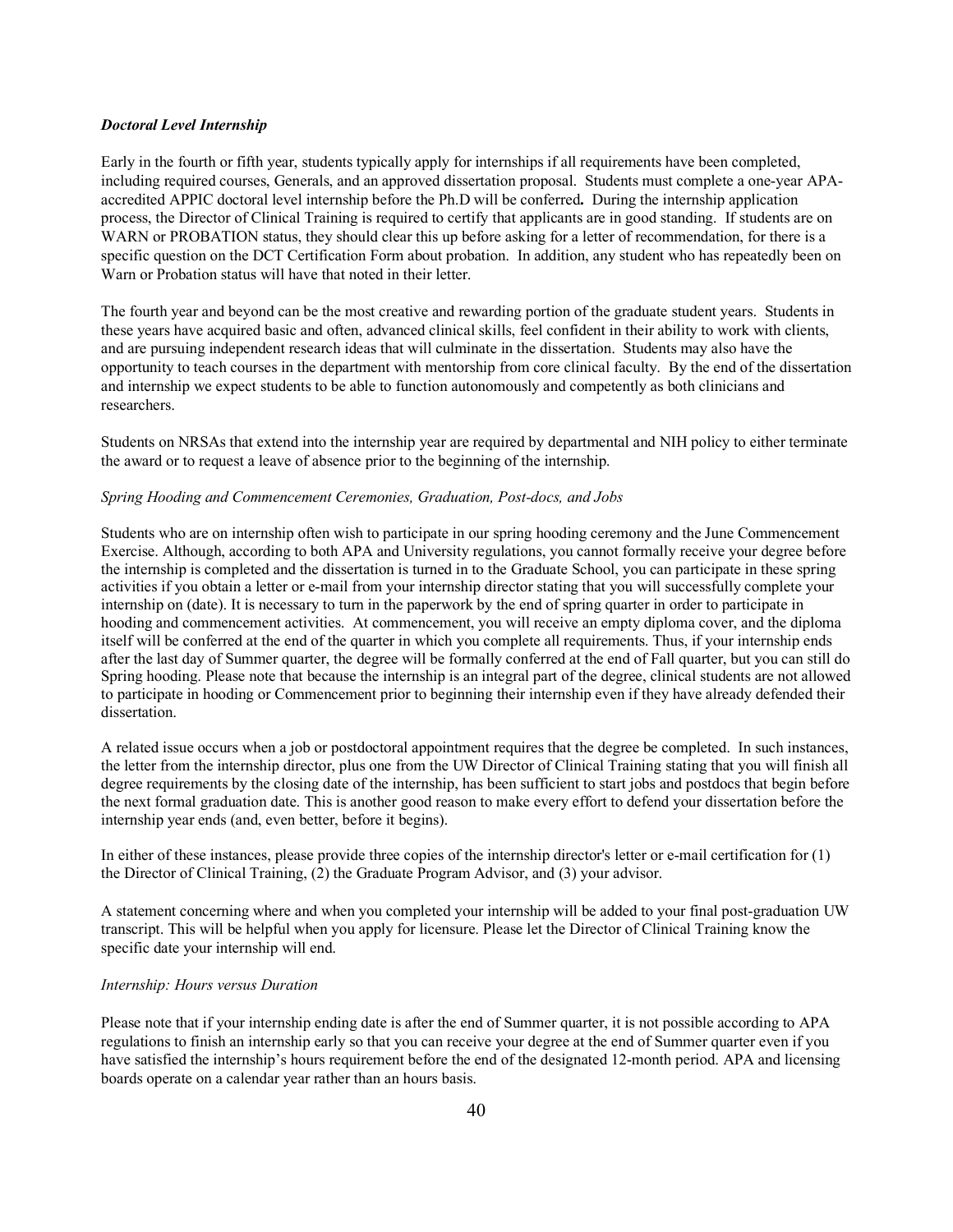| <b>Quick Listing of All Required Courses for Clinical Psychology</b> |                                           |                                                                                      |  |  |
|----------------------------------------------------------------------|-------------------------------------------|--------------------------------------------------------------------------------------|--|--|
| PSYCH 500 A                                                          | 1 credit                                  | Psychology Orientation<br>(register 1st quarter only)                                |  |  |
| <b>PSYCH 500 B</b>                                                   | Total of 3 credits                        | Proseminar<br>(register AWS qtrs during 1st year)                                    |  |  |
| PSYCH 550 A                                                          | Total of 3 credits                        | (register AWS qtrs during 1st year)<br>Psychology Colloquium                         |  |  |
| <b>PSYCLN 501</b>                                                    | Total of 2 credits                        | Issues in Clinical Psychology<br>(register A&W qtrs during 1st year)                 |  |  |
| PSYCH 524                                                            | 4 credits                                 | Intro to Stats. & Data Analysis<br>(must register also for lab: Psych 522)           |  |  |
| PSYCH 522                                                            | 2 credits                                 | Lab. in Statistical Computation I (required for those taking Psych 524)              |  |  |
| PSYCH <sub>525</sub>                                                 | 4 credits                                 | Linear Models & Data Analysis<br>(must register also for lab: Psych 523)             |  |  |
| PSYCH <sub>523</sub>                                                 | 2 credits                                 | Lab. in Statistical Computation II (required for those taking Psych 525)             |  |  |
| PSYCLN 510                                                           | 4 credits                                 | Research Methods in Clinical and Community Psychology                                |  |  |
| PSYCLN 517                                                           | 5 credits                                 | Core Concepts in Systems of Psychotherapy                                            |  |  |
| PSYCH 560                                                            | 2-30 credits total                        | Research Strategies (lab-based research seminar; sign up whenever offered by         |  |  |
|                                                                      |                                           | your advisor and you are participating in lab meetings)                              |  |  |
| PSYCLN 560                                                           | 3 credits                                 | Minority Mental Health                                                               |  |  |
| PSYCLN 524                                                           | 3 credits                                 | <b>Clinical Personality Assessment</b>                                               |  |  |
| <b>PSYCLN 581</b>                                                    | 2 credits                                 | Clinical Methods: Interview                                                          |  |  |
| PSYCLN 582                                                           | 2 credits                                 | Clinical Methods: Ethics                                                             |  |  |
| PSYCLN 591                                                           | 2 credits                                 | <b>Consultation and Supervision Practicum</b>                                        |  |  |
| PSYCLN 583                                                           | Total of 8 credits                        | $(2nd$ year students must register for AWSS)<br><i>Clinical Supervision</i>          |  |  |
| PSYCLN 580A                                                          | Var. credit $(1-6 \text{ cr}/\text{qtr})$ | Clinical <i>Practica</i> /Colloquium** $(A - 2nd$ yr students – Coll. attend. req'd) |  |  |
| <b>PSYCLN 580B</b>                                                   | Var. credit $(1-6 \text{ cr/gtr})$        | Clinical <i>Practica</i> /Colloquium** $(B - 3rd$ yr and above)                      |  |  |

\*\*Required for all students seeing clients in the clinic.

#### *APA-Required Discipline-Specific Knowledge Requirements*

As an APA-accredited program, we adhere to mandated requirements for demonstrated breadth of knowledge (discipline-specific knowledge or DSK) outside of the clinical specialty**. Specifically, students must complete coursework in the following discipline-specific areas: (1) biological aspects of behavior; (2) cognitive aspects of behavior; (3) social aspects of behavior; (4) human development; (5) affective aspects of behavior; and (6) history and systems of psychology, plus an advanced integrative course that combines two or more DSK areas. In some cases, an integrative course can satisfy two or more DSK areas if all components are assessed separately.** Courses offered within the clinical area do *not* satisfy these requirements. For example, a course in child psychopathology will not satisfy the developmental DSK requirement, nor will a course in cognitive therapy satisfy the cognitive requirement. These DSK requirements can be satisfied with a major out-of-area course (i.e., a *Core Concepts in* ...or *Advances in* ...course; e.g., social aspects of behavior, can be satisfied with PSYCH 510, Core Concepts in Social Psychology.

Two of the DSK course requirements (or more by petition) can be satisfied by means of independent study courses that are available every quarter. These courses include PSYCLN 574 (affective aspects of behavior), PSYCLN 575 (biological aspects), PSYCLN 576 (cognitive aspects), and PSYCLN 577 (developmental aspects). You sign up for these 5-credit courses with your advisor. The syllabi and linked readings are found on our Google drive:

#### https://drive.google.com/drive/folders/1FQ81222boNDnKO3dvLmh\_EKRPIISv3Vz?usp=sharing

Also required for students entering the program in 2017 and beyond is an advanced integrative course that combines two or more DSK areas (e.g cognitive neuroscience or biological bases of development). In some instances, such a course could satisfy two DSK areas if both are assessed independently. The History and Systems requirement is satisfied by directed readings in PSYCLN 501.

Highly specific courses (e.g., courses in psychopharmacology or fMRI techniques for "biological bases") do not meet the APA "broad and general" DSK course requirement. Likewise, seminars do not satisfy this requirement. Non-clinical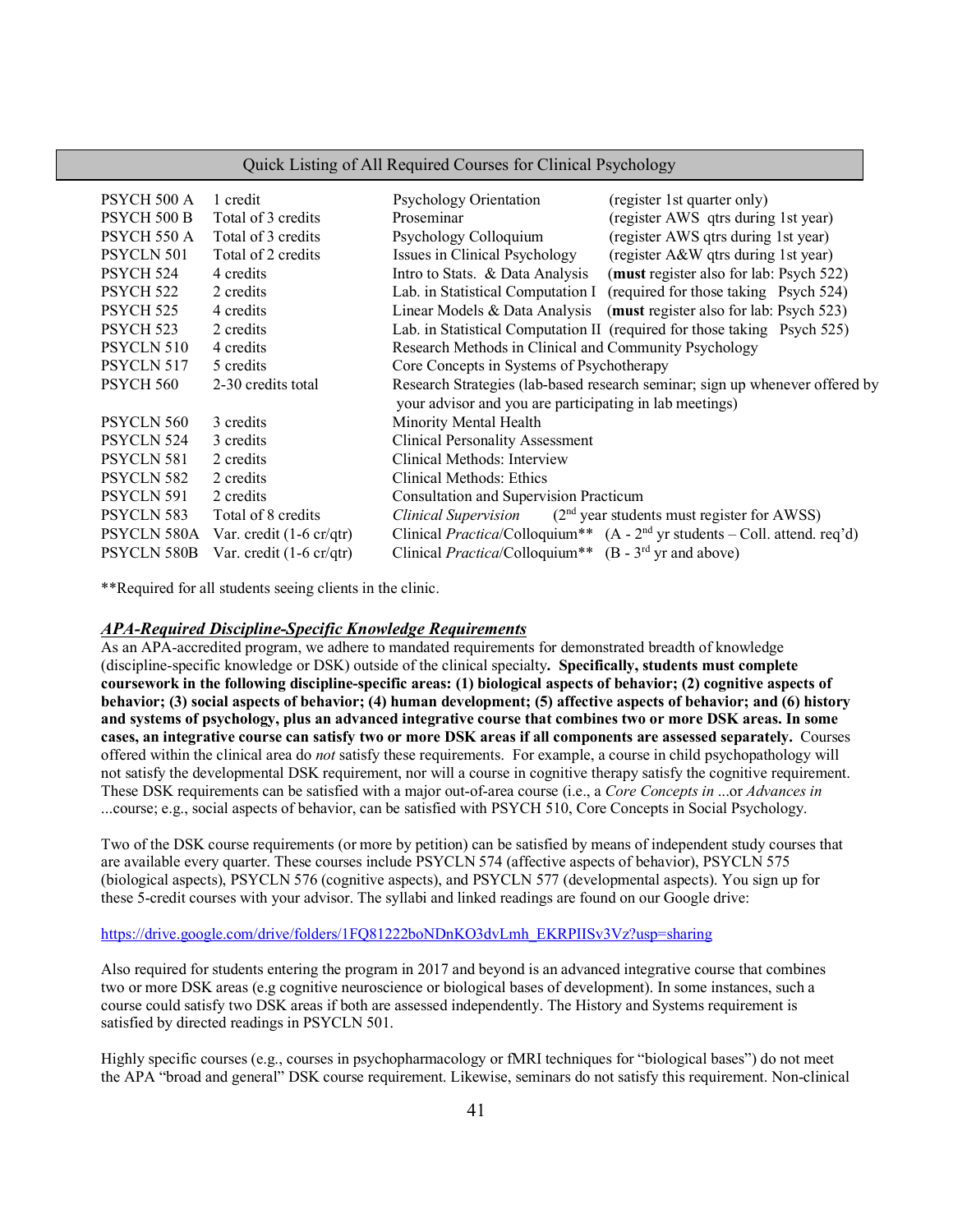courses in other departments may sometimes satisfy a DSK requirement. If in doubt, consult with the Director of Clinical Training.

#### *Additional Requirements for General ("Adult") Track Students*

| PSYCH 511         | 3 credits | Core Concepts in Personality |
|-------------------|-----------|------------------------------|
| PSYCLN 542        | 5 credits | <b>Behavior Change</b>       |
| <b>PSYCLN 530</b> | 5 credits | <b>Behavior Disorders</b>    |

#### *plus……*

One of the following child track courses. Note: Cannot be used as an out-of-area (developmental) DSK course below PSYCLN 531, Developmental Psychopathology or PSYCLN 541, Approaches to Child Treatment

**Two** courses in Assessment (but all three of the courses listed below are recommended for coverage of personality, cognitive, and behavioral assessment):

> PSYCLN 524, Clinical Personality Assessment (required) **and** *a choice of***:**  PSYCLN 521, Assessment of Intelligence w/ PSYCLN 525 practicum; PSYCLN 522, Psychological Assessment of Children w/ PSYCLN 525 practicum; or PSYCLN 523, Approaches to Psychological Assessment

Please note that training in cognitive assessment is required as a basis for neuropsychological assessment training, certain outside practica, and internship assignments. Ideally, students in our program will have training in personality, cognitive, and behavioral assessment.

#### *Additional Requirements for Child Track Students*

| PSYCLN 573        | 6 total   | Seminar in Child Clinical Psychology (required AWS qtrs for $1^{st \& 2^{nd}}$ year) |
|-------------------|-----------|--------------------------------------------------------------------------------------|
| PSYCLN 531        | 5 credits | Developmental Psychopathology                                                        |
| <b>PSYCLN 541</b> | 4 credits | Approaches to Child Treatment                                                        |
| PSYCLN 521        | 5 credits | Assessment of Intelligence (must register for PSYCLN 525 also)                       |
| PSYCLN 525        | 2 credits | Practicum in Psych. Assessment                                                       |
| PSYCLN 522        | 5 credits | Psychological Assessment of Children (with PSYCLN 525)                               |
| $plus \dots$      |           |                                                                                      |

At least one treatment seminar. One additional quantitative methods course.

#### **Practicum Requirements**

Practicum placements may occur either within the department (internal practica taught by clinical faculty) or outside the department (external practica). In addition to internal (PSYCLN 525) practica, at least one external practicum is required for students in the adult track (must register for PSYCLN 585 credit). Two practica, ideally one assessmentbased and one treatment-based, (either internal or external) are required for child track students. See Appendix C for complete registration information.

#### **Out-of-Area Requirements**

The Director of Clinical Training has no official say over what is required or offered in other areas in the Psychology Department. In general, courses used to fulfill within-area requirements may not also be used to fulfill out-of-area requirements. In addition, non-clinical courses taken at previous institutions toward another degree (e.g., a master's degree) may not be used toward fulfilling course requirements for the Ph.D. at the University of Washington unless approved by the head of the area in question based on the syllabus from the course in question.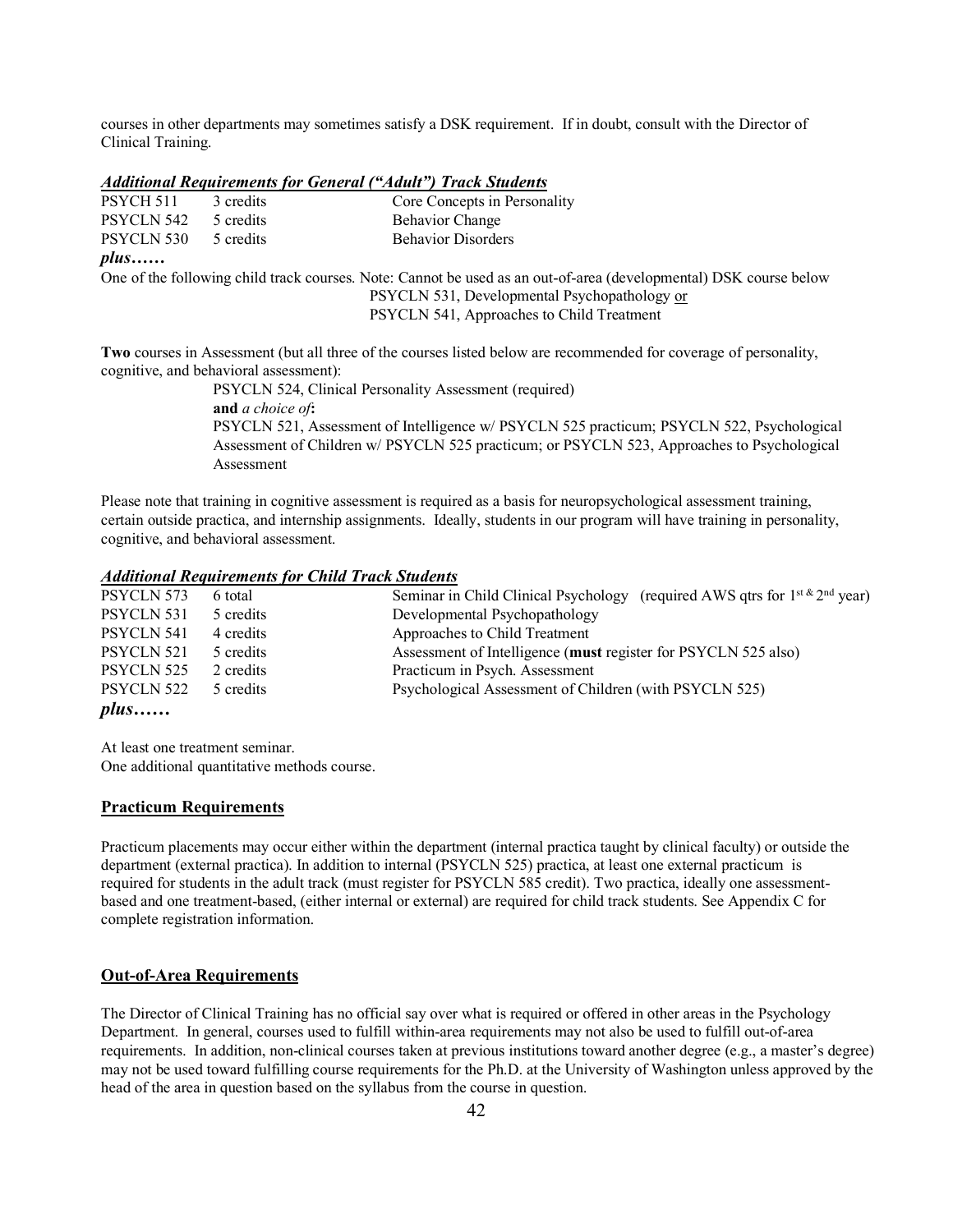*For Adult clinical students*, six or more courses must be taken from curriculum offerings outside the clinical area. These courses must meet the APA curriculum guidelines for "discipline-specific knowledge." Therefore, students must complete one "broad and general" course each covering biological, cognitive, affective, developmental, and social aspects of behavior, plus at least one course in psychological measurement (see next section). The balance of the six-ormore courses is to be determined by mutual agreement between the student and co-advisors or supervisory committee. These courses should be selected with an eye toward developing cohesive themes of subspecialty expertise pertinent to the student's future research and clinical endeavors.

#### **Domain-Specific and Profession-Wide Competency and Curricular Elements**

According to current regulations of the APA Commission on Accreditation, students in accredited programs must develop and demonstrate doctoral-level competency in the following domains of knowledge and behavior:

#### **Discipline-Specific Knowledge**

- 1. History and systems of psychology
- 2. Affective aspects of behavior
- 3. Biological aspects of behavior
- 4. Cognitive aspects of behavior
- 5. Developmental aspects of behavior
- 6. Social aspects of behavior
- 7. Advanced integrative knowledge combining the above areas

#### **Profession-Wide Competencies**

- 8. Research methodology
- 9. Techniques of data analysis
- 10. Theories and techniques of assessment and diagnosis
- 11. Theories and methods of intervention
- 12. Professional values, attitudes, and behaviors
- 13. Communication and interpersonal skills
- 14. Ethical and legal standards
- 15. Theories and methods of supervision
- 16. Theories and methods of consultation and interprofessional collaboration
- 17. Individual and cultural diversity (e.g., personality, ethnic, cultural, gender-related, etc.) relevant to all of the areas above

As a program, we are expected to provide coursework and other modes of training in all of the above areas, and to foster "attitudes essential to lifelong learning, scholarly inquiry, and professional problem solving." (Colloquia and seminars are one vehicle for the latter.)

**Licensure considerations**. State licensing boards expect your transcript to reflect formal coursework in all of the above areas. Our clinical curriculum covers all of the topics relevant to the clinical and professional domains. Areas (1) through (9) are the "Discipline-Specific Knowledge" areas that are satisfied by coursework in other areas of the department (History and Systems being covered in Psych 591/ PSYCLN 501) and should be taken very seriously if you expect to get licensed in some states. As noted elsewhere, graduate "Core Concepts" and comprehensive "Advances in…" courses offered by other areas of the department will pass muster, as will the PSYCLN independent studies DSK courses, but highly specific courses (e.g., courses in psychopharmacology or fMRI techniques for "biological bases") do not meet either APA or most licensing board requirements. Licensure applicants in some states have been asked to provide copies of the course syllabi in areas where there are questions, so by all means save hard and/or electronic copies of every course syllabus you ever receive, even in your clinical courses. One issue we sometimes have to deal with is designated "semester hour" requirements in certain states, which can cause problems because of our quarter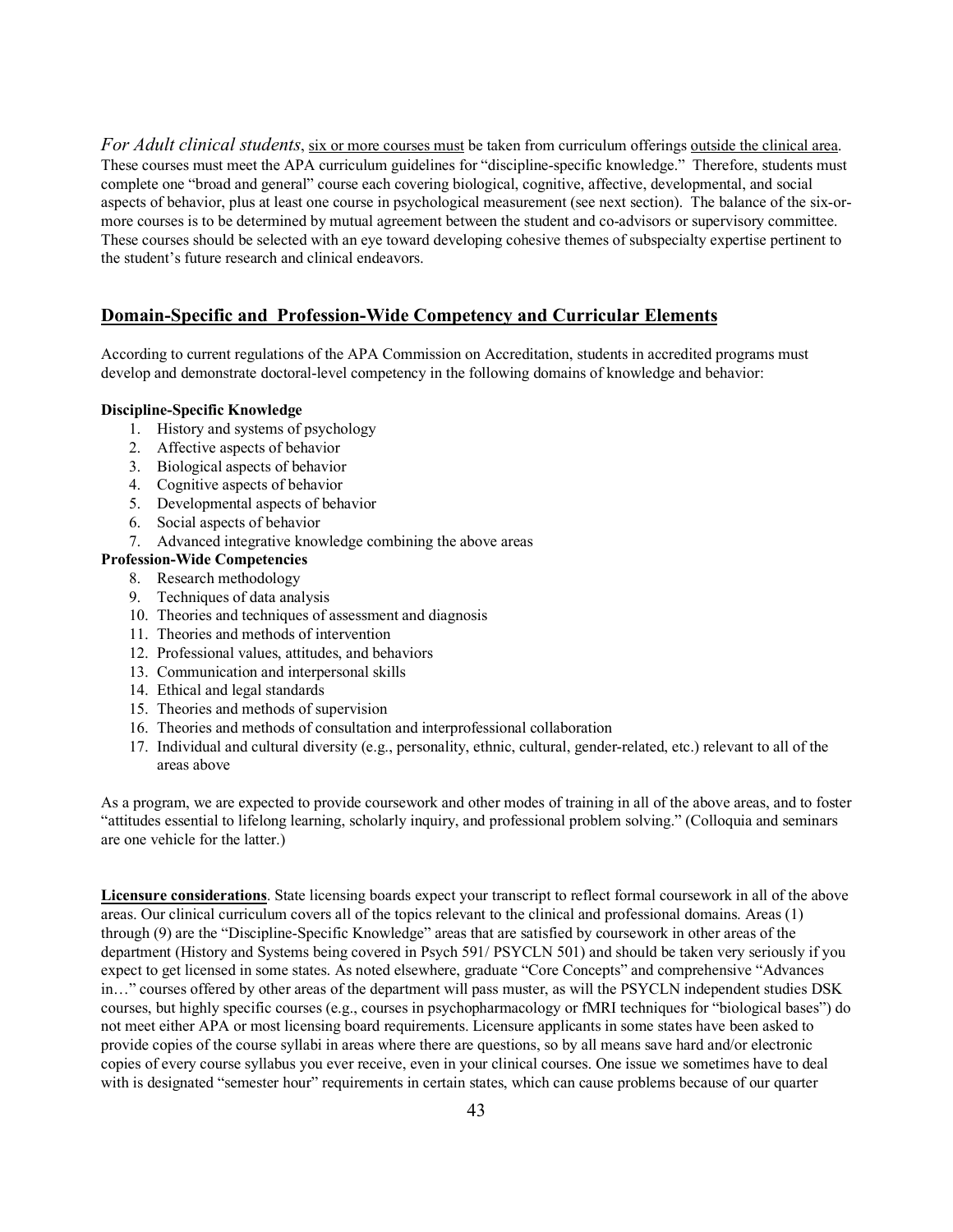system. You'll need to demonstrate that your course is as comprehensive as a semester course (they are, of course, and in a shorter time span, which is why you're always feeling overwhelmed), and you'll need your syllabus for this as well.

Finally, in addition to keeping an electronic or hard copy of every course syllabus syllabus as you go through the program, it is strongly recommended that when you graduate you deposit all relevant materials (syllabi, transcript, etc.) with the Association of State and Provincial Licensing Board's Credentials Bank. For a modest fee, this will keep everything you need for licensure in any state or province available to be forwarded to the particular licensing board. The web address is <https://www.asppb.net/page/TheBank>.

#### **Other Requirements:**

Psych 800 – **27** Minimum Required Credits in Dissertation Research

A one-year APA-accredited APPIC doctoral level internship or its equivalent. An unaccredited internship (rarely requested and definitely not recommended) must be approved by the clinical area faculty.

**Note:** A masters thesis is not required, but virtually all students submit the required write-up of the second-year research project and submit it to the Graduate School to satisfy this requirement for the masters degree. We strongly recommend this course of action so that, in the event that unexpected events should prevent you from completing the doctoral program, you will have the masters degree. The masters is also desirable for some sources of employment outside the department even while you're working toward the doctorate.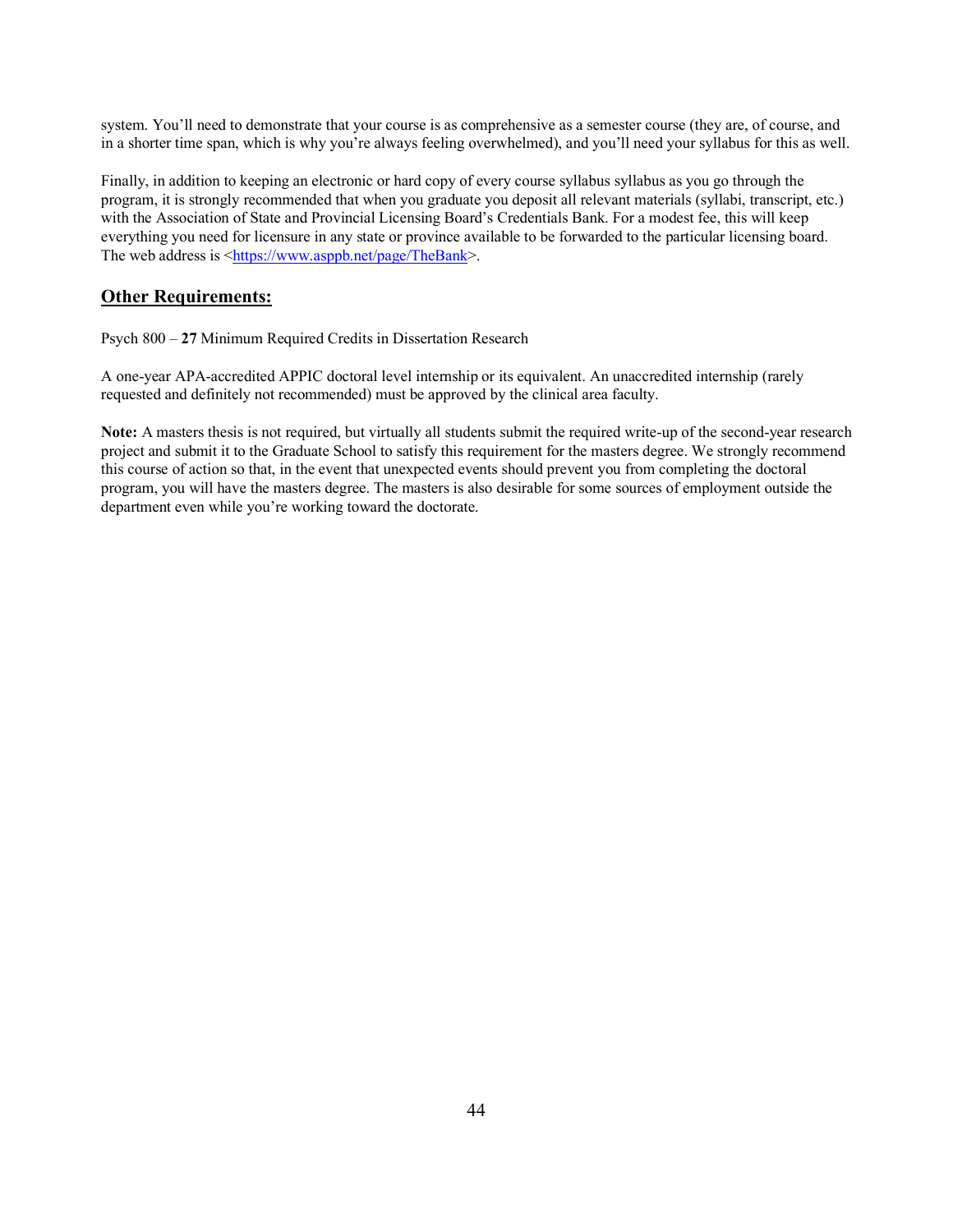#### **Second Year Project and Proposal and NRSA Applications**



The Second Year Project is intended to provide the student an opportunity to become involved in research and acquire competencies in experimental design and data analysis. It is the key research requirement prior to the dissertation and at its culmination, the student is expected to have demonstrated the basic component skills required to conduct independent research, including the ability to conceptualize a research problem and interpret empirical data.



Although the Second Year Project varies in scope and the degree to which the student works independently, the student works more directly under the guidance of the advisor, and the scope of the project is narrower than would be the case for a dissertation.

Although it is highly desirable that the project be publishable, this is not a requirement. Neither originality nor involvement in data collection is required. For example, replication of an already published study or analysis of an already existing data set is perfectly acceptable. However, except in highly unusual circumstances, students are expected to conduct their own data analysis. In ALL cases, students are required to write the project on their own, although extensive guidance from the advisor is provided.

There is no page limit requirement for the project, and the length of the final manuscript varies widely. However, a journal length manuscript is generally expected. Abstracts or submissions for convention presentations are not acceptable. A published article, a manuscript under review, or a manuscript to be submitted is NOT acceptable UNLESS the student is the first author. In those cases where the student will not be a first author on a publication related to the project, the student is expected to write an independent report of their research for the Second Year Project.

The fact that a student submits an independent report for the Second Year Project carries no implication for the order of authorship on a final manuscript which may be submitted for publication. Students are urged to negotiate terms of authorship directly with their advisors. This type of negotiation is an important aspect of the student's training. For this reason, and to guard against potential misunderstanding, students and advisors are STRONGLY urged to negotiate about authorship PRIOR to submission of the student's proposal for the Second Year Project.

**It is expected that the Second Year project be completed and the written report submitted to the advisor and DCT by the end of the second year (i.e. by the first week of Fall Quarter of the third year). See Time Lines below.**



Just as the scope and length of the Second Year Project itself varies, so does the length and scope of proposals. However, it is expected that the proposal will be the equivalent of the final manuscript minus the results and discussions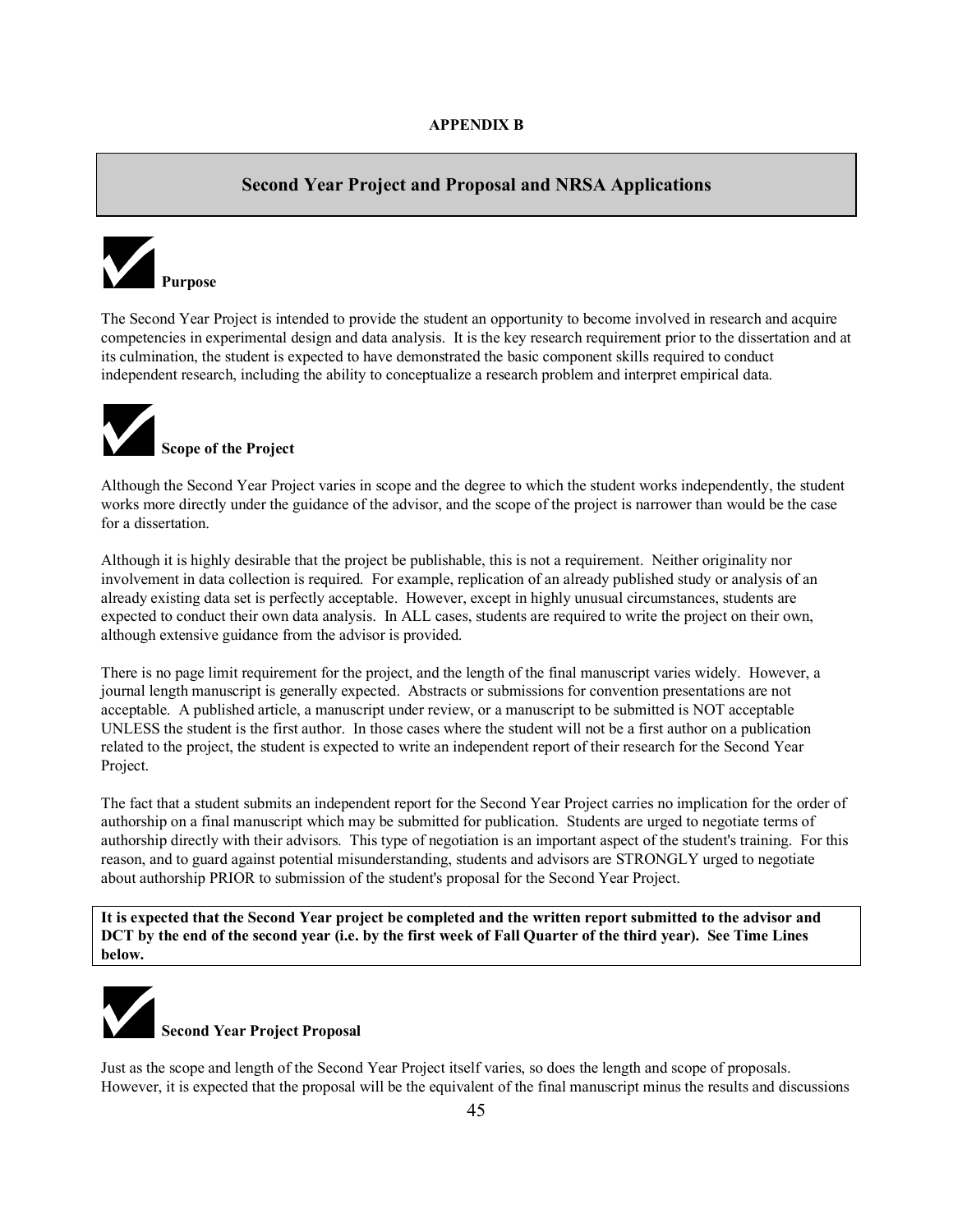(i.e., a five to ten page review of the literature, full methods section, hypotheses, and a more brief section on data analysis). This format will provide training in writing journal articles, will help in conceptualizing the project itself and will greatly expedite writing up the second year project and submitting it for publication if results warrant.

**The Second Year Project proposal is due by June 1st of the first year and should be signed by both the student and the advisor. See Timelines below.**



Unlike Generals and the dissertation, the Second Year Project does not require the approval of a committee.<sup>\*</sup> As long as the project meets the general guidelines described herein, the project is approved at the sole discretion of the student's advisor. Expectations for what constitutes an acceptable project vary widely from advisor to advisor, and it is up to the student and advisor to negotiate what will make for an acceptable project.

To ensure minimal standards, however, all Second Year Projects are to be submitted to the Director of Clinical Training for review. In those highly unusual cases where the Director of Clinical Training does not feel that the Second Year Project submitted by a student, already approved by the advisor, meets the minimal requirements discussed here, the Director of Clinical Training will ask the area's advisory board to review the project. If the advisory board believes that the project is unacceptable, a full faculty meeting to review the project will be called.



As stated before, the Second Year Project proposal is due on *June 1st* at the end of the first year, submitted in hard copy to the Director of Clinical Training. Students who fail to turn in a proposal by this date will be discussed at the end-ofthe-year review. Except for unusual circumstances, such students will be placed on Warning Status by the Department's Graduate Training Committee. All students who do not submit a second year proposal by the end of the first quarter of their second year will AUTOMATICALLY be placed on probation.

A completed Second Year Project is due in hard copy to the Director of Clinical Training by the end of the first week of the third year. Except for unusual circumstances, students who fail to meet this deadline will be placed on *academic warn status*. All students who do not submit a completed Second Year Project by the first week of the second quarter of their third year will be automatically placed on *probation*. Students not submitting completed Second Year Projects by the first week of the third quarter of the third year will be automatically placed on *final probation*.

A letter from the student's advisor will be sufficient to substantiate "unusual" circumstances. In those cases where a student does not have an advisor, the Director of Clinical Training will decide whether unusual circumstances apply. Computer malfunctions, delays in project funding, or difficulties in recruiting participants will NOT be considered as "unusual" circumstances. These are the usual, ordinary, and routine problems that plague research with human participants and human researchers. They should be taken into account when planning your personal timetable for the project.

 <sup>\*</sup> Students who plan on submitting their Second Year Project for a M.S. degree are required to form a two-person committee. See departmental guidelines about the requirements for a M.S in the departmental Graduate Program Manual and consult with Jeanny Mai if you have any questions.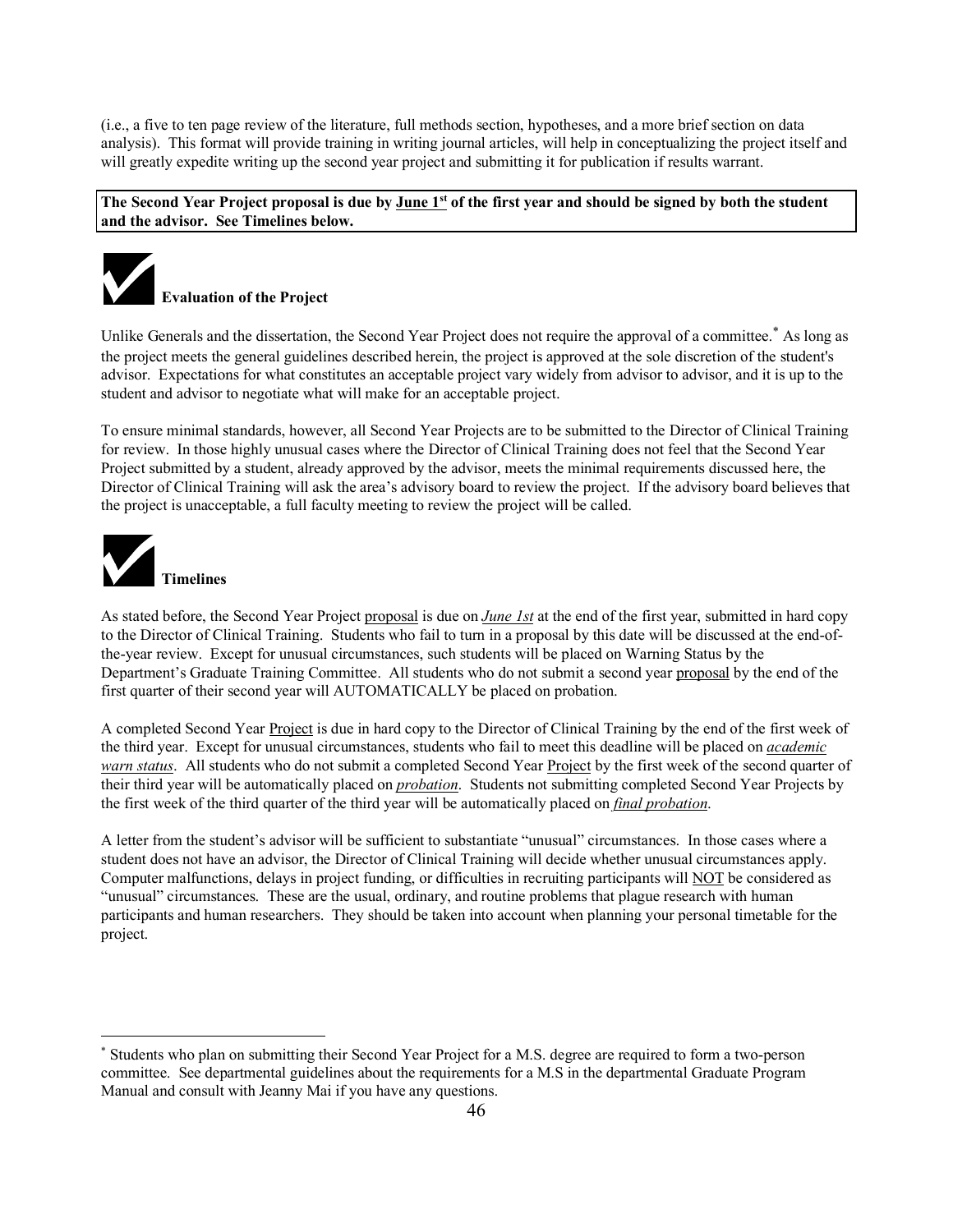#### **Overview of Deadlines**

| <b>Expected</b>                           | Due by                                       |
|-------------------------------------------|----------------------------------------------|
| Second Year Project Proposal              | June $1st$ , end of first year               |
| Probation Status if Proposal is not in by | End of Fall quarter of second year           |
| Second Year Project                       | First week of Fall quarter of the third year |
| Probation Status if Project is not in by  | First week of Winter quarter of third year   |
| Final Probation if Project is not in by   | First week of Spring quarter of third year   |

#### **Required Research Ethics Training for NRSA Grants**

Many students choose to apply for NRSA grants, some as early as the second year In an NRSA (NIH) grant application, you are required to report the steps you will take to meet the Responsible Conduct of Research ethics requirement. An ideal way to do so is through the Biomedical Research Integrity Program offered by the Medical School. Completion of this program requires attendance at a series of lectures and subsequent discussion groups. Here is the BRI link:

#### http://depts.washington.edu/uwbri/front

#### **Biomedical Research Integrity Program**

*Sponsored by the Department of Bioethics & Humanities School of Medicine, University of Washington*

The Public Health Service (PHS) and its research institutions require that all pre-and post-doctoral researchers supported by PHS training grants receive training in the responsible conduct of research. The School of Medicine has developed a program of lectures with associated discussion groups, entitled the *Biomedical Research Integrity (BRI) Program*, for its researchers to meet this requirement. All School of Medicine trainees are required to participate.

#### PROGRAM GOALS:

Upon program completion, BRI participants will be able to:

- 1. Recognize ethical issues and challenges to integrity that arise in the course of routine research practice;
- 2. Formulate a justified response to research challenges, using select ethical decision-making tools; and

3. Identify a sense of professional responsibility to take action and make good judgments that work to support good research practices.

Here is a prototype proposal statement that links fulfilling the RCR requirement to completion of the BRI program.

In addition (to other ethics training and guidance by your mentor that you describe), I will continue to deepen my understanding of the requirements of conducting ethical research through my participation in the UW Biomedical Research Integrity Program. The UW Biomedical Research Integrity (BRI) program meets the PHS requirement for instruction in the Responsible Conduct of Research in National Research Service Award Institutional Training Grants. The goal of the BRI program is to enable trainees to recognize ethical issues that may arise when conducting research, to formulate ethical responses to research challenges, and to develop a sense of professional responsibility to actively engage in and promote ethical research practices. The BRI program consists of monthly hour-long in-person lectures, discussions, readings, and questions that cover ethical issues that commonly surface related to conflict of interest, data acquisition and ownership, peer review, responsible authorship, and research misconduct.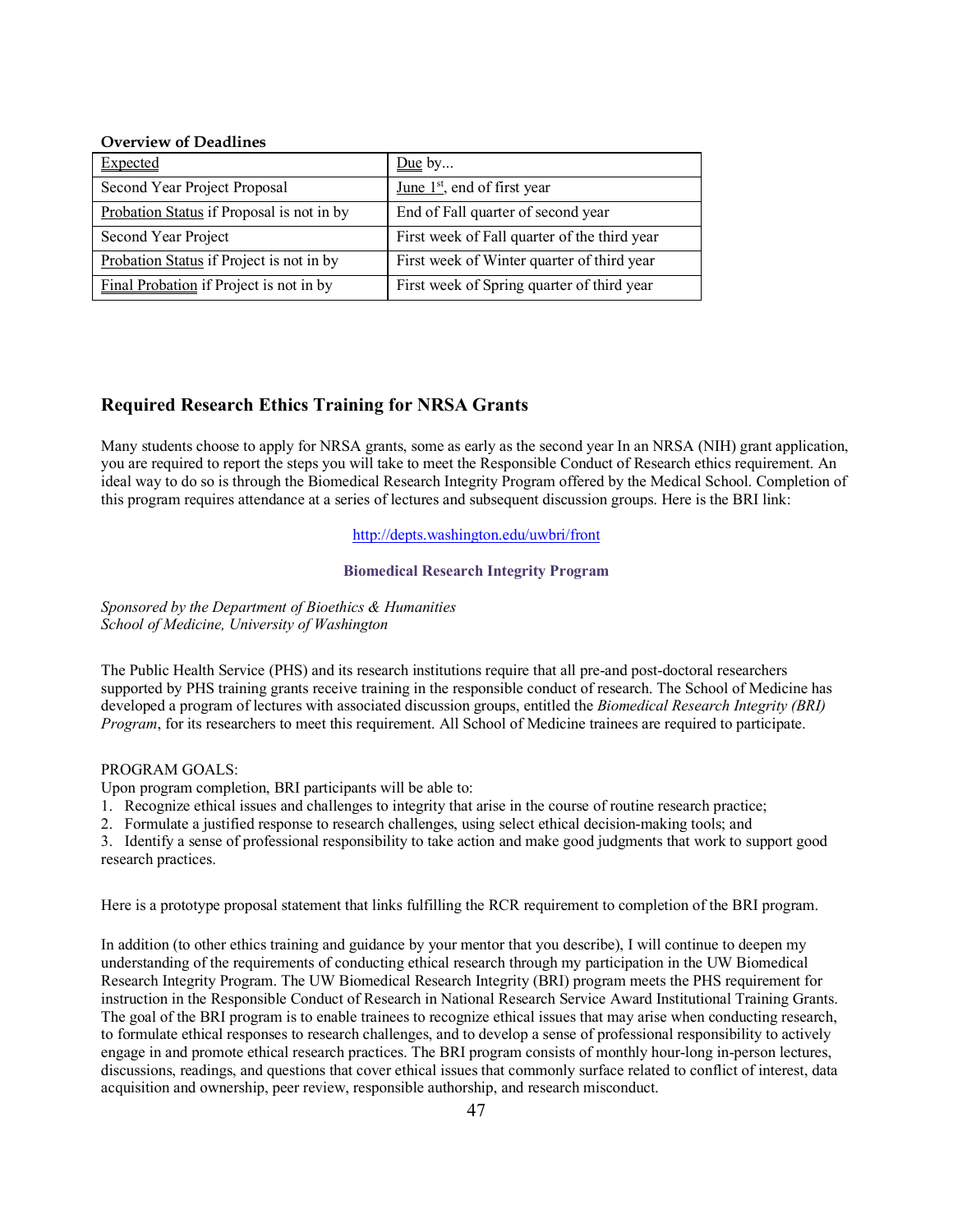*Note: This RCR training meets the NIH educational requirement for research trainees. This is NOT the RCR training site for NSF-funded undergrad/post-doc students. For more information on the NSF training, please visit their website NSF-FUNDED RCR training information*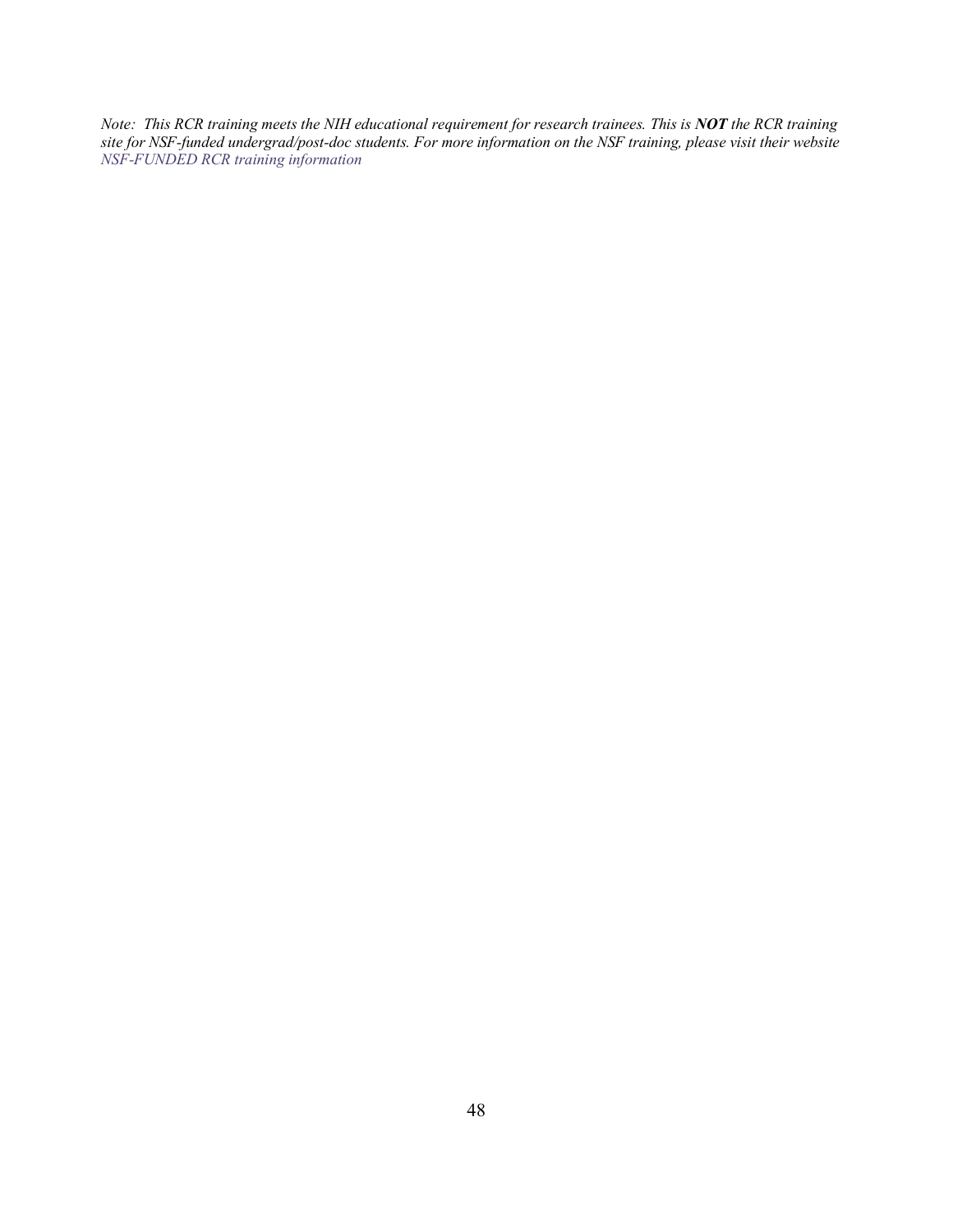#### **APPENDIX C**

#### **Practicum Requirements**

#### **What is required?**

The General Clinical track requires that all its students complete at least one year-long practicum under PSYCLN 585 (outside the department) or PSYCLN 586 through 596 (internal practicum) course credit. Most students complete more than one.

The Child Clinical track requires all its students to complete a one year-long practicum in assessment and one in treatment, generally during their third and fourth years in the program. The practica should be child-focused, ideally providing opportunities for direct clinical contact with child clients. To fulfill the requirement for treatment, the practicum experience should be significantly if not exclusively treatment-related. Similarly, the assessment experience should be significantly if not exclusively assessment-related. The practica can be taken under either PSYCLN 585 (outside the department) or as an internal specialty practicum in the PSYCLN 580-590s sequence.

Students in both tracks should consult with their advisor about the practica they plan to take, and, when possible, include said practica in their spring Annual Plan. The Practicum Coordinator (currently Shannon Dorsey) is the formal coordinator for both internal and external practica. For internal practica, the faculty member offering the practicum is the person to consult with regarding entry into the practicum. In many cases, an entry code will be required from the faculty member. Internal practica (PSYCLN 586-596) are listed in the Time Schedule, together with any prerequisites.

Information about practicum/responses to student questions are updated through the year—so please see the Practicum FAQ document posted online here (as it will include the most updated and detailed information):

#### **https://drive.google.com/open?id=0B\_dzzp8ZE04lNTQ1M0xxVmw4OTg**

#### **What is the procedure for selecting a practicum?**

Currently approved practicum are listed on the shared clinic google drive document here: https://docs.Google.com/spreadsheets/d/1cGkYYCoq0GCUA7FRfKDJusSwy25zo34H6BK8Syym5fo/edit#gid=106545 5210 or via the Psychology Internet: https://depts.washington.edu/psych/department/gradstudents/index.php

This document includes active external practica, internal practica, and student evaluations of practicum. Practicum students have completed in the past 5 years are in green. You can search by sites that focus on adult, child/adolescent, or both, based on your interests/practicum needs, which will greatly reduce the number of programs you have to review. Inactive/Archived and unresponsive practicum sites (when requested to update their materials yearly) are in separate tabs.

Students can also explore new opportunities for practicum experiences, be creative, and find something that fits well with their interests and future career goals. An online version of past practica is also available through the Program Coordinator. Talk to your more advanced classmates about possible placements. Consult with the external Practicum Director (currently Shannon Dorsey).

#### **What is the procedure for registering and gaining approval for new practicum sites?**

Site personnel should contact the Practicum Director (currently Shannon Dorsey), who will request they complete an online Practicum Registration Form at: https://catalyst.uw.edu/webq/survey/psychcom/7825 In consultation with the appropriate area track and concurrence by the clinical faculty, the Practicum Director will authorize the site. You should not do practica at nonapproved sites.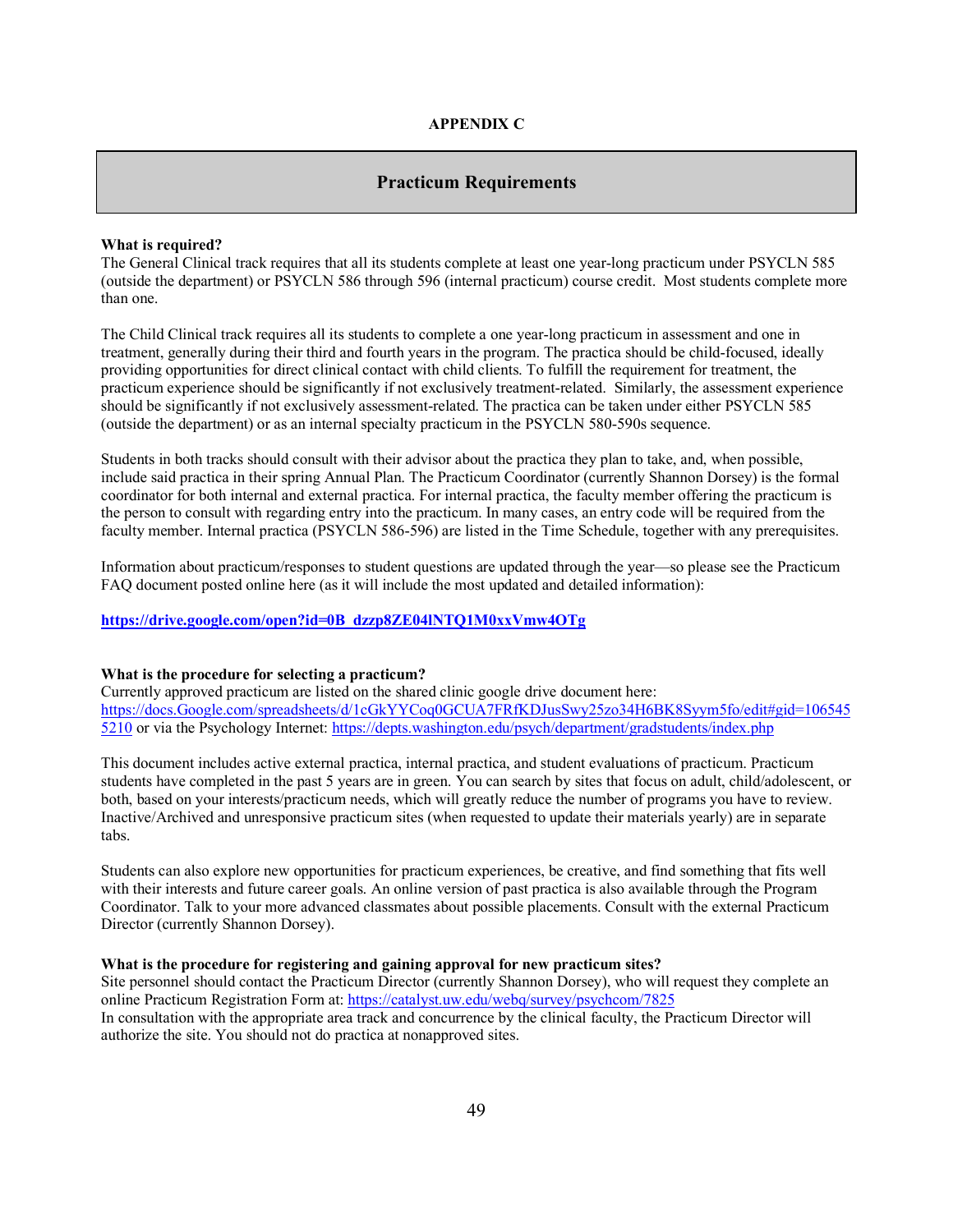#### **What is an appropriate time commitment? (Some information here, but please see the Practicum FAQ)**

In recognition of the many competing demands on students' time, the faculty suggest that practicum responsibilities not greatly exceed 4-8 hours per week over the course of three academic quarters for each year-long placement. When the setting generally requires an 8-12 hour commitment, this is allowable.

#### **Are there any requirements in terms of initial training?**

The practicum should provide an initial amount of training that is appropriate to the duties required.

#### **How much supervision and what kind is required?**

Regular supervision is required, normally defined as one hour of face-to-face individual supervision for every eight hours of client contact. However, slightly less supervision and group supervision are acceptable. At least some of the supervision must involve observation of your activities. This can involve either direct or electronic (audio or audiovisual) observation.

#### **Who may serve as a supervisor?**

Supervisors need not always be licensed clinical psychologists. If they have appropriate expertise (which we assess when the practicum site applies), they may hold a degree in a related field. They need not be licensed in their field.

#### **Are students covered for liability with respect to their work at a practicum site?**

According to the UW Office of Risk Management, all UW students are covered by Washington State as long as they are acting as part of a university-approved program. All are covered under an umbrella indemnification policy with no monetary limits. Students must be receiving credit for the program, and, if so, they are covered for professional liability through the UW's policy. This means they have to register for the course for credit during Fall, Winter, and Spring quarters, and during Summer session as well if they have support that pays summer tuition (see exception below). Students also are covered if they are *volunteering* without credit in a university-sponsored program IF it takes place geographically on this campus. The university is responsible for UW students, not for the supervisors, who may be subject to related claims.

#### **Once I have selected a practicum, what do I have to do before I start?**

Complete the online Practicum Registration Form at: https://catalyst.uw.edu/webq/survey/psychcom/7834 AND register for the correct section of PSYCLN 585 (approximately one credit for every 3 hours per week of work). If this is your first quarter at the practicum site, consult with the Practicum Director first. Note that you need to complete the Practicum Registration Form and register for 585 credit EVERY QUARTER you are involved in an external practicum. If the practicum is an internal one, register for the appropriate PSYCLN number.

#### **Is any other paper work required?**

Complete the yearly evaluation form, which will be sent to you in the spring. Your responses on this form will provide feedback to us and will be shared with the practicum site. In addition, you will be asked to complete an additional internal "comment" portion (not shared with the practicum site) that may be useful to future students considering this practicum. This will be filed in our catalogue of practicum sites.

#### **What if I have no summer support?**

As noted above, students must register for practicum hours **(PSYCLN 580 + 583 supervision or PSYCLN 585 for external practica** during the academic year, and during Summer session as well if they have University or extramural support (e.g., an NRSA award) that pays tuition. Students who do not have Summer support may nonetheless avail themselves of practicum training under a special provision designed to avoid financial hardship for students who would have to pay their own tuition in order to continue to see their clients in the Clinic or work at a practicum site. In such instances, with the permission of the student's advisor, the PSYCLN 580 (for Clinic), the appropriate course number for an internal practicum), or PSYCLN 585 (for external placements), the instructor, and the Director of Clinical Training, the student may participate in practicum activities and obtain clinical hours for internship application and future licensure. Students who exercise this option will formally agree to exercise the same level of professional and scholarly accountability that would be expected were they actually registered for the appropriate course(s). In order to be eligible for this waiver, students must be in good academic standing and up to date on all Clinic paperwork and other requirements. They must also complete the Practicum Registration Form.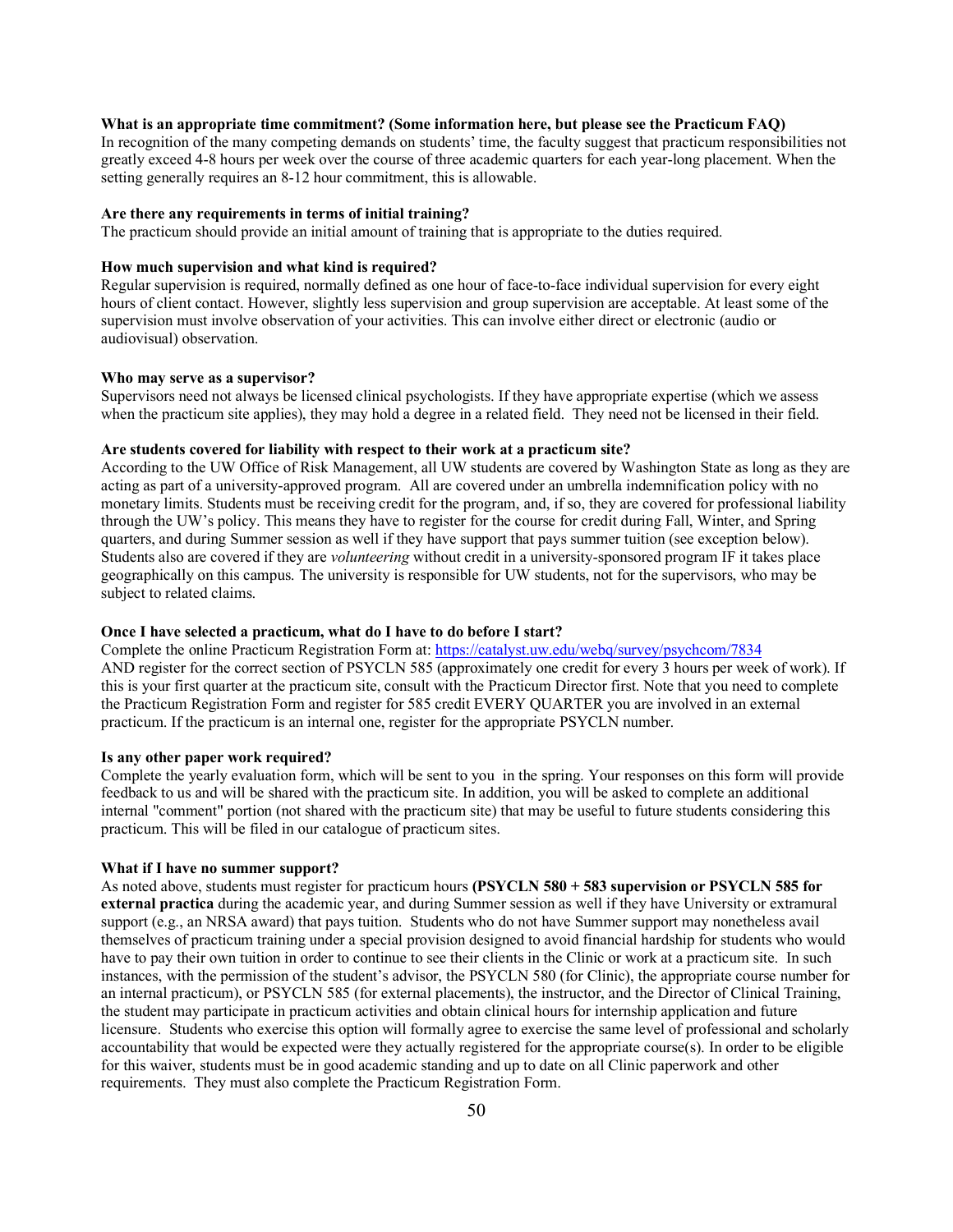#### **Competency Demonstration/General Examinations**

The General Examination is a requirement of the Graduate School and must meet the general guidelines specified by the Graduate School. In addition, the clinical area has some separate but not incompatible expectations. Both sets of guidelines are outlined here. Keep in mind that both must be met.



Your Supervisory Committee's roles are to guide you in the preparation of your graduate program, to conduct your General Examination, and to conduct your Final Examination.

- 1. *Composition of the Supervisory Committee*: You must set up a Supervisory Committee consisting of at least four members and not more than seven members. It is advisable to have one or more members over the minimum number to assure a necessary quorum for meetings and examinations. The following are considerations for the composition of the committee:
	- A. Members of the committee must be members of the appointed Graduate Faculty, with one exception allowed. One, but not more than one, person may be appointed who is not on the Graduate Faculty. Not every faculty member is a member of the Graduate Faculty, although most are. Some new Assistant Professors, Lecturers, and Research Associates positions are not on the Graduate Faculty. If in doubt, ask the person you are considering having on your committee, call Graduate Enrollment Management Services at 685-2630, or check the Graduate Faculty Locator: https://grad.uw.edu/forfaculty-and-staff/faculty-locator/
	- B. The majority of your members must be from your major area. Adult clinical students must initially have three clinical faculty. Child clinical students must have at least one additional child clinical faculty member besides the chair and another member who is not a member of either the adult or child clinical area. That person may be from another area of the department (e.g., Developmental, Social), or from another department or school in the University. Rounding out the committee is the Graduate School Representative (GSR; see D, below). It is wise to have at least one additional committee member because an examination requires a quorum consisting of the chair, the Graduate School Representative, and two other committee members. Having an additional member protects you in case one of your committee members cannot attend.
	- C. One member of an adult student's committee should also be from outside the clinical area (not including the GSR).
	- D. You must have a Graduate School Representative (GSR) who is from a field other than Psychology**.**  The GSR is a voting member of the committee, chosen by you on the basis of expertise in your area of study or in data analysis. The role of the GSR includes monitoring the conduct of the student's exams, resolving potential conflicts, and facilitating communications between committee members and the student. The GSR is charged with the additional responsibility of reporting directly to the Dean of the Graduate School on the content and quality of the General and Final Examinations. The main function of the GSR is to ensure that the process allows for fairness to all parties.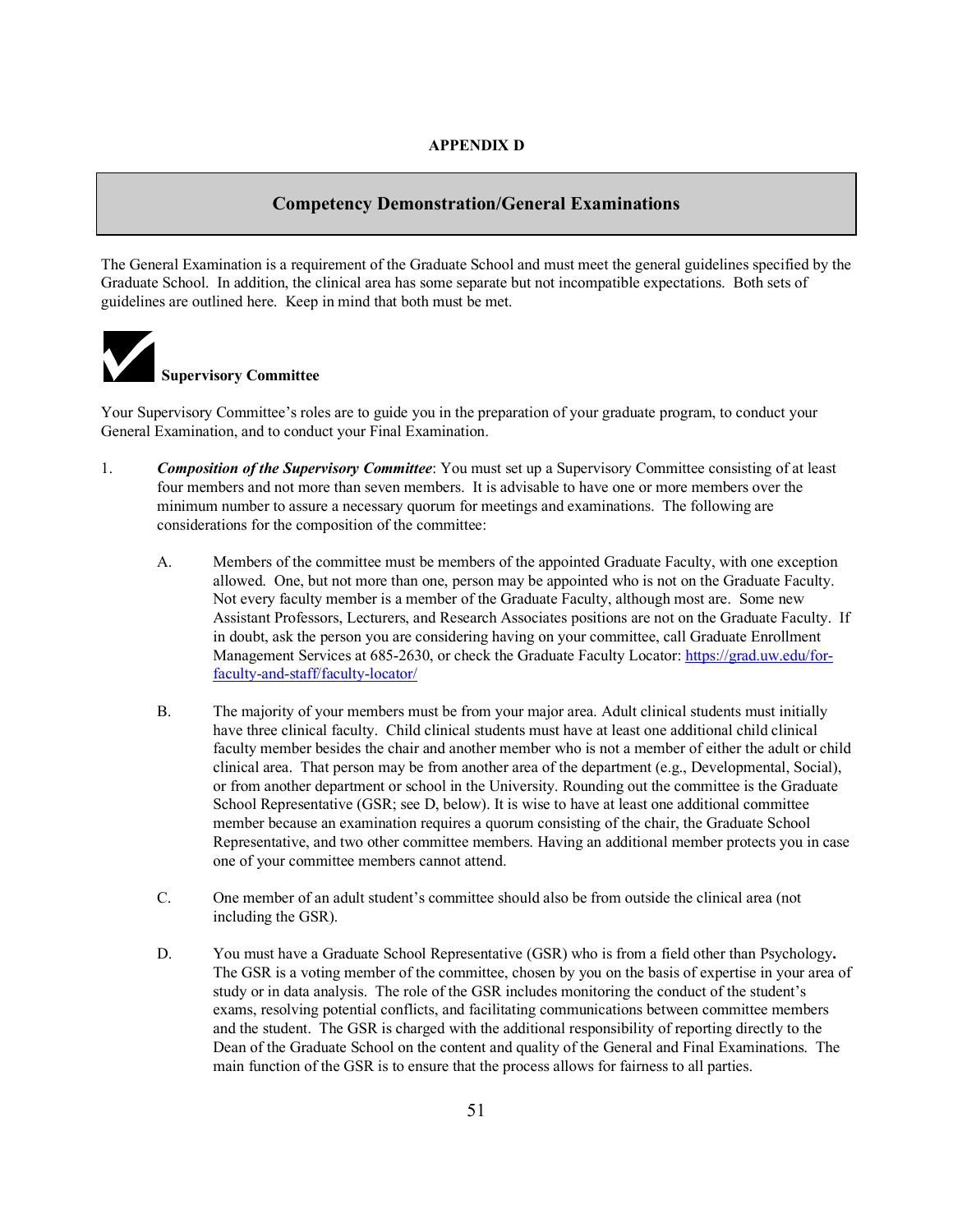2. *When to Form Your Supervisory Committee*: Your supervisory committee should be formed during your second year in the program. It is important to form this committee at this point so that your committee members can have a voice in the curriculum you follow in preparation for your General Examination (see General Examination section in this manual.) Your Supervisory Committee should be officially formed at least four months prior to the time the warrant for the General Examination is presented to the Graduate School. The committee should be formed by the first week of classes in the third year of study with the concurrence of the Director of Clinical Training (see 3 B below).

#### 3. *Procedures for Formation of the Supervisory Committee*:

- A. Get an "Application for Ph.D. Supervisory Committee" form from the Graduate Program Office, by emailing Jeanny (jeanny@uw.edu).
- B. Discuss your committee with each potential member and get a signature (or email confirmation) on the form from each member who is willing to serve on the committee. Get the concurrence signature (or email) from the Director of Clinical Training. As noted above, this must occur by the beginning of your third year to avoid unwelcome attention from the Department's Graduate Training Committee.
- C. Return the completed form with signatures or emails to the Psychology Graduate Program Office. After the Graduate Program Advisor evaluates the representation on your proposed committee, an official request will be prepared and sent to the Graduate School.
- 4. *Changing (Reconstituting) your Committee*: For appropriate reasons, it is possible to change the members of your committee. For example, if your dissertation focus has changed, a different committee member (or even a different committee) may be more appropriate. If a change is needed, follow the steps outlined below.
	- A. Get a "Request for Supervisory Committee Reconstitution" form from the Graduate Program Office, by emailing Jeanny (jeanny@uw.edu).
	- B. Indicate the changes to be made, and your reasons for making these changes.
	- C. Get the signatures/emails of any members who are being added to, or removed from, the Committee, along with your Committee Chair's approval for these changes.
	- C. Return the completed form with signatures or emails to the Graduate Program Office. After the Graduate Program Advisor evaluates the change(s) proposed, an official request will be prepared and sent to the Graduate School.

#### *5. Meetings with your Supervisory Committee*

- A. During your second year in our program, you should form and meet with your Supervisory Committee to plan the course work, reading, and other activity you will do in preparation for your General Exam.
- B. The committee will meet for the oral portion of your General Examination. If your exam is entirely written, then the committee will meet to evaluate the written exam.
- C. A formal meeting is held to approve your dissertation proposal as part of the General Exam procedure.
- D. The committee will meet for your Final Examination, during which you will defend your dissertation.
- E. Other meetings may be scheduled as you and the chair of your committee deem necessary.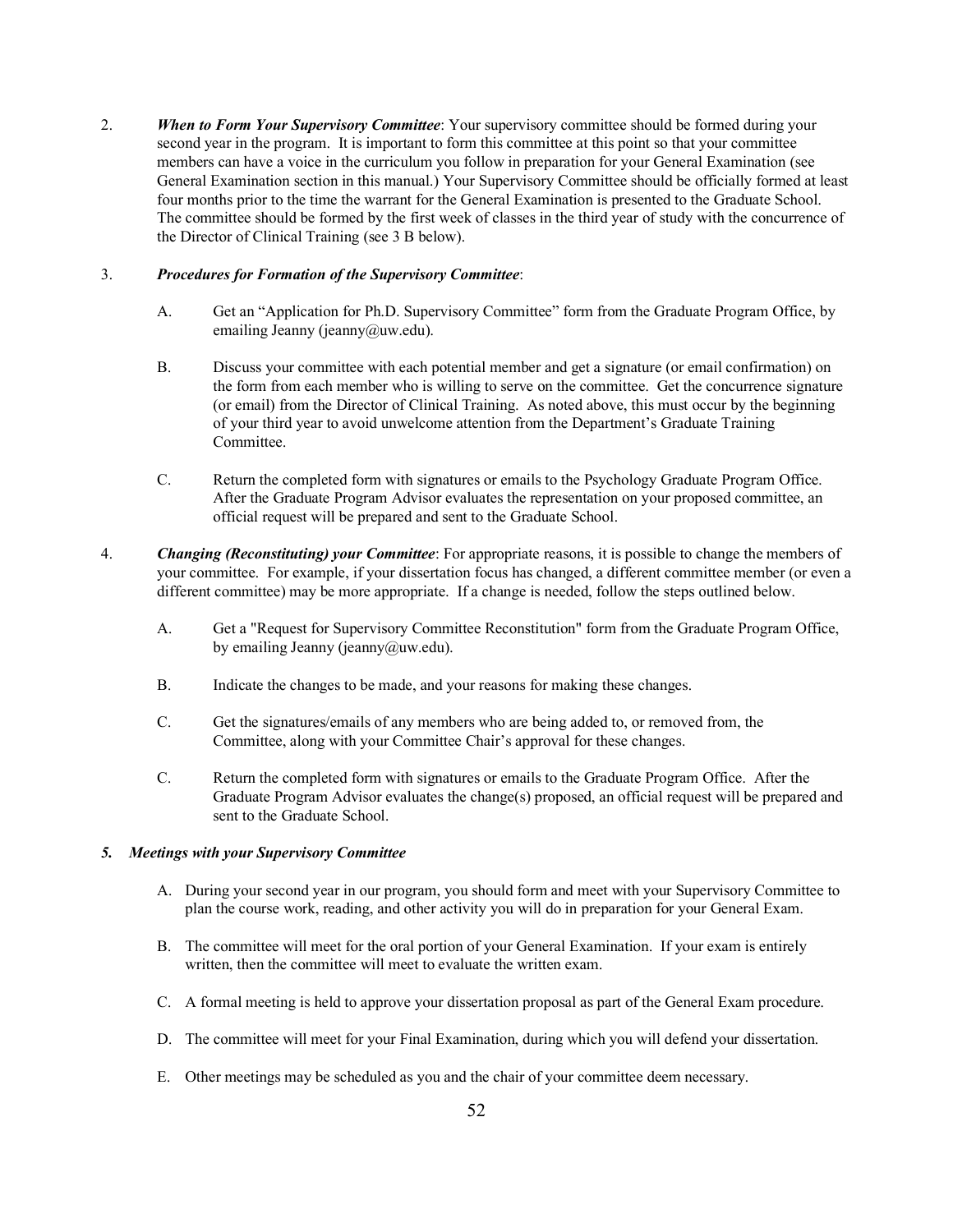

In order to successfully pass generals four things are required:

- 1. A written publication-quality empirical article conducted after beginning graduate school at the University of Washington. The student should have played a key role, both conceptually and analytically, in preparing the study on which the article is based, and the student should be first or sole author. This study will usually be the student's second year project. However, in cases where the second year project is not publication-worthy, another piece of work can be used to meet this requirement. The requirement is that students will have to submit the article to a peer-reviewed journal for review**.**
- 2. A comprehensive written review of the literature on a topic of the student's choice, based on consultation with the student's advisor and committee. The form and nature of the review should be agreed upon before the student begins work so that shared expectations are clear. The general exam review paper would ideally be in the form of a *Clinical Psychology Review* or *Psychological Bulletin* article. The paper should be in the 30-50-page range and should include a thorough and critical review of the relevant literature. It should discuss important theoretical and methodological issues in the topic area and address future directions in which empirical and theoretical development should proceed. Expository methods could include qualitative analysis of the extant literature and/or, if desired, a meta-analysis of the body of relevant empirical results that also addresses the elements described above.
- 3. A formal written research proposal that will be the basis for the doctoral dissertation. The proposal will typically be in the same area as the literature review paper, but it may also be in a different area, reflecting the student's current research interests. In the latter case, the dissertation research proposal should include a review of the relevant literature on the new topic. This review need not be as comprehensive as the literature review in (Requirement 2), but it needs to be at least at the level of a literature review for a major journal article or NRSA/NSF proposal and demonstrate that you know the background literature. A first draft of the proposal should be distributed to the committee at least three weeks prior to the examination date to ensure the opportunity to incorporate feedback into the final proposal.
- 4. An oral defense of the literature review paper (Requirement 2) and the dissertation research proposal (Requirement 3), planned in consultation with the chair and other members of the committee. This oral defense before the student's doctoral committee will include both a presentation by the student and a period of questioning from the committee.

**Protocol for papers to your committee**: Check with your committee members to see if they would like a hard copy of general exam materials and dissertations. Some may be satisfied with an electronic version, whereas others would rather not have to print large documents or would prefer a hard copy to write on. You should also submit a copy of your vita to your committee members.

#### **Scheduling the General Exam**

Your General Examination must be officially scheduled with the Graduate School at least three weeks prior to the actual date of your exam. The Graduate Program Advisor can provide directions on how to do this, email jeanny@uw.edu. If all is in order (your committee was set up in time, all members of your committee are in residence, you are registered) a warrant will be created and emailed to you as a pdf by the Graduate Program Advisor. If your written exam is to be the only requirement, schedule the date of that with the Graduate School as your General Examination. If there will be some additional meeting, schedule the final meeting or requirement as the General Examination.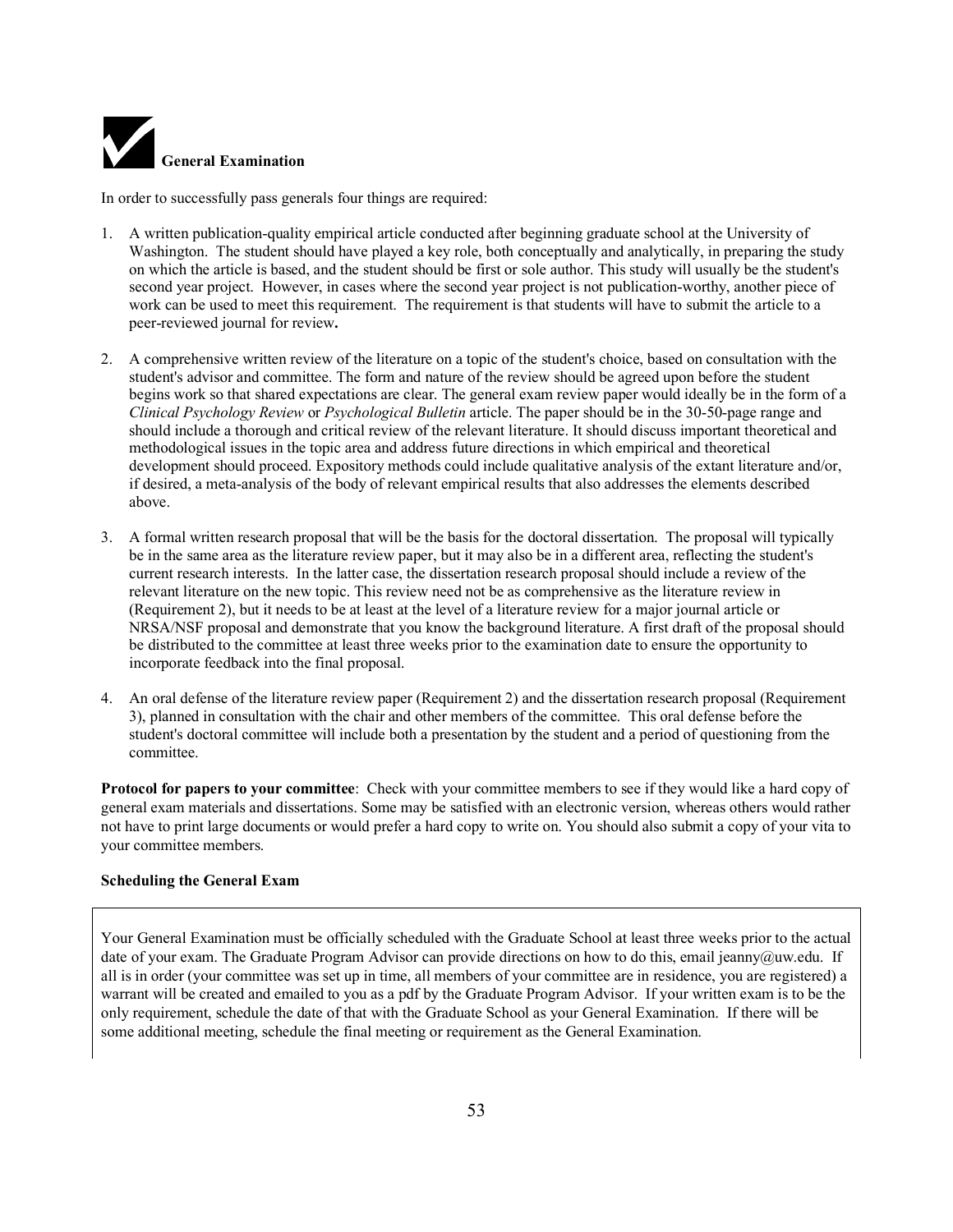Please print out one copy of your warrant and bring it to your exam. Your Graduate School Representative (GSR), your committee chairperson and two additional committee members must sign the warrant before it is returned to the Graduate Program Advisor, G-127.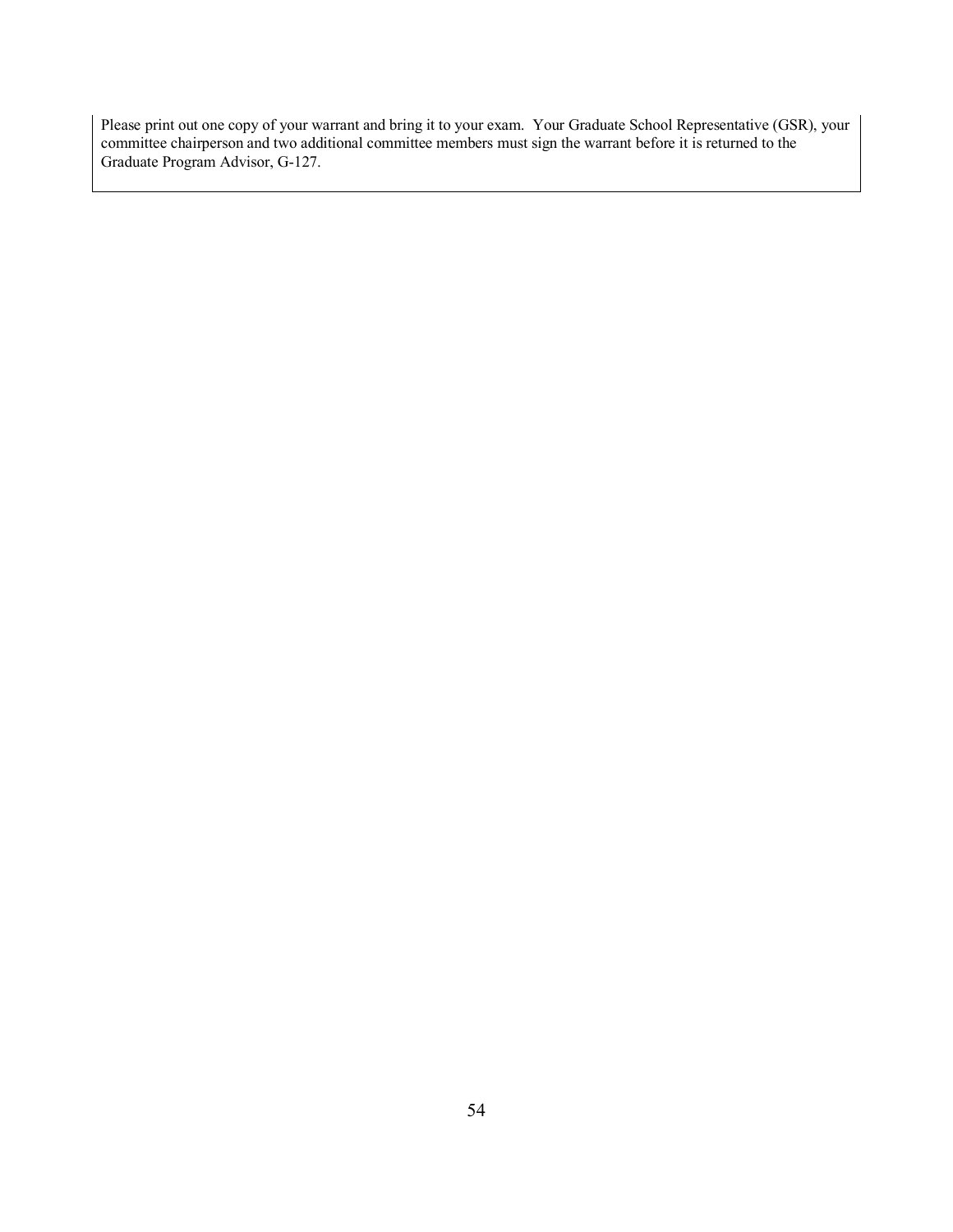#### **APPENDIX E**

#### **Dissertation Proposals**

The clinical program requires that all students submit a written dissertation proposal to their Supervisory Committee, and have it approved, prior to application for internship. The length, breadth, and detail contained in this proposal is up to the discretion of the committee. Typically, the dissertation proposal is similar to a journal article, without the full results and discussion section. Modifications to the dissertation plans approved by the committee should be discussed with the committee as they occur. This is suggested as a safeguard for the student. Indeed**,** *seeking close consultation with committee members throughout the dissertation process is always a good idea.* The Graduate School Manual spells out detailed procedures for the final examination and dissertation defense.



Application for internships is a process much like applying to graduate school. In order to meet the Ph.D. requirement in our program, the internship must be an APA accredited APPIC doctoral level internship.Under both University and APA regulations, the Ph.D. cannot be formally conferred until the internship is completed and the dissertation defended. Whenever possible, we strongly recommend completion and, if possible, defense of the dissertation before beginning the internship so that you can devote yourself entirely to the internship.

Nonetheless, all internships in the National Match require as part of the APPI process certification and a letter of evaluation from the Director of Clinical Training stating that the student is in good standing in the program, is not on probation, and is ready for internship. The Director of Clinical Training will only provide such certification under the following circumstances:

- 1. The student must have completed the General Examination.
- 2. The student must have a written dissertation proposal that has been approved by the thesis Supervisory Committee.
- 3. The student must be in good standing in the program. The Director of Clinical Training will not certify students who are on WARNING or PROBATION status.
- 4. The student's advisor must notify the Director of Clinical Training (e-mail notification is allowed) that the student is ready for internship (that they know the student has a defended proposal and will complete coursework before the year's end) before they write a letter of recommendation for the internship.
- 5. The student must be in good standing at the Clinic. Students should make sure that their clinical paperwork (e.g., termination reports, etc.) is in good order prior to applying for internship.

Although not an official requirement, it is **highly** recommended that students have their dissertation data collected and analyzed prior to actually leaving for internship. Ideally, you should also have the dissertation written and defended. Students who leave for internship before gathering and analyzing their data invariably take a longer time to complete their Ph.D. Completion of the dissertation allows students to devote themselves totally to the rich training opportunities offered by the internship and to accept jobs or postdoctoral appointments that begin immediately after the internship year. Many of our students get job or postdoc offers at their internship settings, and it is unfortunate if they are not in a position to take advantage of such opportunities because they have to finish up their dissertation.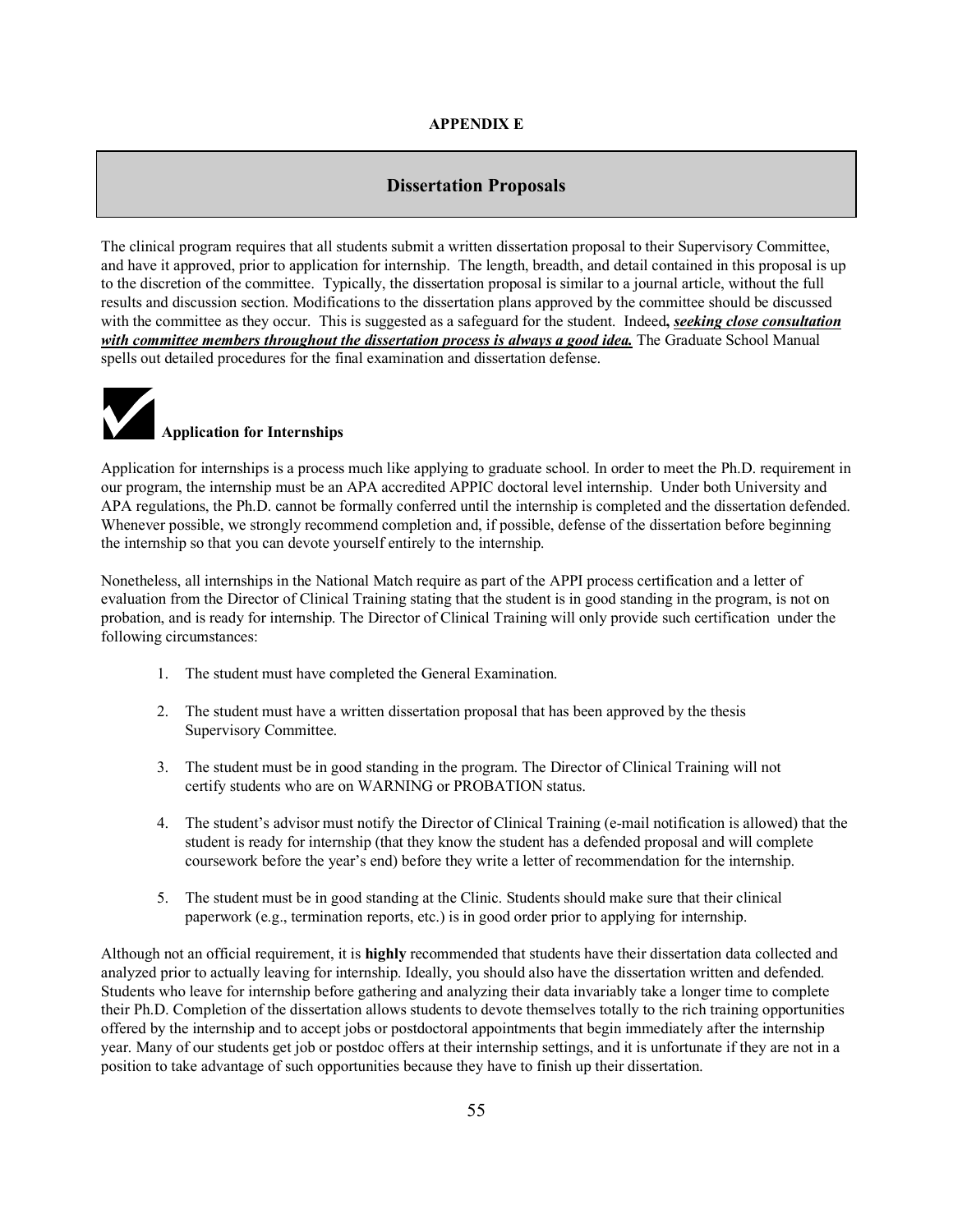# **Final Examination/Dissertation Defense**

As stated earlier, the APA requires a doctoral level internship for a clinical degree. If your Ph.D. is conferred prior to completion of internship, that would go against APA regulations and when it comes time for licensing, you may find yourself ineligible. Please see below for your options in this situation.

#### **FINAL EXAM (Dissertation Defense) BEFORE INTERNSHIP**

If you take your final exam (defend your dissertation) before you go on internship, you have only one choice for turning in the final draft to the Graduate School:

The Graduate Program Advisor submits a Petition to the Dean to graduate without being registered on your behalf. The petition will include your timetable for completion of the internship and submittal of the dissertation. You will apply for on-leave status (Autumn, Winter, Spring only. Summer quarter is free/automatic) to complete your internship. During internship, the Graduate Program Advisor holds your signed approval form and signed warrant until the final quarter of your internship, or the one after that. Once your internship has been successfully completed, you should get a statement (e-mail or letter) from your internship supervisor, stating that this is the case and have copies sent directly to both the Director of Clinical Training and the Graduate Program Advisor in the Psychology Department. You then coordinate with the Graduate Program Advisor on the final submission of your paperwork to the Graduate School within the appropriate quarter, and get your degree. Registration when you submit your dissertation is NOT necessary once your petition has been approved.

#### **FINAL EXAM (Dissertation Defense) AFTER INTERNSHIP**

If you do not take your final exam (defend your dissertation) before you go on internship, you must be registered for a minimum of two credits in the quarter in which you defend and when the dissertation is submitted, if these two events happen in separate quarters. Register for your final quarter(s) at the minimum of 2 credits in order to return to student status. The per-credit cost will be based on the prevailing resident or non-resident tuition figure and will be your responsibility to cover (unless your advisor has funds and the two of you arranged this in advance).

#### **IMPORTANT: ELECTRONIC DISSERTATION SUBMISSION**

The final submission of your dissertation is now an electronic process and completely free (unless you wish to order personal bound copies): http://grad.uw.edu/for-students-and-post-docs/thesisdissertation/preparing-to-graduate/ Also note that the degree is awarded at the END of the quarter in which it is earned. This becomes crucial when you have a job that begins in September and requires the Ph.D., but your degree is not effective until December! Please check in with the Graduate Program Advisor (jeanny@uw.edu) and get informed about your personal timeline to completion. The DCT (and, in some cases, the Registrar) will also be asked to certify to your job/postdoc site that you have completed all requirements before you can be formally hired.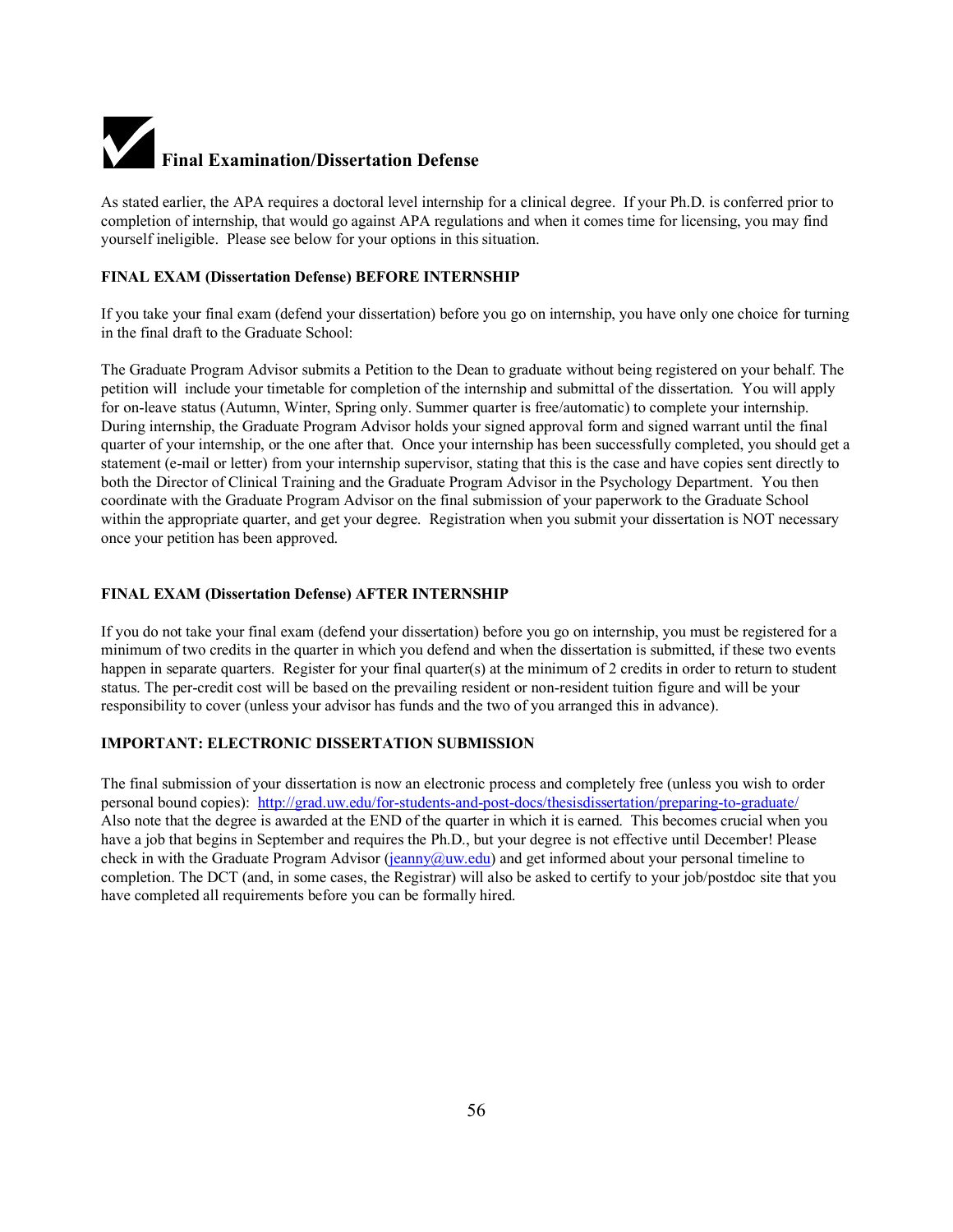#### **FUTURE LICENSURE**

Even if you go into an academic setting, most of you will probably want to be licensed so that you can do clinical practice or supervision. To prepare yourself for that eventuality, be sure you retain all of your syllabi, for a licensing board may ask you to justify that you have met APA competency requirements (see p. 44). Sometimes, there are issues related to number of credits, for some licensing bodies require 5 *semester* hours to satisfy a DSK area, so you'll need to show that your quarter course was equivalent (generally not hard if you have the syllabus). Scan and keep an electronic copy of all syllabi, reading lists, etc., or at least a hard copy.

#### **The Examination for Professional Practice of Psychology (EPPP)**

All states and provinces require a passing score on the EPPP in order to sit for licensure. In the past, this test was taken after the doctorate, as is still the case for the vast majority of applicants. However, it is possible to take the test before the doctorate and the scores will still apply for licensure if you exceed the cut-off score. The dissertation year after the completion of all coursework might be a time to consider preparing for and taking the test.

#### **The ASPPB Credentials Bank**

As noted above, we recommend that you make use of the Association of State and Provincial Psychology Boards Credential Bank, a repository of licensure-related information (https://www.asppb.net/page/TheBank).

The Credentials Bank is the best place to store vital information such as: all your course syllabi; ASPPB EPPP scores; transcripts; letters of recommendation; internship and postdoctoral experience hours; continuing education certificates, CVs, etc. Once archived, this information can be updated, accessed, and submitted to any psychology licensing board, employer, or other agency per your written request. The convenience of the "Bank" helps to reduce potential hassles associated with documenting compliance with licensure criteria, particularly long after one's training and initial licensure, or if you move to a different state. Get license-related letters of recommendation and certifications from internship staff and others when you finish working with them while they still remember vividly how wonderful you are.

#### **ADHERENCE TO PROGRAM REGULATIONS**

Students should be familiar with program requirements and regulations to ensure that you are meeting all requirements and milestones. In the event that changes are made in program requirements after the student enters the program, students have the option of meeting the new requirements or complying with the regulations in force when they entered the program. Please consult with your advisor and the Director of Clinical Training to assist you in making decisions in this regard.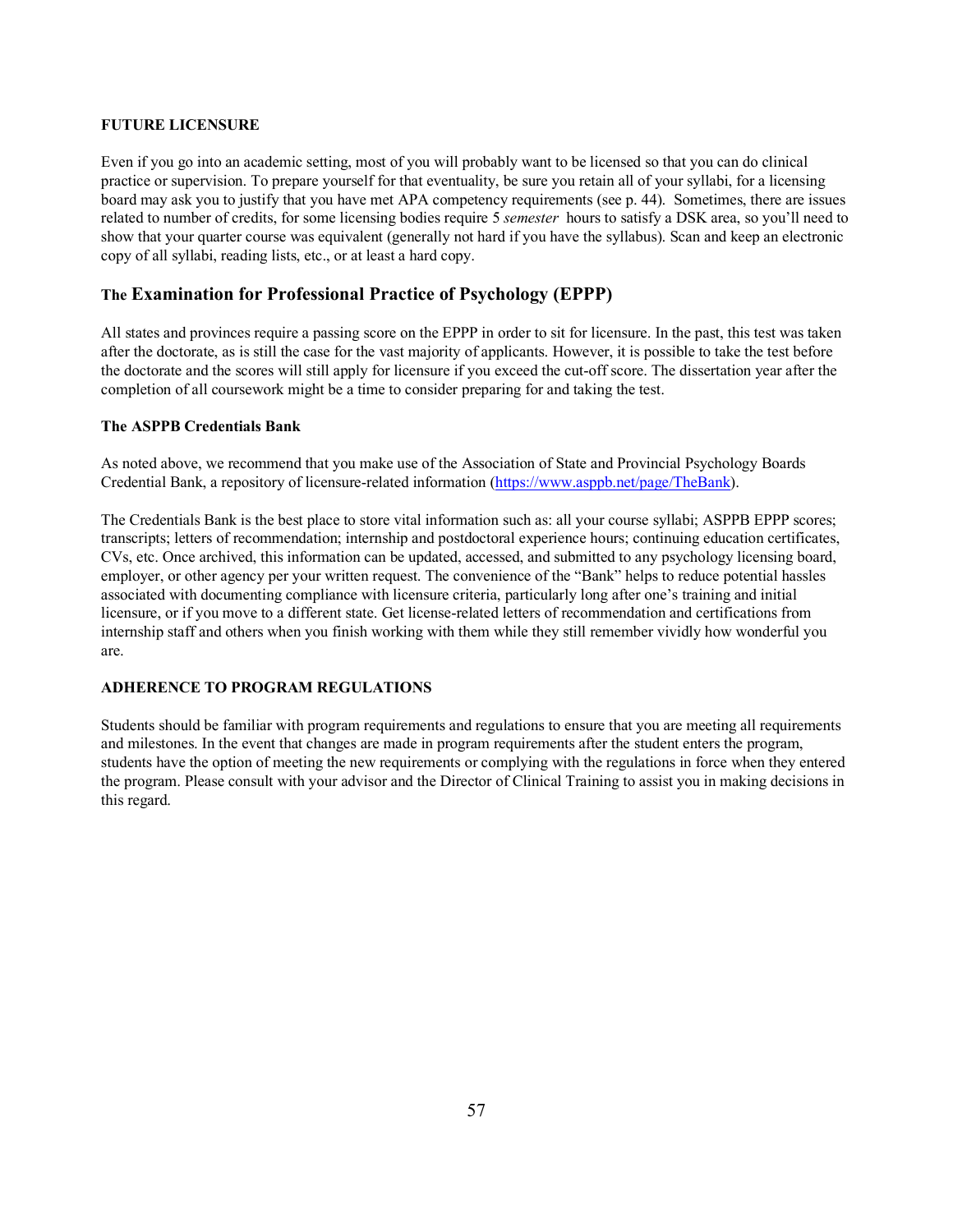#### **Excerpts from the Graduate/Faculty Manual**

#### **Sexual Offenses**

The University is committed to providing its faculty, staff, and students with an environment conducive to the pursuit of knowledge. Conduct constituting a sexual offense, whether forcible or non-forcible, such as rape, assault or sexual harassment, will not be tolerated.

Rape and other forcible or nonforcible sex offenses may result in a variety of disciplinary actions, including suspension or termination from the University. In cases involving an alleged sexual offense, the accuser and the accused are entitled to the same opportunities to have others present during a disciplinary hearing. Both the accuser and accused shall be informed of the outcome of any campus disciplinary proceeding as a result of an alleged sexual assault.

The University of Washington provides educational programs aimed at the prevention of sexual offenses and at reducing the likelihood of faculty, staff, and students becoming victims. The University Police, through its Crime Prevention Unit, offer a variety of programs and services on personal and property protection.

#### **Standards of Conduct**

- A. The University is a public institution having special responsibility for providing instruction in higher education, for advancing knowledge through scholarship and research, and for providing related services to the community. As a center of learning, the University also has the obligation to maintain conditions which are conducive to freedom of inquiry and expression in the maximum degree compatible with the orderly conduct of its functions. For these purposes the University is governed by regulations and procedures which safeguard its functions, and which at the same time protect the rights and freedoms of all members of the academic community.
- B. Admission to the University carries with it the presumption that students will conduct themselves as responsible members of the academic community. Thus, when the student enrolls in the University, the student likewise assumes the obligation to observe standards of conduct which are appropriate to the pursuit of academic goals. Stated in general terms, the student has the obligation to:
	- 1. Maintain high standards of academic and professional honesty and integrity.
	- 2. Respect the rights, privileges, and property of other members of the academic community and visitors to the campus, refraining from actions which would interfere with the University functions or endanger the health, safety, or welfare of other persons.
	- 3. Comply with the rules and regulations of the University and its schools, colleges, and departments.
- C. Specific regulations on student activities shall be in accord with these general standards.

#### **Disciplinary Actions**

A. Most disciplinary proceedings will be conducted informally between the student and the student's academic dean in matters relating to academic work, and between the student and the Office of Student Affairs in other matters. More formal procedures are provided, however, including an impartial hearing before the University Disciplinary Committee; these procedures may be invoked either by the officer dealing with the case or by the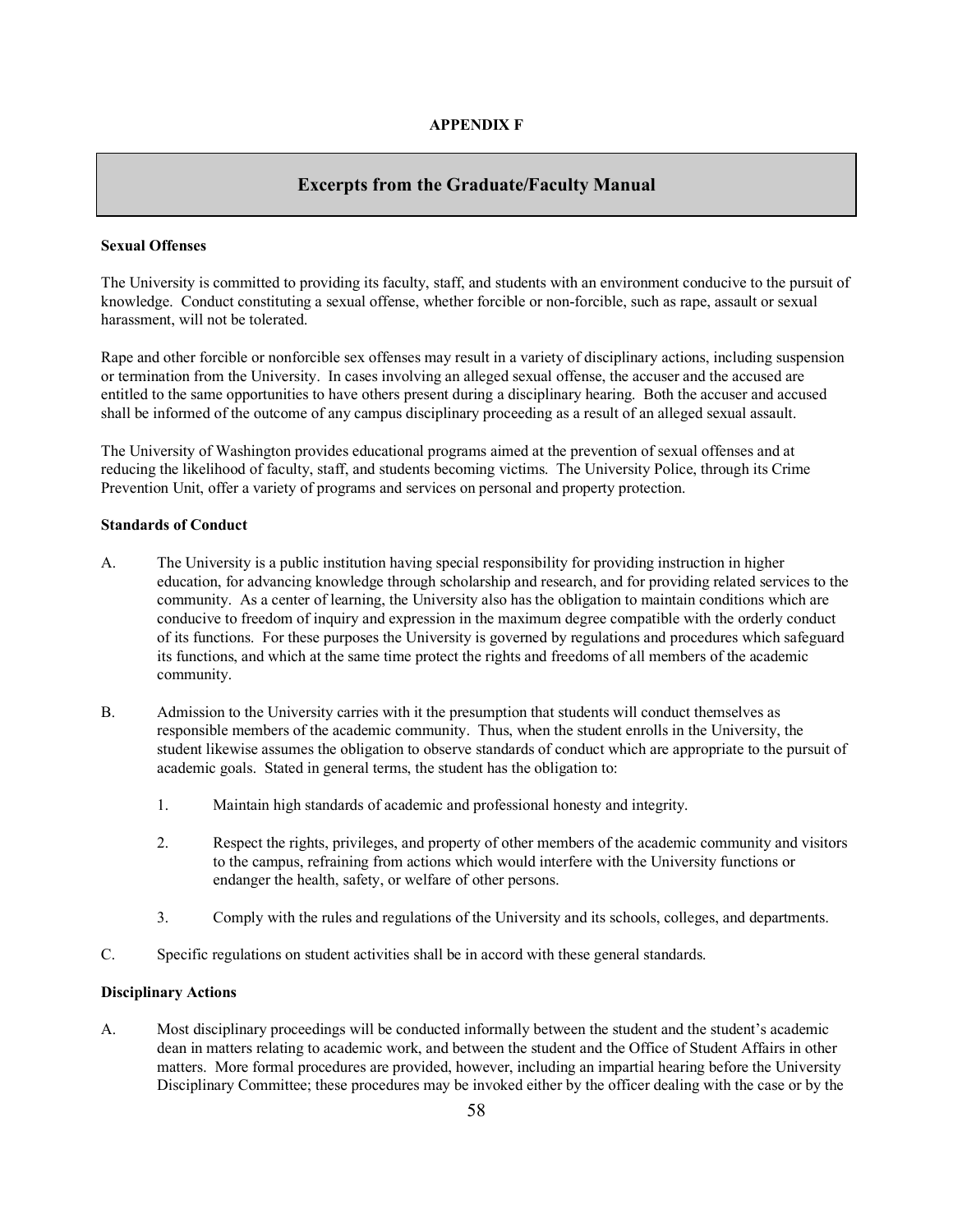student involved. In all situations, whether handled formally or informally, basic standards of fairness will be observed in the determination of 1) the truth or falsity of the charges against the student, 2) whether the alleged misconduct is in fact a violation of University standards of conduct, and, if so, 3) what sanctions should be imposed. The criteria for judging student misconduct shall be the general standards of conduct as stated in Section 1.

- B. When questions of mental or physical health are raised in conduct cases, the dean, the Office of Student Affairs, or the University Disciplinary Committee may request the student to appear for examination before two physician-consultants designated by the Dean of the School of Medicine. The physician-consultants may call upon the Student Health Center for any other professional assistance they deem necessary. After examining the student, and consulting with the student's personal physician, the physician-consultants shall make a recommendation to the referring agency as to whether the case should be handled as a disciplinary matter or as a case for medical or other treatment. Decisions based upon these recommendations are the responsibility of the referring agency. Such decisions may be appealed.
- C. In the case of student conduct which involves an alleged or proven violation of law, the disciplinary authority of the University will not be used to duplicate the function of civil authorities. Disciplinary action may be taken if the conduct also involves a violation of University standards and the interests of the University community are distinct from those of the civil authorities.
- D. A student who has been judges to have violated University standards of conduct will be subject to disciplinary sanctions, up to and including dismissal from the University for the most serious offenses. In the case of students who are unmarried minors, such sanctions may be reported to parents or legal guardians at the discretion of the officer or agency taking the action expect that dismissal of a minor will always be reported to the student's parents or legal guardians.

#### **Disciplinary Sanctions**

- 1. Disciplinary Warning: Notice to a student, either orally or in writing, that the student has been in violation of University rules or regulations or has otherwise failed to meet the University's standards of conduct. Such warnings will include the statement that continuation or repetition of the specific conduct involved or other misconduct will normally result in one of the more serious disciplinary actions described below.
- 2. Reprimand: Formal action censuring a student for violation of University rules or regulations or the failure to meet the University's standard of conduct. Reprimands are always made in writing to the student by the officers or agency taking action, with copies to the Office of Student Affairs. A reprimand will include the statement that continuation or repetition of the specific conduct involved or other misconduct will normally result in one of the more serious disciplinary actions described below.
- 3. Restitution: An individual student may be required to make restitution for damage or loss to University or other property and for injury to persons. Failure to make arrangements to pay will result in cancellation of the student's registration and will prevent the student from re-registration.
- 4. Disciplinary Probation: Formal action placing conditions upon the student's continued attendance for violation of University rules or regulations or other failure to meet the University's standards of conduct. The office placing the student on disciplinary probation will specify, in writing, the period of probation and the conditions thereof, such as limiting the student's participation in extra-curricular activities. Disciplinary probation warns the student that any further misconduct will automatically raise the question of dismissal from the University. Disciplinary probation may be for a specified term or for an indefinite period, which may extend to graduation or other termination of the student's enrollment in the University.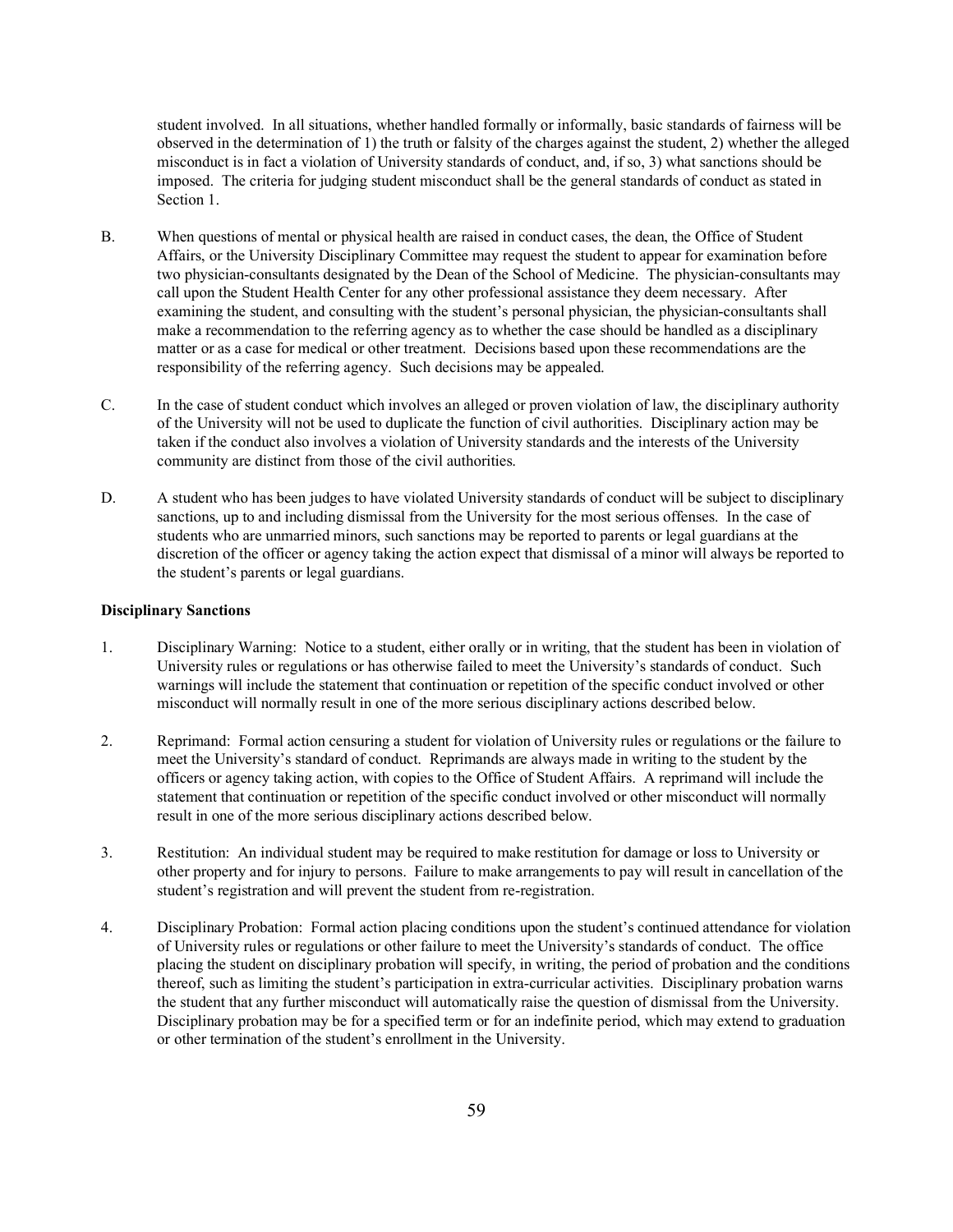5. Dismissal: If a graduate student's performance, or progress, or promise of completion of his or her graduate program is unsatisfactory, it is requested that advice and recommendations concerning the student be transmitted promptly to the Dean of the Graduate School who may send an appropriate letter to the graduate student relating to a change in his or her status.

#### **Procedures for Review of Allegations of Academic and Scientific/Professional Misconduct**

These procedures are for review of claims of academic misconduct such as cheating on tests, plagiarism, etc. as it pertains to coursework by psychology graduate students regardless of the department in which the course is housed, and professional/scientific misconduct such as plagiarism, data misrepresentation, violations of confidentiality, etc. Allegations of academic or scientific/professional misconduct by a graduate student in psychology will always be taken seriously. Student misconduct falls into two categories:

- 1. Allegations of academic misconduct such as first accusation of a small incidence of plagiarism or of sharing of information on course assignments when asked to act individually.
- 2. Allegations of serious academic misconduct such as blatant or premeditated cheating or extensive, repeated plagiarism by a Psychology Graduate Student or any allegation of scientific/professional misconduct.

Allegations of academic misconduct that fall into the first category will be reviewed by an ad hoc group made up of the course instructor, Psychology Graduate Program Coordinator (Director of Graduate Training), and the student's primary advisor. If the student wishes to petition the decision of this group, the case will be reviewed by the more formal procedures outlined below.

When alleged misconduct falls into the second category, the Graduate program Coordinator (Director of Graduate Training) and the Department Chair will appoint an ad hoc subcommittee of the Graduate Training Committee (GTC) to review the charges. This committee will be composed of three faculty members. The student under review may request that a student representative also be appointed to the committee. The student representative would be selected in consultation with the Graduate Program Coordinator and would be a non-voting member of the committee. GTC members from the student's area of study or who have direct research/training connections with the student whose conduct is under review cannot serve on the ad hoc committee.

Ad hoc committee members will review the evidence of the misconduct and may interview the faculty member(s) making the allegation, the student under review and any others who might have knowledge of the alleged infraction. All discussions and deliberations of the ad hoc committee shall be confidential unless and until there is a determination of misconduct that needs to be shared with others in the department, the Graduate School, or the dean or divisional dean of the College of Arts and Sciences. If the ad hoc committee finds that academic misconduct has occurred, it will determine the appropriate sanction for the behavior. Sanctions for academic misconduct may range from a written warning to the student to assignment of a failing grade on the assignment or in the course in which the transgression occurred. Sanctions for scientific/professional misconduct may range from report of the misconduct to dismissal from the program (following review by the College and by the University's Division of Student Life).

In all cases where fault is determined, a letter will be placed in the student's academic file noting the transgression and action and a copy forwarded to the student's primary advisor/committee chair and the head of the student's area of study. In the case of academic misconduct, the committee may indicate a sunset date for the letter mandating that the letter to be removed from the student's file at some future time point assuming no additional allegations of misconduct are received. Subsequent findings of academic misconduct would result in more serious consequences and could result in termination from the program (following review by the College and by the University's Division of Student Life). Letters indicating findings of scientific/professional misconduct will remain in the students file in perpetuity.

Students who disagree with the outcome of the department review may ask for review of the case by the College of Arts and Sciences Committee on Academic Misconduct: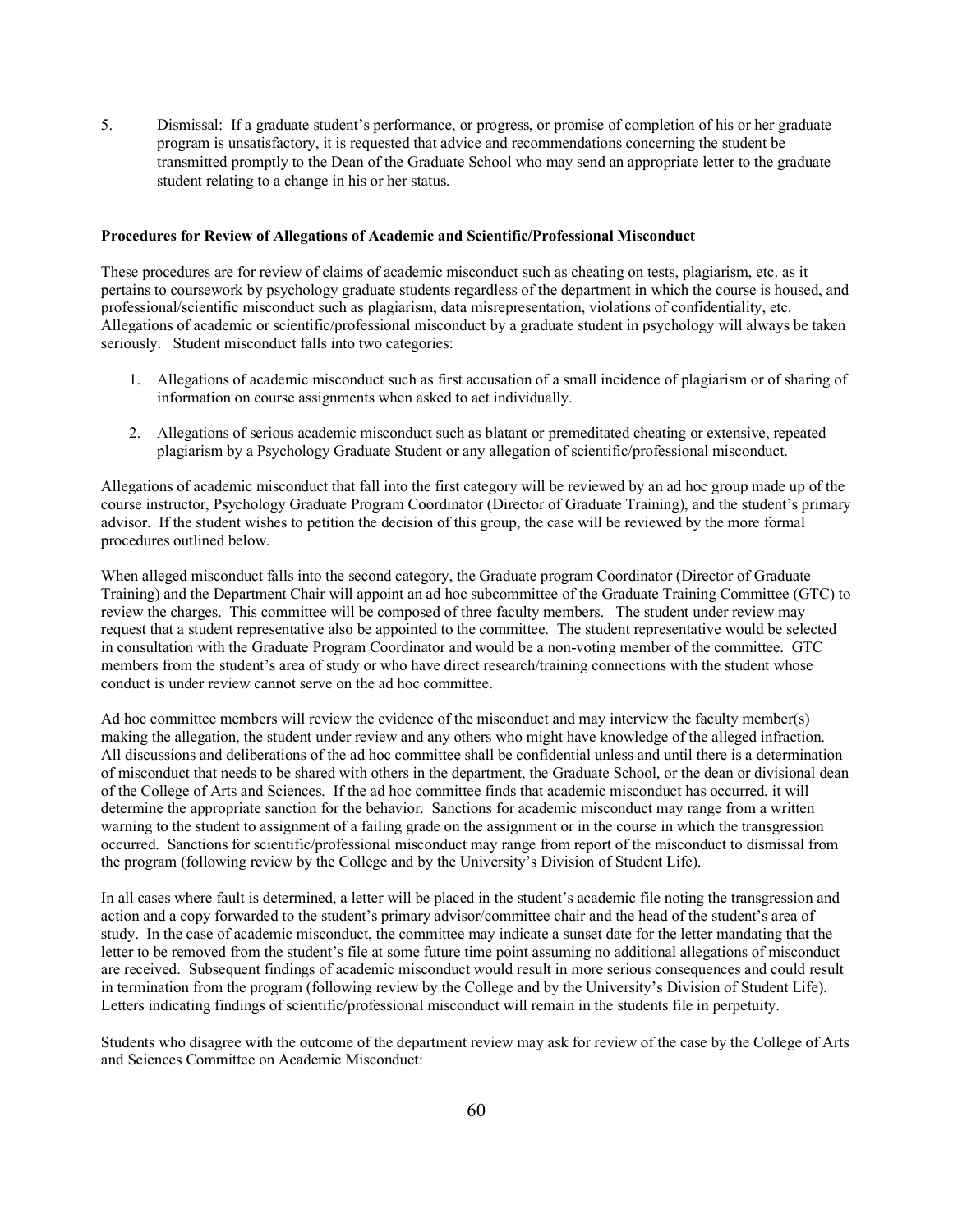(https://www.washington.edu/cssc/for-students/overview-of-the-student-conduct-process/)

and/or the University's Division of Student Life Unit on Community Standards and Student Conduct:

(http://www.washington.edu/cssc/)

#### **Student Academic Grievance Procedures**

To provide internal mechanisms whereby graduate and undergraduate students at the University of Washington may address problems or grievances which are academic in nature, in an equitable and timely manner, it is the policy of the University that each of the schools and colleges shall develop and provide Student Academic Grievance Procedures.

See: http://grad.uw.edu/policies-procedures/graduate-school-memoranda/memo-33-academic-grievanceprocedure/

#### **Procedures**

A. When a question arises concerning an alleged violation by a member of the faculty of a rule or regulation of the University, its schools, colleges or departments, and informal preliminary inquiry appears warranted, such inquiry shall be undertaken by the appropriate chairman, dean, or by a special investigating committee of three faculty members chosen by the Chairman of the Faculty Council on Faculty Affairs and who are not directly involved in the questions being considered. The chairman, dean or special investigating committee shall first fully inform the faculty member of the nature and specific content of the alleged violation and next shall offer to discuss the question with the faculty member and with the party raising the question. The matter may be concluded at this point by the mutual consent of all parties in question.

Any of the aforementioned parties may request the advice and mediation of the Advisory Committee defined in Section 25.62A.2 of the Faculty Code. The Advisory Committee, when so requested, shall consult privately with that party, may offer confidential advice, and shall attempt to effect a mutually accepted adjustment if possible.

- B. If at any time prior to or during the informal inquiry the faculty member requests that formal proceedings be held, these shall be initiated by the Chairman of the above described Committee on Faculty Conduct within one month of the request or the matter shall be dropped. If the chairman, dean, or special investigating committee determines that the alleged violation is of sufficient seriousness to justify formal proceedings, charges shall be submitted to the Chairman of the Committee on Faculty Conduct who must begin proceedings within one month
- C. In the event that formal proceedings are conducted before the Committee on Faculty Conduct, such proceedings shall be in accordance with the principles for hearing procedures provided for the Tenure Committee in the Faculty Code, Section 25-62B, C, D, E, F.1-7, and F.10-13. A verbatim record of the proceedings shall be kept. The cost of such record shall be borne by the University. The Committee shall provide a copy of the proceedings to the faculty member and to the charging authority.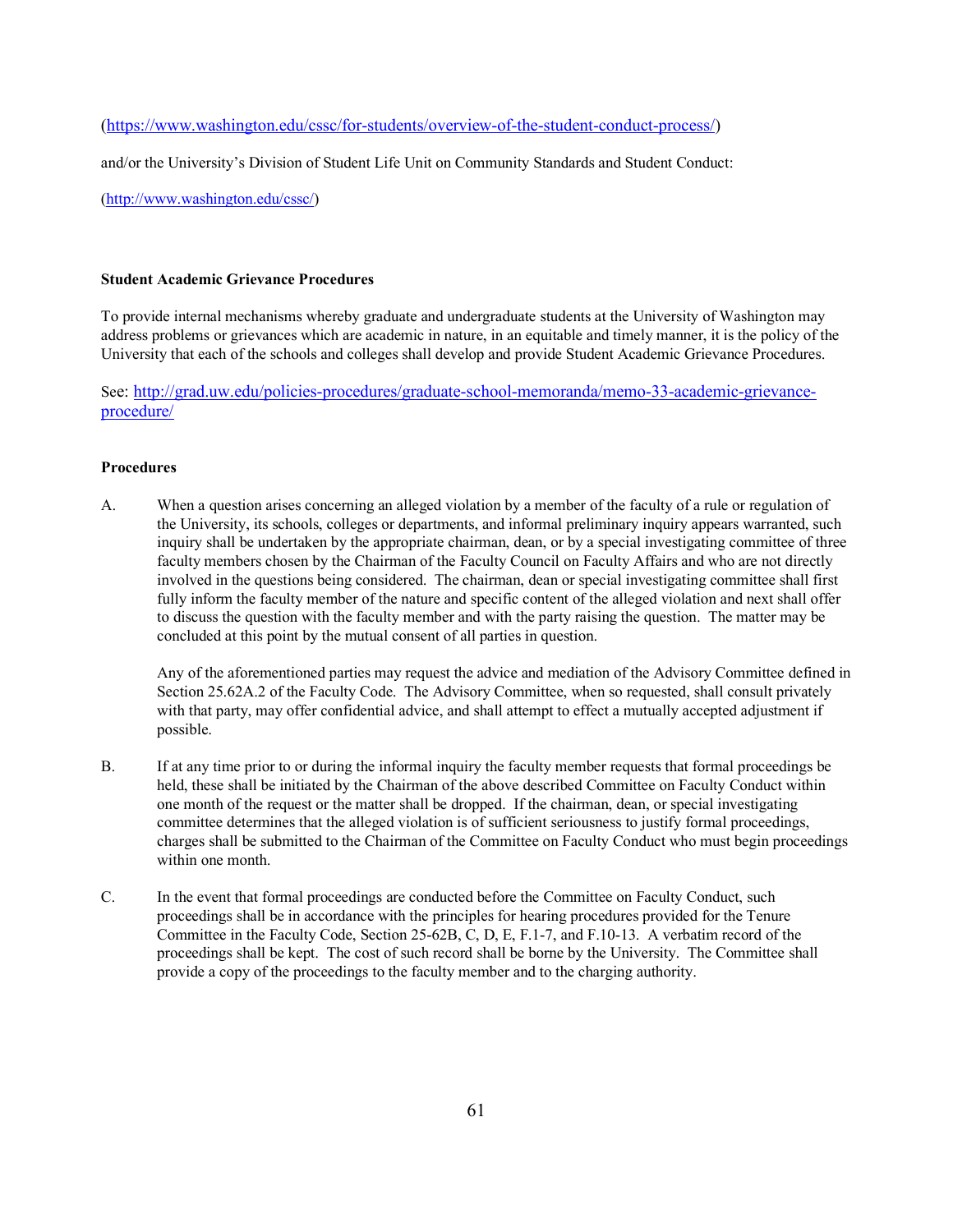#### **Financial Support, Tuition, and Fees**

The latest information on financial aid is found in the Department's Graduate Program Manual. Changes that might occur after the printing of that manual and the Clinical Program Manual are communicated to students by the Graduate Program Advisor (Jeanny Mai). Jeanny should be consulted on any financial aid issue that you might encounter during the academic year.

#### **TA AND RA POLICY**

#### **TA Assignment Procedures**

Many of these procedures are now governed by the union contract between the UW and the graduate students' representative UAW. For details see: < https://hr.uw.edu/labor/unions/uaw />.

1. In the fall of each year, the Psychology Department surveys the courses to be taught in the following year and the grants pending and makes an estimate of the number of TA and RA slots likely to be available. This estimate is used, in conjunction with commitments already made to continuing students, in deciding how many new graduate students will be accepted for the following year. Definite offers of support are not made to new students until the funds for each position are assured.

2. Each quarter, all current graduate students and faculty are asked to state preferences for funding and assistance for the following quarter via Catalyst survey. Preferences for Autumn Quarter are collected during Summer Quarter. New first year students serving as TAs are automatically assigned a course.

3. Make sure to submit the TA request Catalyst survey by the deadline listed when the quarterly request email is sent.

4. Based on stated preferences, and funding priorities (see Priorities, below), formal appointment offers are made for both TA and RA positions just prior to the beginning of the quarter for which they are effective. It is not possible to make these any further in advance primarily due to the uncertainty of course registration and research funds.

5. *Students on Probation.* If a student is on External Probation or Final Probation status with the Graduate School, he or she cannot be a candidate for a TA Fellow or Lead TA position. If a student is on internal warn status, he or she can only be appointed to the Lead TA or TA Fellow positions after consultation with, and approval of, the student's advisor(s) and the Director of Graduate Training. After each meeting of the Graduate Training Committee (GTC), the faculty member in charge of recruiting and assigning the Lead TA and TA Fellow positions will be informed about students who are currently not in good standing (or are in questionable standing) in our program.

**SUMMER QUARTER WARNING**: The promise of support given to incoming students is for the regular academic year. Summer Quarter operates on a separate budget and is outside of this promise. Therefore, most students have to look elsewhere for summer support. It follows that the TA priority system, being based on the promise of a support letter, does NOT apply to Summer Quarter. The most important criteria in selecting for summer TAs are competence, instructor preference, and student preference.

There are only one-fourth as many Teaching Assistantships available during Summer Quarter as there are during each of the three quarters of the academic year. This does not include several courses taught entirely by senior graduate students. Hence, we can NOT give TAs to all those graduate students who request them for Summer Quarter. You should consult your advisor and the faculty member who heads your area for other possible sources of Summer Quarter financial support.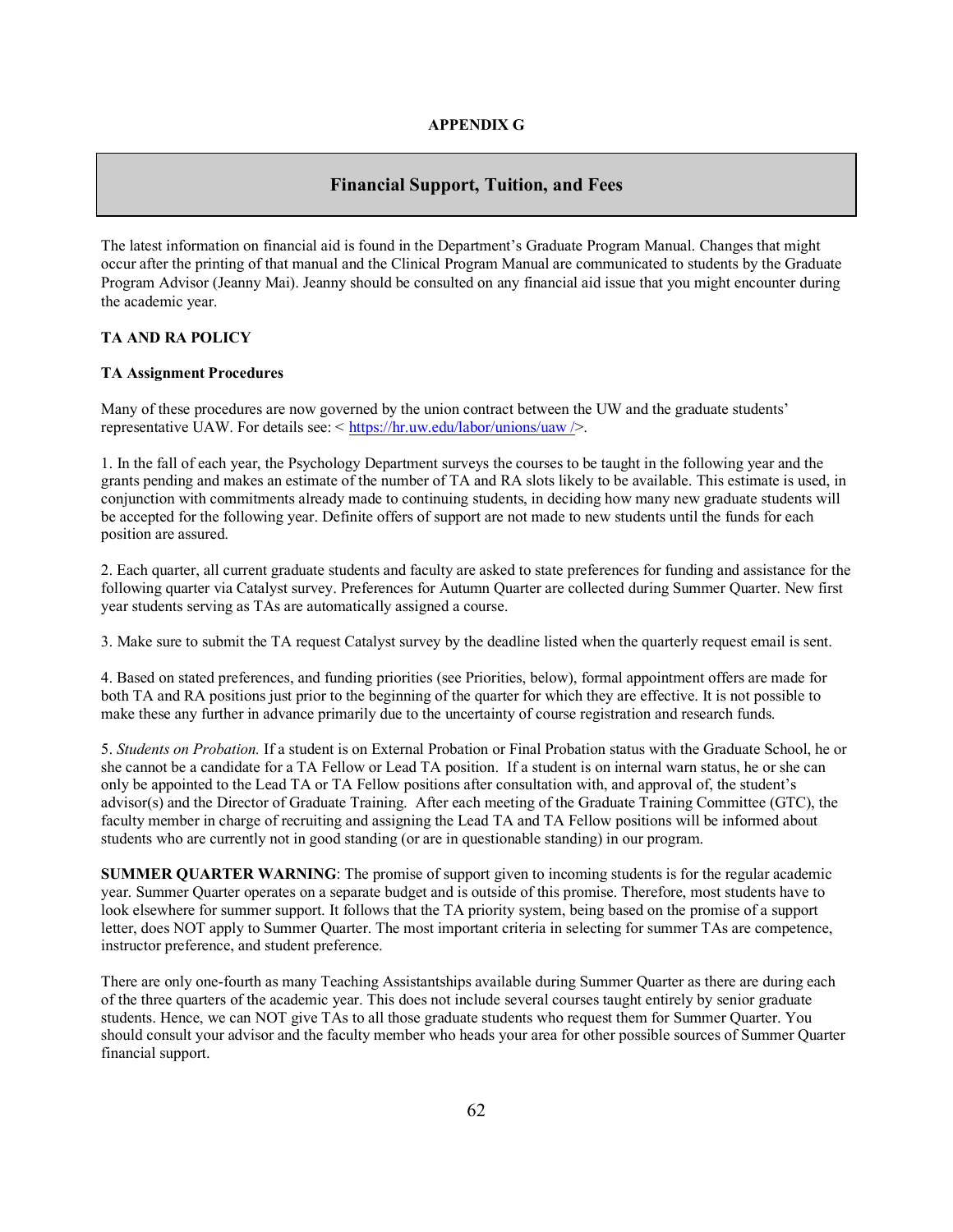Graduate students who rely on TAs should, from the beginning of the year, work on alternative sources of summer support. If, for example, you are offered a Research Assistantship that supports you in some but not all of the four quarters, if possible, try to arrange for the RAship during summer quarter as one of those quarters

#### **TA Assignment Priorities**

Teaching Assistantship assignments are made near the end of the quarter prior to the actual appointment. This process requires students to complete a Catalyst survey on which they specify their requests for TA positions for the following quarter. TAs are then assigned courses by the Director of Graduate Training in collaboration with the Graduate Program Advisor and graduate student volunteers, according to the following criteria: a) the student's qualifications to teach the course, b) the student's priority ranking (see below), c) the preferences of the instructor (from among qualified potential TAs) and of the graduate students (from among available courses), and d) the student's demonstrated teaching ability. The overriding consideration in assigning TAs is the quality and enhancement of instruction.

The following priority system is applied in the TA assignment process: Priority I First-year students who were given an explicit promise of support during that year as an inducement to enter the program. These students are top priority for TAs only in the Autumn, Winter, and Spring Quarters of their first year. In Summer Quarter, they are on a par with students in Priority II and III. Only Priority I students are guaranteed a TAship during the academic year. Priority II Second-, Third-, and Fourth-year students who were admitted with explicit promises of support or, who were later placed at this priority level by the faculty in their area or program, and who are not on Probation or Final Probation with the Graduate School. In some cases, Priority III students may be given preference over Priority II students in making TA assignments, e.g., courses requiring special knowledge or skills such as statistics or clinical seminars. Priority III Students who were admitted with no promise of support, students beyond their 4th year of study, and students on Probation or Final Probation.

*An internal action, i.e., department watch or warn status, does not affect a student's priority level.* As far as possible, student and instructor requests for positions will be matched within the guidelines shown above. Instructors and students are given up to six choices of requests for appointments. If the first choice request is not possible, an attempt is made to provide the second or third choice. As instructors are held responsible for the conduct of courses, every effort is made to provide them with the personnel they request. Any student who is assigned to a class that he or she did not request can contact the Director of Graduate Training to discuss the assignment or request a review of the assignment.

*TA Evaluations and Priorities for Future TA Assignments*: As the assignment of TAs is primarily to provide undergraduate teaching services, formal evaluation of students in terms of their competence as TAs will be considered in the making of future assignments. All TAs teaching quiz sections **must** be evaluated by the students in their classes. Evaluations, along with formal letters of appointment for each TA, will be placed in a separate folder for each student and will be made available for review upon request.

#### **Teaching Experience Requirement**

Since the Psychology Department has required that students obtain teaching experience if they wish to receive recommendations for teaching jobs, students requesting TA positions who have not previously held such a position will have some priority over students who have been teaching regularly. This, of course, will be weighed with other factors, including the needs of the course in question.

Evening and summer appointments are of two general kinds: assistant to the instructor of the course in large classes or laboratories; or instructor of the course. In the former case, we restrict the level to the payroll rate determined by the student's progress in the program (look for salary levels under Appointment Ranks section, page 65). In the latter instance, we appoint the graduate student at the Pre-doctoral Teaching Associate II regardless of program status. For budgetary reasons, we are limited to a very small number of such positions to cover both kinds of appointments.

#### **Research Assistantships**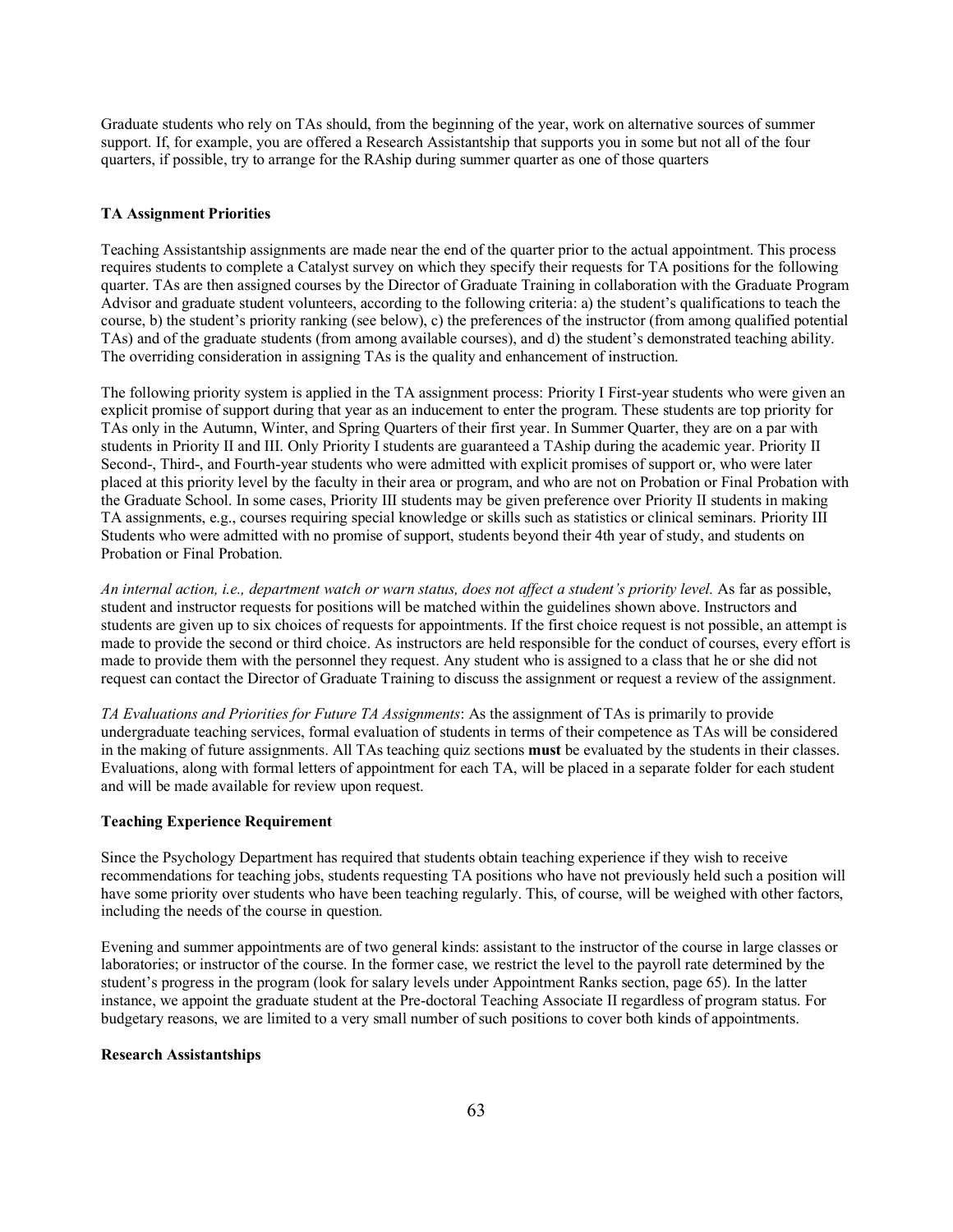If a student is requested by the Principal Investigator (PI) and wishes to accept the appointment, that student will be awarded the RA position. This is done because PIs are responsible for the conduct of the research. If the PI does not have a particular request, students are sent by the Director of Graduate Training to interview for the position, based on the same priorities that are stated for assigning Teaching Assistantships. The RAs' responsibilities are to the PI and the respective research project providing the salary (which may or may not coincide with the student's own personal research interests). **These appointments should never be confused with fellowships that allow the student research freedom**.

#### **Fellowships and Traineeships**

Fellowships and traineeships which may be under Departmental control are awarded by the Chair, after consultation with appropriate faculty and as dictated by the conditions of the fellowship in question. Graduate students are encouraged to apply for any other advertised fellowship or traineeships for which they are eligible. Watch the Departmental newsletter, or your e-mail, for announcements of awards, internships, etc., being offered by other agencies. See information on-line at: <http://www.lib.washington.edu/commons/services/gfis>. In many instances, all or part of the student's tuition and fees are paid by the fellowship or training grant. *Questions concerning payment of tuition should be clarified before the onset of the appointment.*

#### **Appointment Ranks**

The University has two main types of pay scales for TAs and RAs. They can be found in the general catalog under the graduate school appointment section or see:< https://grad.uw.edu/graduate-student-funding/funding-information-fordepartments/administering-assistantships/tara-salaries/> for a list of monthly salaries. Below is a summary of our most common appointment ranks.

TAs RAs Appointment Status:

Predoctoral Teaching or Predoctoral Research Associate I (PDTAI, PDRAI): 1st year and up, until you pass generals

Predoctoral Teaching Predoctoral Research Associate II (PDTAII) OR PDRAII): Ph.C. (Candidate) Status Awarded, i.e., General Exam Passed

Predoctoral Instructor and Predoctoral Researcher to be determined

The Psychology Department petitioned and received permission to pay our students at a higher level than that of other departments on campus. This is called the variable rate scale and can be found at: <https://grad.uw.edu/graduatestudent-funding/funding-information-for-departments/administering-assistantships/tara-salaries/  $>$ . As a result, we now have only two (higher) pay levels. The first level will be paid to all students until such time as they pass their general exam. The second level will be paid to all students who have successfully passed the general exam to attain Ph.C. (candidate) status. To clarify, the second level pay grade will begin the quarter the Ph.C. status is awarded by the Graduate School. If you complete your generals during a school break, your Ph.C. will be conferred at the end of the following quarter (that is, your raise won't go into effect for a full quarter). Please keep the quarterly deadlines in mind as you schedule your generals.

Your salary level as an RA is determined by the Principal Investigator (PI) of the grant budget funding your RAship. Factors affecting your salary level include your graduate student classification (see TA appointment ranks above), your duties on the project, and the amount of money available in the grant. Usually, faculty project directors budget sufficient funds to provide for the higher pay levels. You cannot, however, be paid more than your level justifies; you could be paid less. Discuss your salary level with the PI of the grant.

The funding level at which you are hired at the beginning of the quarter is in effect for the entire quarter of your appointment. If you become eligible for the second pay level during the quarter, you will not be promoted to the higher salary until your Ph.C. status is awarded and you hold a TA/RA appointment.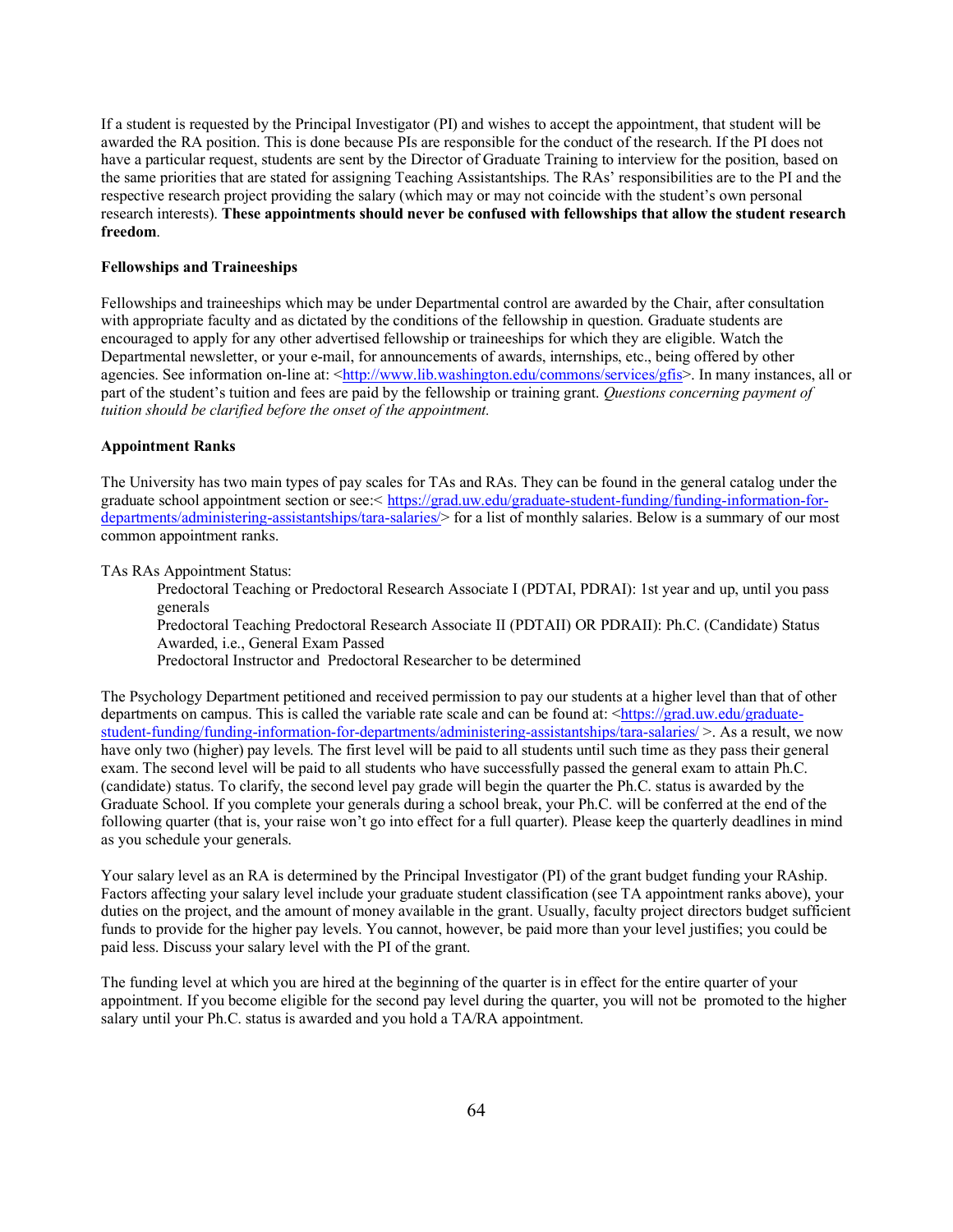#### **Standard Deductions from TA/RA Paychecks**

- 1. Federal Withholding Tax on salary
- 2. "Medical Aid" (state accident/health insurance termed "Workingman's Compensation" to provide for on-thejob injuries.) This deduction is quite small so it is the least painful of these deductions. In cases of injury during the period of your service appointment, contact the Administrator (G-119), who has the appropriate claim forms.
- 3. Union Dues: All TA/RAs are obligated to pay union dues. These are automatically deducted for employees upon written authorization by the individual employee. Recognized payroll deduction authorization cards may be submitted to the Employer's Payroll Office. Importantly, students who are being paid hourly rates rather than TA/RA appointments may be eligible to stop making dues payments, but it is the sole responsibility of the employee to file a written notice with the Employer's Payroll Office and also to file written notice with the Union (Washington Federation of State Employees, 1212 Jefferson Street, Suite 300, Olympia, Washington 98501) thirty (30) calendar days prior to the effective day of the month following the 30-day period above. See the union contract for more details.

#### **Standard Appointment Periods**

*Teaching assistantships*, as stated earlier, are made on a quarterly basis only, and have arbitrary payroll dates which do not coincide with the actual instructional period of the quarter. These payroll periods are as follows:

Autumn Sept. 16 - Dec. 15 (3 months) Winter Dec. 16 - Mar. 15 (3 months) Spring Mar. 16 - June 15 (3 months) Summer June 16 - Aug. 15 (TAs) or June 16 - Sept 15 (RAs)

The TA's responsibility is to the course and the instructor to whom he/she is assigned for the entire quarter which the above appointment periods represent, not to exceed 220 hours during the pay period hours and excluding the one week of vacation per payroll period as authorized in the union contract. There is now a provision for vacation which should generally be taken during quarter breaks. This does not carry over into future years.

*Research assistantships* can be for any period, but usually follow the quarterly dates as in the TA appointments. The standard practice is to make RA appointments for full or half months, although there is no regulation prohibiting the appointment for irregular periods, in which cases payment is computed on a daily basis from the monthly rate. However, the RA, unlike the TA, is expected to be on duty during the actual period of the appointment, not to exceed 220 hours and excluding the one week of vacation per payroll period as authorized in the union contract. For further information please consult your union contract at  $\langle$ https://hr.uw.edu/labor/unions/uaw/contract>.

*Qualifying for a Tuition Waiver*: During Autumn, Winter, and Spring Quarters (the academic year) both RAs and TAs must be employed full time (20 hours per week) and be on the active payroll for at least five of the six pay periods in order to qualify for a tuition waiver. You must also be registered for a minimum of 10 credits per quarter to qualify – see below.

#### **TUITION AND RESIDENCY**

#### **Tuition**

Current quarterly resident and non-resident tuition and fees can be found at <http://opb.washington.edu/content/tuition-fees>.

Below is information for the current (**2018-2019**) year. The rates and figures are subject to change Any changes made are expected to have only a marginal impact on the *total package* amount listed below. A financial offer from the Department of Psychology to a graduate student consists of TA or RA salary, tuition waivers, and health insurance.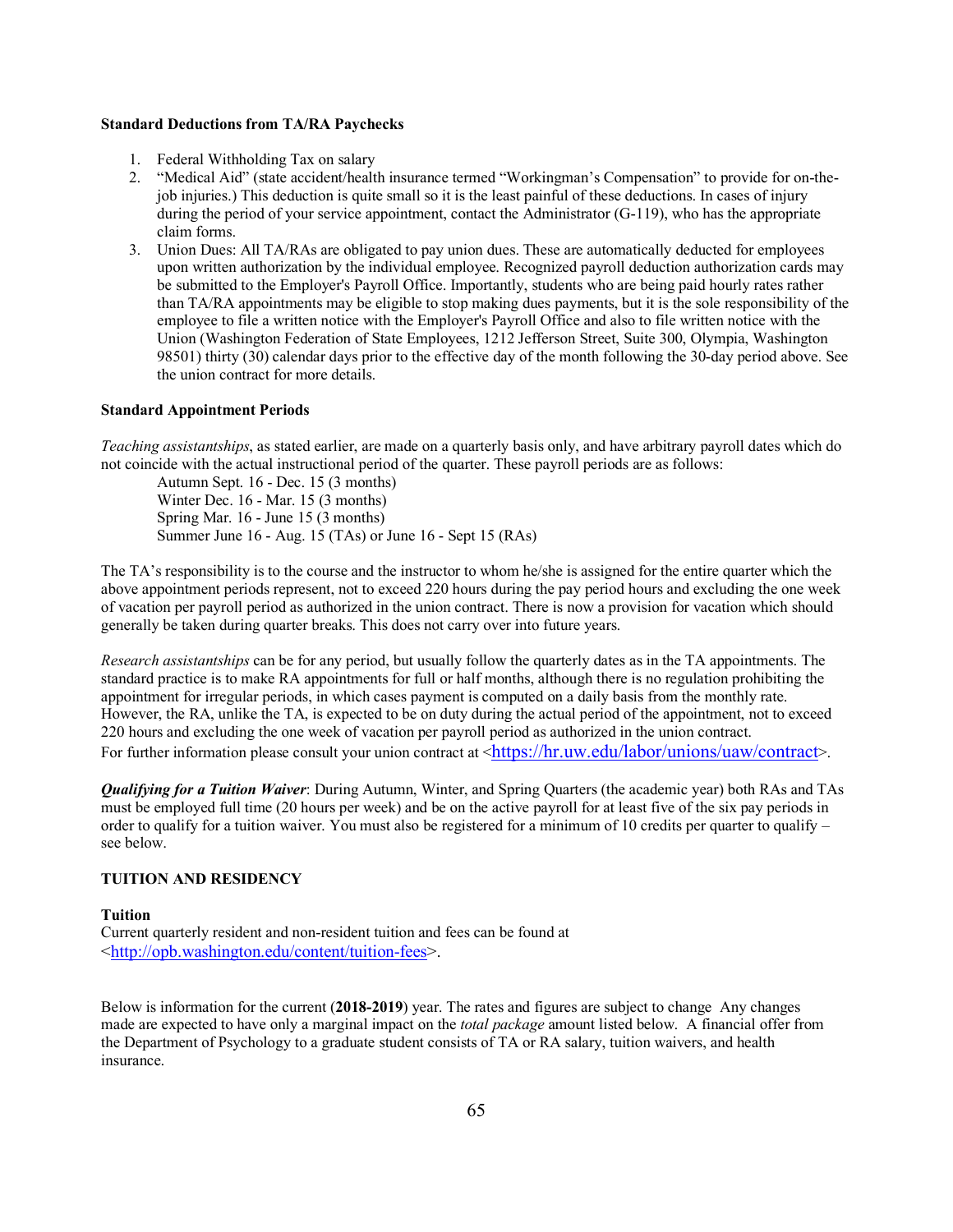#### **» Salary rate for service appointment as a TA or RA for 9mos (rates for 2018-2019):**

\$2,516 per month in salary for a pre-generals student (\$2,703 per month for post-generals student) 50% FTE appointment, approximately 20 hours per week; the contract states that ASEs will "not be required to work for more than 220 hours per quarter." Summer quarter funding is not included unless the advisor has the funds to provide RA in summer. We do not guarantee a summer TA.

#### **» Tuition (rates for 2018-2019)**

#### *Academic year (autumn, winter, spring)*

Non-resident, full–time tuition (minimum of 10 credits/quarter; maximum of 18 credits/quarter):

\$28,881 total tuition for three quarters \$966 student fees paid by the student Balance \$27,915 tuition waived

Resident, full–time tuition (minimum of 10 credits/quarter; maximum of 18 credits/quarter):

\$16,590 total tuition for three quarters \$966 student fees paid by the student

Balance \$15,624 tuition waived

#### **» Health Insurance (2018-2019, 4 qtrs.)**

Information on the Graduate Appointee Insurance Program (GAIP) can be found online. :

https://hr.uw.edu/benefits/insurance/health/graduate-appointees/

If the student is enrolled over the summer and is appointed as a TA or RA over the summer, the service appointment salary rate shown above applies. Tuition is waived. The student is responsible for paying the respective student fees for the summer quarter. The minimum load over summer is two credits.

#### **Internship year**

Students who are U. S. citizens are granted leave status during the internship year. Students who are of international status while on internship are ineligible to request on-leave status due to visa requirements. Unlike their U.S. counterparts, they will have to remain registered during the quarters of their internship year (4 quarters worth) and pay for 2 credits of non-resident tuition out of pocket.

| <b>BOTTOM LINE:</b>                                               |                                          |                                                                                                                                          |
|-------------------------------------------------------------------|------------------------------------------|------------------------------------------------------------------------------------------------------------------------------------------|
| Tuition waiver<br>TA or RA appointment salary<br>Health insurance | \$27,915.00<br>\$22,644.00<br>\$4,932.96 | for 9-month academic year, non-residents<br>for 9-month academic year (pre-generals students)<br>student only for 12-month calendar year |
| Total package                                                     | \$55,491.96                              |                                                                                                                                          |
|                                                                   |                                          |                                                                                                                                          |

#### **Residency**

If you are currently a non-resident who expects to be eligible for resident status after living here for at least one year, *please apply for residency during Spring Quarter of your first year*. This is essential for students appointed as teaching or research assistants during their graduate training. Each year the Department is allocated a limited number of nonresident tuition waivers, almost half of which go to first year students. If the number of non-resident students with